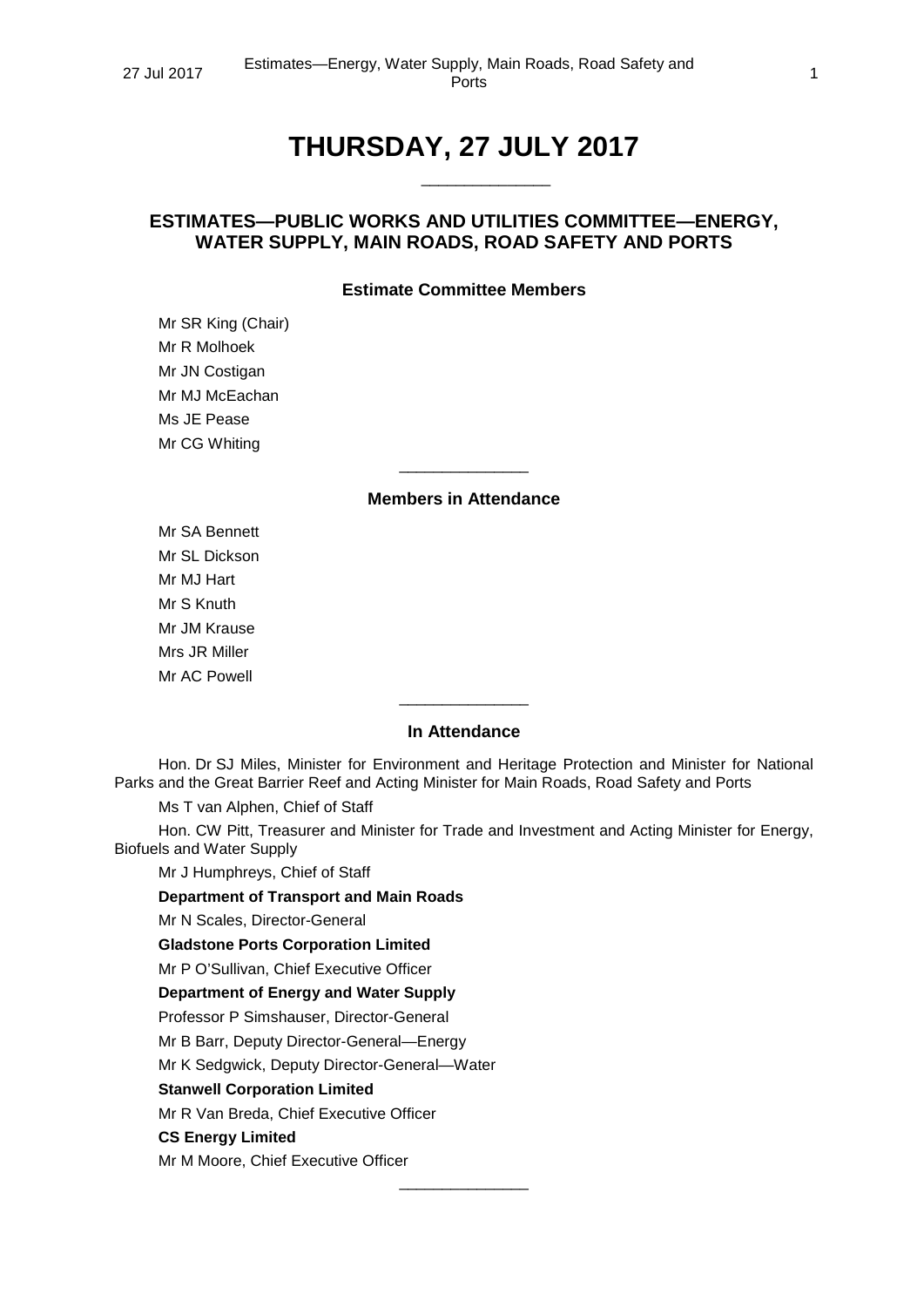# **Committee met at 9.00 am**

<u>രാ</u> **[CHAIR:](http://www.parliament.qld.gov.au/docs/find.aspx?id=0Mba20170727_090115)** Good morning. I declare this hearing of estimates for the Public Works and Utilities Committee open. I would like to introduce the members of the committee. I am Shane King, the member for Kallangur and chair of the committee. Mr Rob Molhoek, the member for Southport, is the deputy chair. The other committee members are: Mr Matt McEachan, member for Redlands; Mr Jason Costigan, member for Whitsunday; Ms Joan Pease, member for Lytton; and Mr Chris Whiting, member for Murrumba. The committee has granted leave for non-committee members to ask questions at its hearing today, so other members may be present over the course of the proceedings.

Today the committee will consider the Appropriation Bill 2017 and the estimates for the committee's areas of responsibility. I remind everyone present that any person may be excluded from the proceedings at my discretion as chair or by order of the committee. The committee has authorised its hearing to be broadcast live, televised and photographed. Copies of the committee's conditions for broadcasters of proceedings are available from the secretariat. I ask that mobile phones or other electronic devices be turned off or switched to silent mode. Also, I remind you that food and drink are not permitted in the chamber.

The committee will examine the portfolio areas in the following order: Main Roads, Road Safety and Ports from 9 am to 11 am; Energy, Biofuels and Water Supply from 11.30 am to 1.30 pm; Housing and Public Works from 2.15 pm to 4.30 pm; and Sport from 5 pm to 6 pm.

The committee will now examine the proposed expenditure in the Appropriation Bill 2017 for the portfolio areas of the Acting Minister for Main Roads, Road Safety and Ports. I welcome as acting minister the Minister for Environment and Heritage Protection and Minister for National Parks and the Great Barrier Reef. The committee will examine the minister's portfolio until 11 am and will suspend proceedings for a break from 11 am to 11.30 am. The visiting members present are: Mrs Jo-Ann Miller, member for Bundamba; Mr Shane Knuth, member for Dalrymple; and Mr Andrew Powell, member for Glass House.

I remind those present today that the committee's proceedings are proceedings of the Queensland parliament and are subject to the standing rules and orders of the parliament. It is important that questions and answers remain relevant and succinct. The same rules for questions that apply in parliament also apply in this hearing. I refer to standing orders 112 and 115 in this regard. Questions should be brief and relate to one issue and should not contain lengthy or subjective preambles, argument or opinion.

I intend to guide proceedings today so that relevant issues can be explored fully, without imposing artificial time limits, and to ensure there is adequate opportunity to address questions from government and non-government members of the committee. On behalf of the committee, I welcome the minister, the director-general, departmental officers and members of the public to the hearing. For the benefit of Hansard, I ask departmental officers to identify themselves the first time they answer a question referred to them by the minister or the director-general.

I now declare the proposed expenditure for the portfolio area of Main Roads, Road Safety and Ports open for examination. The question before the committee is—

That the proposed expenditure be agreed to.

Minister, if you wish, you may make an opening statement of no more than five minutes.

**Dr MILES:** I thank the committee for the opportunity to appear before you. I welcome all officers and public servants here this morning. The Palaszczuk government is yet again delivering a record spend on road and transport infrastructure. In June the Department of Transport and Main Roads published the Queensland Transport and Roads Investment Program for the period 2017-18 to 2020-21. QTRIP is the only document of its kind in Australia, providing a clear articulation of the government's investment priorities for the next four years. No other state provides such a clear vision of its priorities and provides industry with the certainty it needs through a continued pipeline of works.

This year's QTRIP outlines a four-year pipeline of transport and road infrastructure investment worth approximately \$21 billion and supporting an estimated 16,950 direct jobs over the life of this program. Of this, \$16.5 billion is specifically allocated to roads and maritime infrastructure across Queensland. In 2017-18, this includes \$400 million to rebuild our affected roads network across the state damaged by Cyclone Debbie and associated flooding.

The Palaszczuk government knows that investing in infrastructure is fundamental to delivering local jobs and ensuring economic growth. Through QTRIP we are funding key projects that will keep our economy moving. While members will no doubt be keen to explore a number of QTRIP line items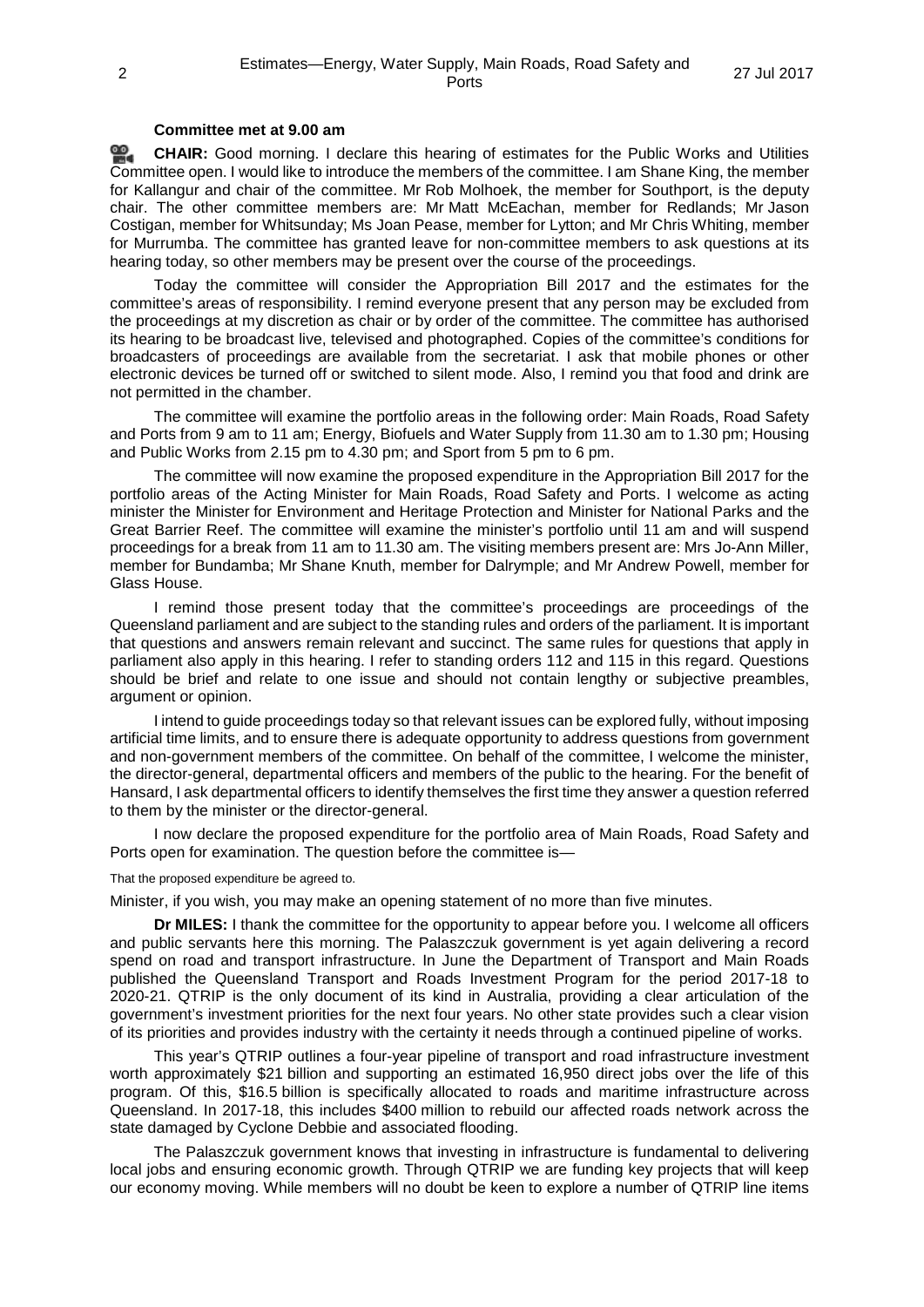in some detail this morning, I will briefly outline a number of projects that may be of particular interest. Within this year's four-year QTRIP we have committed to the \$400 million Ipswich Motorway Rocklea-Darra project. We have committed to delivering the Pacific Motorway-Gateway Motorway merge upgrade at Eight Mile Plains and six-laning between Mudgeeraba and Varsity Lakes. We are also investing \$5 million to progress the planning and business case development to six-lane the next highest priority for the southern end of the motorway—that is, the section between Varsity Lakes and Tugun.

The Bruce Highway continues to be a priority for the Palaszczuk government. We are committed to continuously improving safety, flood immunity and capacity on our state's road network. We are delivering the \$929 million Caloundra Road-Sunshine Motorway project. We have also put our 20 per cent on the table for the recently announced Bruce Highway Pine River-Caloundra upgrade. Bruce Highway upgrades across the life of the forwards are worth \$5.59 billion in joint funding, with \$510.5 million allocated for 2017-18 that will support 2,394 direct jobs. There is \$497.8 million for the Mackay Ring Road and construction of the Walkerston bypass and allocations for upgrades of the Mount Lindesay Highway between Browns Plains and Beaudesert. We are also backing key productivity enhancers, such as the duplication of Riverway Drive in Townsville, and completing road train access for Rockhampton. Of course, preparations are well underway for the Commonwealth Games. This financial year we are spending \$39.7 million from a total of \$160.7 million to complete upgrades of various Gold Coast roads in preparation for the 2018 games.

Cycling should not come as an afterthought for our transport network. For a truly integrated network we must be investing in both public and active transport to ease congestion on our roads. I am proud to be part of a government that is continuing to invest in high-quality cycle infrastructure, planning and programs across Queensland. We have committed \$44 million to high-priority cycling projects in 2017-18 and over \$182 million between 2017-18 and 2020-21.

As acting road safety minister, I am keenly aware of the importance of road design to the safety of motorists. The Palaszczuk government continues to invest in education programs, such as 'Protect your P-plater', to address road safety issues. I am happy to address these further should members wish to ask questions.

The Palaszczuk government continues to address challenges facing our transport sector with a new regulatory framework for personalised transport currently in its implementation phase after enabling legislation was passed by the House in recent months. Similarly, an independent investigation into the practices of tow truck companies is currently underway, led by retired judge Mr Michael Forde. The investigation is examining practices of removing parked vehicles from publicly accessible private car parks and roads. I am happy to advise that Mr Forde's investigation is progressing well and he will soon report back to government.

We continue to invest in our ports to support the state's international trading position and local economies, while also protecting the Great Barrier Reef.

**Mr COSTIGAN:** Mr Chair, this is the longest five minutes I have experienced for a while.

**CHAIR:** Thank you. That is noted. Could you please hurry up, Minister?

**Dr MILES:** Sure. We have committed \$60 million towards the cost of the Cairns Shipping Development Project, subject to Commonwealth and state government EIS and business case approvals. The revised scope of the project, involving one million cubic metres of spoil to be used on land, is a common-sense outcome from both an environmental and an economic perspective. The project will allow access for larger cruise ships while also providing benefits to existing shipping due to increased efficiency and improved access.

The Townsville Port Expansion Project will also be delivered in multiple stages driven by demand and providing long-term security for expansion of the port to service Northern Australia. We will continue to implement the joint Queensland-federal government Reef 2050 Plan including through our Maintenance Dredging Strategy for Great Barrier Reef World Heritage Area Ports, which will further improve the way ports undertake vital maintenance of channels, berths and basins and requires increased consultation with stakeholders.

**CHAIR:** Thank you, Minister. We might have to wind it up there.

**Dr MILES:** Thank you, Mr Chair, for providing me the opportunity to make those opening remarks. Clearly there is much in this portfolio that I am enthusiastic about. I appreciate the chance to outline it for you and I look forward to questions.

**CHAIR:** I can see your enthusiasm. I now go to the member for Glass House.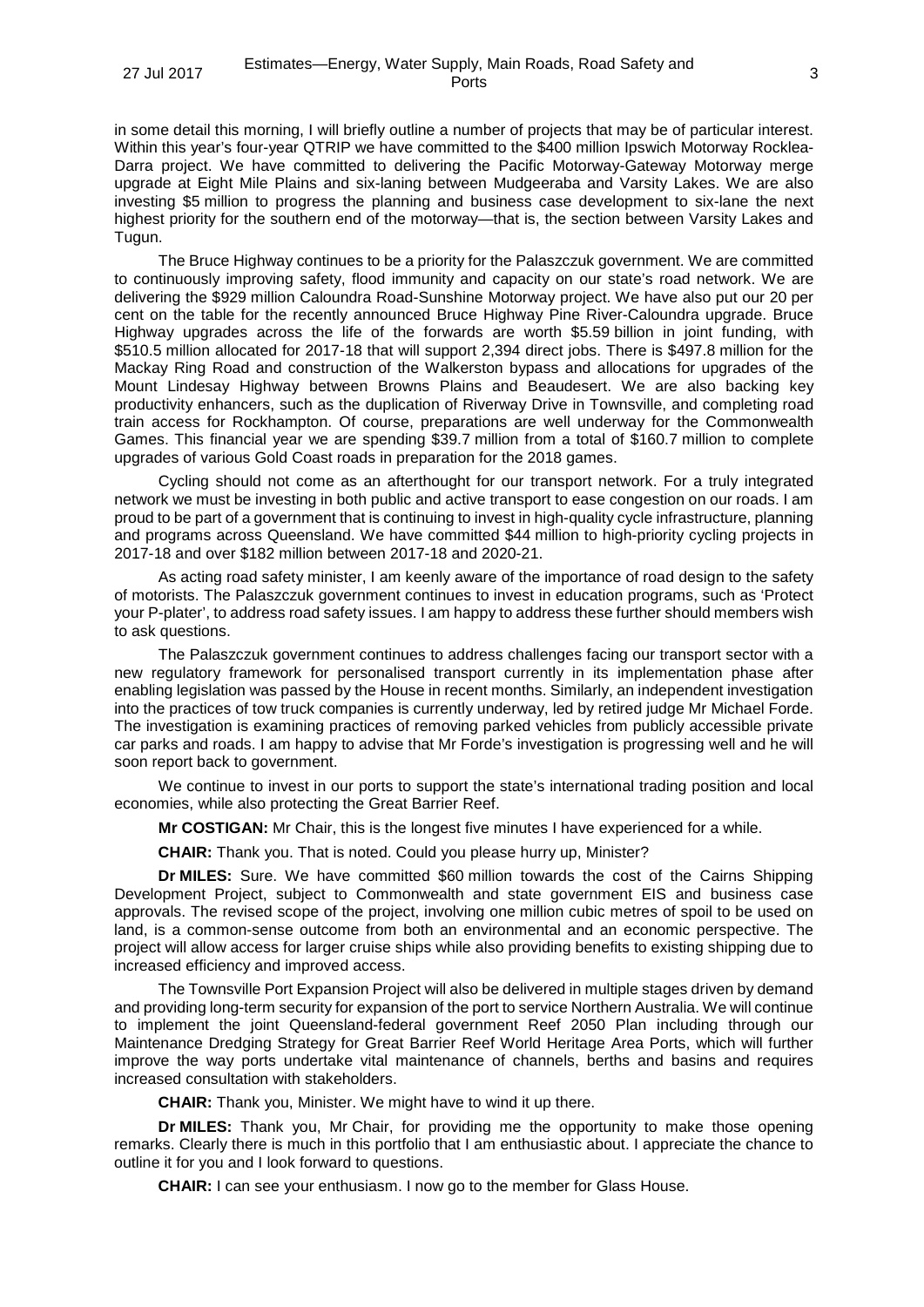**Mr POWELL:** Commiserations, Minister, on drawing the short straw and being lumped with this portfolio on top of your other responsibilities and with a week to prepare. Minister, I draw your attention to pages 7 and 8 of your department's Service Delivery Statements—in particular, the service standards around road network efficiency, road network reliability, road network productivity and arterial intersection performance. I note that all of those targets failed to be met this year and, perhaps in recognition of that, the government appears to have lowered the bar to match your substandard performance.

**CHAIR:** There should be no imputations. Is there a question?

**Mr POWELL:** The question is: has the Palaszczuk government given up on easing congestion?

**Dr MILES:** I thank the member for his question. There are clearly a range of reasons sitting behind those outcomes. In large part, we are continuing to see increased usage and congestion on our roads as a function of economic activity in the state. I clearly appreciate that congestion is an issue for South-East Queensland and a growing concern in regional centres.

The Department of Transport and Main Roads is taking a multifaceted approach to congestion management and journey reliability. The department is identifying, planning and delivering priority infrastructure projects. The Journey Reliability and Congestion Management Committee provides oversight of congestion management activities spanning policy, land-use planning, travel demand management, multimodal transport strategy, capacity and operations. In a moment I will ask the director-general to address those targets and performance.

Let me finish outlining the congestion management components that the department are working on. They have developed the network optimisation framework to assist prioritising and balancing lower cost and non-infrastructure solutions. They are focused on proactively managing network operations and using data systems and innovative technologies to better understand our transport network. They are reducing fares and making public transport more accessible. The government has reduced fares. The department continues to work in partnership with local government and other road operators both for planning and for operating the network. With regard to the specifics—

**Mr POWELL:** With all due respect, Minister—

**Dr MILES:** Just a second, member for Glass House. With respect to the specifics of which targets were met and the targets going forward, I will ask the director-general to address those questions for you.

**Mr POWELL:** Before he does, with all due respect, if those aspects that you just referred to are being implemented, why wouldn't the standard be kept or—

**CHAIR:** Is this a second question?

**Mr POWELL:** It is a supplementary question.

**CHAIR:** The minister has not finished answering your first question.

**Mr POWELL:** The minister has finished, Mr Chair.

**CHAIR:** He has asked the DG to continue. I would like to hear what he has to say.

**Mr POWELL:** The question is: if that is the case, why lower the standard?

**Dr MILES:** Again, I thank the member for his question. Again, I offer the committee the opportunity for the director-general to go through those targets one by one and outline for you the reasons behind the outcome and the reasons the targets for future years have been set as they have been. The fact of the matter is that we are seeing increased congestion on our roads as a product of economic activity and as a product of the failure of the previous government to invest sufficiently in our road network. This government has increased investment into QTRIP—\$21 billion over the coming four years—after you slashed spending by more than \$600 million.

**Mr POWELL:** We will get to failures, Minister.

**Dr MILES:** With respect to the impact of your funding and staff cuts on the road network and our work to overcome those, I would appreciate the chance to let the director-general answer your question. You asked a question about targets and delivery and I would like to give the director-general—

**Mr Powell** interjected.

**CHAIR:** Member for Glass House, you have asked a question. The answer will come. You will get a follow-up question—

**Mr POWELL:** If he is going to debate—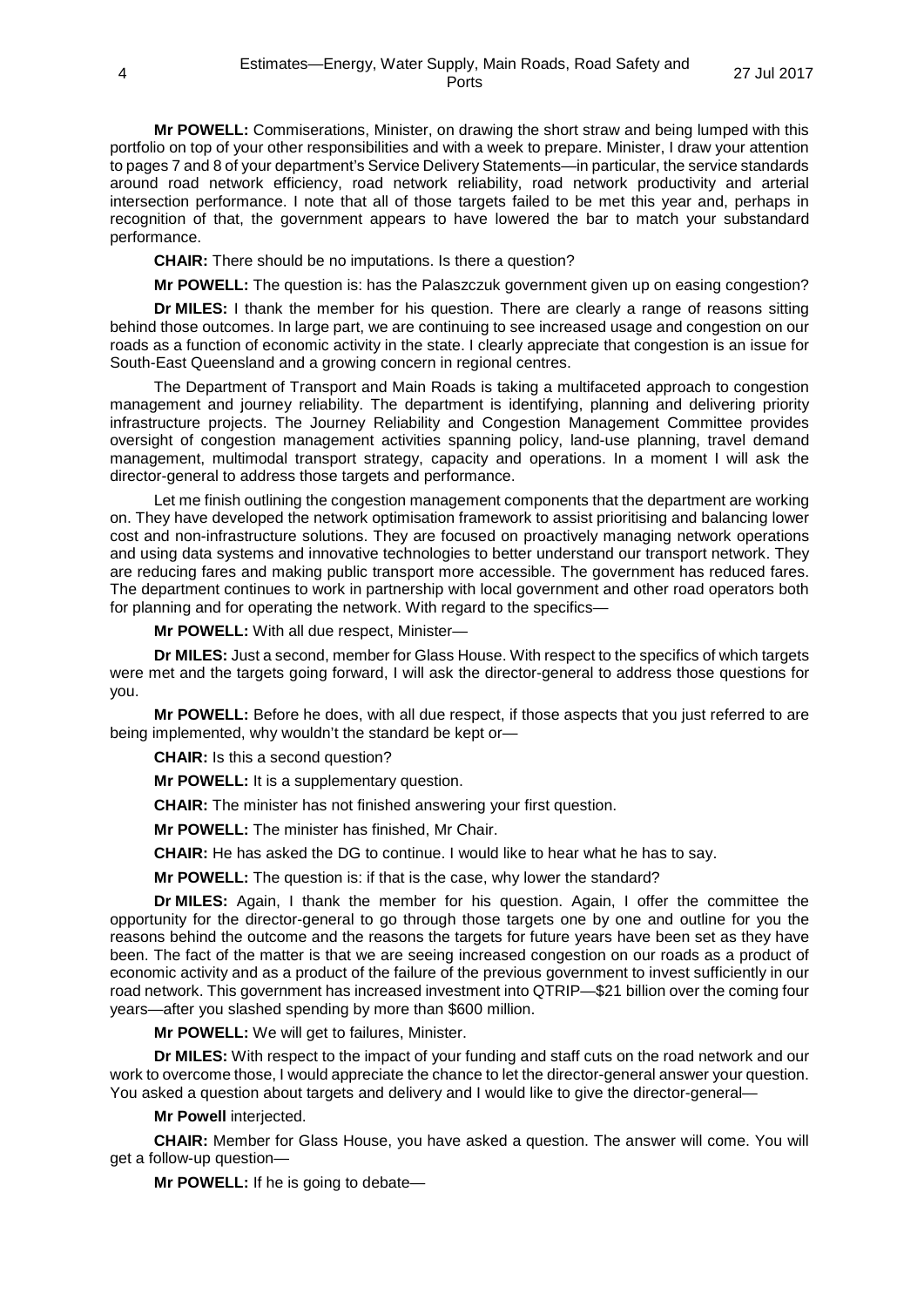**CHAIR:** You already interjected a second question while your first question was being answered. Please allow the minister and the DG to answer the question, but I will ask you to keep it brief—

**Dr MILES:** I do not think it is unreasonable to let the director-general answer the specific questions about the targets that were set, Mr Chair.

**CHAIR:** And I would like to hear the answer.

**Mr Scales:** I thank the member for Glass House for the question. Congestion is a function of economic activity, and as the state's economic activity goes up obviously we get more cars on the road. As the minister has outlined, we have made a number of interventions—interventions like Boundary Road, which is not far from your constituency, where we have delivered an extra bridge over the Bruce Highway. Exit 54 is another one where we have increased the capacity. Members would be aware that the 10-year fix of the Bruce Highway's capacity is not just about safety and capacity—

**Mr POWELL:** I raise a point of order, Mr Chair. The minister made it clear that the director-general would be addressing why the standards have lowered, not listing project after project after project which clearly does not explain why the standards have lowered. I ask for relevance.

**CHAIR:** DG, could you please—

**Mr Scales:** Member for Glass House, I am just getting to the context.

**CHAIR:** In the fullness of time he will get to that.

**Mr Scales:** The standards reflect increasing economic activity. They are realistic targets rather than targets that are impossible to meet. They are stretch targets. They will be difficult to meet. We are using new technology. A good example of that is ramp metering, which is controlling the number of vehicles that enter our motorway network. We are also using managed motorways to good effect. By slowing down the mandatory speed limits on the motorways we are getting more traffic through the same piece of road. These—

**Mr POWELL:** Again, with all due respect, why would the standards be lowered?

**CHAIR:** You have asked that question and I will allow the director-general to answer.

**Mr Scales:** I do not think they have been lowered. I think they just reflect reality. If you take the SDS itself, which is average travel time for 10 kilometres, obviously the lower is better. If you take the pm peak on that page that the member for Glass House looked at, the average time is 11.3 and the actual time is 11.9 so we have reset it at 11.9, being realistic, but bear in mind that the traffic on our roads is increasing. We have had 140,000 or so extra vehicles registered in the last year. These standards reflect reality but they also reflect economic activity in the state.

**Mr POWELL:** Would they also reflect, Director-General, the fact that we are now celebrating 300 days of rail fail with yet another example this morning—

**CHAIR:** That is an imputation, and you are asking a hypothetical question. I will ask you to ask a different question or to rephrase.

**Mr POWELL:** Director-General, is the congestion partly due to the increased number of commuters returning to vehicles given poor reliability in the rail network?

**Mr Scales:** I will take advice from the chair but I think that is an area for the Deputy Premier.

**CHAIR:** The question is not part of this portfolio and you have had the opportunity to question the minister—

**Dr MILES:** Let me make one point on that question. If the member is concerned about the impact of rail services on road congestion, he should revisit his party's views regarding Cross River Rail. If they continue to oppose Cross River Rail, we will continue to see people unable to catch trains, particularly in the near future.

**CHAIR:** Thank you, Minister. We will move on.

**Mr POWELL:** Director-General, can you confirm a few figures in the Transport and Main Roads Capital Statement that the sideline minister has been a bit confused about. On page 124 of the Capital Statement the Transport and Main Roads budget for the Darling Downs district has gone from \$564 million and change in 2016-17 to \$430 million and change in 2017-18. Director-General, can you please explain how \$134 million has been cut out of the Darling Downs in a single year?

**Mr Scales:** I thank the member for Glass House for the question. I will do a preamble to give background for the members of the committee. If we take QTRIP as an example, QTRIP is a four-year program worth over \$21 billion. You have to compare four years against four years. If you take as an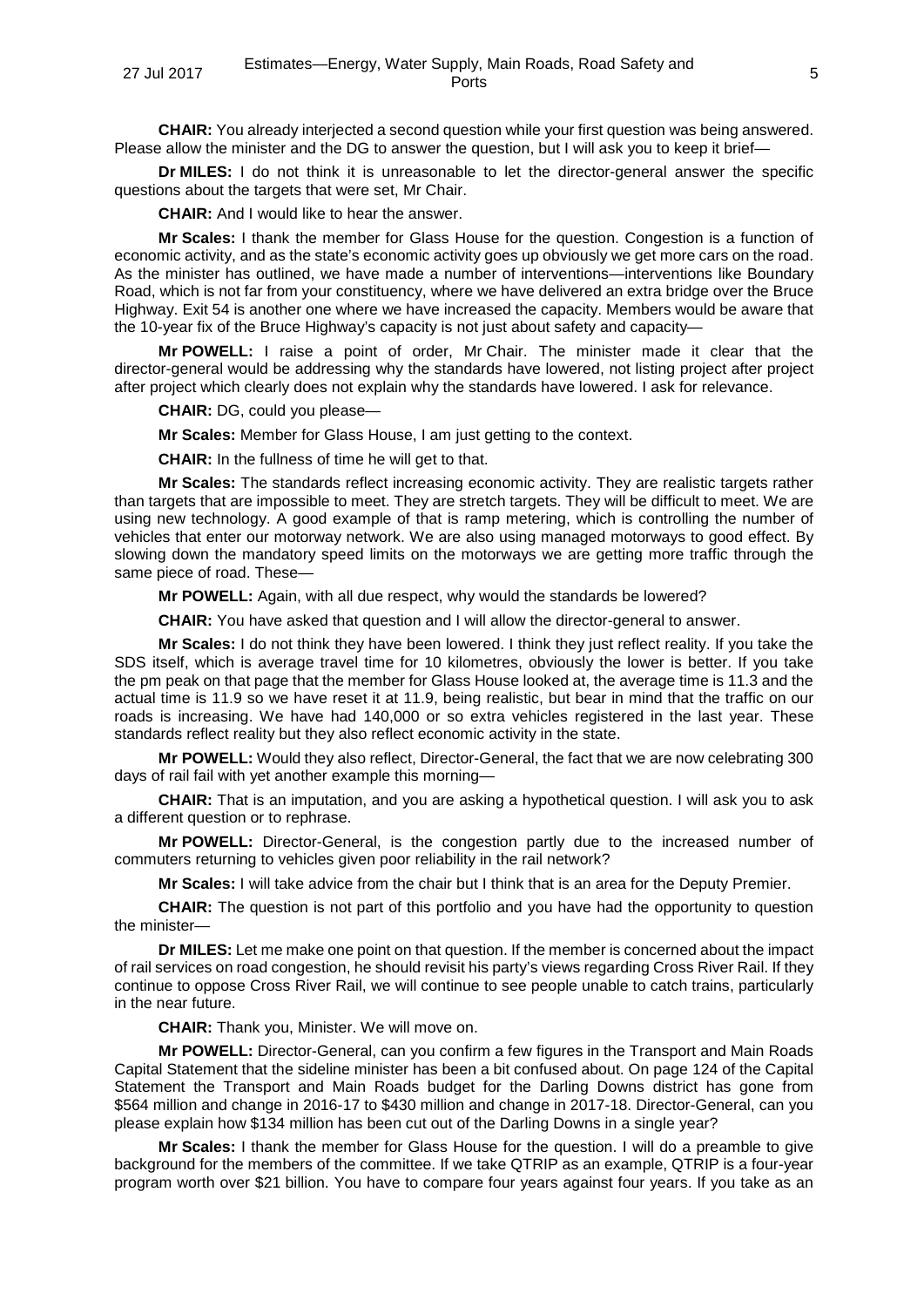example the financial year 2019-20 in the last QTRIP against the financial year 2019-20 in this QTRIP, it has gone up by \$856 million. The answer is that projects will move around and we will get different profiles of cash flows. Projects will come on to QTRIP and go off QTRIP. Therefore, if you take big projects like the Gateway Upgrade North, Moreton Bay Rail Link and the Toowoomba Second Range Crossing, they are over multiple years. To take an individual figure that you have just quoted, you have to take it for the whole, in my view, which is a four-year program.

**Mr POWELL:** Director-General, let us take it as a whole because it is not only Darling Downs but also the Far North, which has gone down \$34 million; Fitzroy, which has gone down \$26 million; the north coast, \$63 million; the northern region, \$17 million; the north-west—

**Mr WHITING:** I raise a point of order, Mr Chair. The question was about one issue, the Darling Downs. That was the issue touched on in this question—

**CHAIR:** There is no point of order, member for Murrumba. Is this a follow-up question?

**Mr POWELL:** That is correct, Mr Chair.

**CHAIR:** Could you ask your question, member for Glass House?

**Mr POWELL:** I take on board your comments in regard to the previous question, but why across the state, with the exception of the Gold Coast due to the Commonwealth Games, are we seeing such cuts?

**Dr MILES:** The member for Glass House is inherently misleading the committee in that he is using the first-year figures region by region of a four-year program and they are not reflective of-

**Mr POWELL:** The director-general has just done a comparison of 2019-20 last year and 2019-20 this year. That is a comparison. I have done a comparison between 2016-17 and 2017-18. It is a similar comparison.

**CHAIR:** Thank you, member for Glass House. The director-general explained that this was over four years. Do you have any follow-up?

**Mr Scales:** If you take from last year to this year, if it helps the committee, you have projects that are largely completed like Moreton Bay Rail Link so they are not in this current allocation. We reprofile our larger projects with our colleagues in the federal Department Of Infrastructure And Regional Development, because a lot of the capital money we get is from the feds. To make a comparison year on year can be a bit difficult because you should be comparing four years with four years. As the minister outlined in his opening speech, it is a unique document. It gives four years worth of capital program for the whole state.

**CHAIR:** Thank you, Director-General. I understood your answer.

**Mr McEACHAN:** My question also relates to page 124 of the Capital Statement and, in particular, on page 127 the metropolitan spend. It has gone down \$33,502,000 from 2016-17 to 2017-18. I note that some of that money could upgrade Cleveland Redland Bay Road in my electorate which forms part of the metropolitan area. I also note that it has been in and out of QTRIP—

**CHAIR:** Is there a question there?

**Mr McEACHAN:**—for a number of decades. Why has the amount to be invested in roads gone down \$33 million?

**Dr MILES:** Member for Redlands, who are you addressing your question to?

**Mr McEACHAN:** I will address the question to you, Minister.

**Dr MILES:** I thank the member for Redlands for his question. It again goes to the response the director-general made earlier. The year on year spending district by district is not a good indication of activity. It is not a good indication of what is happening out there on the network. There is a range of factors that play into the fact that in 2017-18 the capital spend appears to be smaller when over the four-year program the total capital spend is larger, and those factors include the staged delivery of federal government funding, the impact of project completions and staged project payments. For example, there are a number of projects that were completed in the last financial year. Would you have us continue to work on those projects even though they are now completed?

Similarly, as these figures are updated and refined, more accurate costings are included as tenders occur and as market conditions change. What we see in the figures for the coming financial year is the Department of Transport and Main Roads delivering increased value for money to taxpayers off the back of weaker components in the construction sector. We have been able to finetune and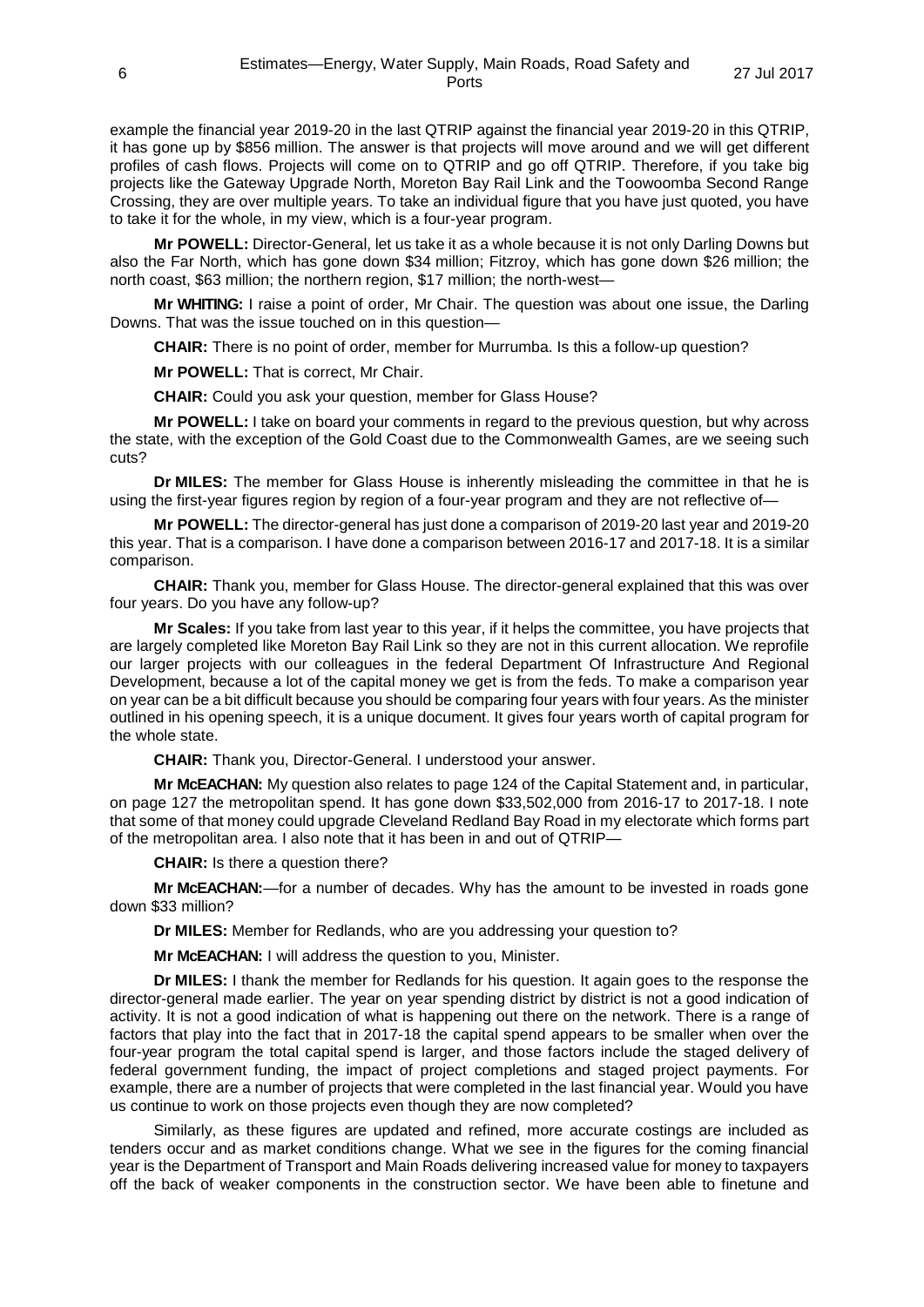reduce the cost of delivering certain projects and that has delivered greater, as I say, value for money for taxpayers, and that plays out in the total capital spend and the capital spend across a range of districts year on year.

What we do know is that when you take spending district by district and statewide over the four-year period we are spending substantially more. If you want to talk about who cut spending on roads, it was the previous LNP government. If you want to talk about who cut 25 per cent of jobs out of places like RoadTek—

**Mr McEACHAN:** With respect, you have been in government for three years.

**Dr MILES:**—it was the former LNP government.

**CHAIR:** We have a point of order.

**Mr McEACHAN:** With respect, you have been in government for three years—

**Dr MILES:** It takes a long time to make up that kind of damage.

**CHAIR:** Order! We are not going to argue this. Member for Redlands, there is no point of order.

**Dr MILES:** What I would like to do, Mr Chair, if you are comfortable, is allow the director-general to respond specifically to the roads mentioned by the member for Redlands.

**CHAIR:** Certainly.

**Mr Scales:** I thank the member for Redlands for the question. We have taken a statewide review of crash data in 2015. On the road in question I can confirm that we have allocated funding of \$580,000 for a planning study. There are 14 intersections, as the member is no doubt aware, on that particular piece of the road including Double Jump Road, Boundary Street, Giles Road, German Church Road and Serpentine Creek Road. The department will develop business cases for safety improvements for the remaining identified intersections by March 2018.

We have allocated \$580,000 for a planning study on this particular road. Once that planning study is out and the business case is out, which for the information of the member will be around March, the delivery of the resulting works will be subject to funding which is allocated on a statewide priority basis. I can give a measure of reasonable news. I think that we have allocated a large amount of money for a planning study, member for Redlands.

**Dr MILES:** If the member is concerned to identify where wasted funds could be spent on roads in his electorate, I suggest he look at the \$30 million the LNP withdrew from transport funding to pay for their Strong Choices campaign.

**CHAIR:** Thank you, Minister.

**Mr Molhoek** interjected.

**Mr McEACHAN:** If you want to talk about wasted money, let's talk about the \$1.3 billion you lost in the Health payroll debacle.

**CHAIR:** Order, member for Redlands! We are not going to argue this.

**Mr COSTIGAN:** Good morning, Minister. I have heard what you have had to say regarding the forwards. A lot of people, particularly in our part of the world, are not interested in forwards. They like to compare last year's figures to this year's figures. I draw your attention to Budget Paper No. 3 page 126 and specifically the Mackay-Whitsunday region. Can you confirm that is down \$16 million from last year's funding—from year to year?

**CHAIR:** Is that the question, member for Whitsunday?

**Mr COSTIGAN:** It is a yes or no answer I am looking for from the minister.

**Dr MILES:** This goes very specifically to the point that capital spending year on year is not indicative of activity year on year. We will see over the next four years more activity and more investment—\$21 billion—than we have ever seen before. As I outlined—

**Mr MOLHOEK:** I raise a point of order, Mr Chair. The question is about what will be spent this year, not what is being proposed to be spent in future years.

**CHAIR:** Yes, I take that, member for Southport. The minister can answer the question in any way he sees fit. You are asking why there appears to be discrepancies. They are explaining that over a period of time—

**Mr MOLHOEK:** We have had plenty of lectures on QTRIP.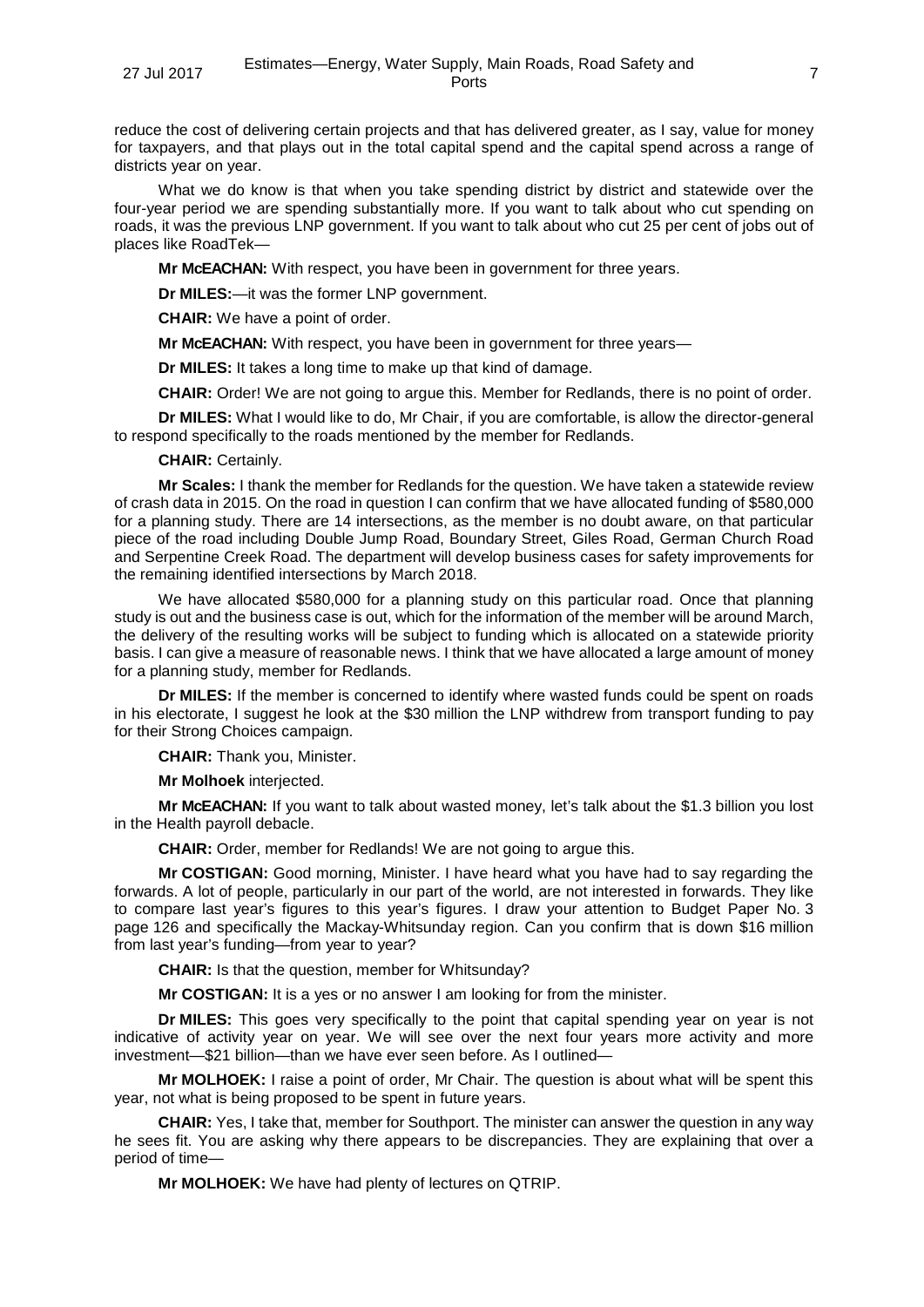**CHAIR:** You have asked a question. Allow the minister to answer it.

**Dr MILES:** Let me highlight one point I made earlier: that is, the department does its best to get the best value for money for taxpayers. In this case in the next financial year we are saving money by spending less on projects.

**Mr Costigan** interjected.

**Dr MILES:** Does the LNP propose that the amount you spend is perfectly reflective of the amount you deliver?

**Mr MOLHOEK:** Point of order, Mr Chair.

**Dr MILES:** The fact is that we are delivering more with less, and that is a good-news story.

**Mr MOLHOEK:** The minister is not answering the question. The question is simply: why is there \$16 million less being spent?

**CHAIR:** The minister can answer the question in any way he sees fit.

**Dr MILES:** I am answering the question. I am answering very clearly why.

**Mr COSTIGAN:** Can I just ask the minister—

**CHAIR:** Do you have a supplementary question?

**Mr COSTIGAN:** I have a supplementary. Of the \$160 million that is allocated in Budget Paper No. 3, how much of that money is going to local contractors? Furthermore, you did mention flood immunity of the Bruce Highway. Can the minister or the director-general point out in the budget papers where flood immunity of the Bruce Highway has been allocated?

**CHAIR:** There are two questions there. Which one would you prefer, or is the minister happy to answer them both?

**Dr MILES:** We will take one at a time. Can the member outline which one he would like first?

**Mr COSTIGAN:** Firstly, of the \$160 million that is allocated in 2017-18 for Mackay-Whitsunday on page 126 of Budget Paper No. 3, how much of that coin will end up going towards local contractors? I would like to know more about how much of the pie is going to local contractors like Vassallo, who are dirty about what happened with Mackay Ring Road.

**CHAIR:** Thank you, member for Whitsunday. Do not make a speech. We have got the question.

**Mr COSTIGAN:** It was the end of the question, with great respect.

**Dr MILES:** I thank the member for that question. I will in a moment ask the director-general to address the specifics of how local content is being applied in your region, member for Whitsunday. Let me at the outset acknowledge the fantastic work Transport and Main Roads have done getting as much of our road network back up and running post the cyclone as they have. I think they have done really very well.

On the question of local content, the Queensland Charter for Local Content and the Queensland Government Building and Construction Training Policy contribute to the local content and training requirements of government contracts. The Department of Transport and Main Roads has implemented targets over and above those policy positions to enhance local employment opportunities, such as on the \$144 million Accelerated Works Program. TMR engages local governments outside of South-East Queensland to deliver its routine maintenance. It supports Indigenous training and employment by designating projects as Indigenous projects where possible. On the specifics of how that might apply to projects in your electorate, I will ask the director-general to respond.

**Mr Scales:** What we try and do in the department, being a big-spending department, is operate under the Queensland Procurement Policy guidelines and the Queensland Charter for Local Content, as the minister has outlined. I will give you specific examples and then I will turn back to the Mackay Ring Road. If you take Townsville Ring Road 4, 100 per cent of all fill used on that project was sourced from local quarries, more than 80 per cent of labour, plant hire, subcontractors and materials on the project were sourced locally, and that local content was about \$83 million via Seymour Whyte. If you take the Cape York Region Package, which is sealing of the Peninsula Developmental Road, it is \$262 million over five years on an 80-20 basis between ourselves—

**Mr POWELL:** Mr Chair—

**Mr Scales:** I will get to the point.

**Mr COSTIGAN:** I am conscious of the time here.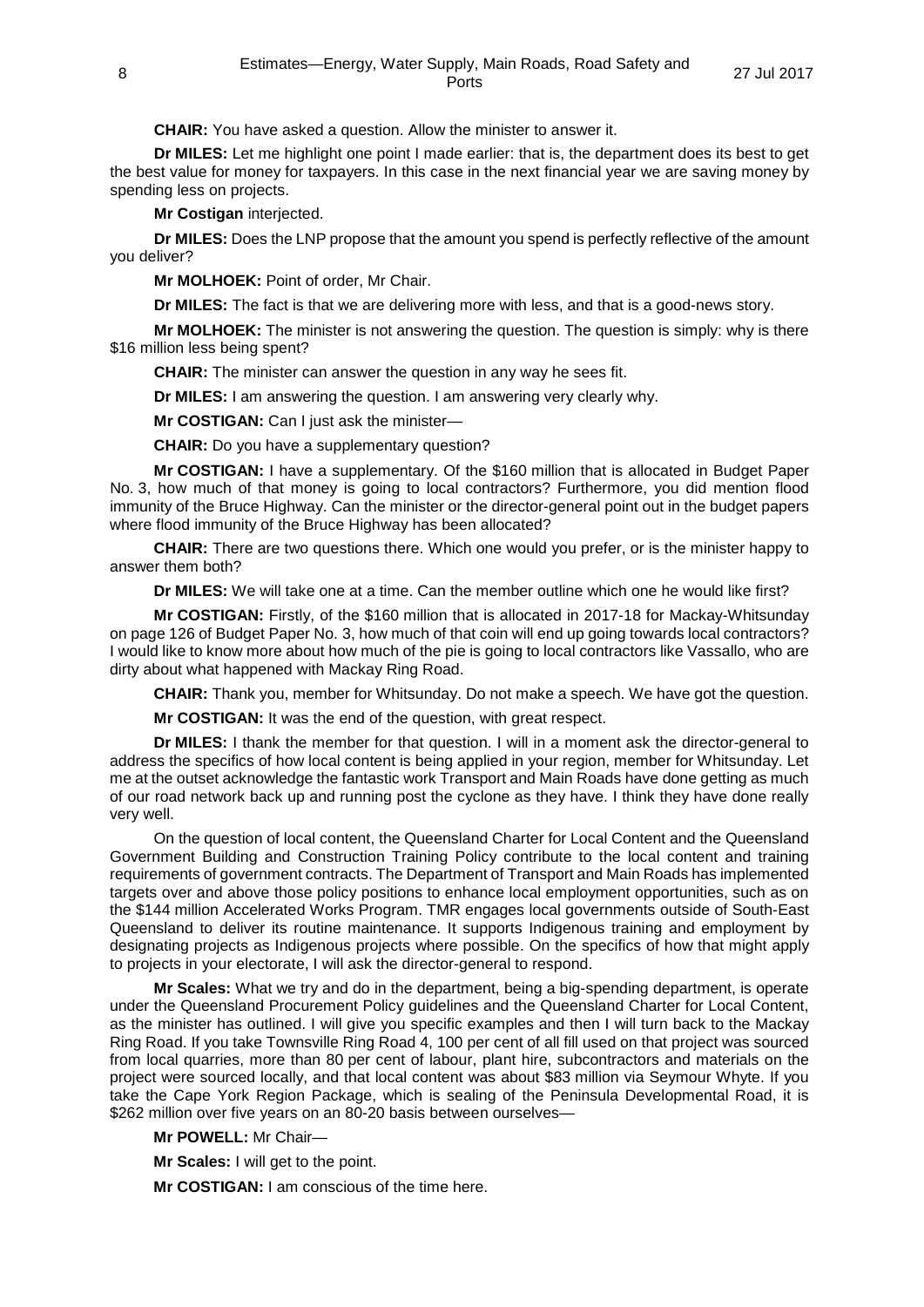**Mr Scales:** Sorry.

**Mr COSTIGAN:** I am satisfied with the answer, if we are not going to come to the Mackay-Whitsunday region.

**Mr Scales:** I can do that one as well.

**CHAIR:** Can you quickly do that one?

**Mr Scales:** As an example, if you take the Toowoomba Second Range Crossing—

**Mr POWELL:** That is not Mackay.

**Mr Scales:** But—

**Mr COSTIGAN:** Mr Chair, we will move on from there. I want to go back to what the minister said about Tropical Cyclone Debbie, where he was alluding to Cyclone Debbie.

**CHAIR:** Can you do it quickly because I am cognisant of the time.

**Mr COSTIGAN:** Minister, can you outline where in Budget Paper No. 3 there is funding to improve flood immunity on the state controlled Shute Harbour Road at Hamilton Plains?

**CHAIR:** Minister, could you finish off what you had to say and then go to this?

**Dr MILES:** I was just going to add to the answer to the member's previous question. Regarding Mackay Ring Road, there is a condition of the contract that requires the principal contractor to provide regular reports on the number and value of local contracts. Contractual conditions for the project require compliance with those codes. A number of local contractors and suppliers have already benefited from the project through undertaking early works. As I understand it, the company the member mentioned has formed a joint venture with a southern based provider, Georgiou Group. As I understand it, the tenders are currently being assessed.

When it comes to the member's question, as I understand it, of the \$21 billion we have committed in QTRIP something like \$400 million is to fund recovery of our transport network post Tropical Cyclone Debbie, so that is a very significant investment from the state.

**Mr COSTIGAN:** Is that Hamilton Plains?

**CHAIR:** No, member. Wait for the next bracket of questions.

**Mr COSTIGAN:** I will take it as a no.

**CHAIR:** No, it will not be a no. You will just wait until the next time you get to ask again. Please do not dissent.

**Dr Miles** interjected.

**Mr COSTIGAN:** You wasted time at the start, Minister. You wasted five minutes and then some.

**CHAIR:** Member for Whitsunday, no arguments.

**Mr COSTIGAN:** I will bring a clock next time.

**CHAIR:** Order! I am going to ask a question now. Member for Whitsunday, if you could listen in silence, that would be appreciated. Minister, I refer to page 4 of the SDS and to Budget Paper No. 3. Could you please provide some of the 2017-18 QTRIP delivery highlights and outline how much is being invested in road and maritime infrastructure over the next four years?

**Dr MILES:** The Palaszczuk government is committed to keeping our state moving and ensuring our economy is supported with the infrastructure it requires. With the release of the most recent Queensland Transport and Roads Investment Program, we have outlined the government's key priorities over the next four years. QTRIP for the current forward estimates period of 2017-18 to 2020-21 was released on 13 June and outlines delivery of a record \$21 billion investment for both road and transport infrastructure, \$16.5 billion of which is road investment. Let me be clear for opposition members here today: there are no cuts in this year's QTRIP, no sneaky tricks and certainly no disappearing line items like we saw under the LNP.

The Palaszczuk government's record on roads and rail funding is clear. Apart from the transport benefits it delivers, it also supports an estimated 16,950 direct jobs for Queenslanders. This year's QTRIP contains a series of key priority programs and packages. It continues an \$8.5 billion package of works for the Bruce Highway. There is the \$635 million Warrego Highway upgrade program. There is the \$260.5 million Cape York Region Package, which this government is particularly proud of, establishing year-round road access for communities up north. There is also the finalisation of \$160.7 million of works to get the Gold Coast ready for the 2018 Commonwealth Games.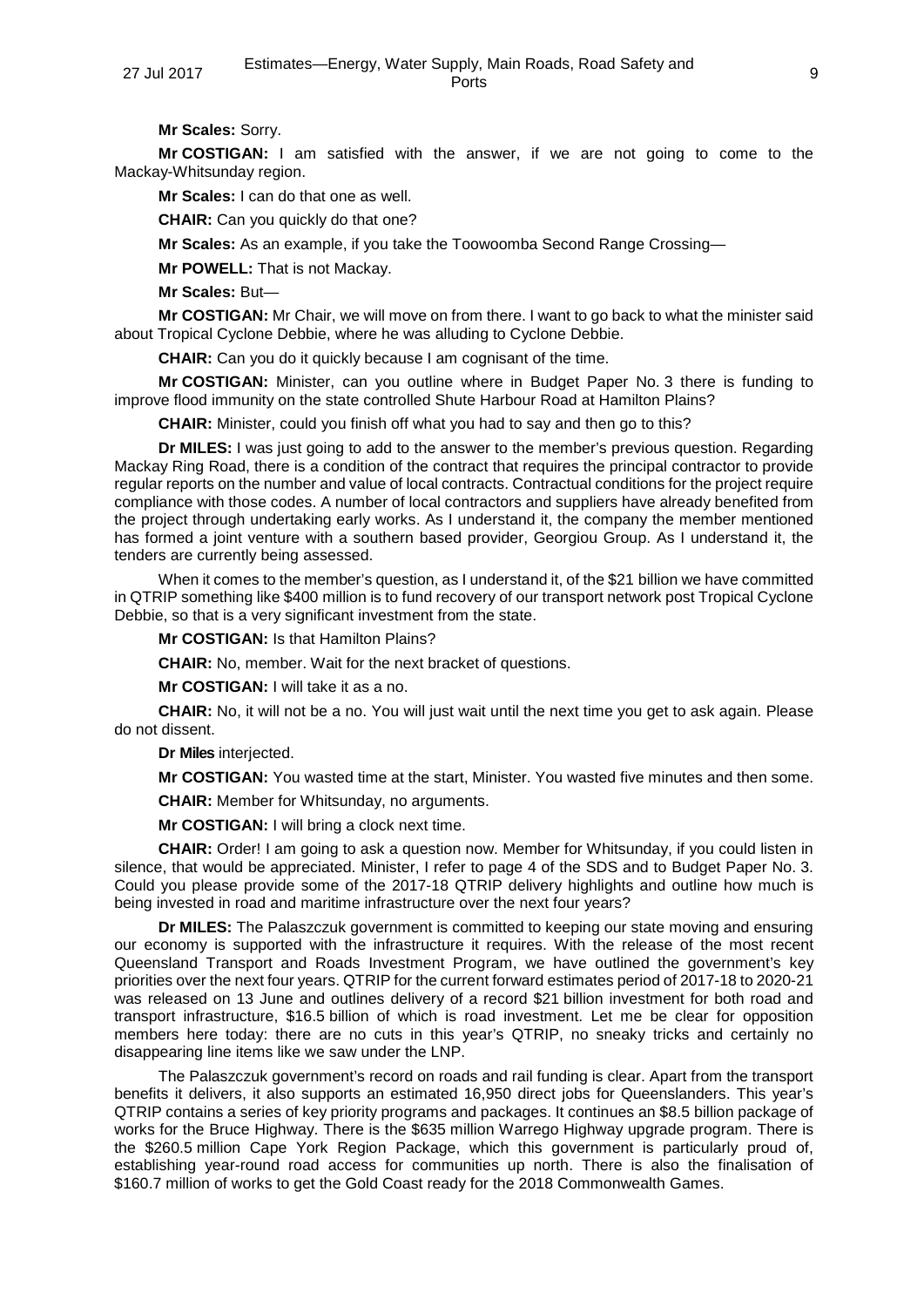The Australian government and the Queensland government will be delivering a series of jointly funded projects which were announced in March 2017 under an agreement worth half a billion dollars. We are six-laning the Pacific Motorway between Mudgeeraba and Varsity Lakes, planning for the Varsity Lakes to Tugun section, as well as undertaking a major upgrade of the Pacific Motorway-Gateway Motorway merge southbound lanes at Eight Mile Plains. We are constructing the Walkerston Bypass near Mackay. The Mount Lindesay Highway between Browns Plains and Beaudesert is set for an upgrade, for which I have to mention the member for Logan for his tireless campaigning.

In addition, through the Northern Australia Roads Program and the Northern Australia Beef Roads Program, we are partnering with the Australian government to deliver even more high-priority projects to support economic development in the north. These projects include the \$75 million duplication from two to four lanes of the Capricorn Highway between Rockhampton and Gracemere, the \$30 million road train access and intersection upgrades on Rockhampton-Yeppoon Road, the \$15.25 million upgrading of culverts on the Flinders Highway between Charters Towers and Hughenden, the \$9.75 million strengthening and pavement rehabilitation on various sections of the Flinders Highway between Townsville and Charters Towers, and the \$7.46 million pavement widening on sections of the Burke Development Road between Normanton and Dimbulah.

Importantly, the Palaszczuk government has also allocated \$400 million from the 2017-18 budget to complete reconstruction works that will rebuild road infrastructure affected by Tropical Cyclone Debbie and associated rainfall and flooding, as I outlined earlier. In addition, a number of projects have been announced under the \$10 million Transport and Tourism Connections program to allow local governments to access shared funding to improve approaches to tourism and culturally significant sites. Of course, there is much more. The QTRIP program is a huge program, but these are just some of the highlights of the program that the Palaszczuk government is delivering for Queensland.

**Mr WHITING:** Minister, you mentioned earlier the record spend in this budget of \$21 billion including \$16 billion on roads. Obviously I am focused on projects that are happening in my part of the state, so could you please advise of the projects that would be relevant to my constituents, especially those listed on page 6 of the SDS?

**Dr MILES:** I thank the member for the question. Both you and the member for Kallangur have been tireless advocates for improving the road network to Brisbane's north, and clearly I have taken a keen interest in that also. I am pleased to advise that some significant investments have been earmarked over the forward estimates. Just over \$20 million is allocated this year towards the \$100 million Boundary Road upgrade. We are committed to delivering the \$150 million Deception Bay Road interchange, with the state contributing \$30 million towards that project. There is also \$3 million in 2017-18 for resurfacing Redcliffe Road and further funding to resurface Anzac Avenue between Hercules and Gynther roads. We know a major upgrade is required to fix Petrie's No. 1 traffic hotspot at the end of the street I grew up in in Petrie—the roundabout that connects Anzac Avenue, Dayboro Road and Gympie Road. The Palaszczuk government is investing in planning the future upgrade of this intersection which is likely to include removing the roundabout and introducing traffic signals.

**Mr MOLHOEK:** It sounds like a re-election speech.

**CHAIR:** I wish to hear the minister's answer.

## **Mr Molhoek** interjected.

**Dr MILES:** Labor is interested in road investments in this part of the state. I will be interested to note if the LNP is not. The planning and design will include widening the road on the approaches to the intersection to increase traffic capacity and improve access for pedestrians and cyclists. Introducing traffic signals will also improve traffic capacity and eliminate the risk of motorists misjudging gaps in traffic. The design will also accommodate cyclists, with on-road cycle lanes proposed to be painted, and signalised pedestrian crossings. Detailed design for the upgrade will begin over the coming months and take about 18 months to complete. The \$7.5 million funding boost will be used to complete planning and design for the upgrade as well as to proceed with any required land acquisitions. I note that this upgrade is particularly important to the major economic project proposed by the council in that region, the Petrie mill university site.

There has also been a \$13.4 million funding injection in the state budget to deliver improvements for the Caboolture-Bribie Island Road, with \$10.4 million of this funding to improve safety at the Old Toorbul Point Road and Bribie Island Road intersection with the installation of traffic signals. This has been warmly welcomed by the community. I note the member for Pumicestone's ongoing advocacy for this project. In addition, \$3 million has been allocated for planning for the duplication of 4.25 kilometres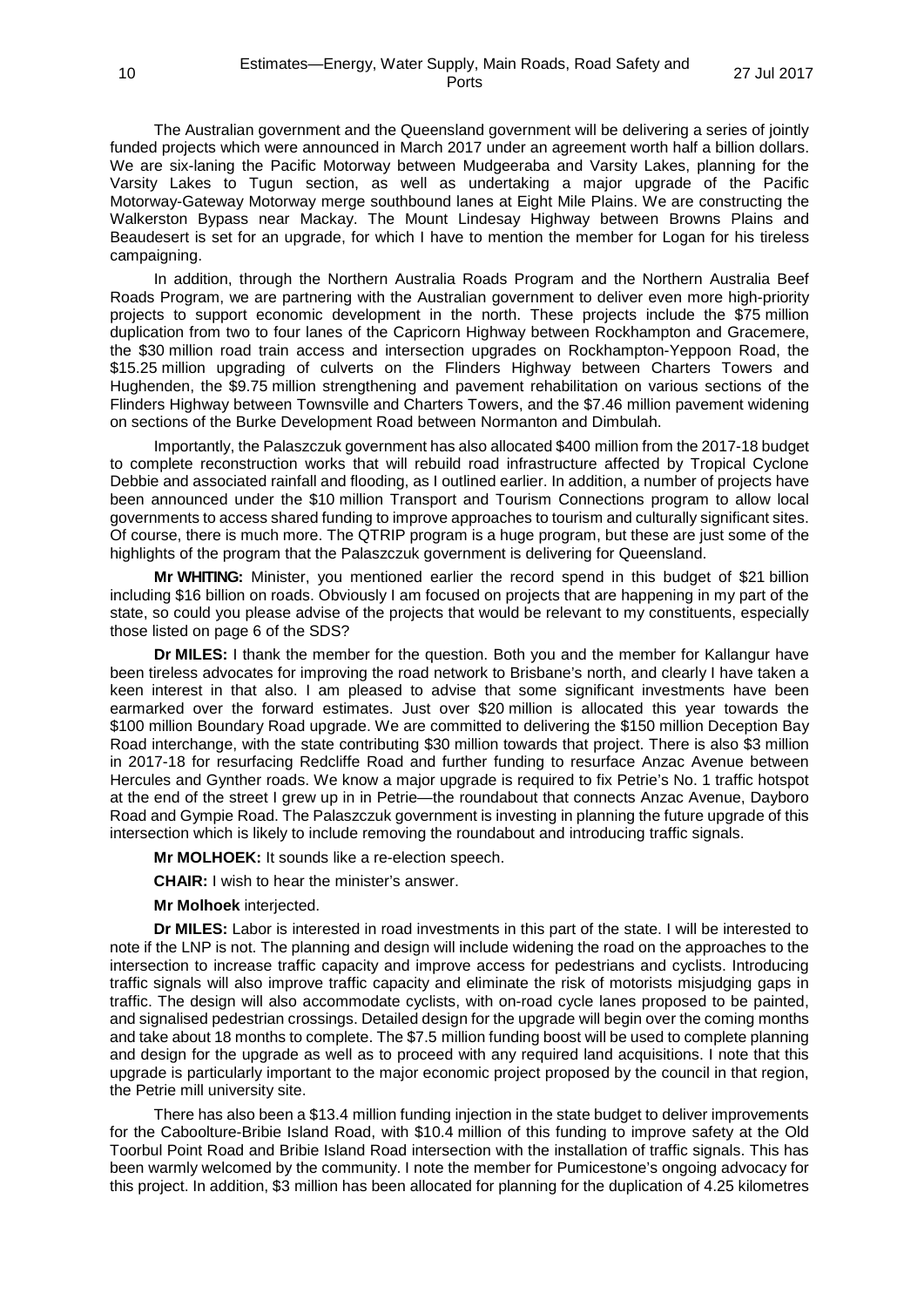of Caboolture-Bribie Island Road from Hickey Road to Saint Road including this intersection. Planning will commence for both projects in 2017-18, with construction of the signalised intersection scheduled to begin in 2019.

I also acknowledge that there are a range of other projects partly or fully funded in this QTRIP further to the north, including \$929 million for the Bruce Highway from four to six lanes from Caloundra Road to the Sunshine Motorway, \$79.8 million for the Bruce Highway Brisbane to Gympie safety barriers and \$22 million for the Kawana Way and Nicklin Way Sunshine Coast University Hospital intersection upgrade.

**Mr WHITING:** Minister, we have touched a bit on Cyclone Debbie. Can you advise whether DTMR's infrastructure delivery schedule has been impacted by Tropical Cyclone Debbie and how the department has responded to this destructive weather event, as mentioned on page 25 of the SDS?

**Mr COSTIGAN:** There was not much happening anyway.

**Dr MILES:** I thank the member for the question and I take the interjection from the member for Whitsunday. There was much more happening than under the three years in which the LNP cut \$600 million from the Main Roads budget. TMR has worked tirelessly, and I really think we should at least take the politics out of acknowledging the efforts of TMR—

**Mr COSTIGAN:** That is not in doubt.

**CHAIR:** Member for Whitsunday, could you cease interjecting?

**Dr MILES:** If you interject in the middle of me recognising them, that suggests that you are doubting it. TMR has worked tirelessly to clear up landslips, remove debris and restore access to hinterland communities following ex severe Tropical Cyclone Debbie. The Tamborine-Oxenford Road approach to the John Muntz Causeway was severed on 30 March 2017. Golding contractors were engaged to reconstruct the connection to the bridge. This work started on 18 April and the causeway was reopened to traffic on 30 June 2017.

**Mr COSTIGAN:** Chair, where is this causeway?

**CHAIR:** Member, do you have a point of order?

**Mr COSTIGAN:** I have a point of order. It was a good question from the member for Murrumba about Cyclone Debbie, but where is this causeway?

**Dr MILES:** This is on the Tamborine-Oxenford Road.

**Mr COSTIGAN:** That is about a thousand kilometres from where the cyclone hit.

**CHAIR:** Member for Whitsunday, the minister is answering a question that this side asked. You will have a chance to ask a question.

**Dr MILES:** What an insult to the people of Southern Queensland who suffered severe flooding as a result of that cyclone. Member for Whitsunday, we will come to a discussion about how this weather event affected your electorate, but the LNP represents every single electorate on the Gold Coast. They should have some interest in how this event affected that part of the state.

## **Mr MOLHOEK:** Point of order—

**CHAIR:** No, there is no point of order.

**Mr MOLHOEK:** Well there is; he is not answering a question. He is making a statement.

**Dr MILES:** I am answering a ridiculous interjection from the member for Whitsunday, an offensive—

**CHAIR:** Member for Southport, the member for Whitsunday interjected and the minister took the interjection and he is answering it. I ask the member for Whitsunday to stop interjecting. There is no point of order. Minister, you have the call.

**Dr MILES:** The member for Southport should be rightly offended by the imputations from the member for Whitsunday. I am speaking to recovery efforts in—

**Mr MOLHOEK:** Point of order, Mr Chair.

**CHAIR:** What is your point of order?

**Mr MOLHOEK:** My point of order is that the minister is here to answer questions, not to make personal asides about the roles of various—

**CHAIR:** There is no point of order, member for Southport. The minister was interjected on when he was answering a question and he is responding to that interjection and continuing to answer the question. There is no point of order. You have the call, Minister.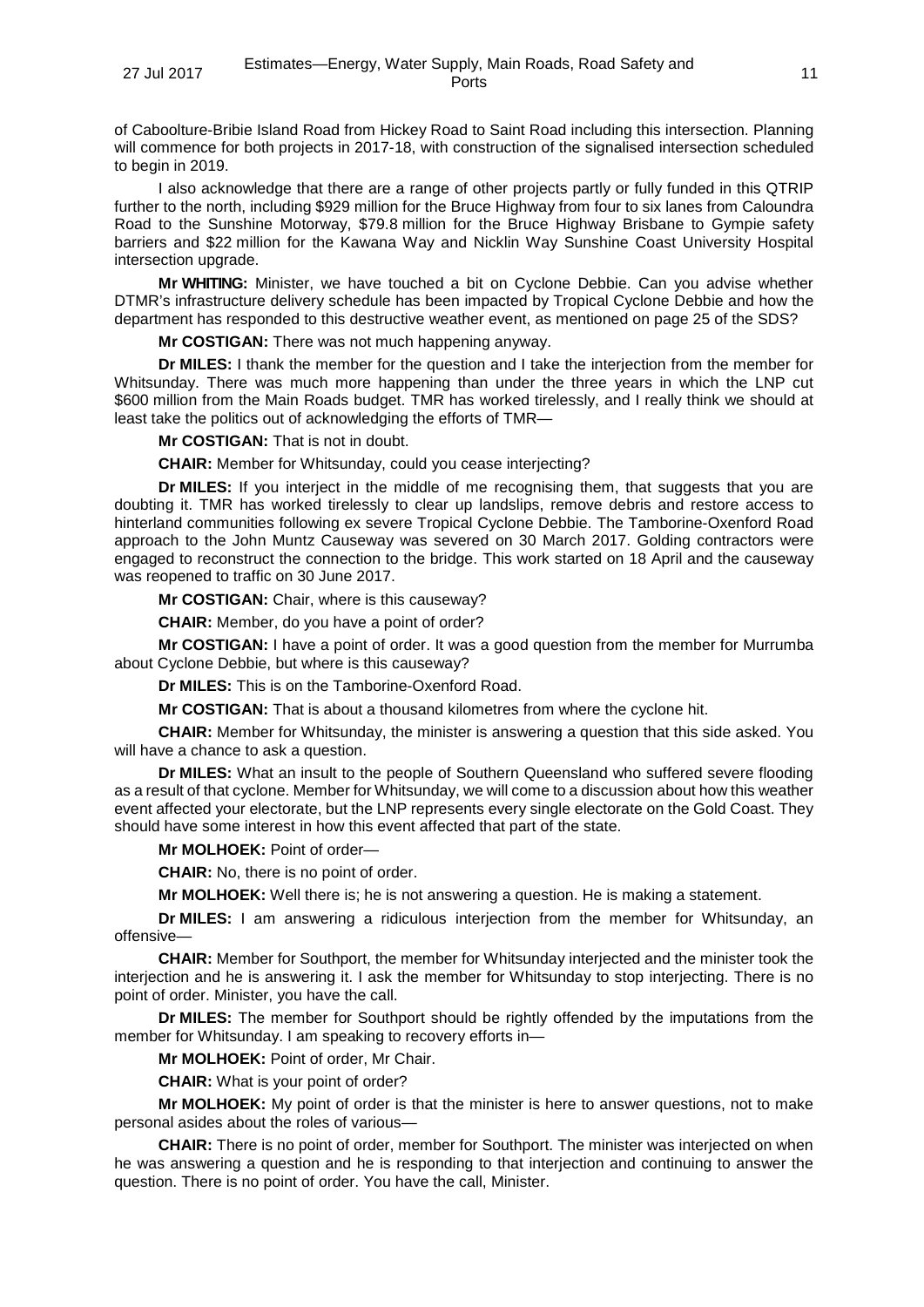**Dr MILES:** I thank you for your protection, Mr Chair. Gold Coast Springbrook Road at Neranwood remains closed. Designs are being finalised to determine permanent restoration solutions for about 20 critical sites. Restoration is expected to take over a year to complete. Lamington National Park Road between Sarabah and O'Reillys is open to all traffic under six tonnes with restoration work on three sites underway. Nerang Murwillumbah Road is open to local traffic past Natural Arch. Work to remove extensive debris was completed in June 2017 and detailed designs are being finalised to determine permanent restoration solutions.

Areas in the vicinity of the Sarina Range were hit with a deluge of up to 1,000 millimetres. The volume and intensity of rainfall caused significant damage to slope stability, fully saturating the pavement with a loss of seal in multiple locations and caused extensive damage to signage, guardrails and guide posts. Twelve slips were identified with two of them being identified as major slips. The two major slips were approximately 300 metres in length, each with significant areas of geotechnical failure. One of the major slips includes complete loss of the road and supporting embankment.

Although the damage has resulted in the closure of the road, TMR are committed to getting on with the job and to date have undertaken the following actions. They have established a detour along Bolingbrok Road and significant safety works have been undertaken to cater for increased usage. They have cleared debris from roadways and table drains have been reinstated on minor slip locations. They have removed debris from slip sites to allow a drill rig on site to undertake drilling and to allow staff to get on with the job of preliminary works at the base of the major slip. There is extensive geographical mapping and slope stability analysis to facilitate interim repairs and the development of restoration treatments, and acceleration of delivery by adopting a design and construction approach towards restoration utilising engineering and technology, RoadTek and external engineering consultants. All planned restoration treatments will allow for flexibility during design and construction to ensure road design requirements, construction time frames and community expectations are met.

**Mrs MILLER:** My question is to the director-general. Mr Scales, last year you came out to my electorate, which we are very grateful for. A stop sign at Redbank-Collingwood Park was changed to a give way sign—thank you very much for that. Mr Scales, can you now remove the road signage on the way down to the give way sign because it still says 'stop sign ahead'.

**Mr Scales:** I will get onto that straight away. I take the comment. I will do that.

**Mrs MILLER:** Thank you very much, because it causes much confusion. Director-general, I refer you to the Ipswich Motorway upgrade. There has been a lot of bureaucratic ping-pong between Ipswich City Council and Main Roads about who owns the roads on either side. I have been asked by residents in Riverview Road and Endeavour Road which agency is responsible for those particular roads. They have been asking for kerbing and channelling of these roads for several years. The council tells them it is Main Roads, and Main Roads tells them it is council. I would just like a definitive answer. If it is Main Roads, when will kerbing and channelling be undertaken in those two streets?

**Mr Scales:** I am not aware of the exact ownership at that particular point. With the minister's leave, can I take that on notice and have a look?

**Mrs MILLER:** Yes, please. That would be very good.

**CHAIR:** Will you come back during this session or will you take it on notice for later?

**Dr MILES:** We will do our best but if we do not come back we will take it on notice in the interests of getting an accurate response.

**CHAIR:** We may have to take it on notice.

**Mrs MILLER:** I am quite happy for the director-general to come back out again to my electorate.

**Dr MILES:** I am happy to make him.

**Mr Scales:** I am happy to volunteer.

**Ms PEASE:** Page 131 of Budget Paper No. 3 refers to the Pacific Motorway-Gateway Motorway merge upgrade. Can you please outline the scope of these works and what other works are under consideration for the Pacific Motorway?

**Dr MILES:** I know the Pacific and Gateway motorways merge is a huge headache for commuters, which is why we are getting on with the upgrade. We will be awarding the contracts for works in the first half of this financial year, with early works to begin in early 2018 prior to the Commonwealth Games.

TMR are currently procuring a design and construction contractor through a competitive early contractor involvement process. Early works will include the initial demolition of properties acquired for the project and service relocation works. The project will see the motorway upgraded with up to five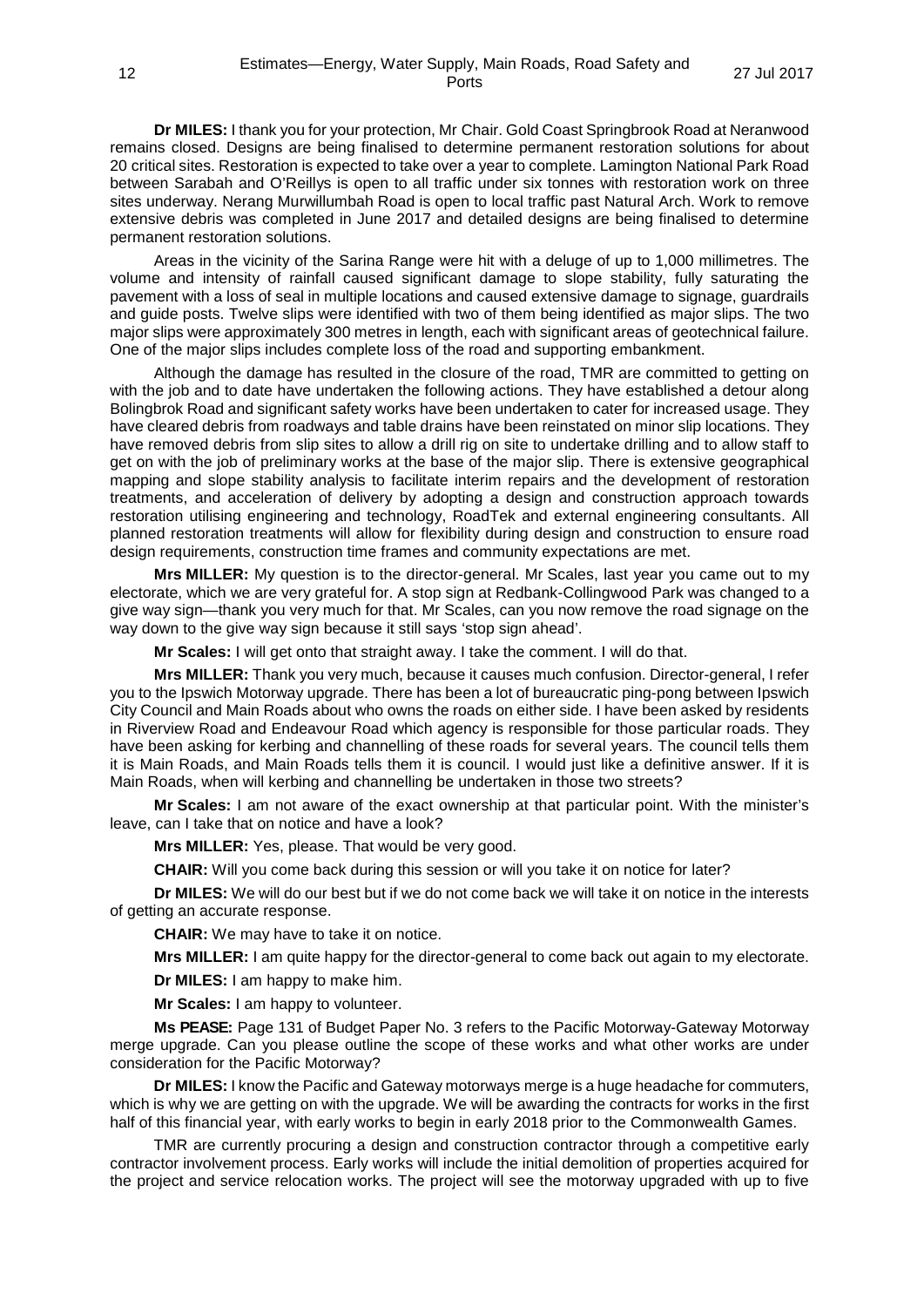southbound lanes between Eight Mile Plains and Rochedale South, the relocation of the existing bus entry from the Eight Mile Plains Bus Station onto the Pacific Motorway and the installation of managed motorway technologies from Klumpp Road to Rochedale Road. It will also involve a brand-new four-lane overpass on Underwood Road as well as the realignment of Underwood Road itself.

We are also progressing the upgrade of the Mudgeeraba to Varsity Lakes section of the motorway. Those extra lanes will be a big help to visitors and Gold Coast locals, easing congestion and improving traffic times. Nearly 85 per cent of the design has been completed to upgrade almost six kilometres of the M1 between Mudgeeraba and Varsity Lakes. An early works construction project is already underway to relocate public utility services and install CCTV cameras at the Mudgeeraba, Robina and Varsity Lakes interchanges.

The major widening and interchange works are expected to begin by the end of the year and continue until late 2019 to early 2020. Building roads takes time and the work we are doing between Mudgeeraba and Varsity Lakes includes reloading over the Mudgeeraba flood plains with approximately 50,000 cubic metres of suitable material; reconstructing two bridges, the Mudgeeraba Creek overflow bridge and the Mudgeeraba Creek bridge; constructing a new bridge at Stapley Drive; and widening 5.7 kilometres of road with additional carriageways. Planning is also underway to widen the M1 further south to the New South Wales border and will be delivered in strategic priority stages as funding becomes available.

We are also undertaking planning on a number of other sections because we know how important the Pacific Motorway is for the south-east corner. We are undertaking preliminary evaluation and a business case for staged upgrades between the Gateway Motorway and Logan Motorway, looking to see what the top strategic priorities for that stretch of road are.

Another planning initiative which will support the future growth of the northern Gold Coast is the options analysis planning for the Yatala-Oxenford interchange. I would like to reassure Queenslanders there will be no lane closures due to roadworks during the Commonwealth Games and note that delivery schedules will not be impacted as a result of the games. During the games there will be no installation of barriers or changes to existing line markings that would limit the existing lane and carriageway widths; no short-term or long-term lane closures during peak or non-peak times; and no activity carried out on the road that would otherwise disrupt, distract or impact directly on motorists.

**Mr KNUTH:** I refer the minister to page 4 of the Transport and Main Roads Service Delivery Statements and the response given by the Minister for State Development in the estimates hearing last Wednesday, and I seek to table that answer. Can the minister provide an update on the Clump Point boat ramp's construction? Can this construction be commenced along with the recreational aspects of this project while waiting for the approvals from the Great Barrier Reef Marine Park Authority as the authority needs to give approval—

**CHAIR:** Sorry to interrupt. I missed that. You sought leave to table a document?

**Mr KNUTH:** Yes.

**CHAIR:** Is leave granted?

**Mr COSTIGAN:** Yes, it is.

**CHAIR:** Leave is granted.

**Mr KNUTH:** Can the minister provide an update on the Clump Point boat ramp construction? Can this construction be commenced along with the recreational aspects of the project while waiting for the approvals from the Great Barrier Reef Marine Park Authority as the authority needs to give the approvals only to the breakwater area and not the recreational aspects of the project?

**Dr MILES:** As the member is very well aware, Transport and Main Roads have only recently taken carriage of this project from State Development, as you noted in your question. Transport and Main Roads have been working closely with State Development and the Cassowary Coast Regional Council for some time with planning for the project already undertaken. We will soon be releasing revised concept plans for the \$18 million project. The concept design includes a new breakwater plus an upgrade to the existing breakwater, two new pontoons, pen berths and access jetty, a widened boat ramp, a new floating walkway and other onshore improvements. Our intention is to deliver as much of the infrastructure as possible within that project budget. However, this will be dependent on the tender prices during the construction phase.

As the member has emphasised, this project would be a very welcome boost to the Mission Beach community. It will support the community by helping them to re-establish a reef based tourist market and provide improved recreational boating facilities. It will also generate much-needed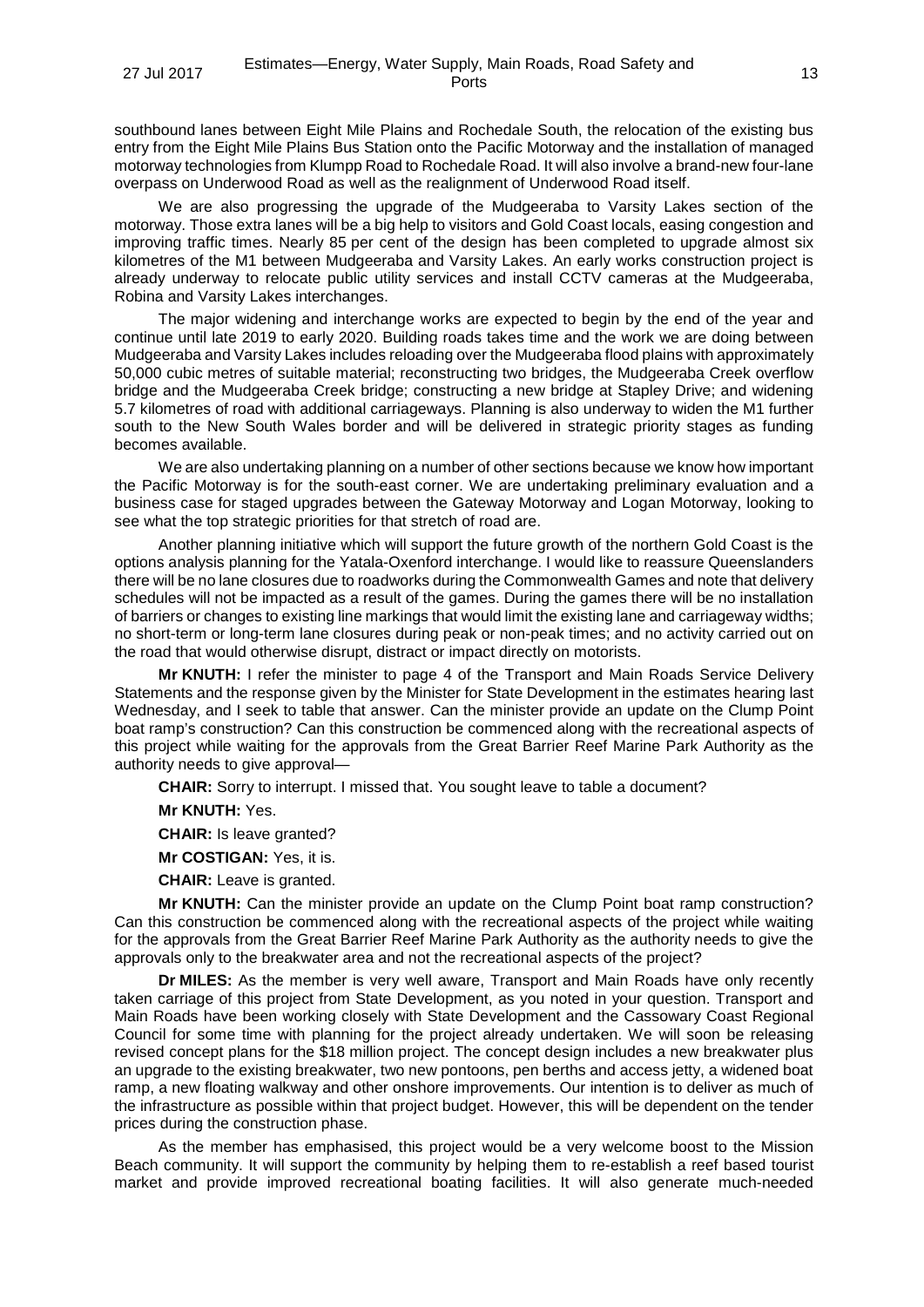employment opportunities for North Queensland during the construction. As the member notes, the next steps are to gain environmental approvals to support the project and progress it to a detailed design stage. In terms of the question of whether any works can commence prior to having GBRMPA approval for the works that require GBRMPA approval, I am advised that that will require some legal advice, so we will take that on notice and undertake to come back to you once we have that advice.

**Mr POWELL:** Director-general, I want to ask a couple of questions with regard to the sinking of the HMAS *Tobruk*. As a bit of a very short preamble, it is my understanding that they are undertaking the preparatory work for the HMAS *Tobruk* at the port of Bundaberg. I understand some dredging was undertaken at the port of Bundaberg in preparation for housing the Tobruk while that work was done. Can you please share with the committee how much that dredging cost?

**Mr Scales:** I thank the member for the question. I think that is not necessarily one of our projects. Do you just want the cost of the dredging? I will pass to the minister.

**Mr POWELL:** My understanding is that the port of Bundaberg is part of the minister's responsibilities and, therefore, your responsibilities as the director-general. There was some dredging undertaken. Do you not have available the cost for that?

**Dr MILES:** The cost was in the order of \$350,000.

**Mr Scales:** For clarification, in relation to the port GOCs, I do not have any direct responsibility.

**Dr MILES:** I should say that I know that because I am the Minister for National Parks, not in my capacity as acting Minister for Main Roads.

**CHAIR:** Let's not cross boundaries.

**Mr POWELL:** On that basis, perhaps, Minister, if you could answer, could you confirm that that site that was dredged at the port of Bundaberg will now not actually be used to house the *Tobruk* while it is undertaking that preparatory work?

**Dr MILES:** In a moment I will invite the CEO of that particular port up to address some specifics of that. It was always the case that that dredging had to occur in order to evaluate whether the site was appropriate to house the *Tobruk*. It was also the case that the dredging of that site was appropriate, useful and beneficial to the port, so it is not the case that those funds have been wasted. They have, in fact, delivered a dredging outcome for the port and also allowed us to evaluate the appropriateness of that location. I would invite the port CEO to talk more about how that evaluation—it may actually be more appropriate for MSQ—occurred if you like.

**Mr POWELL:** Who are you calling up, Minister?

**Dr MILES:** The port CEO.

**Mr POWELL:** While the port CEO is—

**Dr MILES:** Let's just let him come up.

**Mr POWELL:** Sorry, are you running this? I actually thought that was the chair's job.

**Dr MILES:** I think if we have someone on their way up to talk we should allow them to do so. They are here now.

**Mr POWELL:** Mr O'Sullivan, my understanding is that this dredging occurred, and only after it occurred MSQ consulted with the port authority, the harbourmaster and local industry to determine that where the dredging occurred was not the best site for housing the *Tobruk* during its preparatory work; can you confirm that?

**Mr O'Sullivan**: The works were undertaken under the auspices of National Parks. As part of their initial assessment both the port authority and MSQ were involved in an assessment of the dredge location. The dredge location was selected because it is an area that will be required to be dredged in the future, and therefore any dredging undertaken would be part of future development works.

**Mr POWELL:** It is my understanding, Mr O'Sullivan—and please correct me if I am wrong—that dredging was brought forward specifically for the preparatory works on the HMAS *Tobruk*.

**Mr O'Sullivan:** Yes, after the assessment between the parties and because of the works that were required to be undertaken on the *Tobruk,* that work was brought forward as part of the initial planning. As the member may be aware, after a review of the plans and the requirements and the risk management plan associated with the works, the *Tobruk* is now being worked on at one of the port's wharves.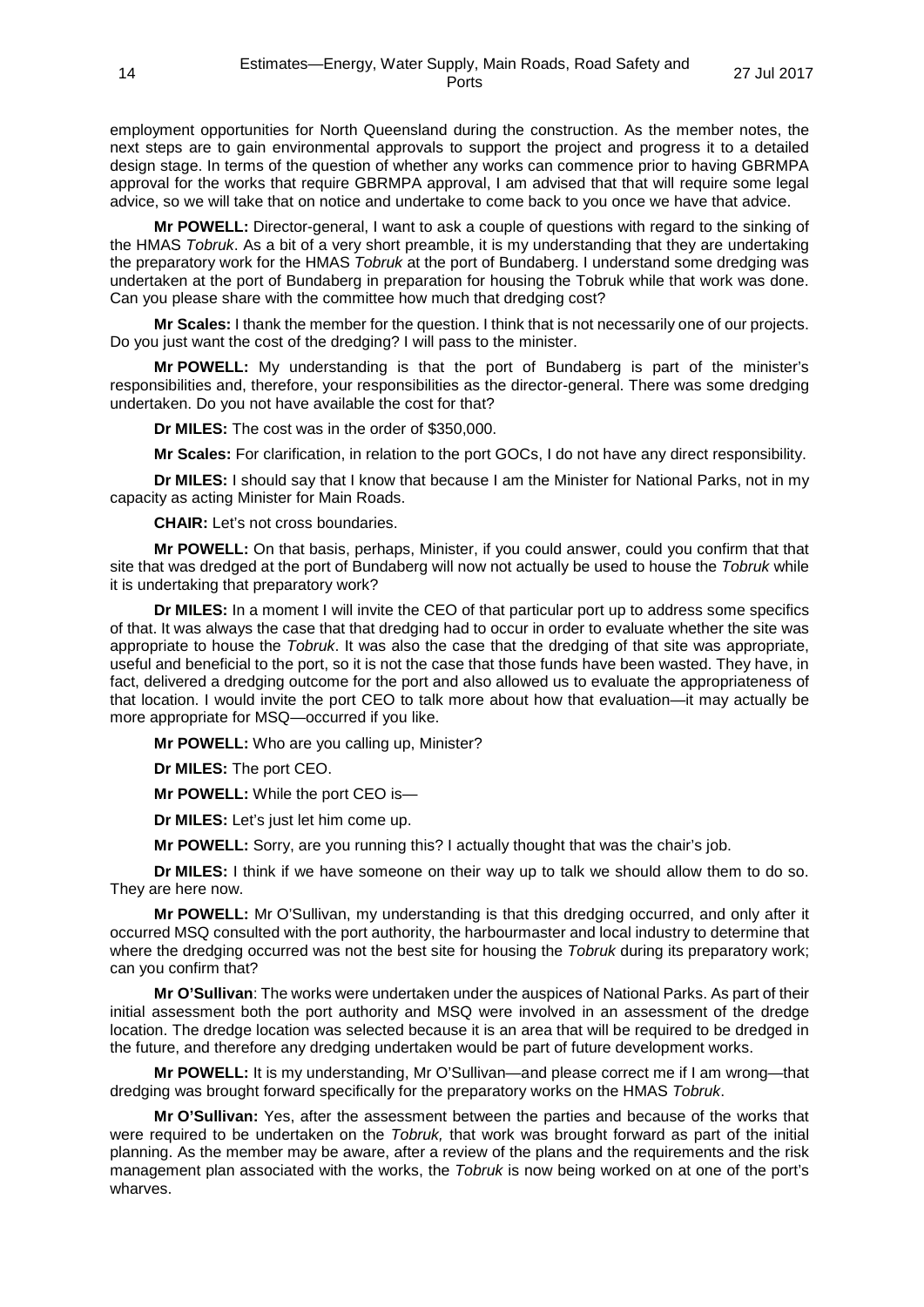**Mr POWELL:** At the molasses port. Who made the decision to bring forward that dredging, Mr O'Sullivan?

**Mr O'Sullivan:** My understanding is that at the end of the day it was after discussions between MSQ, representatives of the port authority and National Parks that the decision was made and the project funded by National Parks.

**Mr POWELL:** Just to be clear, we have spent \$330,000 dredging a part of the port of Bundaberg that will not be used to house the HMAS *Tobruk* while it is being prepared to be sunk?

**Dr MILES:** That needed to be dredged at some point.

**Mr POWELL:** At some point. We also had a discussion, Minister, that at some point you will be spending money on roads. What analysis has been done on the safety impacts at the marina of having the *Tobruk* housed where it is now being housed, near the molasses terminal?

**Mr O'Sullivan:** Under the lead of National Parks, we have undertaken a full risk assessment of the wharf and worked with MSQ in particular on the safe mooring of that vessel. There is a program in place which involves regular inspections and regular tensioning of the mooring lines to make sure it is safely moored at all times. A risk assessment is also being done on the potential for any flooding and ensuring that the mooring system would be safe in the event of any flooding in the Bundaberg region. Similarly, there has also been a risk assessment done on the access to and from the vessel to ensure that the future works can be undertaken in a safe manner.

**Mr POWELL:** Mr O'Sullivan, can you please tell me and the committee what other costs you anticipate the Port of Gladstone having to bear in preparation for the sinking of the HMAS *Tobruk*?

**Mr O'Sullivan:** From the port's perspective we do not anticipate there will be any particular costs. The project is being funded by National Parks, so any of the costs to date in terms of the work that is being done for *Tobruk* are being funded by National Parks, and the port has merely been working with them to ensure access to the wharf and also safe access to and from our site.

**Mr POWELL:** Acting Minister, I refer to page 135 of the Capital Statement where it refers to North Queensland Bulk Ports Corporation and the port of Abbot Point. Can you please confirm whether you support the Adani Carmichael coalmine, given it will see increased productivity for North Queensland bulk ports and the port of Abbot Point?

**Mr WHITING:** Point of order, Mr Chair.

**CHAIR:** That is a bit of a hypothetical question. Can you rephrase it?

**Mr POWELL:** Given there will be increased productivity at North Queensland bulk ports, specifically the port of Abbott Point, does the acting minister support the Adani Carmichael coalmine?

**Mr WHITING:** Point of order, Mr Chair.

**CHAIR:** Is the question to do with the port or the coalmine, which is not part of the minister's portfolio? Are you asking whether he supports the port?

**Mr POWELL:** Does the minister support the mine that will provide increased productivity at Abbot Point, one of North Queensland bulk ports?

**CHAIR:** Minister, I would ask you to answer the question relating to the portfolio which is being examined.

**Dr MILES:** This question was put to me in my previous estimates hearing and I answered it there. The Labor Party has been very clear around our commitments regarding the development of Abbot Point in order to facilitate the Carmichael project. That involves assuring the Queensland public that we will not allow capital dredge spoil to be dumped in the Great Barrier Reef, we will not allow that dredge spoil to be dumped in the Caley Valley wetlands, as the LNP intended, and they will need to demonstrate financial closure before they can commence any capital dredging at the port. We have stood by those commitments. I have been pleased to help deliver those commitments. Clearly, as ports minister I support all of the activities of the government to increase our exports through our ports because that means jobs for Queenslanders.

**Mr POWELL:** The answer is that you cannot answer.

**CHAIR:** No, the minister did answer the question. I will ask you to withdraw that statement.

**Mr POWELL:** I withdraw, Mr Chair. Page 11 of the Service Delivery Statements refers to the ReefVTS project. Director-General, can you please provide an update on the tender for the update to the ReefVTS?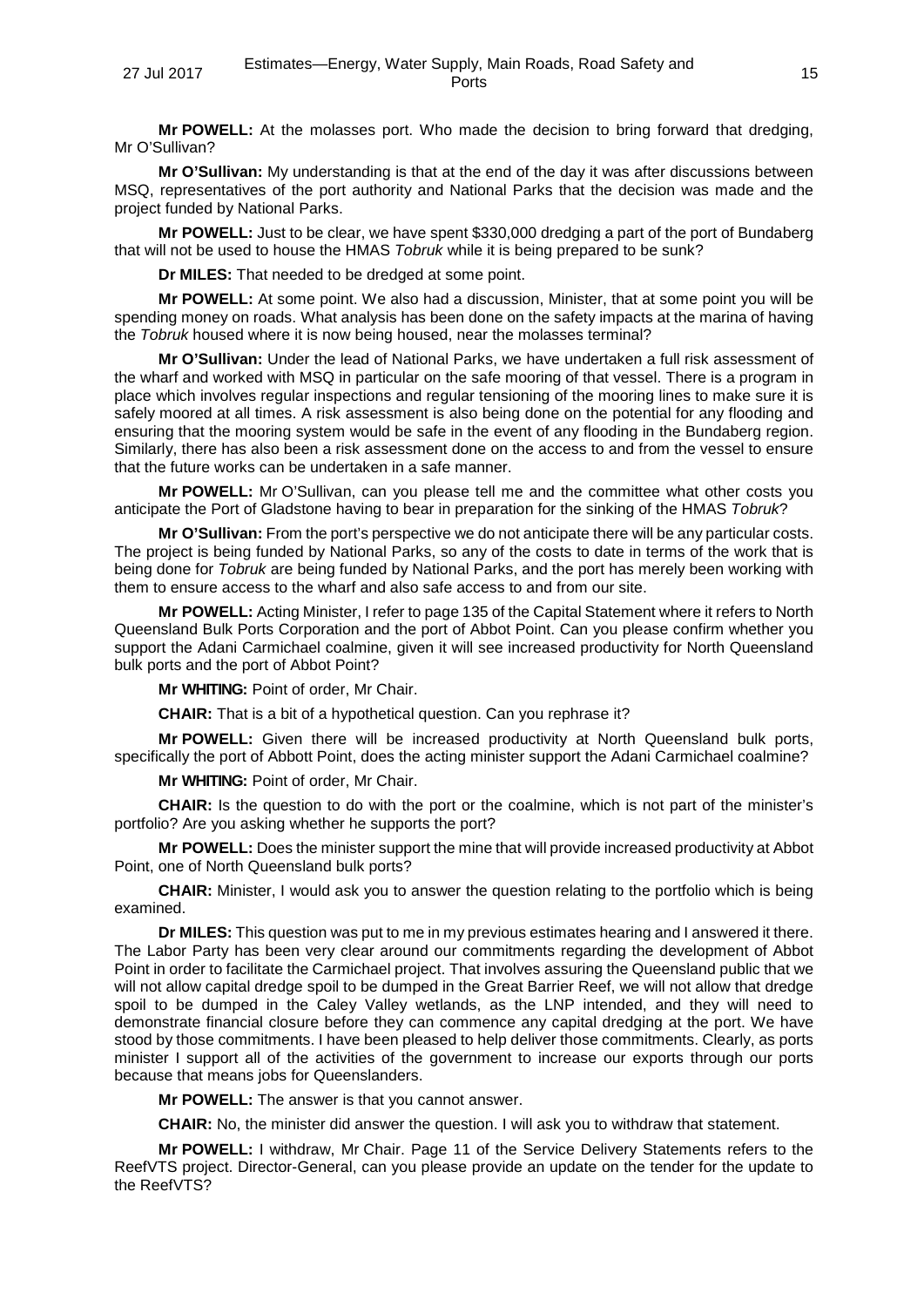**Mr Scales:** The reef vessel tracking system provides a very valuable oversight of that part of our coastline and is being used very, very powerfully to correct vessels in terms of what track they have and where they are going. The cost is around \$15.2 million in 2017-18. It employs 60 people. As I have said, it tracks things.

**Mr POWELL:** It tracks ships through the reef, Director-General.

**Mr Scales:** Thank you. I will take that correction. We are currently out to tender for the replacement of that, but we have to make sure that is done in a very considered manner. I would not want to dismantle one system while another system was brought online. As to the cost, I think we are still going through that process at the moment. With the minister's leave I can take on notice the exact cost on that.

**Mr POWELL:** I did not ask for an exact cost; I was just asking for an update at this stage.

**Mr Scales:** At this stage it is still—I was going to say 'in train', but that might be the wrong term. It is a very powerful sort of tool that we use to great effect, particularly during tropical cyclones as well as in normal operations.

**Dr MILES:** It is very impressive. If members have not seen it, they should.

**Mr POWELL:** Director-General, can you confirm that the tender was originally called for more than two years ago?

**Mr Scales:** These things are incredibly complicated. They use surveillance techniques that are very specialised. It may have been called a long time ago, but we as a department are making sure that we have the right safe system to go forward with.

**Mr POWELL:** Would you not have wanted to make sure that the requirements of the tender were sorted before you put it out, rather than take two years to award a contract?

**Mr Scales:** It is an iterative process. There are not many ReefVTS systems around in the world. I know that our colleagues in AMSA have one that looks at about a tenth of the world's surface. It is an incredibly specialised area, so it will take a while to make sure we have the right system and the right solutions. Because this sort of technology is moving really quickly—and I am just speculating here—it may have been that the terms of reference have been modified iteratively. I would not want to say that we should have got that tender out by this point in time and then have a result that. I would rather take the time to get it right and have the right system.

**Mr POWELL:** Whilst you are taking the time to get it right, what analysis has been done on the increased risk to vessels hitting the reef as a result of this update not occurring?

**Mr Scales:** I can assure the member that there is no increased risk. The system is secure and worked very effectively during Tropical Cyclone Debbie. We have used the system to contact masters who have unknowingly been heading towards the reef and turned them around, so the system is very, very secure.

**Mr POWELL:** At this point I will call Mr O'Sullivan back to the table. Mr O'Sullivan, I think the minister said that the dredging that did occur at the port of Bundaberg will ultimately be needed. When?

**Mr O'Sullivan:** The area that is being dredged is looking at future expansion of the marina part of the port. Currently discussions are underway with a consortium of companies looking at investing into the port, including a large-scale investment on the foreshore and also an investment into expanding the marina. In terms of time frames, they will depend on the successful conclusion of those negotiations because part of those explanations is around establishing time frames for the development. At this stage, until those negotiations are done I do not have a firm date for those.

**Mr POWELL:** I am not trying to be obtuse here, but are we talking months or years?

**Mr O'Sullivan:** The program would be staged over a number of years. The expansion of the marina may occur either as part of stage 1 in the next couple of years or as part of stage 2. That is part of the negotiations around what the priority developments are in that area.

**Mr POWELL:** Has any work been done by the Port of Gladstone on the rate of refill of that dredging and therefore whether by the time those negotiations are concluded what has been dredged will be filled up again by what is coming down the river?

**Mr O'Sullivan:** I am unaware if that was part of the review, and I would take it on notice to look at the hydrographic information that was collected at the time. I am not aware if that was part of the calculations.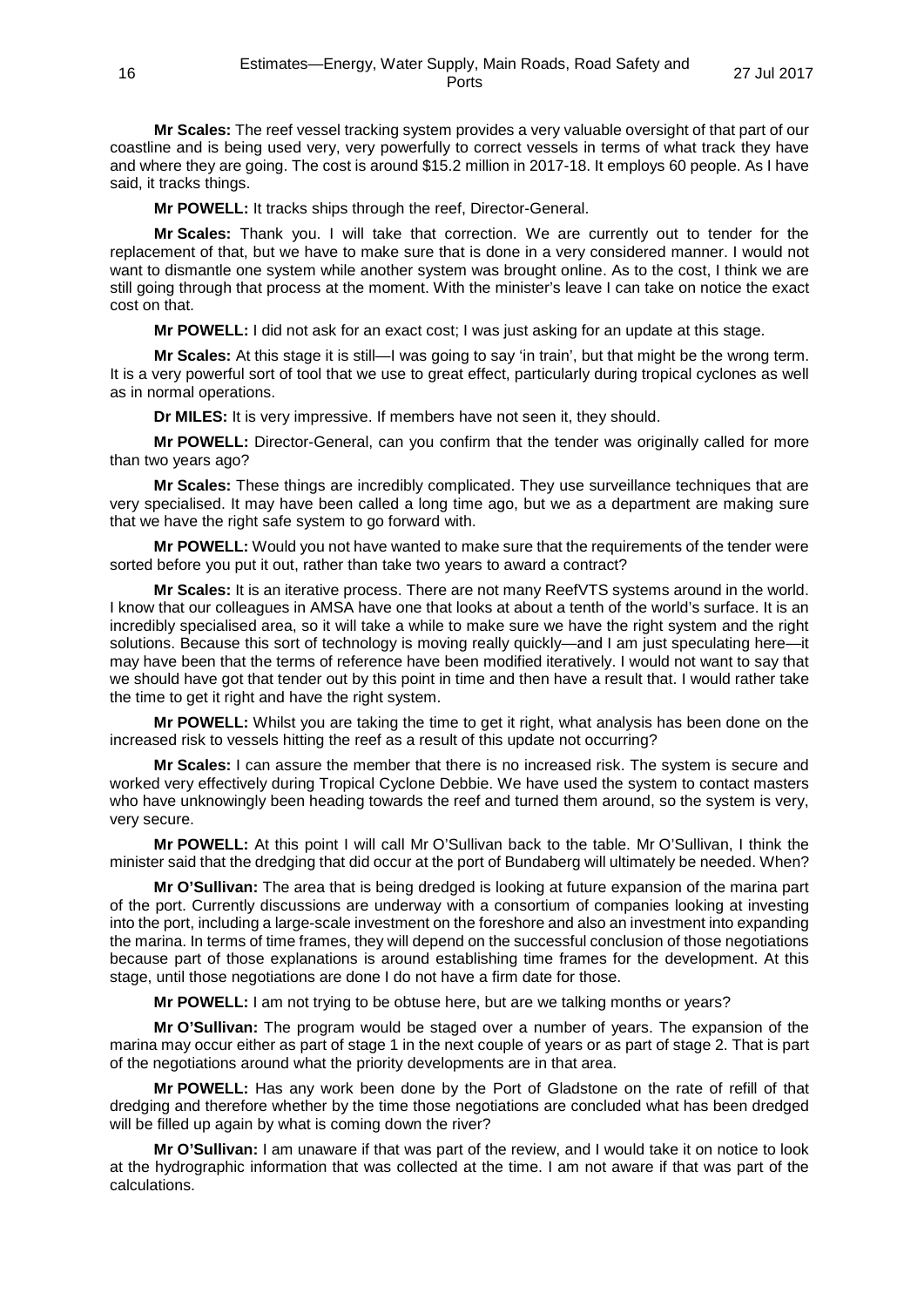**Dr MILES:** I would note that the berth is part of the existing maintenance dredging program and is maintained already.

**Mr POWELL:** It is maintained already, but what I am trying to understand is how—

**CHAIR:** Are the dredging expenses relevant to this portfolio?

**Mr POWELL:** Yes, they are.

**Dr MILES:** No. The expenses were met by National Parks. This is a project run by National Parks. The opportunity to ask me questions about it really was last week.

**CHAIR:** I ask you to continue, but remember that we are asking about—

**Mr POWELL:** I am trying to get clarification, because whilst the money might have been spent by the Department of National Parks it is the Port of Gladstone that has oversight, it being their port. Taxpayers' money has been spent. I am trying to ascertain even if it will be used—

**Dr MILES:** The dollars were in the Service Delivery Statements for National Parks, not the Service Delivery Statements for Main Roads.

**CHAIR:** Do you have a question?

**Mr POWELL:** The hydrographic report that Mr O'Sullivan just referred to is under the Port of Gladstone. If I had asked that question of the Minister for National Parks last week, I would have been told to speak to the CEO of the Port of Gladstone. I am simply asking, given that it may be years before the benefit will come from those taxpayers' dollars spent in the National Parks portfolio, what rate of refill will occur and therefore whether that will—

**CHAIR:** I think that question is about National Parks and I will have to rule it out of order.

**Mr POWELL:** I am struggling to see that, Mr Chair. It is about the port.

**CHAIR:** Do you have any other questions?

**Mr POWELL:** Of course I do, Mr Chair. Director-General, can you please outline what advice and consultation you undertook with regard to the government's decision to force trucks into the left lane of the M1 at the Gold Coast, and have there been concerns raised with you about the impact this will have on the safety of general motorists with regard to weaving, merging and exiting at off-ramps?

**Mr Scales:** This relates to trucks being restricted to the inside lanes from 1 August. Basically, we undertook consultation with industry. As far as this is concerned, it is not a new thing. I was in Melbourne over the weekend and there is a 43-kilometre stretch on the A1 into Melbourne where trucks are restricted to the two inside lanes.

This is to reduce congestion and improve reliability and safety on the M1 during the Commonwealth Games. Obviously the safe and reliable movement of athletes, officials and spectators between Brisbane and the Gold Coast is critical. The M1 initiatives will be supplemented by increases in heavy rail services and we are also reducing the speed on the 100-kilometre lanes by 10 kilometres per hour to 90 kilometres per hour from the M1-M3 merge at Eight Mile Plains to the Logan Motorway interchange from 1 March 2018. Reducing the speed in this area will certainly help, as will allowing vehicles carrying athletes and officials under police escort to travel along the hard shoulder for a section if required when there is congestion. We are also putting in temporary ramp management and additional traffic response units and looking to do this in a controlled way.

Research in Australia and overseas has demonstrated that safety and efficiency of all road users is improved if large vehicles are restricted to certain lanes. The Victorian government, as I mentioned, did that between Melbourne and Geelong in 2010. In the USA lane restrictions have also been implemented in South Carolina and Texas. In South Carolina the initiative resulted in a 78 per cent reduction in truck related crashes and in Texas the initiative resulted in a 68 per cent reduction in all crashes. To the member's point, a comprehensive communication package was prepared and we took it out to the trucking industry through social media through TMR, LinkedIn, Facebook and Twitter and direct mail to the industry. We also did messages promoting new restrictions on TMR's variable message signage and also permanent signage will be introduced. The only concern, which is to the member's point I think, is that certain of the trucking peak bodies have said that they do not mind the restrictions and they do not mind the inside lanes; it is the three penalty points that might be levied if they did not observe that regulation.

**Mr POWELL:** Can I just clarify: you mentioned that there was a comprehensive package that was conveyed to the industry. Was that in the form of information after the decision was made or consultation prior to the decision being made?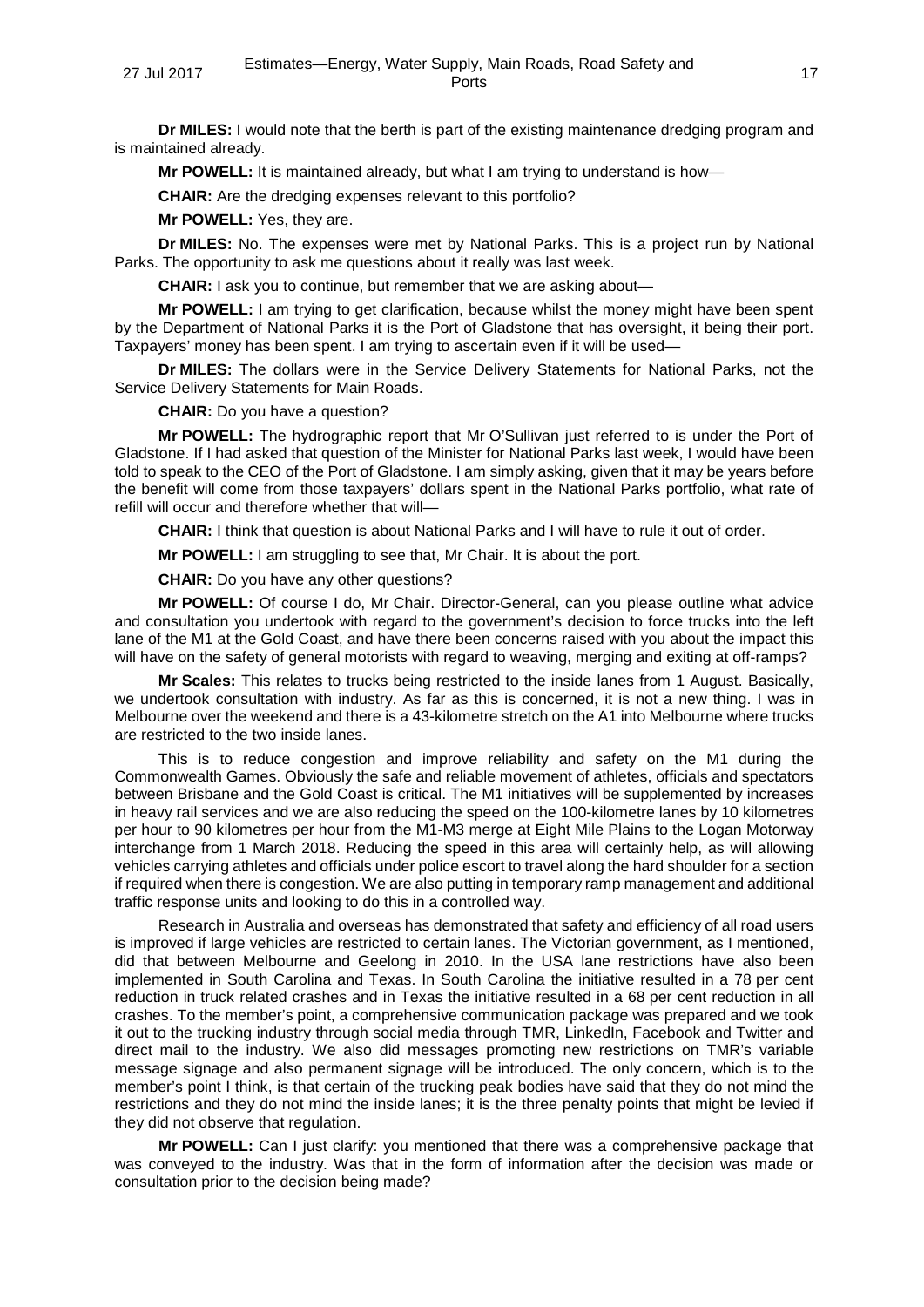**Mr Scales:** My recollection is—and I will have to check—it was done before. The consultation was done before the decision.

**Mr POWELL:** Thank you.

**CHAIR:** Thank you. We will now go—

**Dr MILES:** Mr Chair, just before you proceed to government questions, I have some more information that the member for Whitsunday will be interested in. It relates to questions he was asking earlier. I can confirm that, in addition to the funding published in QTRIP for the development of a business case to upgrade the flood immunity of the Hamilton Plains section of the Proserpine Shute Harbour Road, I am sure the member will be excited to learn that not published in QTRIP there is a funding allocation to develop the business case for the duplication of Proserpine Shute Harbour Road from Island Drive to Waterson Way and from Coconut Grove to Hermitage Drive, and I look forward to him welcoming that.

**Mr COSTIGAN:** Right; no Hamilton Plains? Thanks, Minister.

**Mr Scales:** I return to the member for Bundamba's question about the road ownership issues. Endeavour Road is definitely council. Riverview Road is council but is state controlled where it becomes the on-ramp and our section has kerb and channelling. With my minister's leave, I will go and talk directly to my colleagues in Ipswich City Council on this.

**Mrs MILLER:** Thank you.

**CHAIR:** We will move to the member for Lytton.

**Ms PEASE:** Minister, page 7 of Budget Paper No. 3 refers to the Transport Infrastructure Development Scheme. What impact does this program have in local communities? Can the minister please outline any recent changes to the program?

**Dr MILES:** I thank the member for Lytton for her question. The Palaszczuk government understands the importance of funding transport infrastructure in regional Queensland and a key component of that support is the Transport Infrastructure Development Scheme. On forming government in 2012, the LNP government, with Tim Nicholls as treasurer and Scott Emerson as transport minister, reduced TIDS funding from \$63.3 million to \$40 million per annum. That is a 37 per cent reduction in crucial roads funding. The member's local regional roads and transport group saw a 22 per cent cut in funding. With no warning before their election, they came to government with every intention of slashing roads funding across the state. We know their track record: promise the world from opposition and then—

**CHAIR:** Minister, could I ask you to just stick to facts and not put in any—

**Dr MILES:** Sure. Our 2015 state budget accelerated an increase to TIDS of \$30 million per annum and we have seen this much needed increase in funding continuing from 2017-18. The additional \$30 million per annum increased the total TIDS to \$70 million, with the base allocation managed by regional road and transport groups increasing from \$31.2 million per annum to \$61.2 million per annum. A further \$8.2 million is allocated annually for Aboriginal and Torres Strait Islander councils for the upgrade of transport infrastructure that improves access by roads, air and sea to Indigenous remote communities and an additional \$0.6 million is allocated annually through the Statewide Capability Development Fund to develop the capability and capacity of regional roads and transport groups.

TIDS funding underpins the Roads and Transport Alliance, a 15-year partnership between the Department of Transport and Main Roads and the Local Government Association of Queensland, on behalf of Queensland local governments for the stewardship of the regional road and transport network. Under the alliance, local governments voluntarily collaborate with TMR districts to form 17 regional roads and transport groups that make local transport infrastructure investment decisions based on regional priorities. The 2016-17 TIDS program comprised 256 projects statewide. The financial sustainability of rural and remote councils is highly dependent on the certainty of roads and transport program funding, with the roads program forming the bulk of councils' operating expenditure. That is why the Palaszczuk government is investing \$70 million in 2017-18 for the program and \$280 million over four years across the state. This is more than a 90 per cent increase in funding compared to what the LNP committed in their last budget. The Palaszczuk government understands the program provides local government with certainty of funding to promote good planning and best value delivery methods. It also assists to maintain local government employment in regional areas at a time when jobs and job security remain a priority.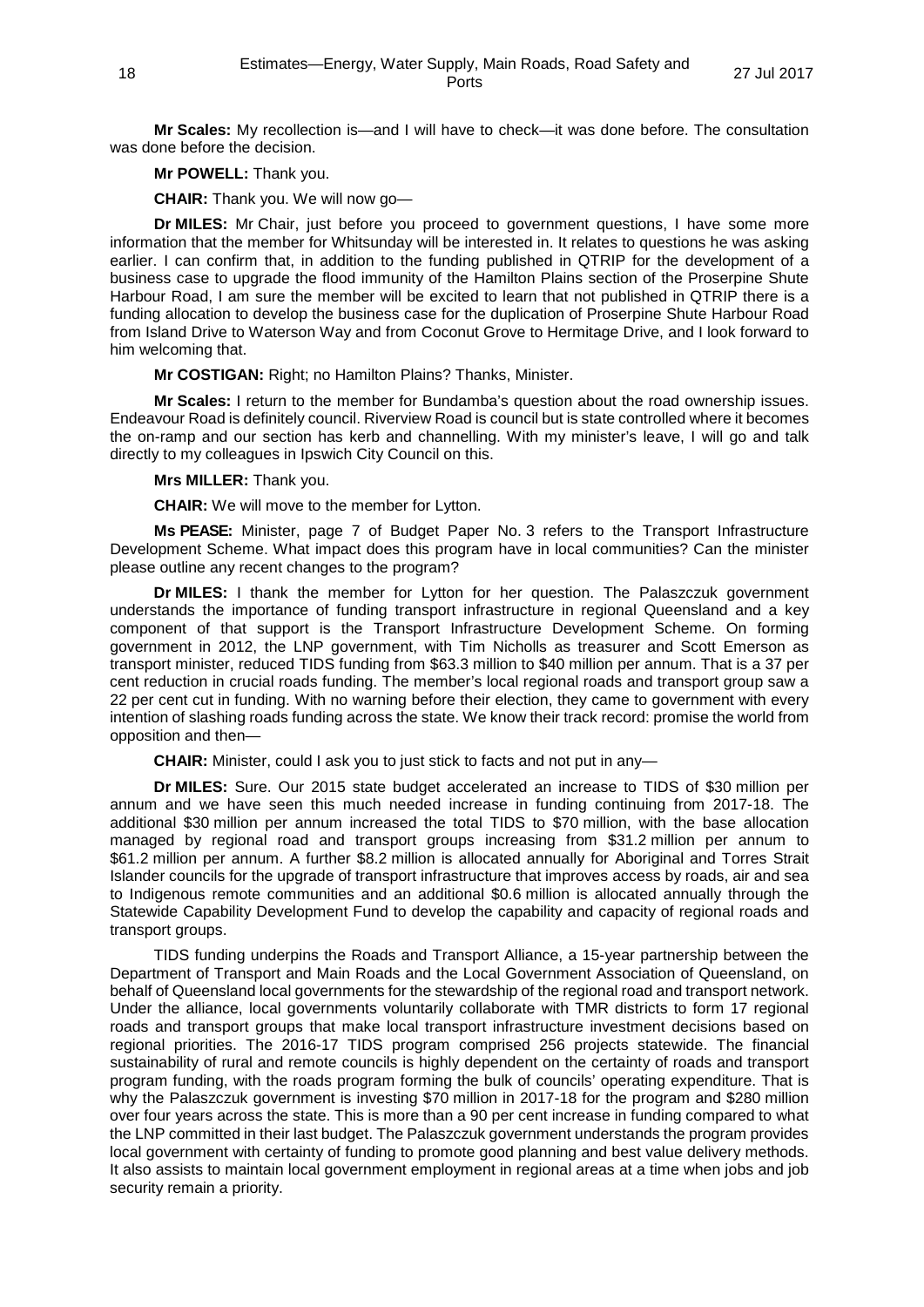**Mr WHITING:** My question is to the minister. Minister, I refer to page 9 of the SDS which refers to improving road safety by delivering initiatives in the Queensland Road Safety Strategy and action plan. Can you update the committee on the progress of this implementation?

**Dr MILES:** I thank the member for Murrumba for his question. Unfortunately and sadly, serious injuries and deaths still occur on Queensland roads. When the Palaszczuk government launched Queensland's Road Safety Strategy in 2015 we committed to an ultimate goal of zero fatalities and serious injuries and an interim milestone to reduce this trauma by 30 per cent by 2020. It may sound ambitious, but we must do our best to put an end to tragedies on our roads. The Road Safety Action Plan introduced to support the strategy set out what we will do to reduce road trauma. The 2015 to 2017 action plan included 57 initiatives which are all either completed or are ongoing. The next two-year action plan will be released during Road Safety Week in August and I encourage all members to get behind it.

We have focused our efforts on education and engagement, enforcement, technology, roads and roadside infrastructure, and research. There are a number of major achievements which have come from that plan, some of which I will list now. We have allocated more than \$500 million through the targeted road safety program to Safer Roads Sooner, Safety Mass Actions, high-risk road route actions, federal blackspot projects and motorway treatments. The Community Road Safety Grants scheme has delivered more than \$12 million for programs for young people and grassroots projects. We have released and implemented the Heavy Vehicle Safety Action Plan 2016-2018 in collaboration with industry. Earlier this year we released the drink-driving discussion paper to seek community views on a range of policy and program reforms. This has been an issue the community has really engaged on and we received a large number of submissions. Legislation is currently being drafted which will give effect to these changes later this year.

We are continuing our support for the Australasian New Car Assessment Program to rate new vehicles on their safety features and raise the bar beyond the minimum standards specified under the Australian Design Rules. Newer vehicles are demonstrably safer. The 31 per cent of the fleet built between 2010 and 2015 accounts for only 11 per cent of recent fatalities. Of course, we are not forgetting our new and often our youngest drivers. Our recent Protect Your P-Plater campaign involved engaging parents around the important safety features of newer cars. Statewide advertising and social media campaigns have also been an important part of our Road Safety Strategy. Campaigns such as the Sixth Sense motorcycle safety campaign, Let's Change the Way We Look at Speed campaign and the Memories campaign engage Queenslanders and start conversations about safe behaviours and the consequences of unsafe driving. Engagement with key stakeholders and at-risk groups has included four Safer Roads, Safer Queensland forums, two Co-Lab young driver events, a citizens' task force to examine complex road safety issues and two statewide Road Safety Week events. While we still have a way to go, these actions show the Palaszczuk government is clearly making inroads to providing safer motoring conditions for Queenslanders.

**Ms PEASE:** My question is to the minister. We all know the value of community based initiatives. One that has been extremely successful in my electorate has been the flashing light school zone scheme. Could you please advise the committee of the success of the scheme statewide?

**Dr MILES:** I thank the member for her question and also thank her for her ongoing advocacy for school zone signs right across Queensland but especially in your community. Flashing signs play an important role in alerting motorists that they are entering a school zone, reminding drivers to slow down and to keep an eye out for children. The signs only flash on school days and during school zone times, so motorists are notified when children are likely to be around. We want to create a safe environment for our students to allow them to focus on their studies rather than having to worry about careless drivers. Adhering to the speed limit is always vital and we urge all motorists to follow the road rules and help us create a safe environment for students when they are arriving and leaving school.

The 2016-17 program installed flashing school zone lights in another 100 Queensland school zones. As at 30 June 2017, the Queensland government has installed flashing school zone signs at 744 Queensland schools. The program for 2017-18 will also deliver flashing school zone signs to another 100 school zones worth around \$4.1 million. This means that by 30 June 2018 flashing school zone signs will have been installed at nearly 45 per cent of Queensland schools. I note that the member for Lytton will see flashing school lights installed at three schools within her electorate—Iona College, Brisbane Bayside State College and Wondall Heights State School

**Ms PEASE:** Thank you, Minister.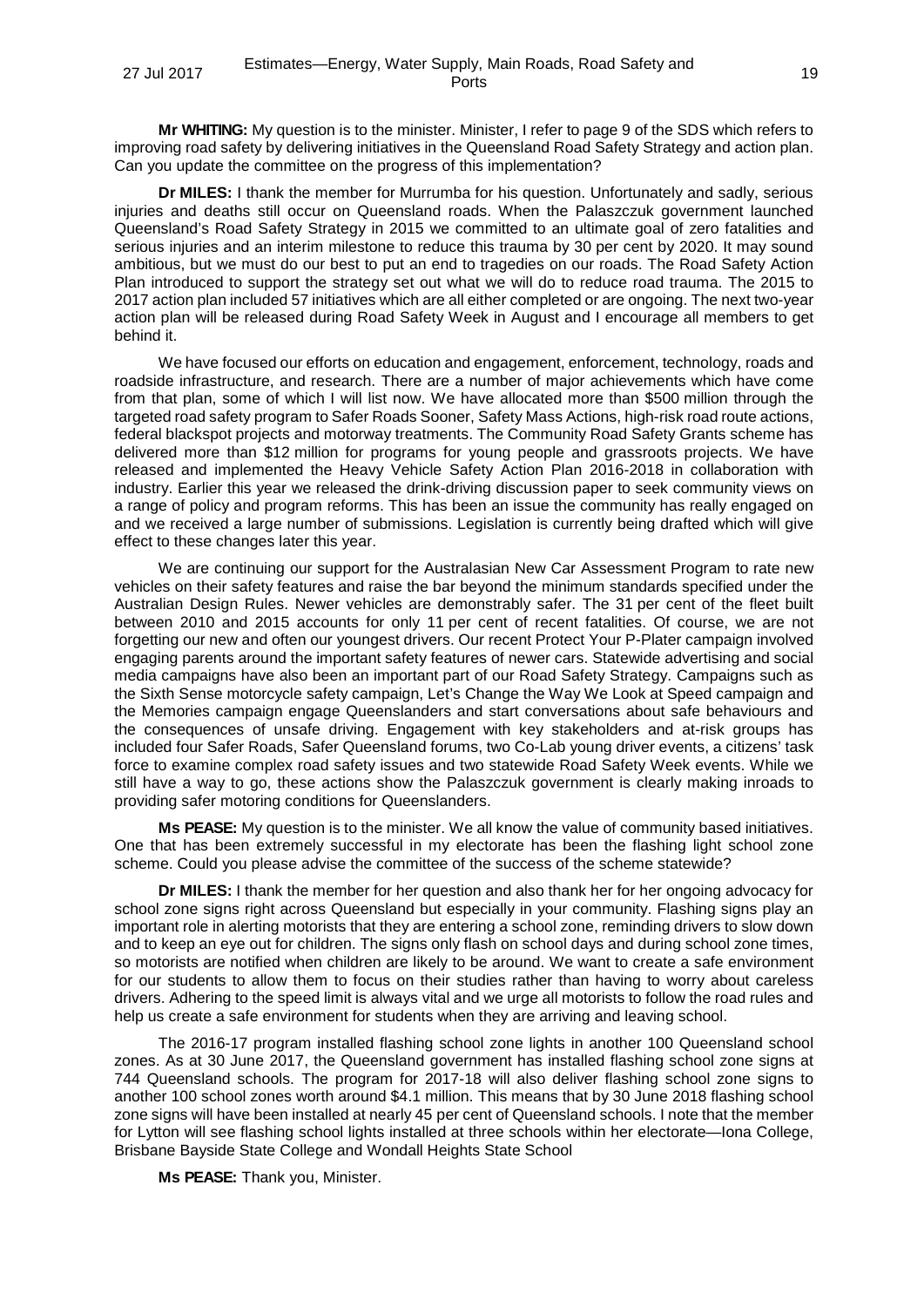**Dr MILES:** Due to the success of the program, the Palaszczuk government has now extended the flashing school zone signs program. This will allow the government to install signs at a further 300 school zones from 2018-19 to 2020-21. The funding for this initiative was approved as part of the 2017-18 state budget. Sites continue to be selected based on a number of criteria, including a detailed risk analysis of school zones and nominations by schools and communities based on local knowledge of particular problem areas through their members of parliament. Priority continues to be given to school zones with a significant crash history, on-road pick up and set down in the zone, high level of vehicle and pedestrian traffic, higher speed limits or visibility problems.

**CHAIR:** With reference to page 9 of the SDS, what steps is the Palaszczuk government taking to address road safety for our motorcyclists?

**Dr MILES:** I thank the member for his question. Tragically, motorcyclists continue to be overrepresented in the Queensland road toll. It is absolutely gut wrenching every time I hear of another fatality on our roads, no matter what vehicle they are driving. That fatality is more than just a statistic; it is a mother, a father, a child, a brother or a sister who has just been tragically killed which has far-reaching emotional trauma throughout our entire community. While motorcyclists represent just five per cent of registered vehicles, they account for nearly a quarter of our road toll. The Palaszczuk government is committed to improving the safety of motorcyclists on Queensland's roads. In October 2016 we introduced an enhanced motorcycle licensing system to improve the safety of our riders. The changes included a new pre learner training and assessment course, a minimum learner licence tenure period and greater standardisation of Q-Ride courses. The enhanced system incorporates a stronger emphasis on safer riding behaviour and higher order skills to ensure novice motorcycle riders are equipped with the appropriate skills and attitudes to ride safely.

In 2016-17, more than \$4.6 million was allocated under the targeted road safety program on projects that targeted road trauma involving motorcyclists. Projects included installing under-run barriers, protective right turns at intersections and plastic signs and guideposts targeting motorcycle crash black spots. In July 2016, we launched a new online motorcycle safety campaign called Sixth Sense featuring five-time world MotoGP champion Mick Doohan. The campaign used a positive and educational approach to appeal to motorcycle riders, encouraging them to use their sixth sense to manage their risk on the road and reduce the chances of a crash. A range of online resources, including video tutorials, provided demonstrations of positive riding behaviour and strategies. The approach was well received by motorcyclists and we are looking to expand on the campaign in 2017-18.

In terms of law enforcement, four unmarked police motorcycles were purchased with the aim to lower the injury and fatal crash statistics for motorbike riders. Those police motorcyclists now police four identified motorcycle crash hot spots around South-East Queensland, with an additional fifth patrol sector in the Cairns area. These police motorcyclists travelled 101,984 kilometres over 2,974 officer hours of operation and issued 1,124 infringements during the period June 2016 to March 2017. It is these policies and strategies that show that the Palaszczuk government is committed to reducing the road toll for all Queenslanders, including motorbike riders.

**Mrs MILLER:** My question is to the minister or the director-general. I ask the question in relation to faulty airbags and people who are driving cars that have faulty airbags. What is the Queensland government doing in relation to this very serious road safety issue? I am asking this because many people in my electorate drive cars that have these airbags. They have gone back to the manufacturer. They have been refitted but, apparently, they are still faulty. It is a road safety risk. I am wondering if there is anything that you can do at all.

**Dr MILES:** I will ask the director-general to address that question.

**Mr Scales:** I thank the member for Bundamba for the question. It is obviously a very concerning matter. We are keeping a close eye on it through national bodies such as Austroads, of which I am a member. The Austroads technical people are on to this now. Our colleagues in the police are obviously interested in it as well. As you say, it is intelligence led, so we are trying to find out via the original equipment manufacturers. We do not have a direct locus there.

I can say that, from a national point of view, Austroads is looking at this very clearly. I know that our colleagues in the police are alert to it. We will keep it under advisement. If anything happens that we can take any action on, or if anything happens so that we need to send out an alert, we will do that through my minister. At the moment, all we have is what you have seen in the press, but the technical side, using Austroads, is certainly all over this one.

**Ms PEASE:** Can you give me some information as to how the success of the Co-Lab program has contributed to safer attitudes on Queensland roads, as mentioned on page 10 of the SDS?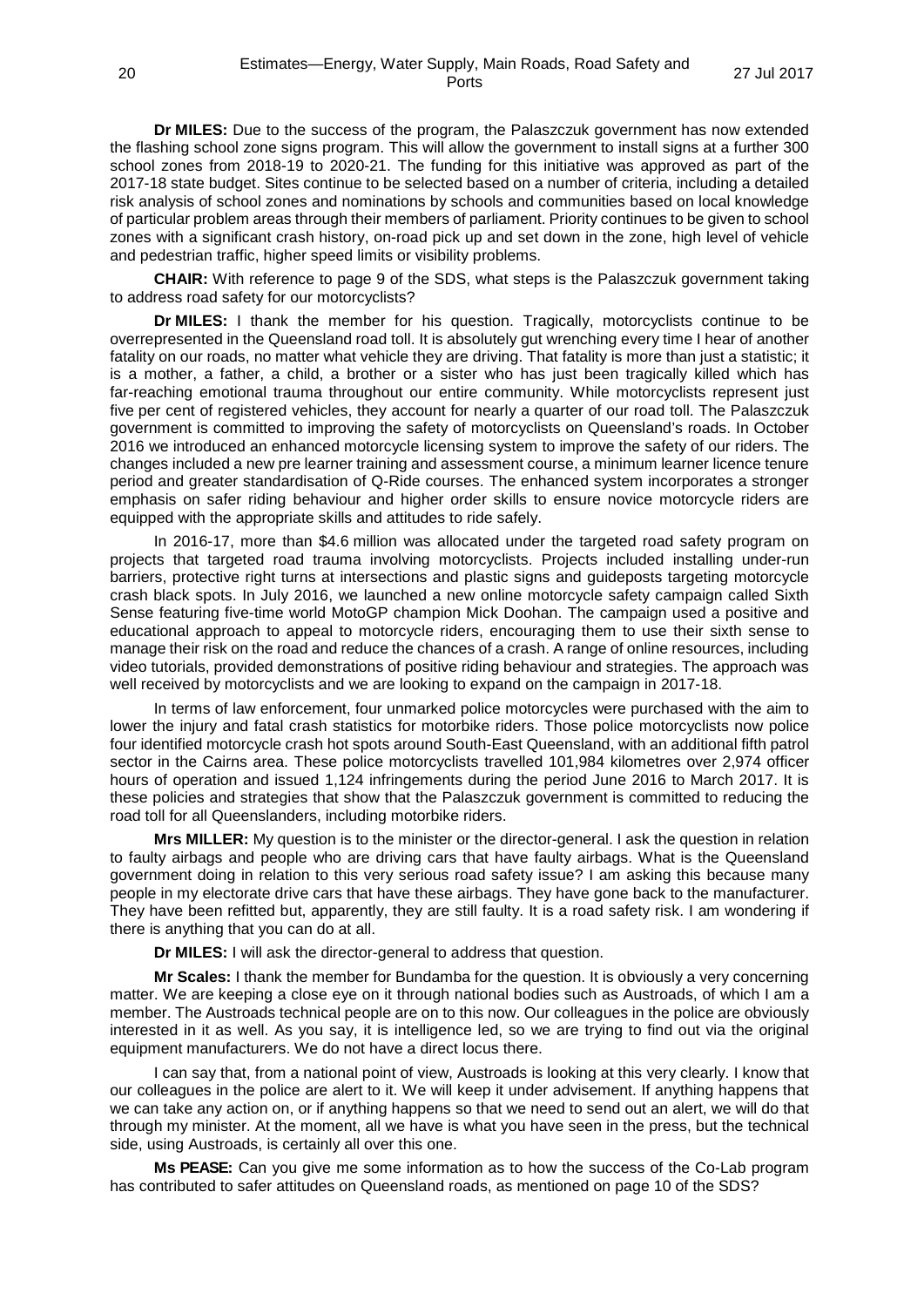**Dr MILES:** I thank the member for Lytton for her question. Co-Labs have changed the way young people think about and engage with road safety. It is a road safety strategy that is designed by young people for young people and delivered via mediums popular with young people. Why is the Palaszczuk government targeting younger drivers? Simply, they are overrepresented in the road toll. It is confronting when you realise that young drivers make up just 14 per cent of all licence holders but account for 34.8 per cent of all people killed or hospitalised in road crashes.

The first Co-Lab Youth Innovation Challenge, introduced in 2015, brought together teams of young people who were set the task of coming up with a fresh concept to engage with young drivers about road safety. That is where Settle Down Stallion was born—a road safety strategy that used humour to connect with our most vulnerable road user group. The end result was a short, humorous online ad targeting young men that stigmatised unsafe driving and speeding. The campaign was a roaring success, reaching more than 4.7 million people while the video was viewed more than 2.7 million times. It was followed up last year with the second Co-Lab, which resulted in the already successful Chin Up campaign, which seeks to stop young people using their mobile phones while driving. The Chin Up campaign targets this behaviour, taking a whimsical, comical look at different distractions behind the wheel—akin to being distracted by the content on your mobile phone. The tagline 'phone down, chin up' encourages drivers to remain aware, look up and put away their phones.

The videos that were released last month might be funny, but they also deliver a serious message about mobile phone use while driving. They are now online and achieving great results, with more than six million impressions and more than one million video views since launching. It is clearly an important message to broadcast. Many young people put themselves and others at risk by using mobile phones while driving. It is a serious concern that 88 per cent of young drivers admit to using phones while driving and that they are among the most vulnerable road users.

Is also important to note that, in addition to the viral success of these two campaigns, the hands-on experience gained by the young people working to develop them has been incredibly valuable. They have been amazing opportunities for young people to collaborate with the government on important road safety issues that affect not just young people but also all Queenslanders. Co-Labs are expected to continue into the future with the strong support of the Palaszczuk government.

**Mr WHITING:** My question to the minister is on cycling infrastructure. I am interested in this. I am a member of the Moreton Bay Cycling Club and we use the wonderful cycling infrastructure that was constructed as part of the Moreton Bay Rail Link and I can appreciate how valuable it is. Can the minister outline for the benefit of the committee what is being done to improve Queensland's cycling infrastructure?

**Dr MILES:** I thank the member for Murrumba for his question. That infrastructure through that new rail link is truly fantastic. More than 802,000 Queenslanders ride a bike each week and 1.53 million would ride if the conditions were right. Current and future cyclists need to be supported by good planning and investment in safe cycling infrastructure. If we get our investment right, we can remove many of the barriers that are holding Queenslanders back from cycling.

Cycling and other modes of active transport should be as seamless as car transport in our cities. Building connected networks gets more people riding and keeps our cities moving by reducing traffic congestion—a true win-win for Queensland. We want more Queenslanders to take advantage of the health benefits and convenience of cycling and we want to encourage people to cycle for fun, for socialising and to experience our communities.

When he was the transport minister, the member for Indooroopilly described cycleways as 'gold plating' and oversaw cuts of more than \$100 million in cycling expenditure over the forwards. The LNP cut cycleways in favour of traffic lanes and the LNP ripped out \$25 million in cycle network grants.

That is in stark contrast to the Palaszczuk government, which is investing over \$44 million this financial year and \$182.5 million over the next four years into safe, direct and connected cycling infrastructure throughout Queensland. There are 157 projects scheduled for delivery over 2017-18 to 2020-21 and this figure does not include cycling projects that were delivered as part of major projects such as the Gateway Upgrade North and, of course, the Moreton Bay Rail Link that the member for Murrumba has mentioned, and new projects such as the Smithfield bypass and the Ipswich Motorway.

The cycling works program invests capital funding to deliver cycling infrastructure on the state controlled transport network. Key projects include the North Brisbane Bikeway stages 2 to 4 in Brisbane at a cost of \$14 million; the Bohle River Bridge in Townsville, which is \$6.3 million between 2018-19 and 2019-20; and the Nicklin Way on-road cycle facility on the Sunshine Coast, which is costing \$2.2 million.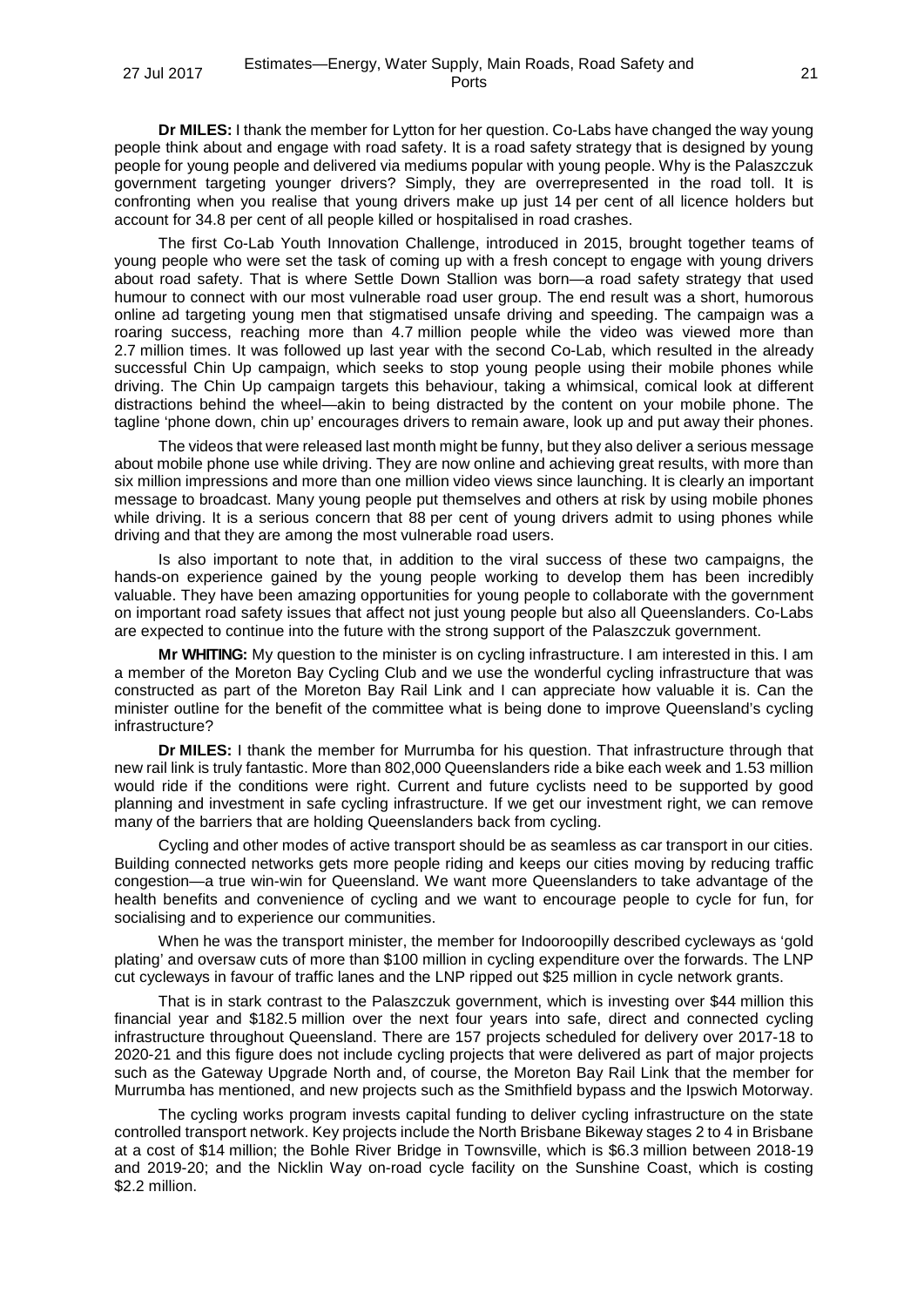The cycling grants program provides capital grant funding to local governments to deliver cycling infrastructure on the local controlled transport network. Funding is provided on a dollar-for-dollar matched basis—50 per cent co-contributions. Key projects include the Kangaroo Point Bikeway stage 1 in Brisbane at a cost of \$2.25 million; the Mooloolaba-Minyama cycleway stage 5 bridge on the Sunshine Coast at a cost of \$2.58 million; and the Caboolture to Wamuran Rail Trail stage 1 in Moreton Bay at a cost of \$1.5 million. We also continue to plan for the next generation of cycling projects and explore ways to improve safety on key on-road cycling routes, such as the Moggill Road corridor study.

Investment in cycling is driven by the Queensland cycling infrastructure investment strategy and business case targeted at delivering 550 kilometres of highest priority routes over the next 10 years. We know that, on average, every dollar that we invest in cycling infrastructure returns almost \$5 in wider economic benefits to Queensland through better health outcomes and reduced traffic congestion.

Importantly, we are learning from the best and drawing on national and international expertise about what gets more people riding and adapting that to the Queensland context. We are also engaging directly with cyclists and their representatives in the development of our cycling strategies, planning and programs. That includes the new 10-year Queensland Cycling Strategy and accompanying two-year action plan, which will be released soon.

**Mr WHITING:** With respect to page 15 of the SDS and the measure of average subsidy per trip provided through the Taxi Subsidy Scheme, can the minister outline the steps that the government has taken to provide certainty to wheelchair users when it comes to transport?

**Dr MILES:** I thank the member for his question. This is a really important issue, especially for the disabled members of our community. On 15 July, the government announced that it would be reinstating the Taxi Subsidy Scheme for NDIS participants. It is important that people with disabilities are not put at a transport cost disadvantage.

The Queensland government agreed to cash out the Taxi Subsidy Scheme as part of its contribution to the NDIS. TSS was cashed out on the basis that the NDIS would fund reasonable and necessary transport supports that meet similar outcomes for former TTS members. Since late 2016, there has been growing concern from former TSS members, disability advocacy groups, the taxi industry, carers and health and allied health professionals that the transport supports being provided by the NDIA were not meeting participants' transport support needs. I want to particularly acknowledge the Queenslanders with Disability Network for its advocacy on this matter.

From those representations, the Palaszczuk government decided to reinstate the TTS as an in-kind contribution to the NDIS until mid-2019. This will involve reinstating the TSS to former members who had their TSS cancelled because of a transition to the NDIS and also ceasing the cancellation of TSS membership for people who are not yet transitioned to the NDIS. These arrangements will be in place for the remainder of the transition period, until 30 June 2019. It will ensure that transport supports for Taxi Subsidy Scheme members continue to be supported while the Queensland government works with the Commonwealth and other states to consider and resolve stakeholder concerns about transport supports provided under the NDIS. The arrangements will not impact the ongoing provision of the TSS to members who are not eligible to join the NDIS. For those people, the TSS will continue to be provided.

I am pleased to advise that the process for reinstating members is already well underway and is expected to be completed in the next couple of weeks. Moving forward, TMR will continue to work with the Department of Communities, Child Safety and Disability Services, the Commonwealth and other states to investigate and address concerns raised by stakeholders with transport supports to be provided by the National Disability Insurance Scheme.

**CHAIR:** Thank you. We will now move to the member for Glass House for a question.

**Mr POWELL:** Thank you, Mr Chair. I was interested to see this morning that the minister made an announcement about electric vehicles standing next to an electric BMW. An owner of a BMW i3 has written to the LNP claiming that the charging stations that the present Queensland government is planning to install from the Gold Coast to Cairns do not have the plug that fits his vehicle. Director-General, can you please confirm which electric vehicles currently on the Australian market will fit the charging stations that you are planning to install?

**Mr Scales:** I thank the member for Glass House for the question. By way of preamble, we released The Future is Electric strategy—Queensland's electric vehicle strategy, the first of its kind in Australia. There are 16 cost-effective measures. As to the very specific point you have made, with my minister's leave I will take that on notice, because there will be many different types of electric cars. I saw that there was a Tesla outside this morning. There is also the Nissan Leaf.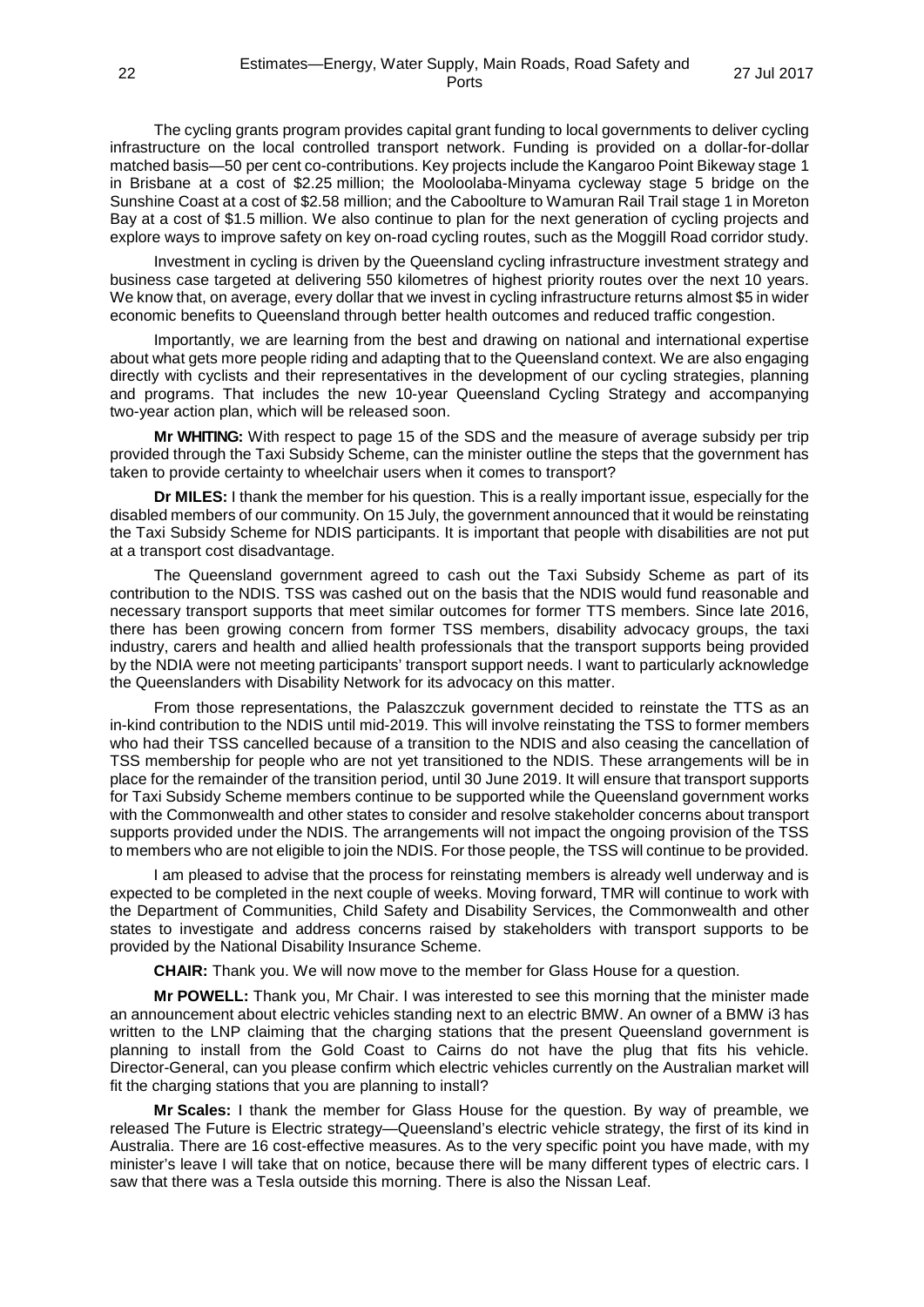Your question is basically about our charging stations, which is a project that we have just inherited from another part of the government. As to whether a particular charging plug or socket fits a particular type of vehicle, I do not have that to hand but I will certainly be able to get that information for you. Was it a BMW?

**Mr POWELL:** It was a BMW i3.

**CHAIR:** It piques my interest as an electrician. I am sure there would be an adaptor of some sort. Minister, do you want to add to that to see if we can get to the bottom of it?

**Dr MILES:** Given the involvement of Energy Queensland, it is probably something we can answer in the subsequent session today, but if not we can take it on notice.

**Mr POWELL:** Supplementary to that, and I am happy for you to take that on notice, would you also be able to provide a list of the number of electric cars registered in the state by make and model and confirm that each of those will be able to use the stations that are being built?

**Mr Scales:** I thank the member for Glass House for the question. As an ex electrician as well, I know that there are something like 700 electric vehicles in the state that are registered, because I did look this up before, and that does not include hybrid vehicles. You just want electric vehicles. Again if my minister will allow, I will take that on notice because we have that sort of information in the system somewhere. We will certainly get it to you. I think it is around 700.

**Dr MILES:** I can answer the member for Glass House's earlier question. We will take the subsequent question on notice, the question regarding the number of vehicles of different types. The Tritium, which is the charger that was unveiled in Cairns recently, supports both fast charge standards currently available in Australia so it should charge that BMW. There is also in Cairns an EVlink manufactured by Schneider. It has a dual 22-kilowatt AC charger supporting AC type 2 that will be able to charge most existing EV and PHEVs in market via a socket type, but users will have to charge using cables supplied with their car, which is a common practice.

**Mr POWELL:** Just to be clear, that is still a 'should' or a 'most'. If I could get a definitive that yes the stations will fit a BMW i3.

**CHAIR:** I think the minister answered that the leads should come with the vehicle.

**Dr MILES:** The Tritium should charge all vehicles currently available. The alternative, the second site in Cairns, would charge most dependent on the socket that they carry in their vehicle.

**CHAIR:** You were referring to one at the Gold Coast, were you?

**Mr POWELL:** No, it was that whole length or road from Gold Coast to Cairns. To be clear for *Hansard*, my understanding is the minister has taken on notice that he will provide the list and number of electric vehicles by make and model.

**CHAIR:** Yes. Thank you. We will now move to questions from the member for Southport.

**Mr MOLHOEK:** My question is to the director-general. It is in respect of the taxi industry assistance package. I note in the answer to question on notice No. 14 that there has been some \$23 million of hardship payments paid. There is commentary that there are some high payments that have been made to date in the order of \$90,000, whereas the average was \$9,374. My question simply is can you provide some detail around the \$90,000 payments and just detail the components of that payment or explain why some payments were made at \$90,000?

**Mr Scales:** I thank the member for the question. I am just looking at the question on notice No. 14. My understanding was the figures were per vehicle or per applicant. It is \$9,374. The highest amount paid is \$90,000. That might have been to a person who owned multiple taxi or limousine licences. Can I take that on notice, Minister, and just get that detail?

**Mr MOLHOEK:** It would be helpful if we could make that a question on notice.

**CHAIR:** Could you repeat that question?

**Mr MOLHOEK:** The question is can you provide detail on the components of those \$90,000 payments or other higher payments in that order.

**Dr MILES:** Why don't we provide in a question on notice response an example or a case study of what would lead to a \$90,000 payment; is that suitable?

**Mr MOLHOEK:** Yes, and just a breakdown of what that \$90,000 represents.

**Dr MILES:** Sure.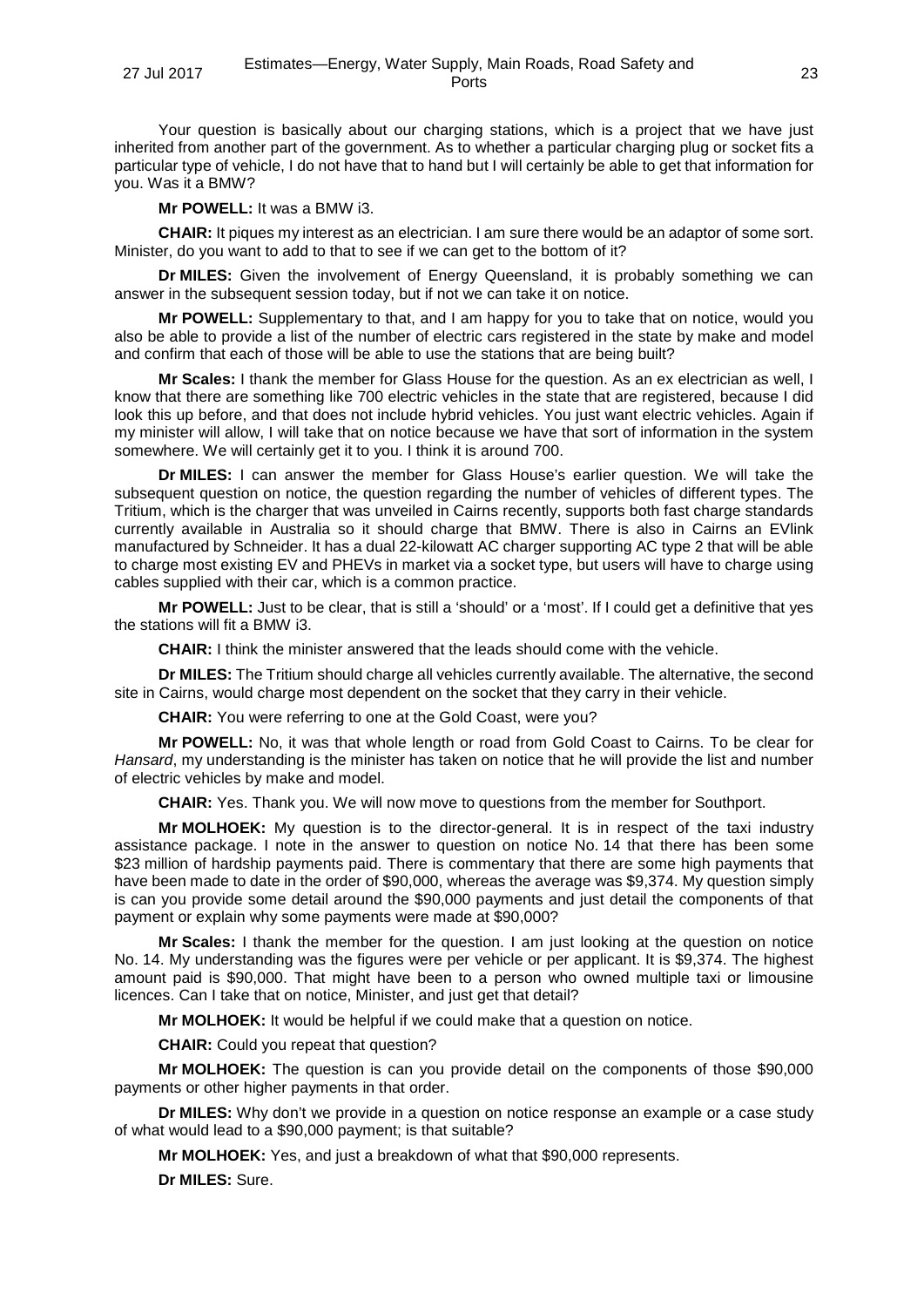**Mr MOLHOEK:** Continuing with that same line of questioning, also in regard to all the changes that have occurred within the taxi and ridesharing industry, can you advise how many times camera recordings from taxis have been required or used in the last 12 months?

**CHAIR:** I would think that that would be a question for the police minister.

**Mr Scales:** I was just about to say I am not avoiding the question, but it is something that the police would be requesting of the department.

**CHAIR:** We had a fair bit to do with that as a committee and the camera recordings are used by the police.

**Mr POWELL:** Understood, Mr Chair, but surely that information is also collected by the department.

**CHAIR:** If the department can provide it, but if it is a matter for the police I would not expect you to provide it.

**Mr MOLHOEK:** It is regulated under transport legislation.

**Mr Scales:** Through the chair, we would not necessarily get involved in a police matter. The police would likely go directly to the owner or the driver of the vehicle, but we can certainly, if my minister will allow me, take it on notice.

**Dr MILES:** I am advised we do have that information so we will take it on notice.

**Mr Scales:** For clarity, is that just for the last financial year or the last 12 months?

**Mr POWELL:** The last financial year.

**Mr MOLHOEK:** And perhaps if you could break it down by quarter or month it would be helpful. The other question refers to the Service Delivery Statement page 21 and the income around transport regulation. I am just wondering how many fines have actually been issued for taxis or rideshare drivers since the change of legislation?

**CHAIR:** That is one question. Would you like to answer that first?

**Mr MOLHOEK:** I wanted to be a bit more specific with the detail.

**CHAIR:** Okay.

**Mr MOLHOEK:** Specifically in regard to holding or not holding proper authorisation and also what penalties in respect of illegal pick ups at taxi ranks by rideshare operators? I guess what has been collected in the three months, what is anticipated in the year ahead in terms of the budget?

**CHAIR:** You cannot really anticipate.

**Mr MOLHOEK:** There would be a budget figure in there, I would have thought.

**CHAIR:** I will leave that to you, Director-General, if you feel comfortable with that. I do not think we can be hypothetical.

**Mr MOLHOEK:** It is really how many fines, how much money.

**CHAIR:** How many have been fined?

**Mr MOLHOEK:** Yes.

**Mr Scales:** I think the historical data, I haven't got it, but I can certainly dig that out with my minister's leave, but you want since a particular point of time how many fines have been levied?

**Mr MOLHOEK:** Since the legislation changed, which is about three or four months ago now. You are taking that as a question on notice?

**Mr Scales:** Yes, please.

**Mr MOLHOEK:** The number and value of penalties that have been issued as a result of the legislation in regard to driver authorisations and—

**CHAIR:** The minister may be able to shed on light on this.

**Dr MILES:** I was going to say we report those figures quarterly so it might be that we have to provide them as a quarterly figure.

**Mr MOLHOEK:** Thank you.

**CHAIR:** Member for Dalrymple, do you have a question?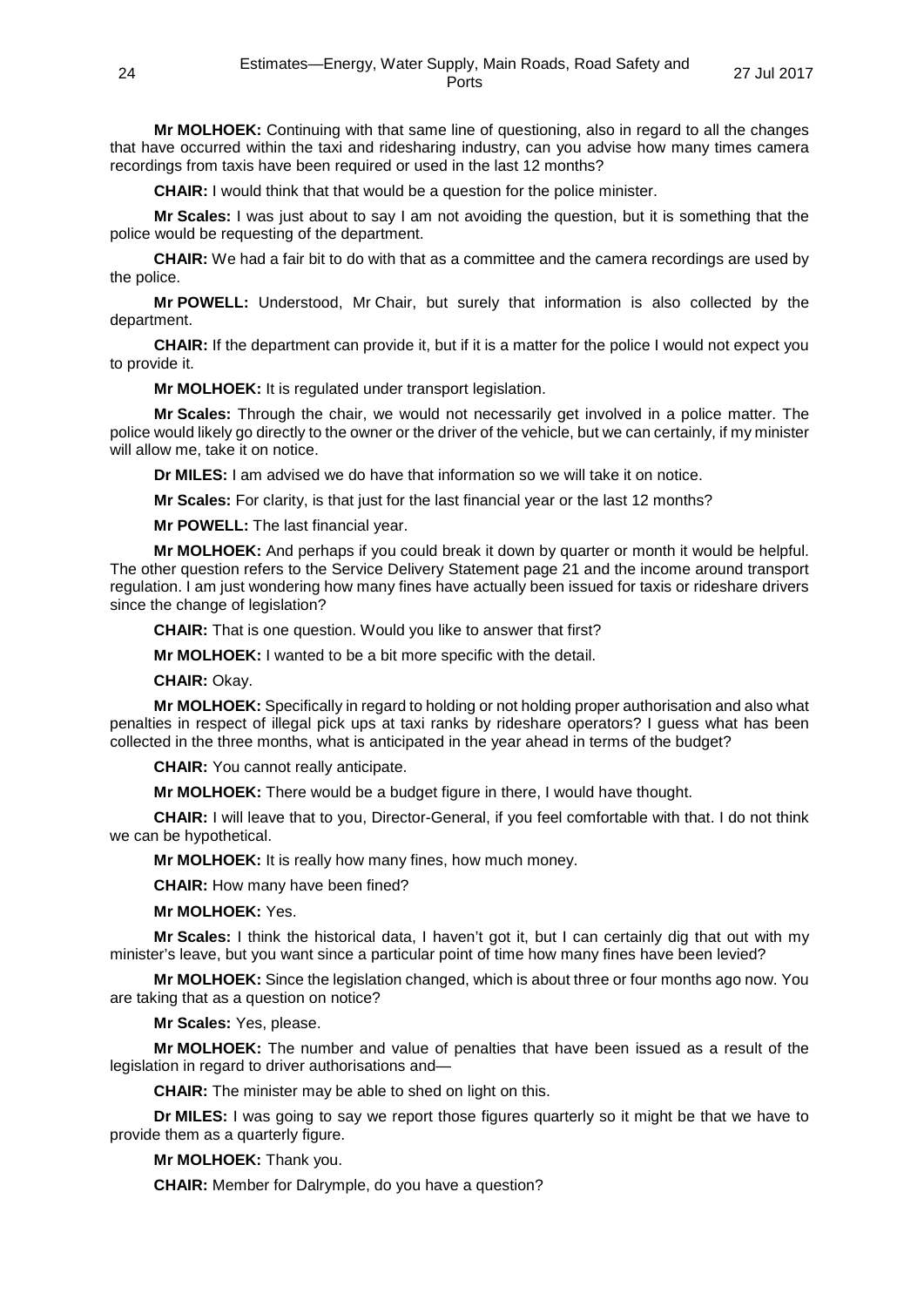**Mr KNUTH:** Minister, with reference to page 6 of the SDS, particularly the activities of managing and maintaining infrastructure, can the minister please advise what policies are in place that ensure that local labour and input is maximised when undertaking road construction and maintenance in regional areas?

**Dr MILES:** I thank the member for his question. As I outlined earlier, there are a range of programs in place to attempt to deliver as much local employment and local content as is possible and I understand well the concerns of the member for Dalrymple to see that all of these dollars we are spending, these billions of dollars, sees local people employed. It is very important. It is governed by the Queensland Charter for Local Content and the Queensland Government Building and Construction Training Policy. TMR does its best to go over and above those minimum standards. For example, the Accelerated Works Program, that \$144 million program, aims to enhance training and local employment opportunities. TMR engages with local governments to do their routine maintenance programs and that ensures that by and large those local governments employ local people to do that maintenance. There is also a range of Indigenous training and employment projects where there are specific objectives to employ local Indigenous people. There are a series of initiatives that really do aim to ensure that local people are employed to deliver on these capital works projects.

**Mr KNUTH:** Minister, one of the important things about the Accelerated Works Program is that local contracts are provided where possible in those local areas. I think what we are seeing is a bit of a breakdown in communication. When we make representations we work well with the council and the council may get that contract, but there seems to be a breakdown of communication and slipping through the gaps of maintenance work that is delivered by the state government but given to Western Australian companies. Somewhere along the line it has fallen down. Is there a way that you can get the message through the department to prioritise these locals?

**Dr MILES:** I understand how important the issues you are raising are, member for Dalrymple. I might ask the director-general if he could add what we are doing and what we can do to make sure that particularly those contracted out maintenance works can be given to local workers wherever possible.

**Mr Scales:** Thank you, Minister. I thank the member for Dalrymple for the question. If you take the 17 regional roads and transport groups we have, and the minister outlined how TIDS funding is being continued for the forwards, there were 250-odd projects delivered last financial year through that and that was all local solutions to local problems by local people. I outlined in one of my earlier responses what we had done on ring-road 4 in Townsville. If you take, for example, the work we are doing on the Toowoomba Second Range Crossing we are working really hard with Nexus there. There is a 75-kilometre limit on people who can work on that. There are no work camps on that project. People are driving there in a ute or they are staying overnight and contributing to the local economy through fatigue minimisation by staying overnight in Toowoomba. Where we can we do this.

If you take one of the minister's points about what we have done on the Indigenous side, if you take the Cape York Region Package and the work we have done in particular in Hope Vale on the Endeavour Valley Road over the last four years working really closely with council, we are teaching them how to build sealed roads and put culverts in on one of our roads so eventually they will be competent as a council to start bidding for work on our roads. Two of the local Indigenous guys who were working for the council have now actually started up their own businesses. One has bought a grader and one has bought a roller. That is by way of example what we can do. As the minister says, we try to go beyond what is in the rules to try to maximise the local economy.

**CHAIR:** That brings us close to the end of the allocated time. We will run through and clarify these questions on notice.

**Dr MILES:** I have one piece of information that I think might address one of the matters that we committed to take on notice. This is regarding consultation that occurred with industry on the trucks to use the left lane announcement. I am advised that TMR representatives met with the Queensland Trucking Association and RACQ in January, well in advance of that announcement. TMR, Gold Coast Commonwealth Games Corporation and City of Gold Coast representatives met again with QTA on 20 January during the consultation on the Gold Coast 2018 transport operations plan. Representatives presented at the QTA AGM on 11 April, which included high level M1 initiatives. Then in advance of the announcement the deputy director-general telephoned QTA and RACQ in early April to advise them that an announcement would be made.

**Mr Scales:** Can I make one correction? I did mention the Queensland government had released the Future is Electric: Queensland Electric Vehicle Strategy. I want to correct that. That has not been released yet. The point, building on the minister's issue on the consultation we did, is that was done in January and I was elsewhere. That is why I was not able to answer the question.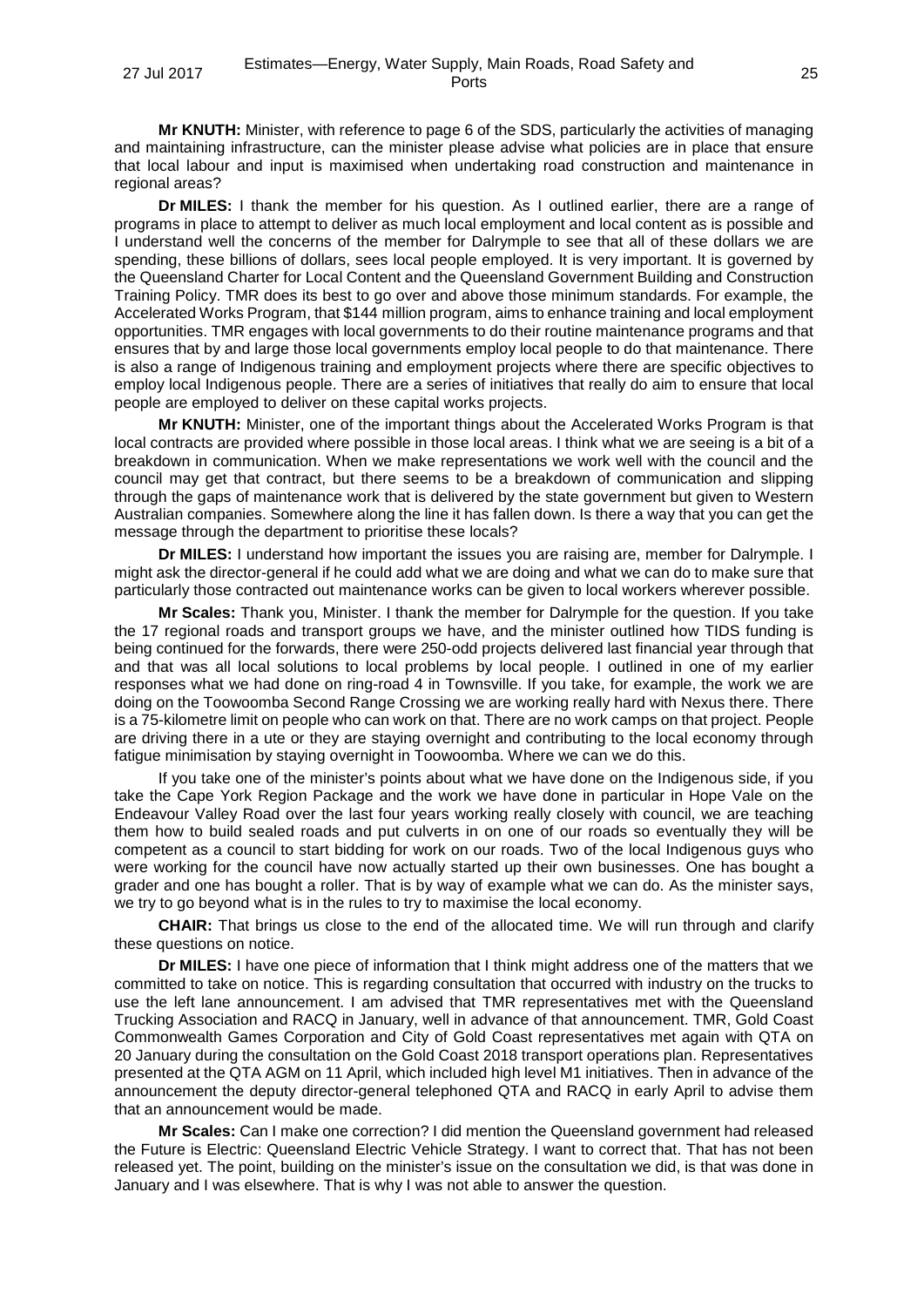**Dr MILES:** I have another couple of points of clarification. The first one is that the BMW i3 can use the slow charger at those charging stations. The issue being raised by your correspondent would relate to the super fast charging component. With regard to the question about how somebody could be paid \$90,000 under the taxi industry hardship fund, the maximum payment per taxi licence is \$9,000. The payment is capped at a maximum of 10 licences therefore a payment of \$90,000 would result from a payment to an owner or operator who held 10 or more taxi licences. I am advised there were five payments of \$90,000 made.

**CHAIR:** Thank you. The time allocated for the consideration of the estimates of expenditure in the portfolios of Main Roads, Road Safety and Ports has expired. There are some questions on notice. We have three questions on notice: the number and values of penalties issued to rideshare drivers since the change in legislation; how many times have taxi camera recordings been requested and accessed over the last 12 months broken down, if possible, quarterly; and what electric vehicles by make and model are currently registered in Queensland and in what numbers. As none of those you can answer now, if you could get those answers back to the committee secretariat by 5 pm, 28 July. A transcript of this session of the hearing will be available on the Hansard page of parliament's website within two hours.

**Dr MILES:** Can I make a brief closing statement?

**CHAIR:** You certainly can.

**Dr MILES:** I want to sincerely thank the committee for allowing me to appear before them today. I especially thank the member for Dalrymple, the member for Glass House and the member for Bundamba for their interest. I thank Hansard, the committee secretariat and the Department of Transport and Main Roads who have got me up to speed on this portfolio rather quickly, especially Tam and the team from Minister Bailey's office. It has been a challenging period of time for them, no doubt, and they have soldiered on with a new minister, got me up to speed very quickly and done a fantastic job, so thank you to them.

**CHAIR:** The committee will now adjourn for a break. The hearing will resume at 11.30 am with the examination of the estimates for the portfolio of Energy, Biofuels and Water Supply by the Treasurer and Minister for Trade and Investment as the acting minister. Thank you.

# **Proceedings suspended from 11.00 am to 11.30 am**

**[CHAIR:](http://www.parliament.qld.gov.au/docs/find.aspx?id=0Mba20170727_113136)** The committee will now examine the proposed expenditure in the Appropriation Bill 2017 for the portfolio areas of the Minister for Energy, Biofuels and Water Supply, kindly represented today by the Treasurer and Minister for Trade and Investment. Thank you for coming in today. The committee will examine the portfolio until 1.30 pm and will suspend proceedings for a break from 1.30 to 2.15 pm. The visiting members present are Mrs Jo-Ann Miller, the member for Bundamba; and Mr Michael Hart, the member for Burleigh. I believe that at some stage we will be joined by the member for Dalrymple, Mr Shane Knuth.

I remind those present today that the committee's proceedings are proceedings of the Queensland parliament and are subject to the standing rules and orders of the parliament. It is important that questions and answers remain relevant and succinct. The same rules for questions that apply in parliament also apply in this hearing. I refer to standing orders 112 and 115 in this regard. Questions should be brief and relate to one issue, and they should not contain lengthy or subjective preambles, argument or opinion. I intend to guide the proceedings today so that the relevant issues can be explored fully without imposing artificial time limits and to ensure that there is ample opportunity to address questions from government and non-government members of the committee.

On behalf of the committee I welcome the Treasurer, the director-general, departmental officers and members of the public to the hearing. For the benefit of Hansard, I ask departmental officers to identify themselves the first time they answer a question referred to them by the Treasurer or the director-general. I now declare the proposed expenditure for the portfolio areas of Energy, Biofuels and Water Supply open for examination. The question before the committee is—

#### That the proposed expenditure be agreed to.

Treasurer, if you wish, you may make an opening statement of no more than five minutes.

**Mr PITT:** Thank you, Chair. I will take the opportunity to make an opening statement. Firstly, I acknowledge that we are meeting on the land of Aboriginal people and pay my respects to elders past and present. In this country, we are very fortunate to have two of the world's oldest continuous living cultures in Aboriginal and Torres Strait Islander peoples.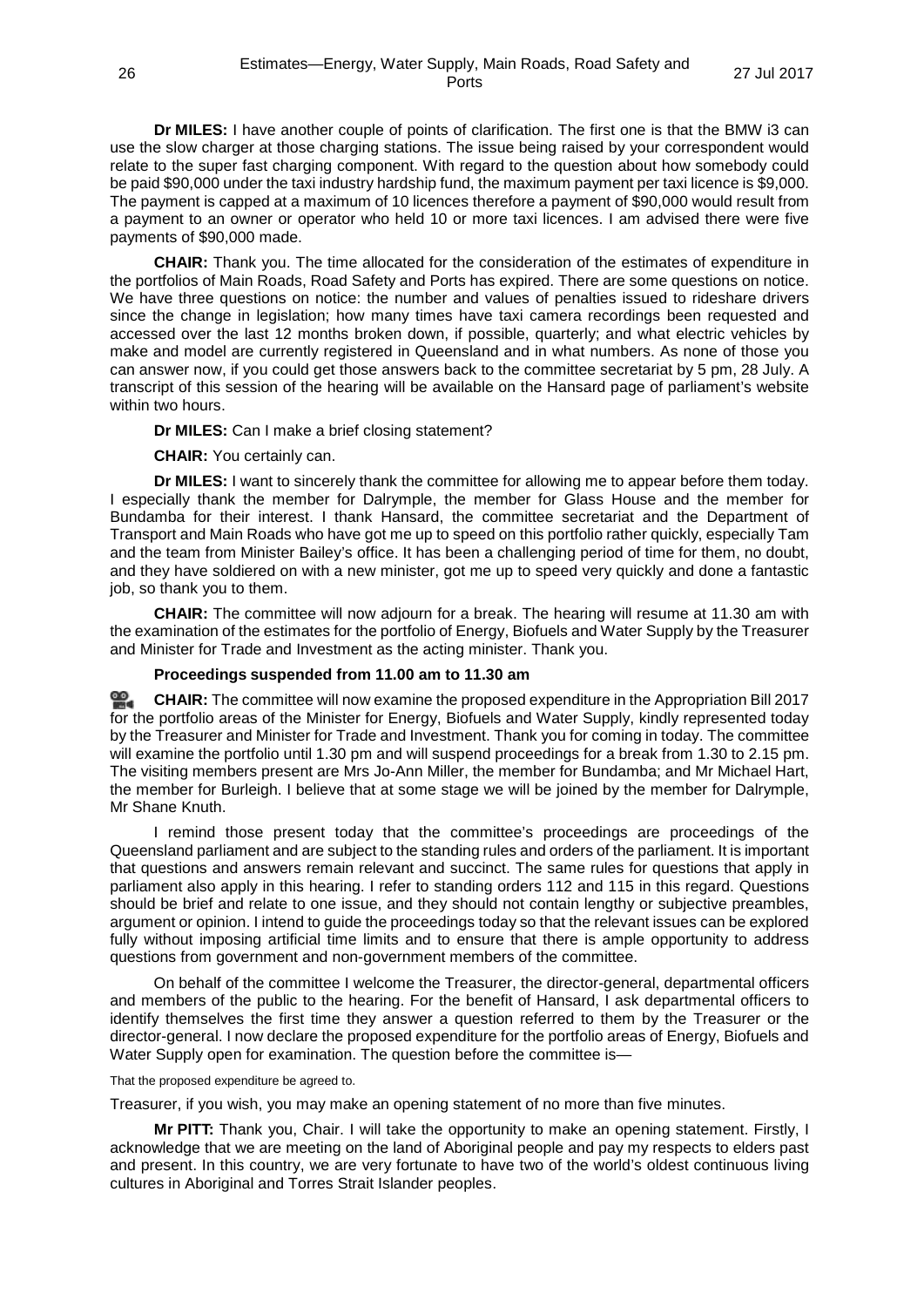I am appearing here today as Acting Minister for Energy, Biofuels and Water Supply. At the table with me are the Director-General of the Department of Energy and Water Supply, Professor Paul Simshauser; Deputy Director-General Ken Sedgewick; Deputy Director-General Benn Barr; and the chief of staff of my office, Jason Humphreys. We also have chief executives of the relevant government owned corporations present.

I turn first to Energy. The Palaszczuk government has acted decisively to back Queensland's electricity consumers and help the transition to renewable energy. We have stabilised electricity prices for households with an average increase of just 1.9 per cent per year, compared to a whopping 43 per cent during the previous government's term. Our Powering Queensland Plan is a \$1.16 billion commitment that will put downward pressure on wholesale energy costs and deliver new jobs and investment, particularly focused in regional Queensland. The plan includes a \$770 million commitment to remove the cost of the Solar Bonus Scheme from bills for three years, which has halved the impact of the recent Queensland Competition Authority's regional price increase by more than half for residential households and half for typical small businesses. This has sheltered Queenslanders from the double-digit increases of up to 20 per cent in some of the southern states. We have also made it possible for 157,000 extra Queensland families with Commonwealth healthcare cards to apply for electricity concession savings, saving \$330 a year on their energy bills. The Powering Queensland Plan includes \$386 million for the Powering North Queensland Plan to establish a North Queensland clean energy hub, an assessment of the Burdekin hydro project and an examination of the renewable bulk transmission line.

This government has kept our energy assets in public hands and demonstrated the benefits by directing Stanwell to adjust its bidding to maximise outcomes in the energy market. We are also bringing Swanbank E back on line to increase supply and reduce volatility in our Queensland wholesale market. This government has provided certainty to the renewables industry, which has seen an unprecedented level of investment with 17 large-scale projects committed since January 2016.

On Biofuels, we have commenced the mandate requiring liable fuel sellers to sell a minimum amount of biobased petrol, such as E10, and biobased diesel. Queensland motorists and fuel retailers have responded positively and are embracing E10. This trend will boost Queensland's biofuel industry and the jobs that go with it. It is another example of this government supporting new industries and the jobs of the future.

This government is making sure that Queenslanders continue to have access to a safe, reliable and cost-effective water supply to help our communities and our industries thrive. We have published the first Queensland bulk water opportunities statement. It allows us to make better use of available water, while guiding decisions about investment in new bulk water infrastructure. After consecutive failed wet seasons in Townsville, we are acutely aware of the problems North Queenslanders are facing and we have taken action. We have committed \$225 million to implement the findings of the Townsville Water Security Taskforce as part of the Townsville City Deal, which is Australia's first city deal. We are serious about our commitment to all regional communities and a secure water supply will support them and provide confidence for the continued expansion of industries that secure existing jobs and also bring new ones. That same commitment, of course, extends across the Energy and Biofuels areas of the portfolio.

I thank the committee for the opportunity to be present here today and for allowing me to make this opening statement. I look forward to engaging with committee members and answering your questions as thoroughly as possible. I note again that I have a very good group at the front table, as well, of course, as the CEOs of the relevant government owned corporations who will also be very happy to answer your questions. I thank the committee.

**CHAIR:** Thank you, Treasurer. We will go to the member for Burleigh for the first question.

**Mr HART:** Treasurer, we will try to be gentle with you, seeing that you have just arrived back in the country. I ask the CEO of Stanwell to come forward for a few questions. My questions relate to the SDS around the Powering Queensland Plan, at page 2. Mr Van Breda, I refer to the direction to Stanwell to alter its bidding strategies to better reflect the underlying cost of the generation plan. Was this a formal direction under the Government Owned Corporations Act?

**Mr Van Breda:** We received a direction from shareholding ministers and this was under the energy act. That was received early in June.

**Mr HART:** It was a direction under the Government Owned Corporations Act or it was not?

**Mr Van Breda:** It was under the energy act.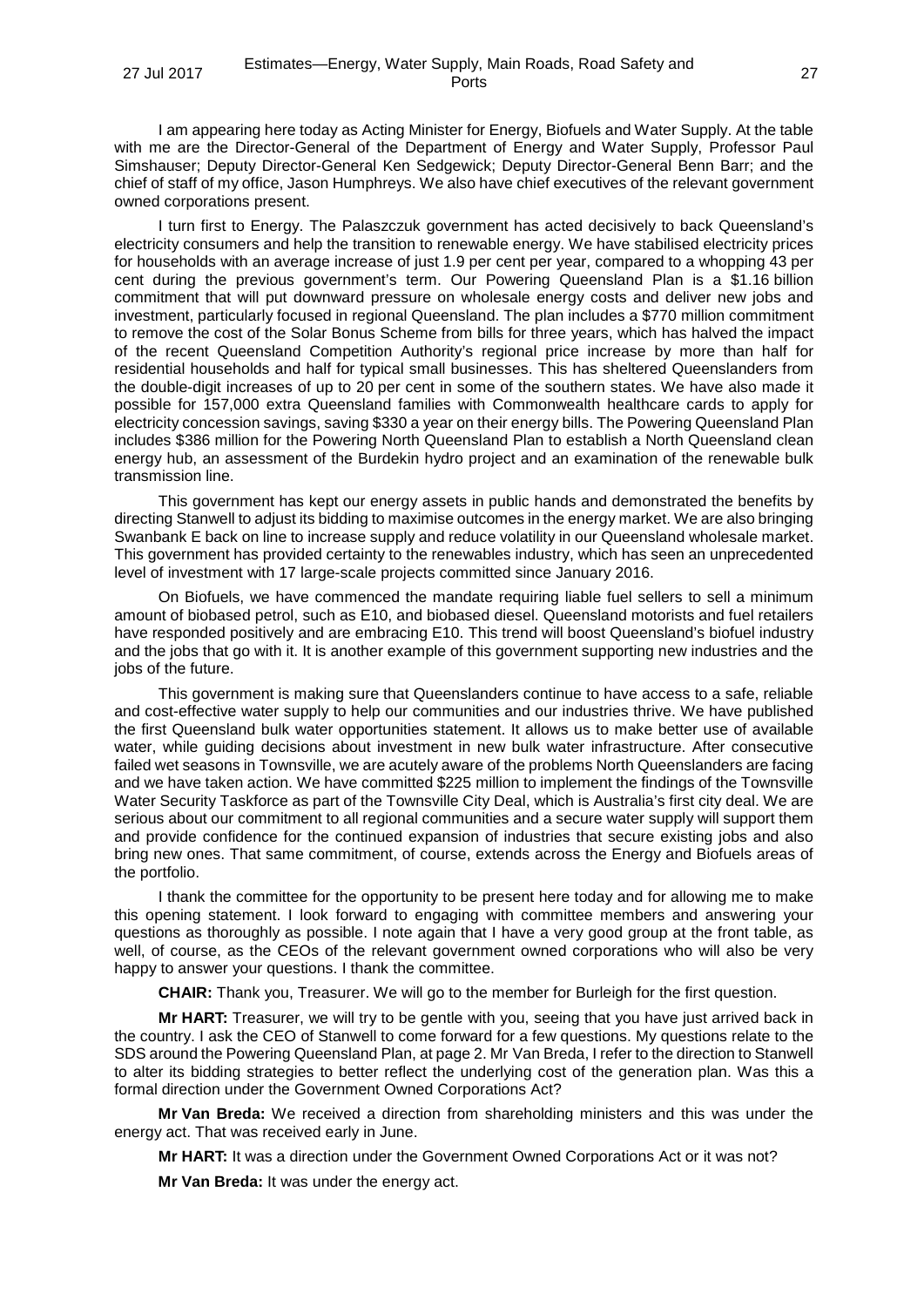**Mr HART:** It was not. If the direction is not a formal direction under that act, is it binding on Stanwell?

**Mr Van Breda:** It is a formal direction under the energy act and it is binding on Stanwell Corporation.

**Mr HART:** But it is not a direction under the corporations act; correct?

**Mr Van Breda:** Not under the GOC Act; it is under the Electricity Act.

**Mr HART:** How does this direction impact on the fiduciary responsibility of the board of directors of Stanwell?

**Mr Van Breda:** Stanwell Corporation competes in the National Electricity Market. It is a very competitive market. Under the corporations act we have an obligation, as officers of the company, to act in the best interests of Stanwell Corporation at all times. Under the GOC Act we are required to act commercially at all times as well. The direction that we received under the Electricity Act requires us to comply with that direction and we will do that as officers of Stanwell Corporation.

**Mr HART:** Has Stanwell sought a community service obligation payment in order to comply with this direction?

**Mr Van Breda:** No, we have not received a CSO obligation.

**Mr HART:** How does that comply with your requirement to perform your commercial interest? My understanding is that if you are not performing, as far as the commercial interest of your corporation goes, you are required to seek a CSO; is that not correct?

**Mr Van Breda:** The reason we received a direction under the Electricity Act is that the direction means we potentially are not operating commercially, and that protects the officers of the company accordingly.

**Mr HART:** But you have not sought a CSO?

**Mr Van Breda:** No, we have not.

**Mr HART:** The corporations act requires you to seek a CSO if you are not performing commercially and you were not performing commercially; is that correct?

**Mr Van Breda:** The direction under the Electricity Act requires that the officers of the company comply with that obligation and that direction, which is what we will do. That is why the direction was issued, because it means that we will not have the same commercial outcomes as if we had not received the direction.

**Mr HART:** Wholesale electricity prices have spiked by 60 per cent in 2016-17. Has Stanwell been using its market power to drive up electricity prices?

**CHAIR:** I think there is a bit of an imputation in that question. Can you rephrase it?

**Mr HART:** I am sorry, but there is no imputation in that question. It is a clear question.

**CHAIR:** I believe there is.

**Mr HART:** In recent days, the chair of the ACCC has said that government owned corporations may well have been gaming the system by altering their bidding practices to push up the price of electricity. Do you agree with that statement from the chair of the ACCC?

**CHAIR:** I am sorry, member for Burleigh, but you are asking for an opinion. Also, you are not allowed to ask them about their business. They run their business as they see fit.

**Mr HART:** I am sorry? I am not allowed to ask about their business?

**CHAIR:** You are allowed to ask questions that will otherwise assist the committee to determine whether public funds are being spent efficiently or appropriate public guarantees are being provided. I ask you to rephrase the question.

**Mr HART:** Mr Van Breda, after you received the direction from the government, we have seen the biggest single-day price drop in wholesale energy contracts in 10 years. Is not that proof that Stanwell has been using its market power to manipulate the market?

**CHAIR:** Once again, I believe you are seeking an opinion, member for Burleigh.

**Mr HART:** I am sorry, Mr Chair, but I am trying to extract from the CEO of Stanwell whether they have been acting in the commercial interests of the people of Queensland.

**CHAIR:** You are seeking an opinion as to whether Stanwell feels that they are impacting on things. That is an opinion. I do not think it is relevant that you ask that.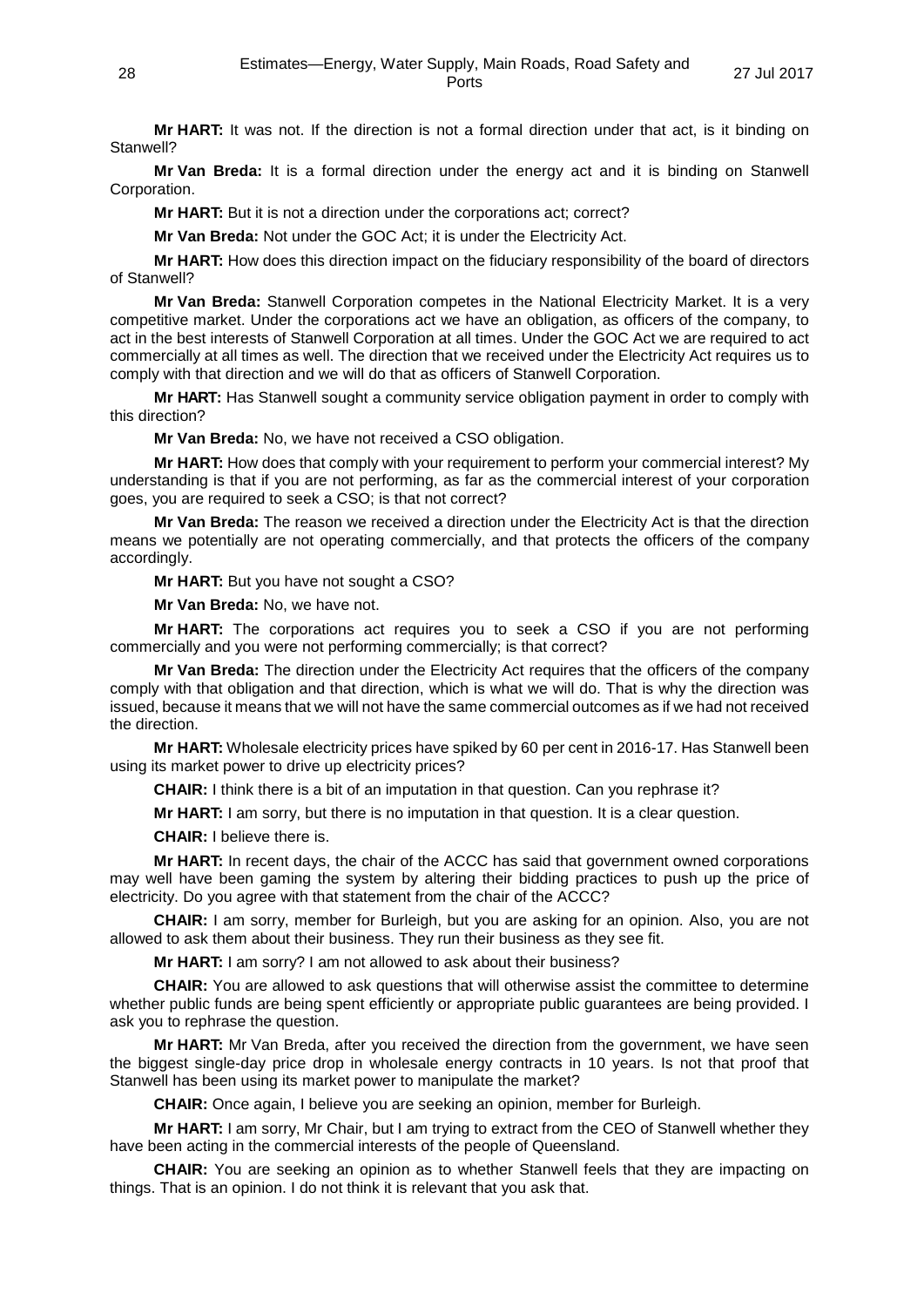**Mr MOLHOEK:** Point of order. Surely those practices have a direct impact on the SDS in that there are assumptions made about income and financial recoveries by the state?

**CHAIR:** I do not believe there is a point of order.

**Mr MOLHOEK:** It is relevant to the SDS.

**CHAIR:** Please rephrase the question so that it is not seeking an opinion.

**Mr HART:** This is a multibillion dollar company that is owned by the people of Queensland, via the Queensland government. It has been making extreme profits—

**CHAIR:** You are making a statement. You are making extreme statements.

**Mr HART:** I understand that you want to run a protection racket here, Mr Chair, on behalf of the government.

**CHAIR:** Member for Burleigh, are you reflecting on the chair? I want to clarify that.

**Mr HART:** No, I am not.

**CHAIR:** I ask you to withdraw.

**Mr HART:** I withdraw. Mr Chair, page 152 of Budget Paper No. 2 shows the income that power generators have been achieving as a consequence of high electricity prices. My question simply goes to the fact that after the direction that was made to Stanwell Corporation we saw the biggest fall in wholesale electricity prices in a period of 10 years. Would not that be a clear indication that Stanwell has been taking advantage of the people of Queensland in your pricing?

**CHAIR:** I believe you are asking the CEO of Stanwell to—

**Mr HART:** Mr Chair, you obviously do not want me to ask that question. I will move on.

**CHAIR:** Could you go to something that is more relevant.

**Mr HART:** I refer to the direction to Stanwell to alter its bidding strategies to better reflect the underlying cost of the generation plant. What is the average underlying cost of your generation plant across the portfolio?

**Mr Van Breda:** I am not prepared to answer that question. That is commercial-in-confidence and it goes to our bidding and would provide our competitors with an advantage in terms of our information.

**Mr HART:** I understand that. Has Stanwell's additional debt burden and the government's policy of 100 per cent dividend changed your bidding behaviour in the 2016-17 financial year?

**Mr Van Breda:** Absolutely not. The strategies we have had in place around our bidding behaviour and our bidding models and trading models have been in place for the last five years. Stanwell competes in the national electricity market. The national electricity market is an extremely competitive and highly regulated market. The Australian Energy Regulator reviews and polices all bidding behaviour and high price events.

**Mr HART:** Just to clarify, the added debt that has been put on your corporation has not led you to seek more income?

**Mr Van Breda:** I need to request clarification on that question because our debt has not increased significantly.

**Mr HART:** That would be commercial behaviour, I would think.

**CHAIR:** Can you please allow Mr Van Breda to finish answering. Were you finished answering?

**Mr Van Breda:** Yes.

**Mr HART:** How much is Stanwell spending in relation to the ACCC electricity supply and prices inquiry?

**Mr Van Breda:** As far as I am aware very little.

**Mr HART:** That is not really an answer. Can you take that on notice?

**Mr Van Breda:** I do not believe that we are actually participating in that in terms of the retail review.

**Mr HART:** Very little could be anything. Minister, could you take that on notice and get back to us?

**Mr PITT:** Perhaps the member for Burleigh can clarify with a further question what he is seeking to achieve. I am sure the CEO would be happy to provide a response if he can.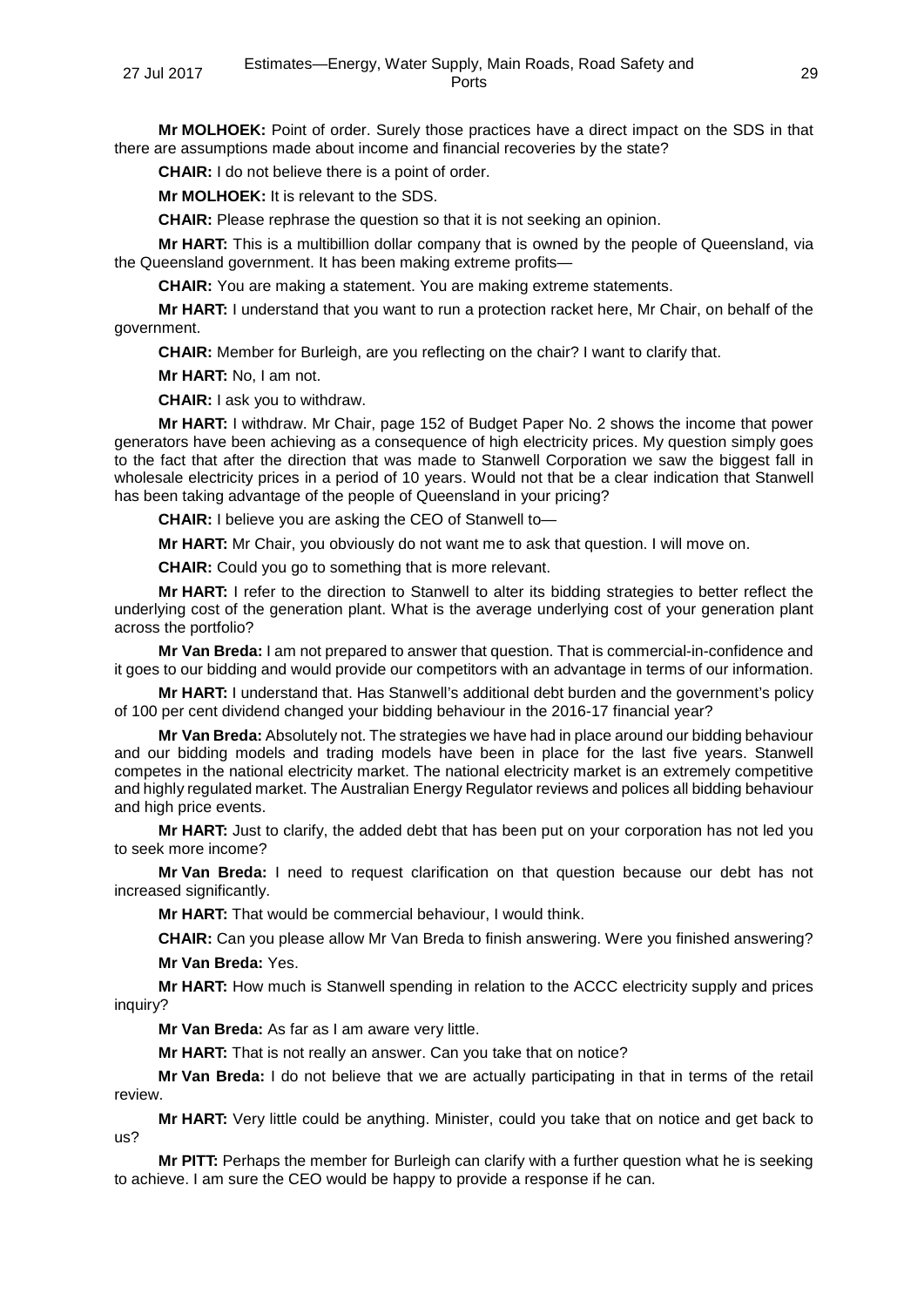**Mr HART:** I would like to find out if Stanwell is spending any funds in order to respond to the ACCC's electricity and supply price inquiry. It is presently underway. It started in Brisbane the other night.

**Mr PITT:** Is the question related to whether they are participating or are they spending funds because if they are spending funds there would be a number of different things throughout the course of regular business that as a corporation they would spend funds on? Just for clarity, we need to understand what you are asking.

**Mr HART:** If they are participating I imagine it is costing something. I would like to know what that cost is.

**Mr PITT:** I am happy if the CEO wants to answer that.

**Mr Van Breda:** The cost would be insignificant. We have a regulation team and we would be reviewing submissions.

**Mr PITT:** Is there a reference to this in the SDS? I wonder where this is relevant to the budget.

**Mr HART:** As I said right at the start, I am referring to the SDS at page 2, the Powering Queensland Plan. This was your government's response to try to push down the price of wholesale electricity prices. The ACCC is conducting an inquiry at the moment into wholesale electricity prices.

**CHAIR:** Member for Burleigh, I will stop you for a moment. I will give you the opportunity to ask the question again. I want to let you know that your questions have to be relevant to the expenditure of public funds. The Stanwell Corporation is a government owned corporation. It is not spending public funds. They are a government owned corporation.

**Mr HART:** Are you serious?

**CHAIR:** Questions have to relate to whether public funds are being spent efficiently or appropriate public guarantees are being provided.

**Mr HART:** If Stanwell Corporation is 100 per cent government owned surely that is part of the Queensland budget.

**Mr PITT:** It is why there is a differentiation in the budget between the general government sector and the non-financial public sector. I provide that for clarity.

**CHAIR:** If you wish to clarify what I am saying read standing order 180(2).

**Mr HART:** Let us move on. Treasurer, why did your government only direct Stanwell to change its bidding practices and not CS Energy as well, especially given that there were a number of days in 2017 where 20 per cent of CS Energy's bids into the market were above 12½ thousand dollars a megawatt hour?

**Mr PITT:** I will start by providing some context to my response. I refer to the evidence I gave to the Finance and Administration Committee around the issue that you are referring to. It is very important that when we are talking about the bidding behaviour of Stanwell Corporation, CS Energy or any private generation company in the marketplace under the NIM that they are all operating under the same rules.

Stanwell Corporation has a statement of corporate intent. They have to operate commercially. The big difference is what happens to the dividends from the business itself when they are recouped. They come back to the general government sector via dividends, at the end of day. If a business were in private hands we would not be seeing any of those dividends coming back. It has to be an apples and apples comparison, with all people operating under that NIM operating under the same rules.

In terms of why we have directed only Stanwell and not CS Energy, I have already covered the reason we have done everything we can, through our Powering Queensland Plan, to pull all the levers the Queensland government possibly can. There are still things that we need to do. We need to look at the national electricity market in general terms to see how that can favour consumers, including large scale industrial clients, to ensure that we get better outcomes and better competitors and productivity.

The reason we have only done Stanwell Corporation is that it is a larger player in the market. It will have the biggest difference that is possible in terms of helping—

**Mr HART:** Can I seek clarity there? CS Energy owns 35 per cent of the generating in Queensland and Stanwell 30 per cent, is that correct? It is not the biggest player in the market.

**Mr PITT:** It certainly is in terms of the impact on wholesale electricity prices in terms of their customer base. I am a bit confused about the line of questioning this morning. On the one hand it sounds like you are concerned that the direction has been given to Stanwell Corporation. I am not sure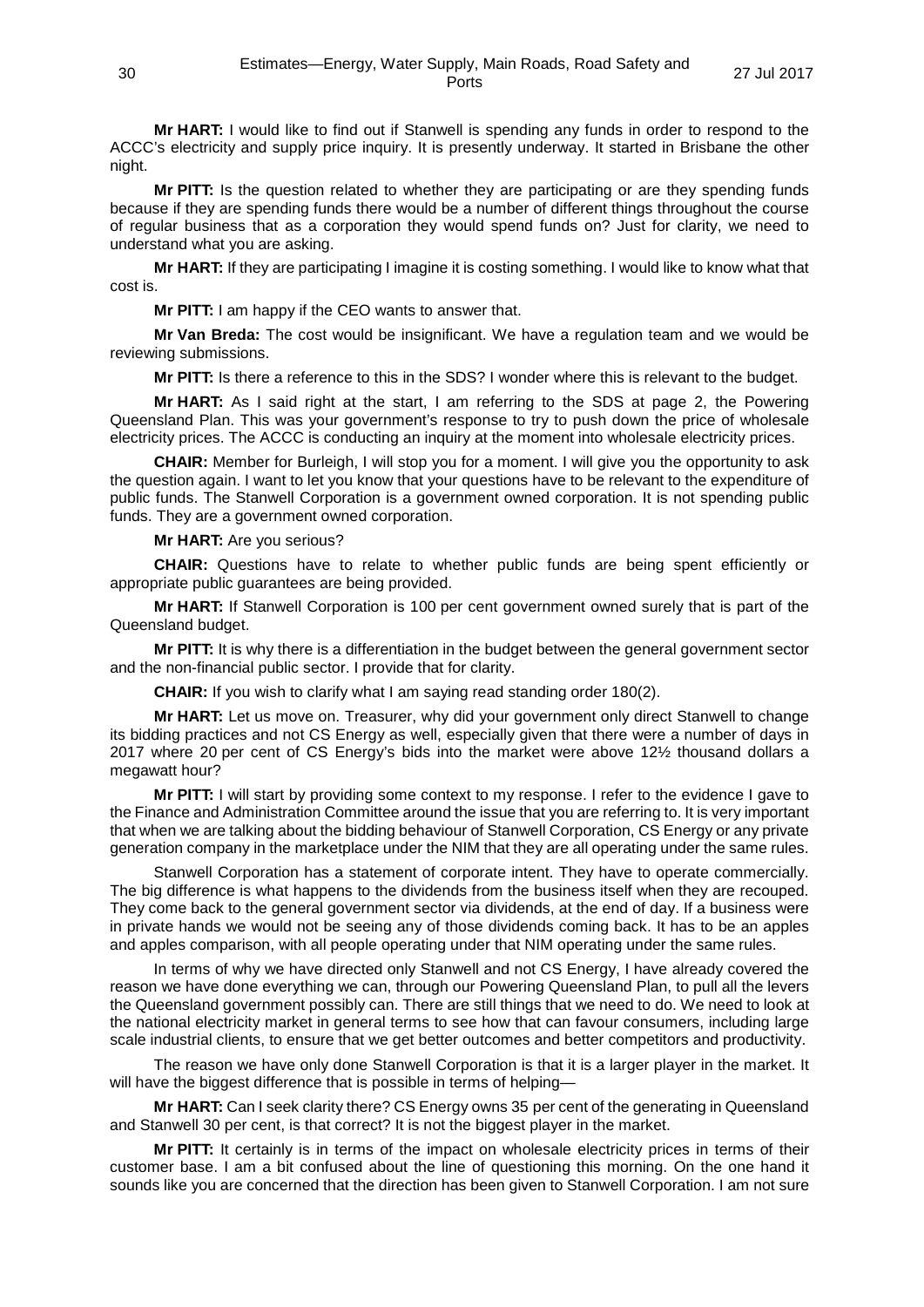whether that means you do not support lower wholesale electricity prices. What we have seen as a direct result of the direction is wholesale forward contract prices fall by 10 per cent in Queensland and four per cent in New South Wales in the 24 hours following the announcement. It has gone down as far as a 19 per cent reduction. It will fluctuate.

The point is that there has been a clear and direct outcome as a result of the direction by the Queensland government to lower wholesale electricity prices. I am unclear as to whether you support lower wholesale electricity prices or not.

**Mr HART:** What concerns me is that the Queensland government, via its GOCs, has been gaming the system and you have been caught out and now you have had to do something about it. That is what concerns me.

**CHAIR:** I ask you to ask questions and not make statements.

**Mr HART:** The Treasurer asked me a question.

**CHAIR:** Could you please ask a question.

**Mr HART:** I had not finished with the CEO of Stanwell.

**Mr PITT:** I am happy to provide additional information to the member before he moves on. The direction to Stanwell alone was able to have the effect that I have just described because it owns a larger amount of baseload generation capacity which is unencumbered by JVs and other third-party arrangements. There is a very clear reason we have focused on Stanwell and not CS Energy. Clearly that has had a direct and material impact in terms of the wholesale electricity market in terms of future prices. It is a move that has been applauded even by the ACCC's Rod Sims.

**Mr HART:** It had a dramatic effect, no doubt.

**Mr PITT:** Do you support lower wholesale electricity prices or do you not?

**Mr HART:** Absolutely.

**CHAIR:** Treasurer, could you please not question the member for Burleigh.

**Mr HART:** Mr Van Breda, did Stanwell receive a formal direction to restart Swanbank E or was this a decision of the board?

**Mr Van Breda:** Yes, we did receive a direction to restart Swanbank E. That was under the Electricity Act.

**Mr HART:** Can you tell us how much gas has been able to be secured for Swanbank E and what the average price of this gas is?

**Mr Van Breda:** I am not prepared to provide that information as it is commercial in confidence. What I can tell you is that we are very close to securing a supply of gas to bring that unit back on line.

**Mr HART:** Swanbank E is supposed to come back on line in December, is it?

**Mr Van Breda:** 1 January is the official date, but we will be looking at bringing it back earlier.

**Mr HART:** You will have gas before that date?

**Mr Van Breda:** We believe so, yes.

**Mr HART:** Director-General, before deciding to reactivate Stanwell E, did the department model the potential impact on gas prices of additional demand from Stanwell and if not why?

**Prof. Simshauser:** We have not done any modelling on the impact on gas prices. The reason we did not undertake any modelling on gas prices was that in the overall size of what is now a roughly 2,000 petajoule system the requirement for gas coming out of Swanbank would be fairly trivial in the overall scheme of things. We would not expect it to have any material impact on price at all.

Conversely, we had the events of 12 February this year, the record demand day which was on a Sunday. If it were a weekday we would have described it as a POE 10 or probability of exceedence of 10 per cent—in other words, an incredibly hot day. On that particular day demand increased well beyond what we had probably expected.

The other thing that gave us pause for thought at the time was the amount of thermal derating that occurred across a lot of the existing generators because of the conditions. In some respects, when we think about supply and demand and reliability of supply we often overlook how much plant can be derated. That really did get us thinking. We are very fortunate in this state. We have the most reliable supply side in the national electricity market. After the events of that Sunday we could not afford to be complacent.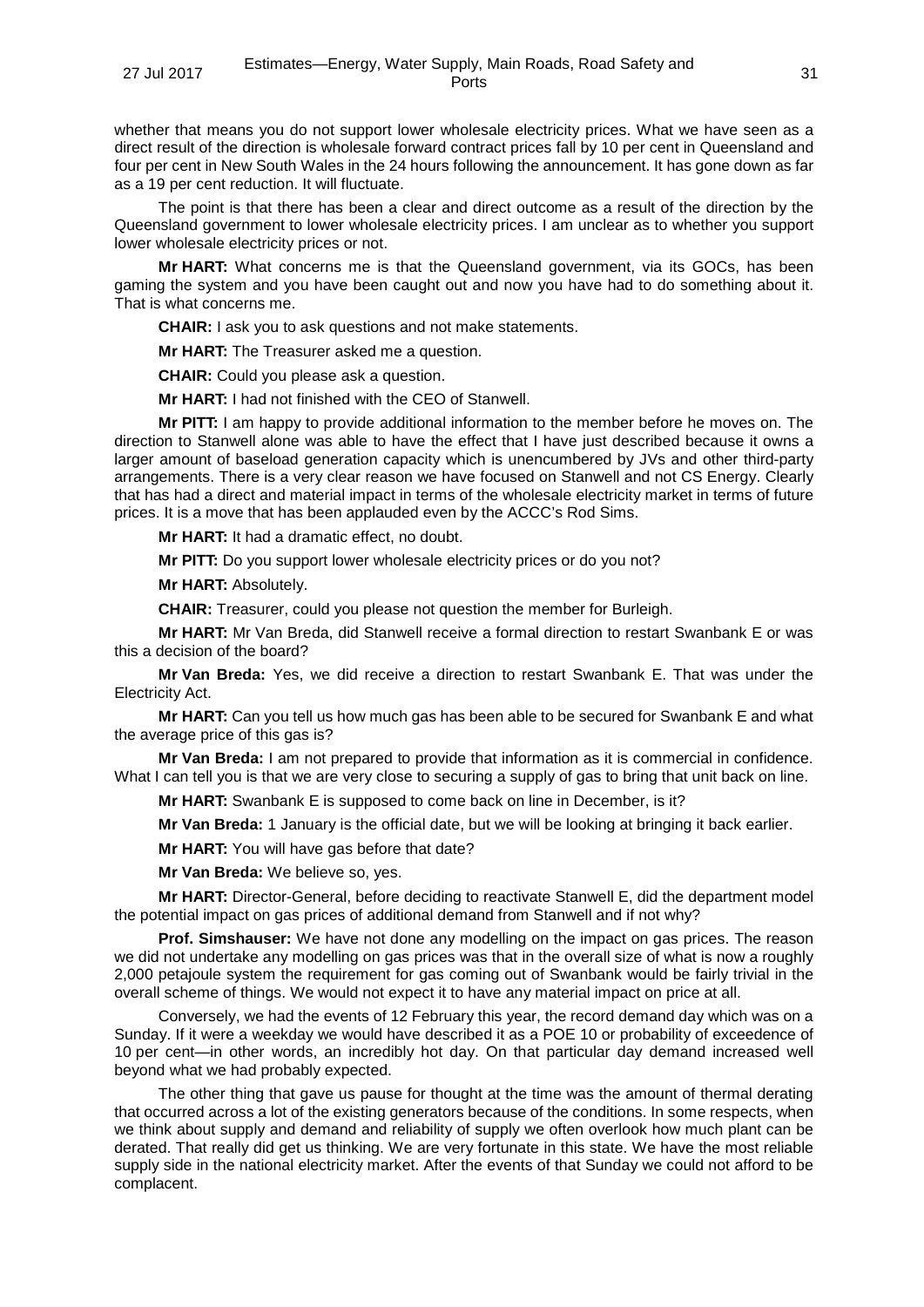Returning Swanbank E to service was going to do two things for us we felt. Firstly, introducing 385 megawatts of combined cycle gas turbine plant would have the effect of dampening volatility, on the proviso that adequate fuel supplies are secured—and I have little doubt that that will happen. The gas markets are sufficient for that purpose. The other thing is that it would also provide another 385 megawatts of generating capacity. Quite honestly, on 12 February I would have done anything to have the plant there up and running to give us a little bit more breathing space.

There are really two issues that bringing Swanbank E back to market is trying to solve. One is reliability of supply for the year ahead or next summer, but, secondly, is trying to take care of some of the volatility along the way.

**CHAIR:** We will now move to the member for Lytton.

**Ms PEASE:** I refer to the Powering Queensland Plan discussed on page 3 of the Service Delivery Statement. What actions are being taken by the Palaszczuk government to combat cost-of-living pressures as part of the Powering Queensland Plan?

**Mr PITT:** The \$1.16 billion Powering Queensland Plan is a road map for our government to put downward pressure on electricity prices and to look at power, jobs and investment, leading our state's transition to a low-carbon electricity sector. What we have done is in sharp contrast to what occurred in the previous term of the government. The Newman-Nicholls government inflicted 43 per cent increases in electricity prices on Queenslanders during their term. That was an additional \$436 for the average Queensland household.

On coming to government the Palaszczuk government made its commitment to stabilise costs. They spiralled out of control under the LNP. We have been asked why we did not make a commitment to lower them by a certain amount. We recognise the challenges that we are facing and that is why we have put such a detailed plan into the marketplace. We did this ahead of Professor Finkel's report being handed down to show that we have a plan. We are prepared to roll up our sleeves and act. That is exactly what we believe this plan will do.

We have delivered on our promise of stabilising electricity prices and lowing the expected prices. The average rise under the Palaszczuk government during our term in office has been 1.9 per cent per year. We kept our energy assets in public hands, in government ownership. That is why we are able to direct Ergon and Energex not to appeal the AER's revenue determination in 2015. That had the immediate effect of stabilising network costs.

We know that there has been a very different outcome for those private electricity companies particularly in New South Wales, where they were able to appeal and they were successful. That has had a multibillion dollar impact, and it would have had a multibillion dollar impact in Queensland. The end outcome for consumers has been a positive one from that one intervention.

In terms of the National Electricity Market, I have said on numerous occasions that we have a degree of policy paralysis at the federal level. We do not have a comprehensive plan, particularly one that brings together traditional energy with renewables and how we get that transition to work both in an affordability sense, in getting additional investment in, and in a way that says we are serious about getting good outcomes for consumers, whether they be in a household setting or in a commercial sense.

The Powering Queensland Plan itself has been a very large component of that, including a \$770 million investment which was made to ensure that we are seeing the lowest increase in residential prices across mainland states this year. In Queensland it is going to be 3.3 per cent. That is lower than the expected 7.1 per cent, which is what the QCA was recommending. What we are seeing in other states is anywhere between nearly 10 per cent and 20 per cent in terms of the most recent regulated price recommendations from 1 July. In the case of Victoria I believe that was from 1 January, as I understand it.

You can clearly see where the difference is being made and what our government has tried to achieve. I mentioned in an earlier response to a question from the member for Burleigh that we are doing everything we can as a government that is within our control. What we need now is a mature and responsible debate and the formation of a national energy policy, picking up a lot of the good work that has been handed down by the Chief Scientist, Professor Finkel.

When we look at the increase in supply of gas to the Australian market, we are making more gas available for power generation, as we have heard, by releasing gas tenures subject to the condition that the gas be delivered only to the Australian market. We have had the shorter term result of bringing back online Swanbank E, as we have heard the director-general talk about. We have also delivered actions which provide the policy certainty that is needed to deliver new supply to the market and place further downward pressure on power prices into the future.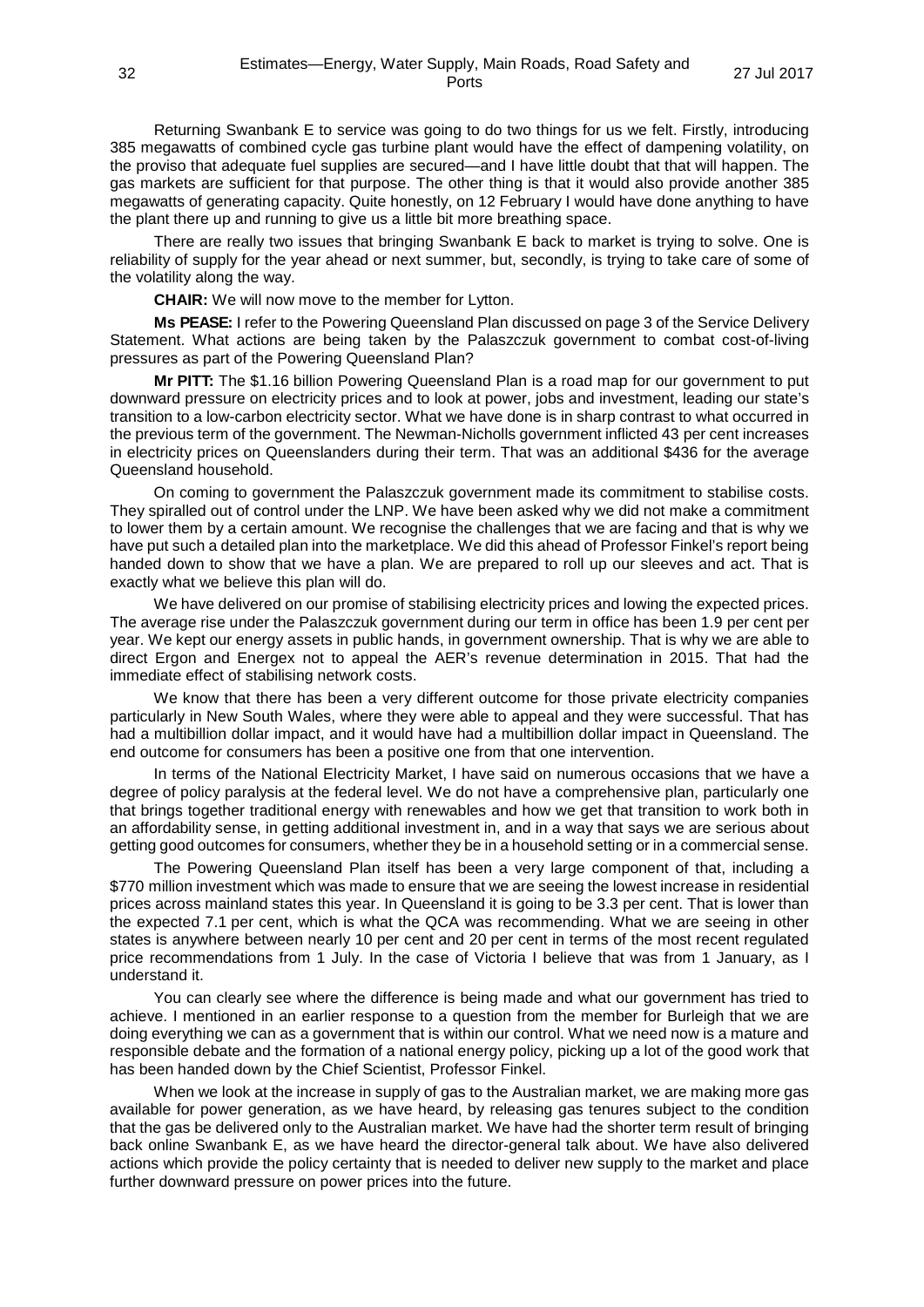We have committed to a 50 per cent renewable energy target by 2030. That is a more ambitious target than what Professor Finkel has asked of the nation at 42 per cent, but it shows that we are not an outlier. It shows that we have a very similar view that that sort of improvement is possible by 2030 if we all work very hard at it. This commitment could drive \$6.7 billion in investment and will increase employment by 6,400 to 6,700 jobs on average per year between 2020 and 2030. There are definitely jobs associated with renewables. That has very clearly been a hallmark of our government as well in terms of job creation. We will facilitate the next wave of up to 400 megawatts of diversified renewable energy through a reverse auction which is going to include up to 100 megawatts of storage and give priority to local jobs and businesses through that process.

Under the Powering North Queensland Plan, as we mentioned in the earlier statement, we have commissioned a feasibility study into the development of strategic transmission infrastructure in the north and north-west of the state to support a renewable energy hub to unlock around 2,000 megawatts of renewable energy projects. These actions are already giving the market confidence to invest in renewable generation. In Queensland we have seen a significant amount—more than \$2 billion worth of renewables investment coming into Queensland since we have taken office. There was a bit of catch-up being played because there was again a lot of policy uncertainty at the federal level. Our plan is really about supporting the unprecedented boom of renewable energy that we are already seeing in Queensland. As I said, 17 large-scale renewable energy projects have either been committed or commenced under the Palaszczuk government. While the market has an important role to play in delivering on new generation, we are also committed to public ownership of our power generation assets.

Further, we will be investigating the restructure of the government owned corporation companies, as we have announced. There is a lot of debate today about what is happening with the existing gencos in Stanwell and CS Energy. We are taking the initiative to look at whether a third player could enter the market, having a very strong focus on renewable energy and clean energy. That is work that is underway. That may have the benefits of improved competition, even further than what we see in Queensland right now.

I think it is important to say that there is no point in just me telling you this, member. There are other people who have put forward their views. The Energy Users Association of Australia has said that the Powering Queensland Plan is 'providing real benefit and a ray of hope for all energy users'. Since then we have seen the wholesale electricity price continue to fall. As at 25 July, it has fallen by 15 per cent. The material impact of our decision to direct Stanwell Corporation has had that outcome.

We talk about comparisons in wholesale price increases. Under the LNP we saw an 80 per cent increase—the largest increase in the NEM and significantly above the 11 per cent to 30 per cent increase experienced by other states at the time. Actions taken by our government have delivered the lowest average wholesale price in every month since March. This is a significant achievement delivering real results which is going to be helping homes, helping businesses and helping large industrial customers.

**Ms PEASE:** The objectives of the Powering Queensland Plan, as you outlined, on page 3 of the Service Delivery Statements include delivering affordable energy. Could you describe actions that are being taken to deliver electricity price relief to low-income households, because that is very important in my electorate?

**Mr PITT:** Absolutely. Our government takes pride in ensuring we can provide concessions to vulnerable Queenslanders. It is a very important thing. We know that there is strain when it comes to electricity pricing and other household challenges. Our government is investing a record \$216.2 million for 2017-18. That is about supporting vulnerable energy consumers through a suite of measures, making concessions and other support available to a broader range of households and increasing the level of rebate in line with the increasing power prices themselves.

We have the electricity rebate scheme, which provides up to \$341 per year to assist eligible customers, whether they be Pensioner Concession Card holders, Seniors Card holders or Veterans' Affairs Gold Card holders. In the 2016-17 midyear review that I handed down in December last year, I announced that we would extend the rebate to Commonwealth Health Care Card holders and also asylum seekers from 1 January this year. They now have until 31 December to apply for a backdated rebate. That package includes the investment of \$173 million over four years. That is about providing immediate price relief to vulnerable customers and extending that relief to around 157,000 extra Queensland households.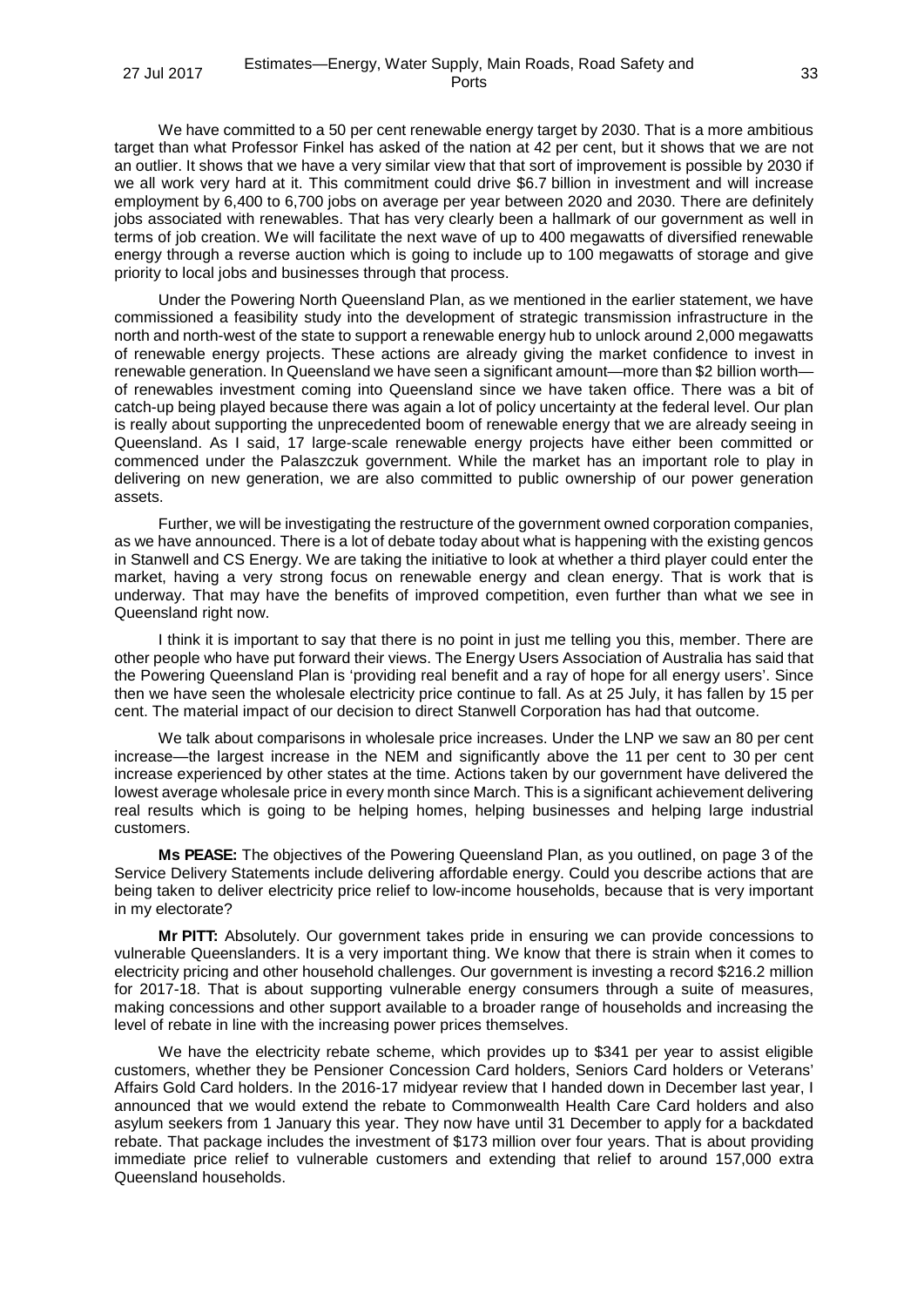The budget also includes \$10 million to continue the Home Energy Emergency Assistance Scheme, which provides emergency assistance to low-income households who are unable to pay their electricity bills as a result of a short-term financial crisis. We know that power disconnections happen and we know that where that can be avoided it saves a lot of time, effort and stress for those families involved. We have improved access to the scheme. We have streamlined the application process. This has resulted in 36 per cent more people being able to access the short-term help that they need to get through that crisis situation. That is without the additional stress of unpaid bills.

In addition, our government has partnered with QCOSS to deliver the Switched on Communities program, which helps communities take control of their energy expenses through programs, again, focusing on vulnerable energy consumers. That is about as much education as possible. It is about energy literacy and understanding the tools that are available to shop around, to negotiate to get a better deal so that they can make sure they have the lowest electricity prices possible. All of these measures are in addition to the actions taken under the Powering Queensland Plan.

I make the point in finishing answering your question that we have never had these sorts of rebates or concessions put in as an afterthought. Very famously, the former treasurer, now opposition leader, failed to do that for seniors in Queensland before coming back to the parliament a couple of days later and saying that it was meant to be there all along. We have not done that because we believe that people deserve to know up-front what is happening. That is exactly why we have acted the way we have through the Powering Queensland Plan and our concessions framework.

**CHAIR:** Page 141 of Budget Paper No. 2 indicates that energy demand increased significantly during last year's hotter than usual summer. Can the minister please advise how Queensland's power system responded to the recent heatwaves and how it has performed since, compared with other states across the National Energy Market?

**Mr PITT:** I do not need to tell anyone on the committee that Queensland is a powerhouse and could be the powerhouse for the nation. I think it is important to keep coming back to the fact that we will always, as the government of Queensland, act in the best interests of Queenslanders, but we want to play our role in the national interest as well. That is why this discussion around the NEM and trying to contemporise that is so important.

In responding to your question, the hotter than usual summer did have a significant impact. While Queenslanders were sweating through very hot conditions over the summer, our power system rose to the challenge. As we heard from the director-general in response to an earlier question, we outperformed all of the other states in terms of the National Energy Market. On Sunday, 12 February 2017 at 5 pm we reached a new demand record for electricity consumption in Queensland of 9,369 megawatts. This was a significant event, given that weekends typically have lower demand than weekdays as a result of less commercial industrial load, and we broke the previous record set only the month before on 18 January 2017. However, even when Queensland hit the maximum demand level, Queensland still had 548 megawatts in reserve capacity. New South Wales was supporting Victoria. We then supported New South Wales and we were still able to ensure we had capacity. That goes to the heart of why we are such an important player in the national market but, more importantly, can play a role in terms of leading energy policy. That is why we want to very clearly have those good outcomes.

We had at times about one gigawatt of power pouring through the interconnectors to New South Wales homes. We saved them from significant load shedding, which I know they would have been looking at. It is important to note that when that happens the profits that the member for Burleigh referred to earlier, or the ability to get money into corporations such as Stanwell, are coming from New South Wales customers and not Queensland.

**Mr HART:** The people of Queensland pay as well.

**Mr PITT:** The point is that we are making sure that we are exporting our energy south and getting good outcomes as a result of that.

Powerlink and Energy Queensland worked around the clock to ensure that our system met this challenge. I want to say thank you to those very hardworking men and women who are really helping us to keep the lights on, which is very important. It is also important to look at what has happened with wholesale prices in Queensland compared to other jurisdictions. We have seen some outcomes which show that wholesale prices from 1 March to 24 July have Queensland at the lowest—

**CHAIR:** Minister—

**Mr PITT:** I intend on tabling this document, Chair.

**CHAIR:** Do you seek leave?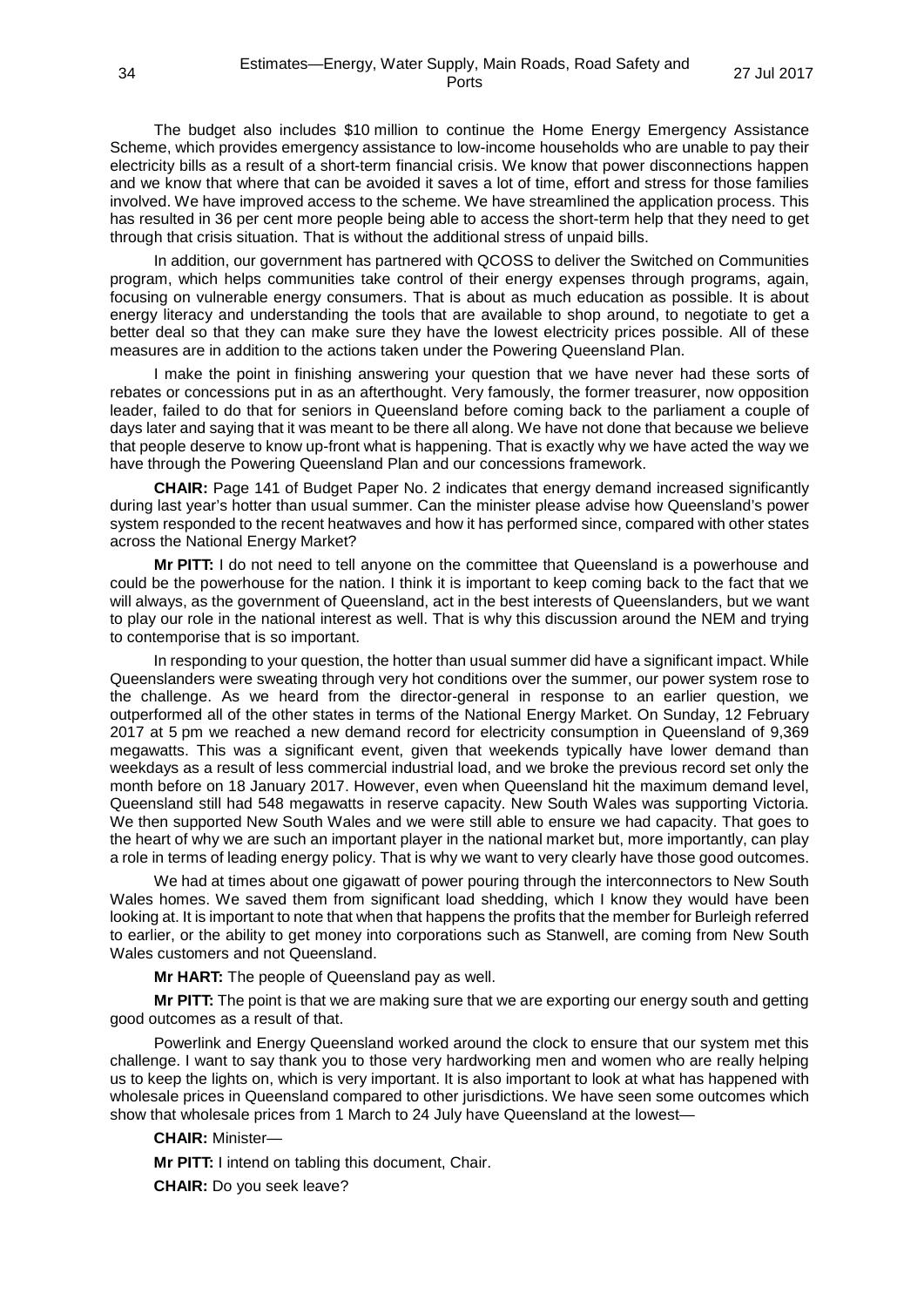**Mr PITT:** I seek leave to table that document.

**CHAIR:** Is there a copy for us?

**Mr PITT:** I will pass it up.

**Mr HART:** What happened in January?

**Mr PITT:** I am glad the member asked what happened before. We can go back to what happened under the last term of government. Just to be very clear about wholesale electricity prices—

**Mr MOLHOEK:** I raise a point of order.

**CHAIR:** Hang on. The minister has sought leave to table this. Is leave granted?

**Mr MOLHOEK:** Can we have a look at it?

**Mr PITT:** So you do not want me to table a factual document showing the impact on wholesale electricity prices—

**CHAIR:** Is leave granted?

**Mr MOLHOEK:** I should pass it to the other members before we agree.

**Mr PITT:** I am happy if you wish to take time to debate whether the facts are actually the facts.

**CHAIR:** Is leave granted?

**Mr COSTIGAN:** There is no source.

**Mr MOLHOEK:** I am not comfortable—

**CHAIR:** Is leave granted? Yes or no?

**Mr MOLHOEK:** No.

**CHAIR:** Sorry, Minister, we will not be able to table that.

**Mr MOLHOEK:** It is not verified. There is no source for the data.

**Mr COSTIGAN:** There is no source, Mr Chairman.

**Mr PITT:** We will be able to provide that. I will table it out of session just for the member for Whitsunday.

**Mr COSTIGAN:** I am not speaking alone.

**CHAIR:** Member for Whitsunday, we are not here to debate it.

**Mr PITT:** The source is very clear, though. The source is the Department of Energy and Water Supply.

**CHAIR:** Treasurer, could you please continue to answer the question?

**Mr PITT:** I am happy to answer it. For the benefit of the member for Burleigh, who did ask what happened before—

**Mr HART:** What happened in January, Minister?

**Mr MOLHOEK:** The question was about January.

**CHAIR:** It was our question, not your question—if the Treasurer could continue to answer.

**Mr MOLHOEK:** It was the member for Burleigh's question.

**CHAIR:** He interjected.

**Mr PITT:** The member does not want to hear about the history of how wholesale electricity prices have been evolving over the last two terms of government. I think it is an important point to be made. We have heard all sorts of claims being made about the significant 77 per cent price rise to wholesale electricity. Yes, that is a significant rise, except when you compare that with what has happened in other jurisdictions. At the same time as we have seen a 77 per cent rise between 2014-15 and 2016-17, we have seen in New South Wales a rise of 131 per cent; in South Australia, 177 per cent—

**Mr HART:** Seriously, 77 per cent—

**CHAIR:** Member, please stop interjecting.

**Mr PITT:**—103 per cent compared to Tasmania and 119 per cent in Victoria. That is what is happening—

**Mr HART:** You think 77 per cent is good?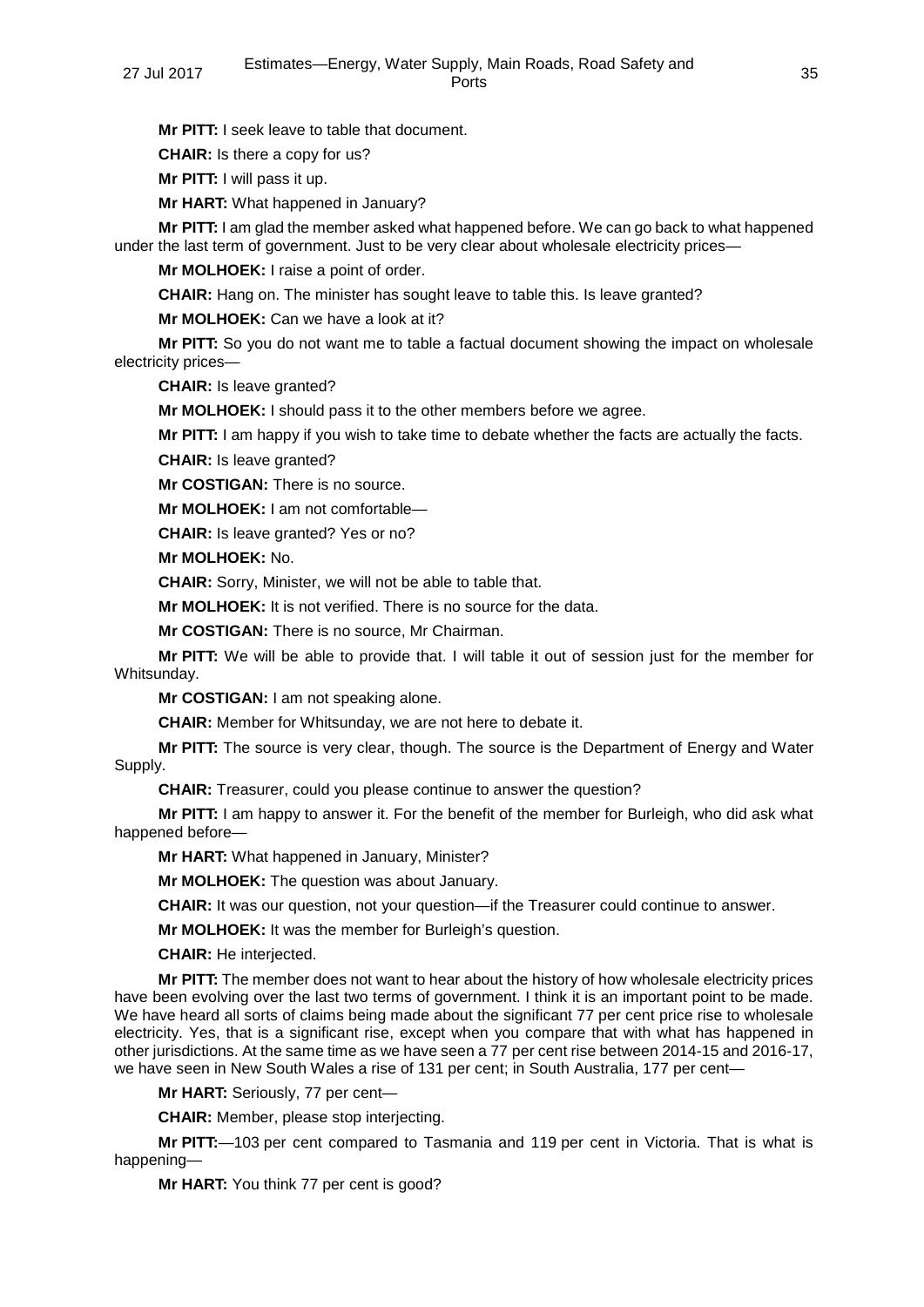**CHAIR:** You will have an opportunity to ask questions.

**Mr PITT:** And I look forward to him asking those questions, Mr Chair. In terms of wholesale electricity prices between and 2011-12 and 2014-15, over the period of the previous government, we saw Queensland with the highest wholesale electricity price increase at 81 per cent. That is certainly higher than 77 for a start, but to compare how the other states were operating at the same time there was a 19 per cent rise in New South Wales, a 30 per cent rise in South Australia, a 14 per cent rise in Tasmania—

**Mr HART:** Seventy-seven per cent is not good.

**Mr PITT:** I never used the word 'good'. I think he is verballing me, Mr Chair. I would like to continue to answer the question.

**CHAIR:** I ask the member for Burleigh to wait until it is his opportunity to ask questions.

**Mr PITT:** In Victoria it was an 11 per cent rise. Based on the response previously, these have also been prepared by the Department of Energy and Water Supply. It shows very clearly what those price rises look like over that period. This one will also reference the Australian Energy Market Operator as the source, if you require an additional source besides the Department of Energy and Water Supply. I seek leave to table that. If the department is not a good enough source for you, member for Whitsunday, this one has a direct source.

**Mr COSTIGAN:** Thank you, Acting Minister—very good on this occasion.

**CHAIR:** Leave is granted.

**Mr PITT:** I am happy to move to the next question.

**Mrs MILLER:** Minister, I am happy for you to take this on notice. What are the fees for electricity disconnections of households in Queensland?

**Mr PITT:** I am happy to ask the director-general to provide some commentary and he may be able to answer that in general terms, but if there is any further information you seek we would be happy to take it on notice.

**Mrs MILLER:** There is nothing on the web pages about what the actual fees are, and I am looking for the actual fees.

**Prof. Simshauser:** Can we take that on notice? We will definitely be able to get you an answer but I know I do not have it here.

**Mrs MILLER:** Yes please, because I think consumers need to know. I have a follow-up question. Has the government done any independent assessment of the impact on energy costs to downstream industrial customers as a result of the potential closure of the New Acland coalmine in Queensland, or will you be doing that?

**Mr PITT:** I am not aware if any analysis has been done, but I will ask the director-general to provide a response to you.

**Prof. Simshauser:** Thanks for the question. I am not aware of any specific modelling done on the closure of the New Acland mine and its impact on downstream users. We have not done the work.

**Mrs MILLER:** Will you please consider doing that? There is a major hospital in Brisbane that uses New Acland coal and its energy costs are going to go through the roof if that mine shuts.

**Prof. Simshauser:** If you do not mind, I will take that on notice and work out what we can do.

**Mrs MILLER:** Thank you.

**Mr HART:** I seek leave to table secret correspondence between former ETU head Peter Simpson and disgraced former energy minister Mark Bailey.

**CHAIR:** I think there is an imputation there and it is quite argumentative as well.

**Mr HART:** What would you call him if he is not disgraced?

**CHAIR:** I think that is quite offensive and I think you need to rephrase that question.

**Mr HART:** Mr Chair, in terms of an SDS reference—before you ask me that question—Energy Queensland is a part of the minister's responsibility, and directly the minister appoints directors to the Energy Super board. CS Energy, Stanwell and Powerlink also have the power to appoint the chair. These emails go directly to that and I would like to question the director-general about these emails.

**CHAIR:** First of all, leave is not granted to table the document.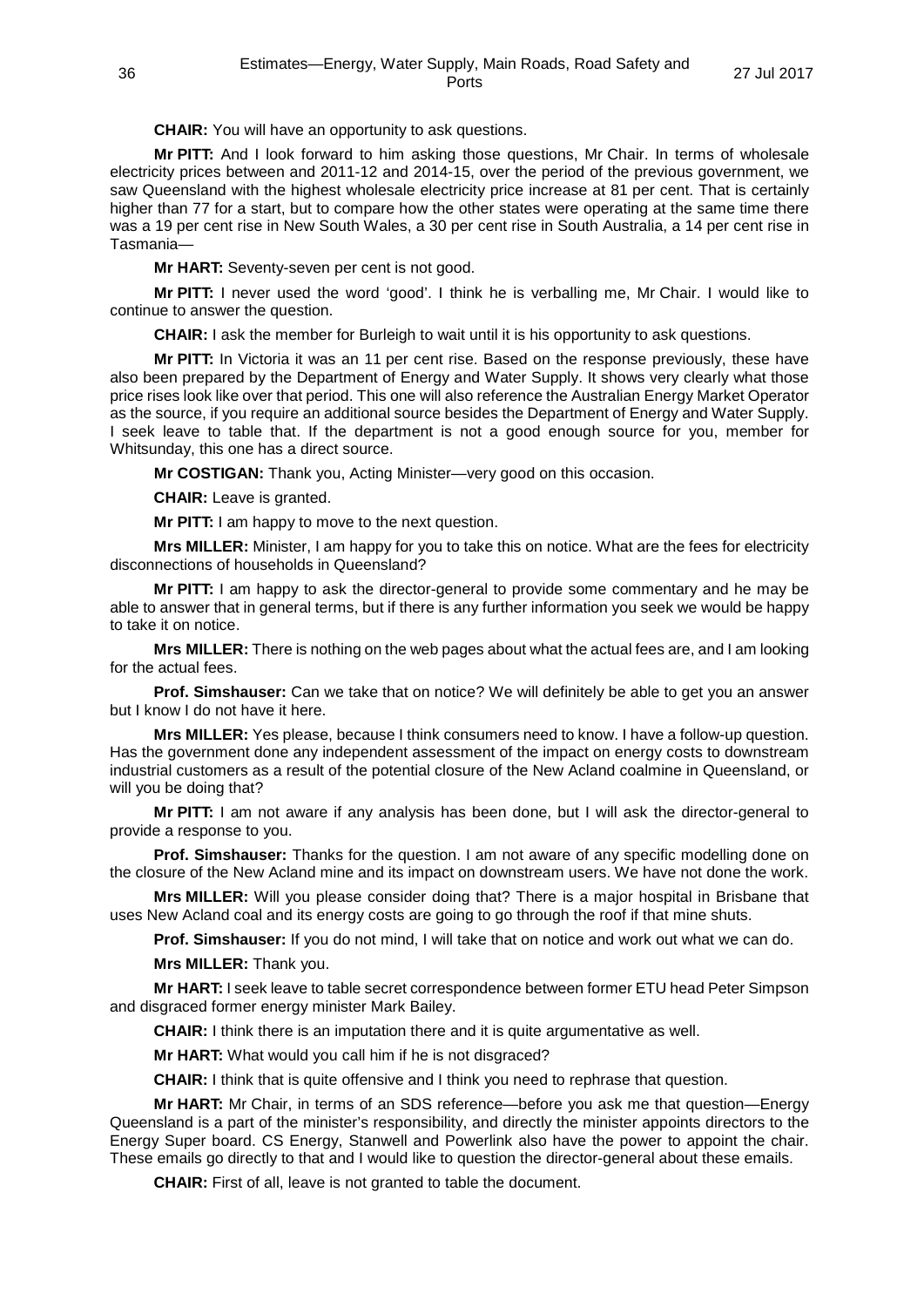**Mr HART:** Did we have a vote on that?

**CHAIR:** We voted against it.

**Mr HART:** You voted against it? Okay.

**CHAIR:** Leave is not granted. Can you re-ask the question you are trying to get to the bottom of?

**Mr HART:** Director-General, as leave was not granted, I am sure you are aware of the emails that I refer to.

**CHAIR:** This is a superannuation board that he is talking about.

**Mr HART:** Did former Minister Bailey, who unfortunately is not here to answer the question because he is suspended for corruption—

**CHAIR:** It is under investigation at the moment too.

**Mr PITT:** It is also not parliamentary practice to refer to members' absences.

**Mr HART:** That is why you are here, Treasurer, because he is not here.

**CHAIR:** Can you please stop? I want to see where you are going with this line of questioning. There is an ongoing investigation and I would urge you to be very careful—

**Mr HART:** My question to the director-general is: did former Minister Bailey disclosed the proposed merger of Equip Super and Energy Super with you?

**Prof. Simshauser:** No, at no point.

**Mr HART:** No comment was that?

**Prof. Simshauser:** No, at no point. It was never discussed. It is not something the department has ever been involved in.

**Mr HART:** Director-General, have you ever conversed with former Minister Bailey on his private email account?

**Prof. Simshauser:** It is a matter of public record that there was an email received by me, but, as you would be aware, the matter is currently being investigated by the State Archivist. In order to protect the integrity of that investigation, I am not really in a position to speak further. The CCC have indicated the matter is being investigated by way of a public interest review, pursuant to the sections of the Crime and Misconduct Act. It is not possible for me to comment.

**CHAIR:** I am going to rule that question out of order. Be very careful where you go with your questioning. We do not want to influence the outcome of the investigation.

**Mr HART:** Director-General, are you aware of any other person in your department corresponding with the minister on a private email address?

**CHAIR:** Once again, I rule that question out of order.

**Mr HART:** Director-General, I refer to the Powering Queensland Plan featured on page 2 of the SDS. What formal protection is in place to ensure that retailers in South-East Queensland do not charge householders and businesses for the Solar Bonus Scheme feed-in tariff over the next three years?

**Prof. Simshauser:** Thanks very much for the question. One of the things that the department did, and we routinely do this prior to 1 July each year, is make contact with all the large retailers and in time the second-tier players. We wrote to all the SEQ retailers and outlined our clear expectation that they pass on all those network savings in full.

We did undertake a before-and-after analysis, and that was for Origin, AGL and EnergyAustralia which comprise about 90 per cent of the market. In the process we were able to confirm that they had passed those network savings on in full. We are working our way through the second-tier retailers which account for the remaining 10 per cent of customers in the marketplace. So far four of those—which is half of that 10 per cent—have identified with higher than expected increases. We have sought that clarification and with those large retailers we were able to do a before-and-after analysis.

**Mr HART:** There is no formal protection in place? You have just written to them?

**Prof. Simshauser:** No, there is no formal protection in place beyond us receiving their prices before the policy was announced. We have seen their price increases after the policy was announced. We received letters from the CEO saying that they would pass those savings on in full. Once those standing offers are announced, they are set for the year so to speak. They cannot go back and change those after the fact, so we were able to convince ourselves that that was being passed on.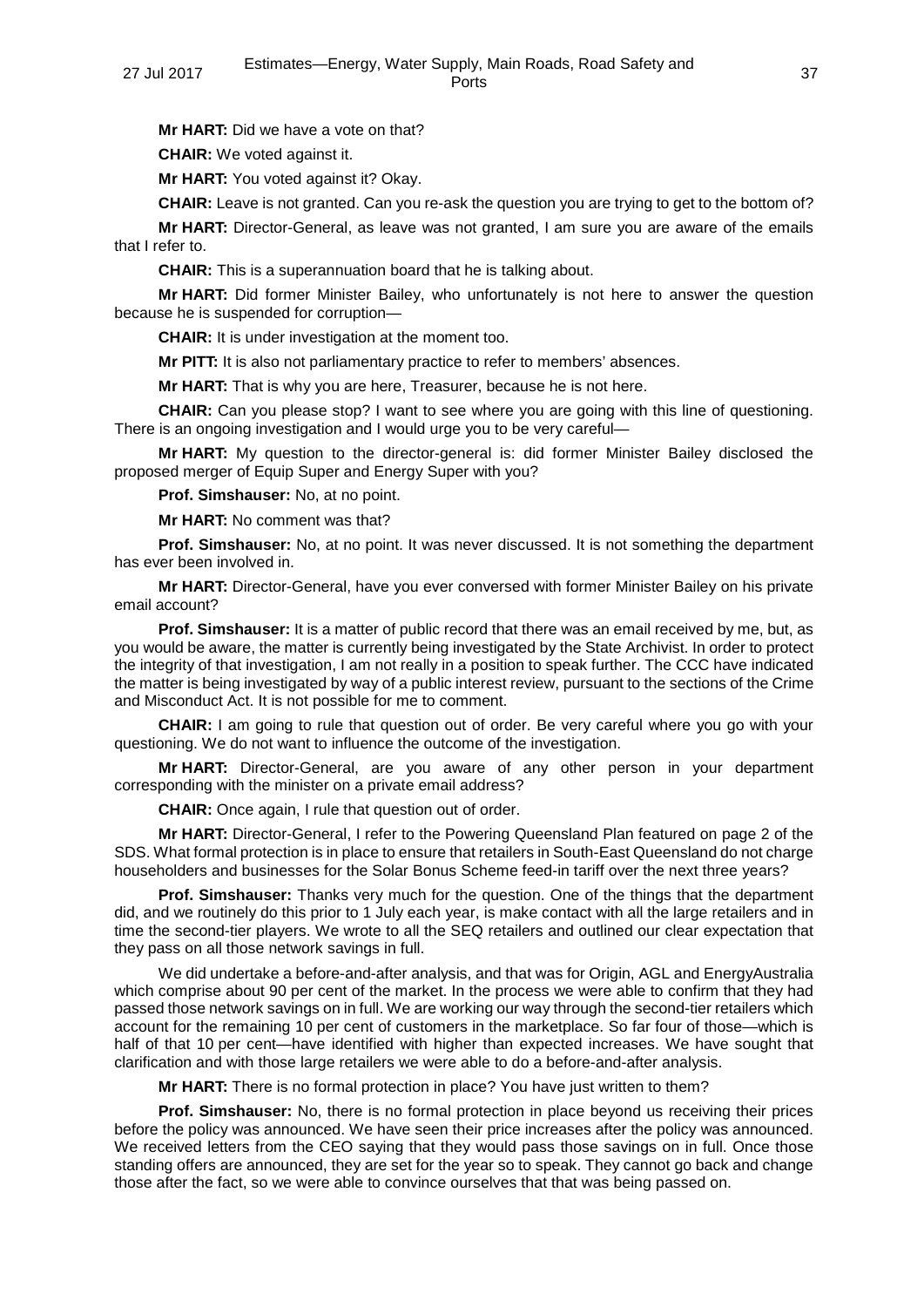**Mr HART:** Director-General, what happens to electricity prices after three years when the \$770 million subsidy runs out? Do they spike because of the solar feed-in tariffs?

**Prof. Simshauser:** It is a good question and it is very hard for me to answer that definitively because what makes up the retail price is a layering of cost blocks. At the starting point you have the generation costs, the wholesale market costs, you have transmission and distribution network charges and transmission distribution network losses. There are renewable certificates and then retailer costs, margins and goods and services tax. Amongst all of those they do wax and wane at different points in time.

In three years time the way the forward curve is trending at the moment—it is currently at about \$75 a megawatt hour for the 2018 calendar year—one of the benefits out of the Powering Queensland Plan and the way it was orchestrated in terms of the layering of initiatives, the initial direction, the refiring of Swanbank E and the review of the structures is that the market has interpreted that as being downward pressure on prices out through the forward curve. When you get to the final year of the futures exchange, which is 2020, prices are currently looking like about \$62. If the wholesale prices drop sufficiently enough, it may well be sufficient to offset that cliff edge, but I understand the intent of the question. Absent nothing, then it would increase again.

**Mr HART:** I would like to explore that a bit further. I seek leave to table an email that was sent out to Dodo customers last night. I have a number of copies there.

**CHAIR:** Can we see it please? Ask your question while we review it.

**Mr HART:** Could we pass a copy to the minister please? Minister, I draw your attention to the second sentence.

**CHAIR:** It does not have any personal information on it. Leave is granted.

**Mr PITT:** Is your question to me?

**Mr HART:** Yes, it is. It is the second line, Minister. You will see that the email advises that Dodo will alter its customer's electricity instalments to \$176 a week starting on 6 September 2017. That is effectively \$9,152 a year. I can advise the minister that the customer's usual electricity bill is about \$600 a quarter, so \$2½ thousand a year.

**CHAIR:** Do you have documentation for that as well?

**Mr HART:** Yes, I do. I can table that as well.

**CHAIR:** I will let you keep going then.

**Mr HART:** Minister, clearly Dodo is expecting huge increases in electricity bills later this year. Are they wrong?

**Mr PITT:** I am happy to try to respond, Mr Chair—

**CHAIR:** There is a bit of a hypothetical in there.

**Mr PITT:** That is what my point was going to be. You are asking us to talk about a hypothetical which is—

**Mr HART:** Maybe I can clarify for you, Minister, that retailers have to buy their electricity on the futures energy market. That is how they set their retail prices in the future. They have maybe bought their electricity in advance or they are expecting higher prices and they are setting those figures in place for people who have instalments.

**Mr PITT:** In responding to your question, I think it is important to note that often when we talk about expected price rises—whether they be through the QCA's determination or what may happen in terms of the futures market—particularly when it comes to households or individual customers, those individual customers' outcomes will have a range of different outputs too. Without seeing in its entirety the full story, it is very hard to ascertain exactly what the impact is. When you talk about businesses being about 30-megawatt hour per year customers versus households at six megawatt hours, there is a very wide range there.

In terms of the response before by the director-general, can I make the point that all the retailers have been written to. We have been talking to them about what we have done and our expectations that they pass on. If there are circumstances—Minister Bailey has been clear about this in his role where retailers are not passing on savings, we will make those retailers publicly known. We have been very clear that this is about ensuring that people should shop around. It is why in answer to an earlier question I talked about ensuring people have the tools and the literacy around energy and the way that the market operates to try to make those decisions to get the best deal.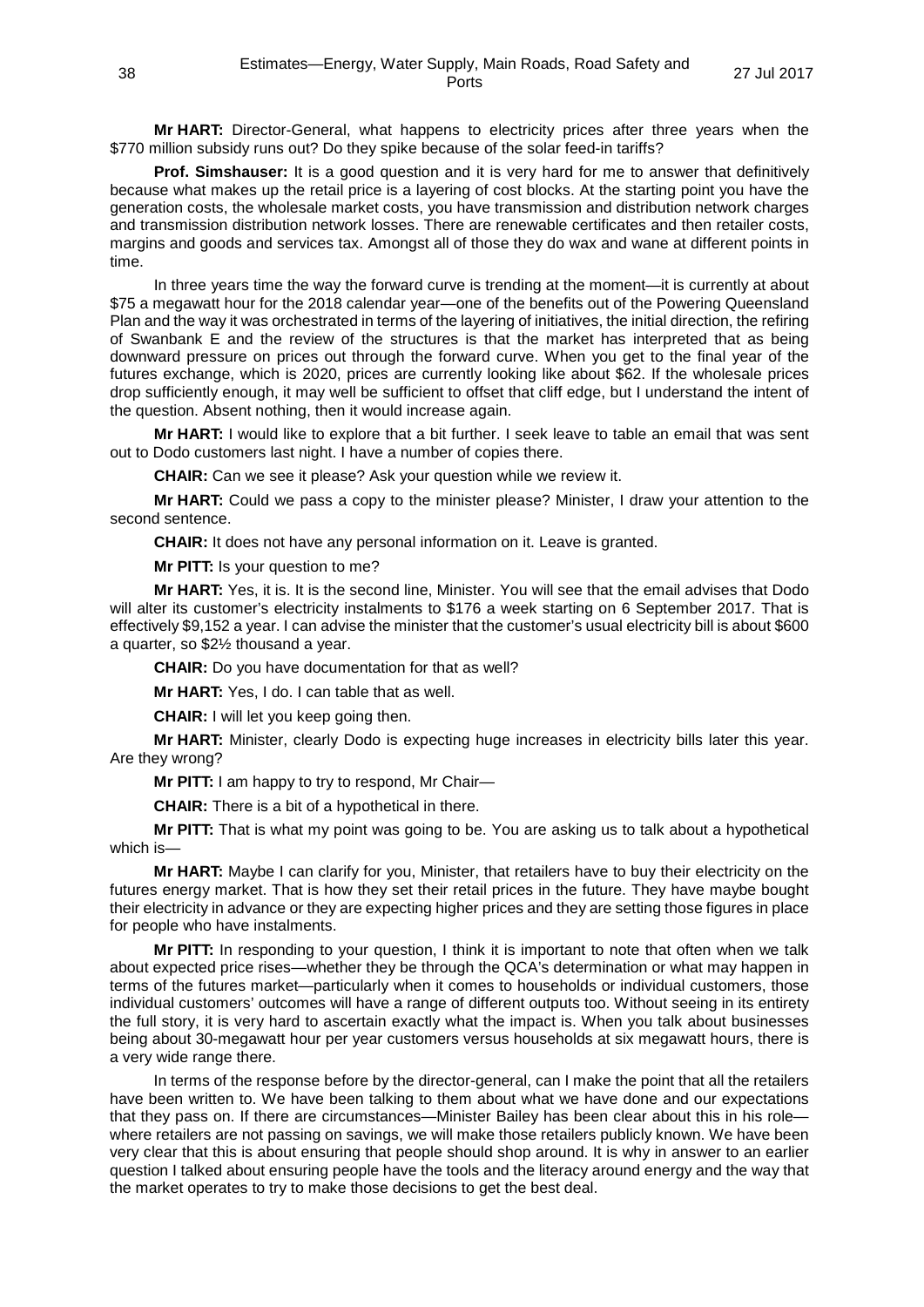If you can provide specific details, we can provide you with a specific response to the question. I understand the reason you are not identifying the customer, and for privacy reasons that is appropriate. If there is a deidentified scenario, we could provide some kind of response to you.

**Mr HART:** I am happy to provide that offline later. Minister, this is a 400 per cent increase in somebody's expected electricity bill. The instalments relate to a 400 per cent increase. Are you happy with that?

**Mr PITT:** You are asking if I am happy or not about a—

**Mr HART:** What action will you take to rectify that?

**Mr PITT:** Again, you are giving me a hypothetical circumstance with no detail about the individual business concerned—

**Mr HART:** No, it is not.

**Mr PITT:** To the point, I have to take at face value that what you are presenting is correct. We do not know that. We do not know what the source is. We do not know the individual customer's circumstance. We really would need to know that for me to provide you with any kind of an adequate response.

**Mr HART:** Minister, I am advised that the customer contacted Dodo this morning to question if this was correct—because I thought it was not correct to start with—and was told that the email was sent to all customers and if they did not respond that payment was locked in. That payment was taken out of their—

**Mr PITT:** I do ask, though, what the reference is to the Appropriation Bill and the agency's use of—

**CHAIR:** Member, you are asking about a retailer that is nothing to do with—

**Mr HART:** This is about your Powering Queensland Plan, which is supposed to put downward pressure—

**CHAIR:** No, it is not. I am sorry, member for Burleigh. It is not about the Powering Queensland Plan; it is about a retailer. The Treasurer has answered your question but I will let him go if he thinks there is any relevance.

**Mr HART:** Chair, with all due respect, the director-general was talking about the flow-on effect of this to other retailers and that the government had checked and this was flowing through to other retailers. The Powering Queensland Plan was flowing through.

**CHAIR:** This is not about the expenditure that we are here today to be questioning. This is about a retailer.

**Mr PITT:** Chair, I have already provided the member with a response which says that we are happy to take a look at this particular circumstance. I do not think I can be any more generous than that in terms of what we can offer the member today. Can I just make a point that if there are those sorts of changes it would need to be with the explicit consent of the customer. Again, that is something we are happy to look at but the member needs to provide a lot more information so we can give you a reasonable response to your question.

**Mr HART:** I will provide that to you offline after this—

**Mr PITT:** Okay, but if your next question relates to asking for an opinion or a response to this, again, I will provide you with the same answer. I am not going to deal in hypotheticals and certainly not knowing whether all of the information has been provided to us today.

**Mr HART:** Minister, I am going to move on but this is not a hypothetical; this is an email that was sent to all Dodo customers.

**Mr PITT:** I am not suggesting that the email was hypothetical. Clearly it is real; you have tabled it.

**CHAIR:** Member for Burleigh, I believe your real concern there, but this is not about the appropriations and what we are doing today. I will rule any further questions on that line out of order. Do you have another line of questioning?

**Mr HART:** Chair, I will move on from that particular subject. I refer to page 3 of the SDS that in 2017-18 the department will implement the government's response to the Renewable Energy Expert Panel on a 50 per cent renewable energy target. Director-General, did the independent expert panel for renewable energy assume a carbon tax or similar carbon tax proxy in its modelling?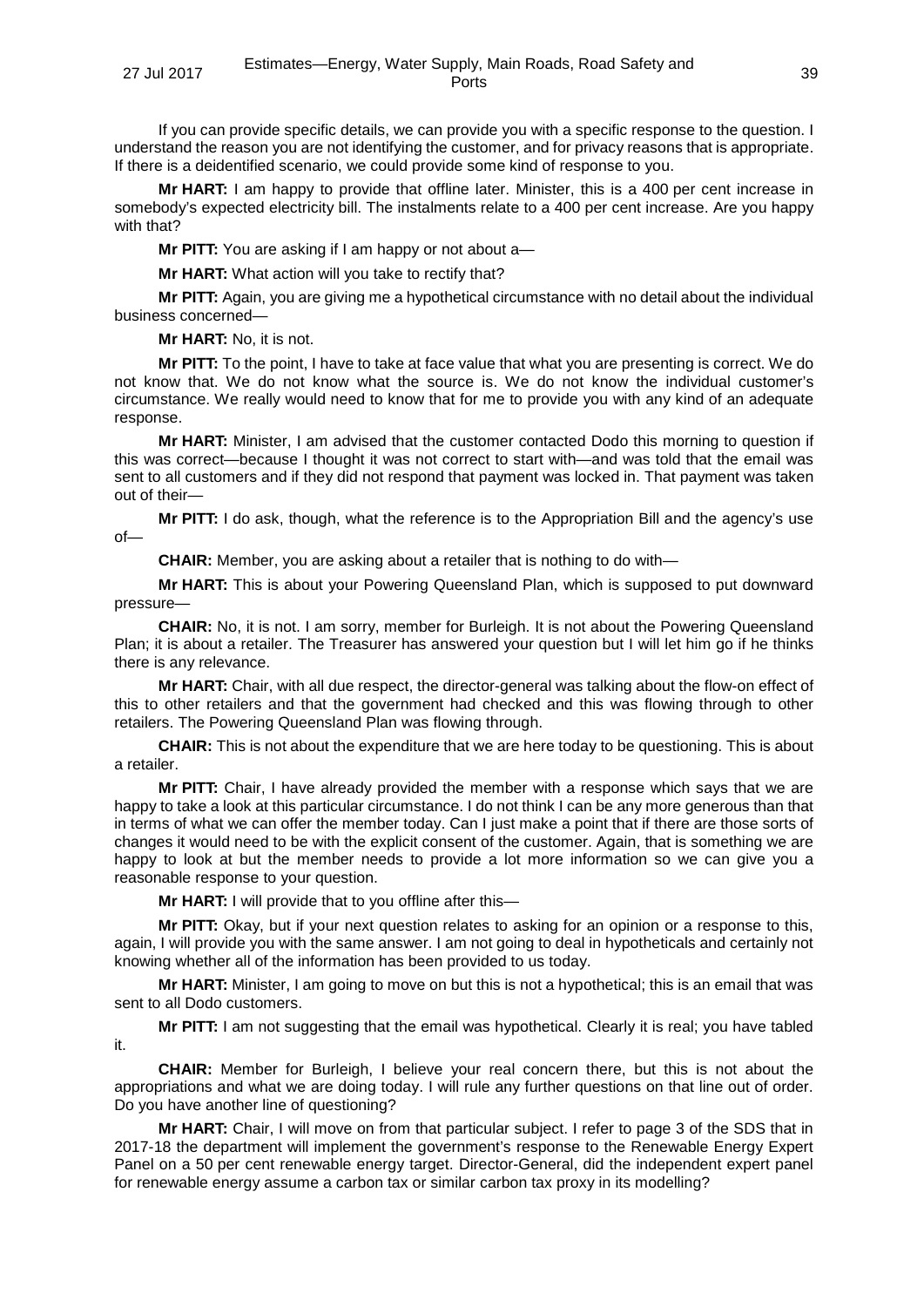**Mr Simshauser:** Thanks very much for the question. There was no explicit assumption on a carbon tax. If you do not mind, I will pass this one to my deputy director-general to speak to; he is across the detail.

**Mr Barr:** The expert panel assumed the federal government would take modest national action to meet Australia's 2030 emissions reduction target, consistent with advice from experts including Dr Alan Finkel. Dr Finkel has recommended a cleaner energy target for that reason. The Clean Energy Target is a mechanism to get that.

**Mr HART:** If you refer to the expert panel's report on page 68, it clearly shows a carbon tax on a couple of the directions that the expert panel says you can take. Then page 84 I think it is, the other one, points out almost a \$50 a tonne carbon tax. It is safe to assume, then, that the expert panel's report and the reason they have decided that electricity prices might stay broadly neutral—whatever 'broadly neutral' means—contains a carbon tax. Would that be right?

**Mr Barr:** I think it says proxy carbon emissions reduction cost. That is the wording the panel used.

**Mr HART:** CO<sub>2</sub> per tonne, okay. What do you think this assumed carbon tax would cost an average family?

**Mr Barr:** I think the modelling that the expert panel released, consistent with the Finkel modelling, shows it is broadly cost neutral, the 50 per cent target.

**Mr HART:** That is how they got to the assumption of broadly neutral—by assuming there would be a carbon tax?

**Mr Barr:** No, that is not what I said.

**Mr HART:** That is what it says.

**CHAIR:** You are trying to lead the deputy director-general there, I believe, member for Burleigh. Could you ask him a question?

**Mr HART:** That is what the renewable energy panel said. It is in their report. Director-General, the Powering Queensland Plan has a \$386 million Powering North Queensland Plan as part of it. That leads to the government's implementation of a 50 per cent renewable target; it helps along that particular way. Those funds will then need to be referred to the AER and a decision made out of that. Can you tell us what sort of impact that might have on transmission and network costs on a normal household electricity bill?

**Mr Simshauser:** Thanks for the question. A big part of the investigations around the North Queensland plan is looking carefully at shared network infrastructure. Some of the options are from Townsville sweeping down through to Hughenden and then heading north, and there are other potential routes as well. The idea of that coordinated project is that transmission companies are unable to coordinate with all the various power project proponents who are wanting to connect into the grid. Competitors generally do not talk to each other about projects and getting them over the line for all the very obvious reasons—they do not want to let any cats out of the bag and so on. There is this potential for a market failure where you could quite literally get three project proponents all committing to projects and individually lining up a transmission line, rather than having a degree of coordination and sweeping the one line through, having one slightly bigger line than three smaller lines. That is the intent of the policy.

At this time, we have not completed the works to actually understand, first of all, the optimal route the transmission infrastructure would take, its sizing, its cost and so on. That work is currently underway. A big part of that is also how it would be paid, and there are a couple of different options for that. There may be some component that would suitably rest inside the regulated asset base of Powerlink, but if it was it would be a component of it, I suspect. The balance would need to be paid for by project proponents connecting in, in which case that would be on the generators connecting in. Unfortunately, I cannot really give you an answer to the question. I understand exactly where you are coming from, but it is just impossible for me to provide a definitive answer at this early point in time.

**Mr HART:** Wouldn't the \$386 million additional expenditure just flow straight through to the AER and come out the other side as an increase over a five-year period?

**Mr Simshauser:** Not necessarily. There are a large number of transmission and distribution network assets, not so much in dollar terms but in quantum, that are actually paid for by project proponents. By way of simple example, in one of my former lives with a gas-fired power station, the power station itself was responsible for the substation and the Tee into it. That did not go into the asset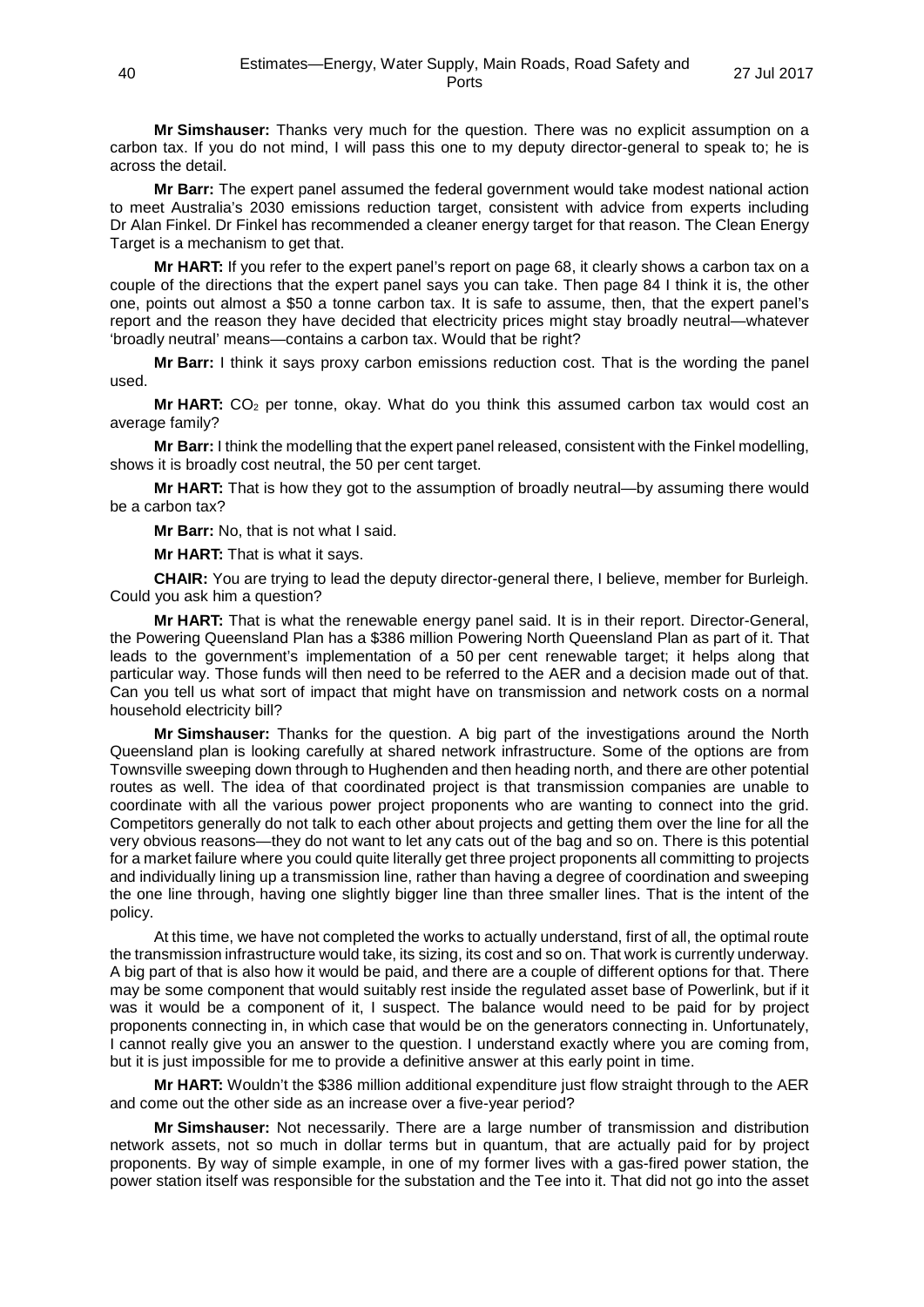base of Powerlink; it actually was a Powerlink asset but I guess you would call it an unregulated asset where the generator actually funded it. That is the difficulty with this particular transmission line. It is very hard to know what may be unregulated versus a regulated asset. We are not far enough through the investigations to be able to give an answer, unfortunately.

**CHAIR:** Minister, in reference to staffing on page 14 of the SDS, could you please update the committee on the number of apprentices that have been put on by Queensland's government owned corporations?

**Mr PITT:** I thank the member for that question. When we talk about apprentices, we have a very good track record as a government about what we have achieved in the past and also what we are hoping to achieve in the future. Just diverting for one moment, it is one of the reasons we have put in place the payroll tax rebate we have across the state which is supporting people hiring apprentices and trainees with a 150 per cent rebate on their payroll tax liability. It is also why we have gone into the WorkCover space, offering free WorkCover, essentially, for those businesses that will hire apprentices. It is something that is near and dear to my heart as well, and it is exactly why we have put a very strong focus on our government owned corporations and seeing a return to obviously the environment where we are seeing jobs being created and the supporting of training and skills development.

Apprentices play a very important role in that. The apprenticeship programs of Queensland's GOCs, both in energy and water, are demonstrating their commitment to training the workforce of tomorrow as well as retaining those front-line staff needed now as well as those in the future to deliver a safe, reliable and affordable electricity and water balance to customers. The apprentices who are engaged by the government owned corporations through these entities require a range of skills in each of these businesses. They are giving these workers the training and education they need to perform at a high level. These are highly skilled jobs and it is important that that is recognised.

The number of apprentices employed each year under the apprenticeship program varies depending on the skill sets required. As you can appreciate, it is not easy to just continue a rolling program of a certain skill set given the needs of the businesses must come into play. It is going to vary also in terms of new intakes of apprentices as well as those graduates leaving the program.

I can inform the member that Energy Queensland is by far the largest GOC employer of apprentices. It employs apprentices as distribution line persons, fitters and turners, communications technicians, electrotechnology electricians, transmission line persons, systems electricians, boilermakers and sheet metal workers. As at 30 June this year, the number of apprentices employed by the GOCs was as follows: CS Energy, 28; Energy Queensland, 432; Powerlink, 19; Stanwell, 30; Seqwater, five; and SunWater, two. The Mount Isa Water Board has zero, but it should be noted that the Mount Isa Water Board does not engage apprentices due to the fact that Mount Isa Mines acts as its operations and maintenance contractor. Clearly there is an important link there with what is happening at the mine. In terms of the Gladstone Area Water Board, the answer is three. This brings the total number of apprentices employed by government owned corporations to the end of 30 June this year to 519.

I want to make a point about the experience in other states. I saw evidence of this in Victoria, particularly in the energy space, when those privatisations occurred and the growth in apprentices in Victoria was zero for quite some period. That obviously goes to the businesses themselves and the way they were operating and they did not see that as being a priority. That is one of the additional benefits of having government owned corporations and having a clear focus on providing the skill set that is required in these businesses. We are very proud of the fact that our government owned businesses, which ultimately are owned by the people of Queensland, were supporting nearly 520 apprentices as at 30 June this year.

**CHAIR:** As someone who did an apprenticeship in a government owned corporation—

**Mr PITT:** What was your apprenticeship again, Chair?

**CHAIR:** I was an electrical fitter mechanic—a long time ago. I refer to the government's commitment to ensure the safe management of state owned assets. Can the minister update the committee on Ergon Energy's radio communication safety upgrade capital works program?

**Mr PITT:** As you would be aware, Ergon relies very heavily on the wireless communication network, especially in responding to natural disasters and also for remote communication to field assets. The reliance on wireless communication in the field for our work was once again seen in the massive operational response to the catastrophic effects of Severe Tropical Cyclone Debbie. I do not have the right words to put on record my admiration for the work that was done. In fact, the reconnections that occurred in the time that they occurred was really something to behold.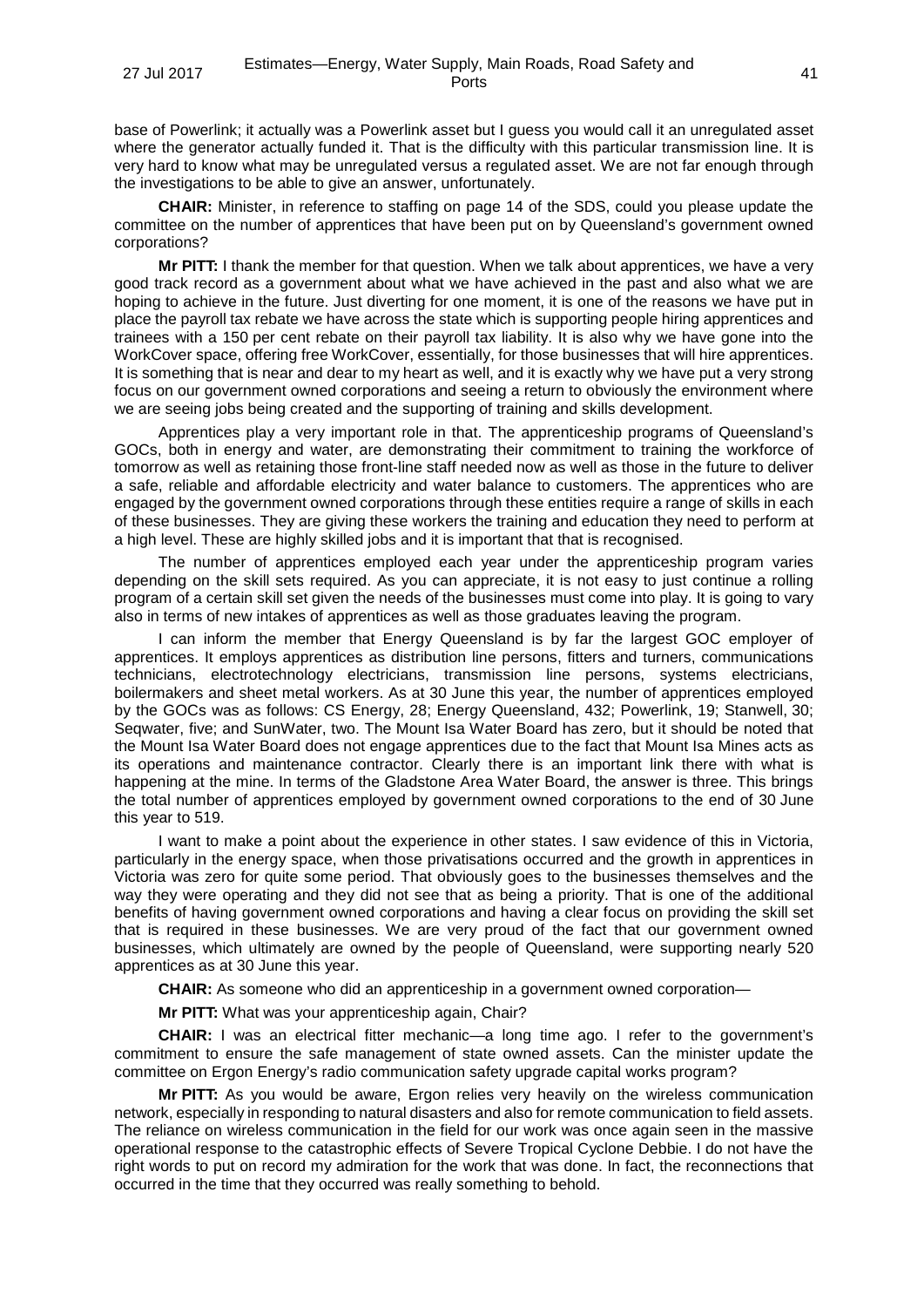The P25 network is the communications network used for field crews for communication between them and operational control centres and they are required for control and safety switching. Safety features incorporated into the network include the GPS location, vehicle rollover detection and mobility of communications away from the vehicles. Of course this communication is critical. That is why we have committed \$16.3 million for Ergon's radio communications safety upgrade in the Capital Works Program, which means Ergon's disaster response capability will be enhanced with a rollout of an additional 31 radio base stations, mostly throughout Central Queensland. Ergon currently operates 82 digital radio base station sites. Once again, when the remaining component of this project is complete in 2018 we are going to see the total number increase to 110 sites, so that is a really good expansion.

In 2016-17 work began at 11 sites, with three of those sites now fully operational. In the 2017-18 budget we have committed a further \$9.9 million as part of Energy Queensland's capital program of \$1.4 billion. Again, this is about delivering safe and secure electricity supply and investments that benefit all Queensland customers. For 2017-18 Ergon is going to be able to complete the work at the eight sites already started and commence work at a further 20 sites. A further investment of \$7.3 million in 2018-19 will conclude the program at the completion of those 20 sites. The establishment of these sites is going to improve Ergon's disaster response and also have the benefit for everyday general communication and coordination of crews working in the field.

In terms of obsolete radio systems in the inner south-west, which have the high risk of northern cyclone areas, selective sites in Central Queensland and Wide Bay have been successfully replaced. Sites to be developed over the next two years include Mount Perry, which is near Gin Gin. To cover Mount Perry are Wonbah, Mungy, Yenda, Mingo, Branch Creek and Good Night; to cover Crocker's peak are Comet and Blackwater; and to cover Mount Fort William are Kalpower, Mungungo, Bancroft and Dalga—and the list goes on and on. We are really pleased that this is available. All of those things come back to efficiency, getting faster response times and providing that safety, particularly in relation to the vehicle rollovers; I cannot stress it enough. I think it is very important. We have seen a lot of work go into ensuring that we have the safest workplaces. Ergon's motto is 'always safe' and they have one of the best safety records you will see. They, along with the other GOCs, are priding themselves on providing a safe workplace. That obviously helps those individual staff members in the organisations. It also allows them to get on with their job, which is all about supporting Queenslanders.

**CHAIR:** I will now call the CEO of Stanwell Corporation, but I will ask the minister the question first.

**Mr PITT:** Do you have a question for me or Richard Van Breda?

**CHAIR:** Sorry, I will ask the CEO. I refer to page 45 of Budget Paper No. 3 and the government commitment to deliver cost-effective, safe, secure and reliable energy. Can you advise the committee whether the security procedures in place at your power stations are keeping pace with emerging technologies, in particular the increasing availability of drones, and whether there have been any recent incidents of concern? The minister might like to add something after Mr Van Breda.

**Mr Van Breda:** All of Stanwell Corporation's power station sites are considered critical infrastructure, given their importance in providing security of electricity supply to the state and to Australia. As a result we treat any unauthorised activity around our sites very seriously and we have comprehensive and very strict procedures in place covering security, communication and escalation of issues. We do take it very seriously. All of our power stations have perimeter fencing and we have security in place and an escalation process to deal with any security issues.

With regard to your question as to whether we have had any recent events, yes, in mid-July we did have an event at one of our power stations. We did observe a member of the public flying a drone in the vicinity of Stanwell power station taking photographs and footage of that site. Permission had not been sought for that activity and had not been granted. In accordance with our standard procedures, we confronted the person and requested that they stop that activity immediately. Also in accordance with our standard processes, we advised ASIO. The matter was reported to local police and also the Civil Aviation Safety Authority. As a result of that event, we believe that CASA will be conducting further investigations into the drone activity.

**CHAIR:** Minister, do you have anything to add?

**Mr PITT:** I think given the ongoing investigation I will try to limit my remarks. I will just say that I certainly commend Stanwell Corporation for acting the way they have in accordance with their policy. The point made by the CEO is a good one and that is that these are critical pieces of infrastructure and there is a very good reason why we have all of the regulation in place to ensure that people require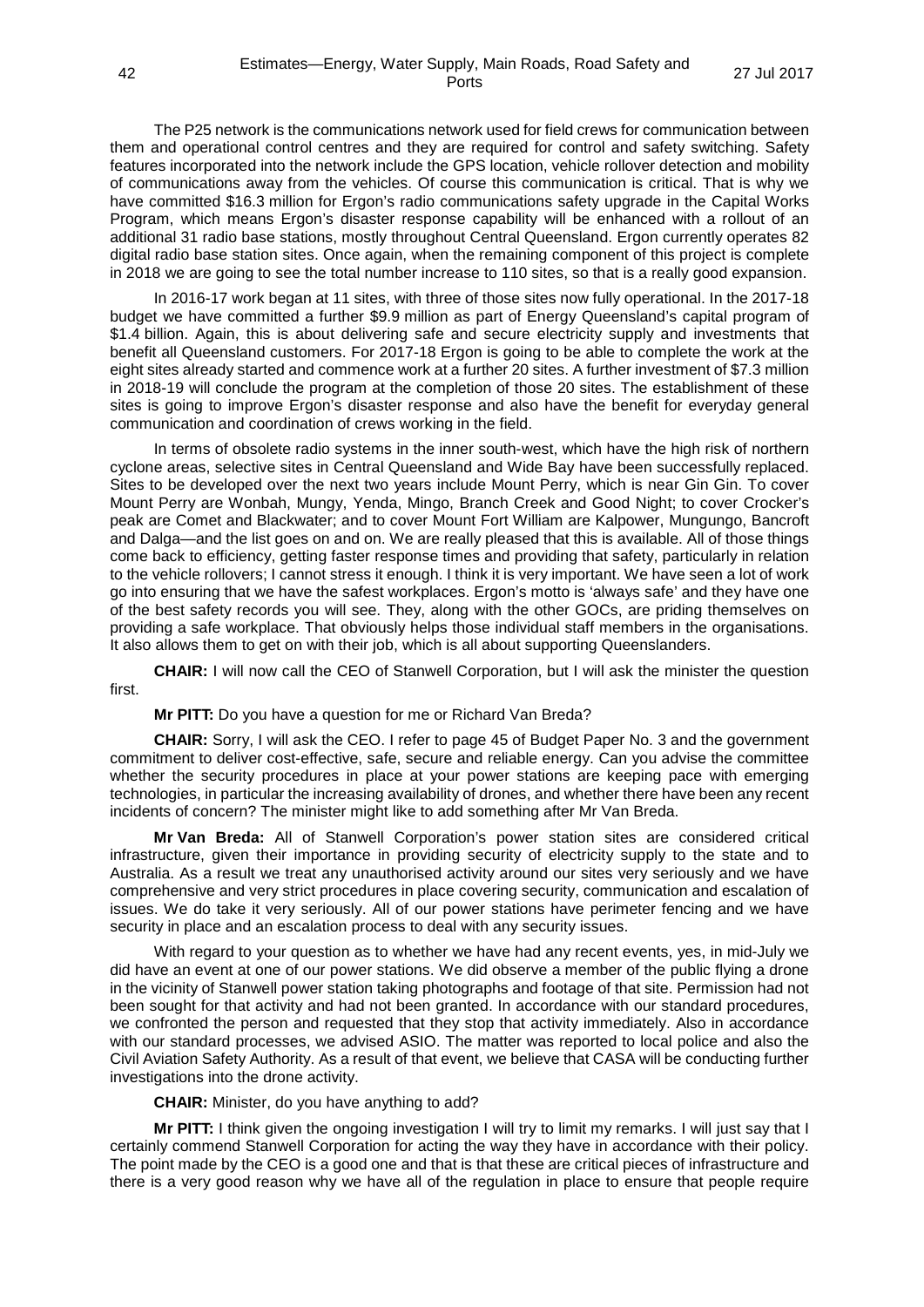permission to approach, to be on premises and to be around such important pieces. Obviously it remains to be seen what the outcome of the investigation looks like. In my view the CEO and Stanwell Corporation have acted appropriately in response to the incident that occurred.

**CHAIR:** It is also concerning because of the electrical clearances. These things can create quite a bit of havoc. I now ask a question following on from when we were talking about Ergon Energy's radio communication safety upgrade. Will you please outline how Energy Queensland is assisting the Tully coastguard?

**Mr PITT:** In terms of the five electricity poles, a solar array and a hut at Mount Mackay telecommunications site, Energy Queensland owns these facilities. These facilities are used by a number of third parties for telecommunication purposes, including the Tully coastguard, which I know the member for Hinchinbrook would certainly be very keen to know all about. Of course, given the recent electoral boundary changes, a lot of other people will also be quite interested. Unfortunately, previous and consecutive cyclones up to 2015 have damaged the facilities at Mount Mackay. While temporary measures have been put in place to keep the facilities operational and to meet workplace health and safety requirements, we certainly think a more permanent fix is required.

To fully rebuild the Mount Mackay site it is expected to cost in excess of \$2½ million. I can inform the committee today that Ergon Energy will provide the support for the Tully coastguard through a three-year partnership which will secure their continued use of these vital telecommunication facilities at Mount Mackay. I understand the former energy minister met with members of the Tully coastguard last month. That is when we had the resolution of this. It is certainly a good decision and one that I had some knowledge of, being a local member from Far North Queensland. It was good to get feedback that that is the outcome.

As part of the local community partnership, Energy Queensland will waive the ongoing annual licence fee of \$10,765 for the Tully coastguard over the next three years. This is part of the telecommunication facility access agreement for Mount Mackay. This is a wonderful outcome for the community. I know that the coastguard and the boaties that frequent the Cassowary Coast will be very pleased to know that that will be in place to have that ongoing support. I again commend Energy Queensland for what they have done.

We know that the radio communication equipment of the Tully coastguard provides coverage of a distress calling frequency for the site to assist volunteer coastguards, which rescues vehicles in distress in the Tully area. It is a good outcome and one that came about as a direct result of the former minister speaking to local residents during our period up in Far North Queensland.

**CHAIR:** I refer to the department's objective of ensuring fair, safe, affordable and reliable services. Treasurer, would you please update the committee on the \$7.8 million investment through Powerlink Queensland to replace electricity transmission towers damaged during Tropical Cyclone Debbie?

**Mr PITT:** Before I get to that specific question can I say again that the impact of Severe Tropical Cyclone Debbie continues to surprise people in terms of the economic impact, which we expect is going to be more than \$2 billion and has had an effect for not just one but two financial years when it comes to our gross state product. It is expected that we will see a three-quarters of a percentage point lowering of our growth for those two years. In terms of what the actual damage bill itself means for our balance sheet, it is about \$1.1 billion. This has been a very damaging weather event and has had an effect on Powerlink's network. When Cyclone Debbie headed inland three months ago, it hit the Central and North Queensland regions not only with 260 kilometre an hour wind gusts but also some of the heaviest rainfall that we have seen in those areas. That severe flooding caused some major damage. It damaged 19 transmission towers on Powerlink's Nebo to Broadsound electricity transmission line. Of course, that is located around 100 kilometres south-west of Mackay. Fast-moving floodwaters have also had their impact. That affected the foundation of certain towers and that caused them to fall. It has been recounted to me that some were even folding like cardboard. That was obviously a severe force that was coming through. That created a cascading effect on the surrounding towers.

The member would be aware that the transmission line is a very important part of Powerlink's 275-kilovolt network and that supplies electricity to Central and North Queensland. Despite the extent of the damage to the networks in the area, we did see Powerlink ensuring that there were no supply impacts for customers as a result.

The replacement towers are going to be installed in the Lotus Creek and Clarke Creek area in time for summer to ensure that Powerlink's transmission network continues to operate safely and provide that reliable power heading into the hotter period. They will also be built to the latest design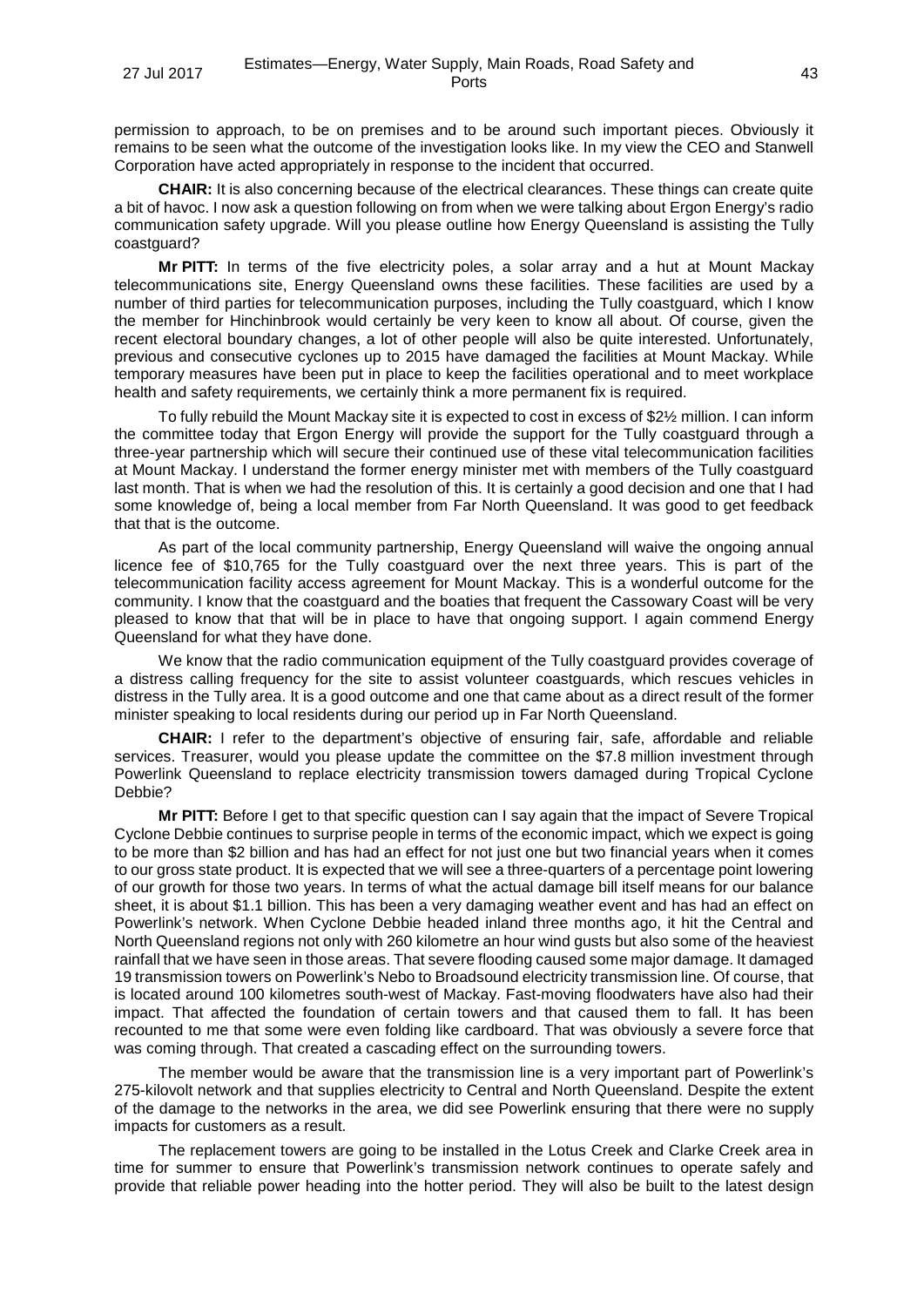standards, which is about maximising the transmission network resilience in severe weather events. Obviously a big event has come through and it has had a massive impact. Ultimately, we are getting onto the job with Powerlink.

Coming back to your question about the \$7.8 million investment, this is going to support around 17 jobs. It further demonstrates the commitment that we have to ensuring that the electricity needs of Central and North Queensland are met, and of course not having those impacts on electricity customers is important. There will not be any price impact on consumers in terms of this work as well. Obviously, though, there are landholders who must be engaged throughout the process. That is the work that is being undertaken by Powerlink at the moment.

**Mr WHITING:** The key priorities of the department listed on page 2 of the SDS include implementing the government response to the Renewable Energy Expert Panel recommendations on the 50 per cent renewable energy target for Queensland by 2030. Can the Treasurer please outline what renewable energy projects are currently underway in Queensland and what benefits these will bring to Queensland and Queenslanders?

**Mr PITT:** I did touch on this in my opening statement and in a couple of other responses. We are talking about a renewable energy boom in Queensland. We have now got 17 projects which have either commenced construction or have finalised commercial arrangements. When completed we are expecting to see that these projects will deliver around 1,200 megawatts of clean power to the state. That will almost double Queensland's current renewable energy supply. This is going to provide the annual energy needs for some 520,000 houses.

The development of these projects will of course have great economic benefits, as I touched on earlier. The jobs that go along with these projects are very important. The investment being boosted by \$2.3 billion equates to around 2,200 jobs during construction and delivers reductions in greenhouse gas emissions. This includes the \$1.05 billion Genex Kidston project. This is a wholly renewable operation in North Queensland which we expect will provide around 500 construction jobs and 18 operational positions to go along with it. We fast-tracked this project after giving it critical infrastructure status. In the process, we have streamlined approvals and provided even greater certainty for that project. It is also shortlisted for Northern Australia Infrastructure Facility funding, as I understand it. If that is the first funding to come out of the NAIF, that will be the first test. What we are talking about is a 15-megawatt first stage which is expected to be completed late this year. The additional 270-megawatt stage 2 is due for completion in early 2020. The 250 megawatts associated with the hydro-electric power station component is expected by 2021.

We have also provided a \$100 million investment of Stanwell's dividends to fund a proposed hydro-electric power station on the Burdekin Falls Dam. The project construction is to commence from 2020 and is expected to support around 200 jobs. There is an equity injection of \$100 million and a reinvestment of dividends towards improving dam safety at the Burdekin Falls Dam. It is important because obviously all of these assets will need to continue to meet those safety standards. That work supporting the proposed hydro-electric power station will support around 250 jobs.

Another noteworthy renewable energy project is the \$217 million Darling Downs Solar Farm and the \$48 million Oakey Solar Farm. These are key projects. Of course, solar has been a great success story in Queensland over many years. These renewable projects are expected to bring around 270 jobs combined. For the benefit of the member for Burleigh, I do not know what the overall coverage area of solar panels is in Queensland now—how many 'hectacres' that is—but obviously it is a very important thing that we are rolling out to ensure we get good outcomes in terms of trying to reach our renewable targets.

I had a chance to witness firsthand the lay-down area in Cairns. Ports North is working very closely with Ratch-Australia in terms of the \$380 million Mount Emerald Wind Farm. We will see 53 giant wind turbines which are going to have to be moved from the port of Cairns up to Mount Emerald. This is about generating 180 megawatts of electricity and 150 jobs during construction. The blades of these wind turbines have a span greater than a 747, so they are absolutely enormous. Logistically it is going to be a big exercise, but people in Cairns will have a great chance to see a whole lot of big pieces of kit being moved on trucks. Of course, that will have to be a very heavily managed process.

There are a number of other renewables projects across the state: the Ross River Solar Farm, the Sun Metals Solar Farm near Townsville, the Clare Solar Farm near Ayr, the Lilyvale Solar Farm north-east of Emerald and the 70-megawatt Emerald project in Central Queensland. We have so many in terms of the list that I may have to provide that out of session to you. It really goes to the point that beyond these projects we are expecting over 5,000 megawatts of renewable energy projects at an early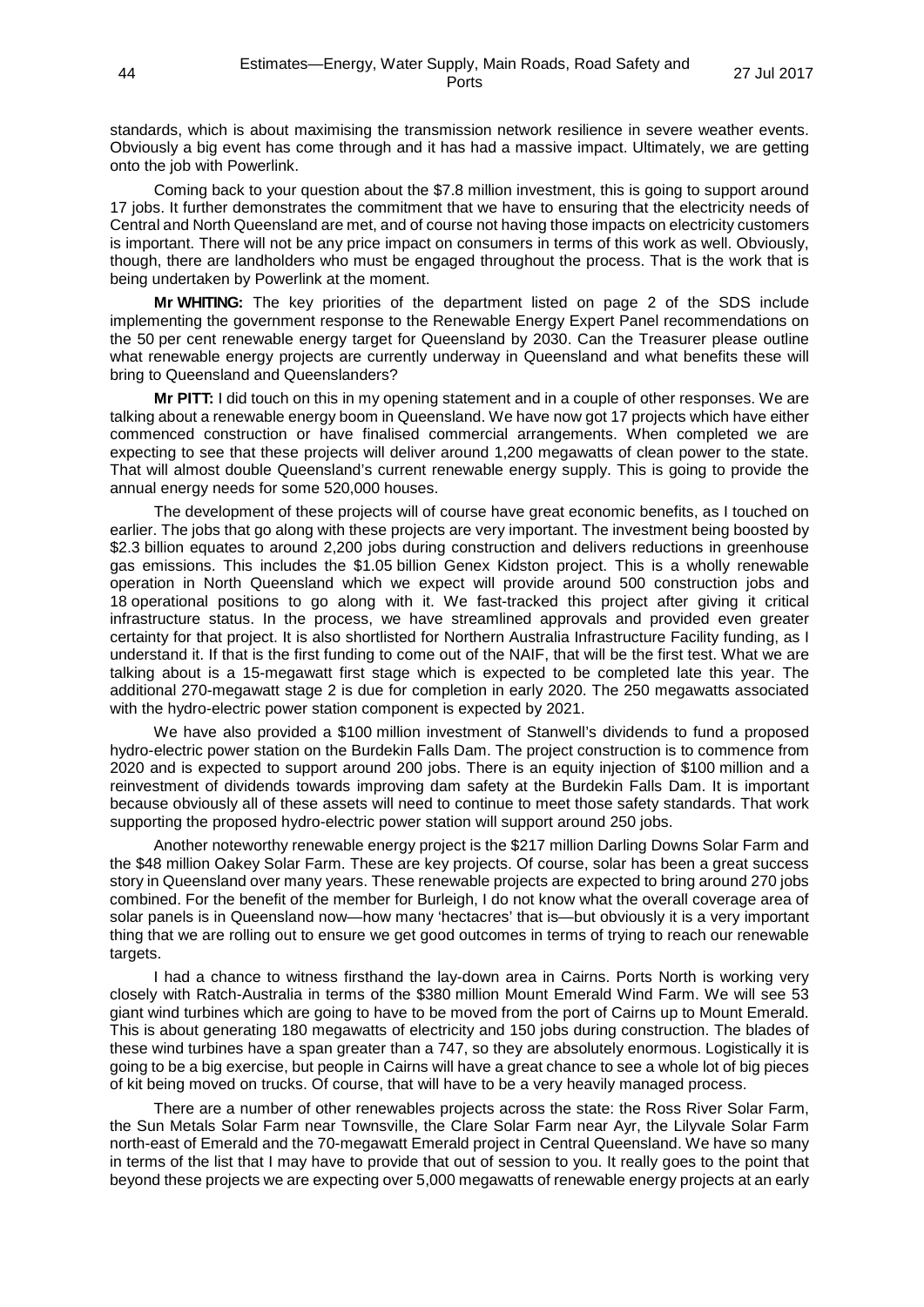stage of development in Queensland, demonstrating—as I have seen this week having been in Tokyo, Hong Kong and Singapore—that interest in investment in Queensland is enormous, and a big part of that is investment in renewables.

I am very buoyed by what I have seen this week. I am very excited by what we have been able to deliver already over this term of government. A 50 per cent renewables penetration target by 2030 is achievable, and it is going to make a considerable difference to outcomes for people and the environment, of course.

**Mr HART:** Treasurer, I draw your attention to the table on page 152 of Budget Paper No. 2. I have copies here if members would like them.

**Mr PITT:** I hope all members have Budget Paper No. 2 in front of them. It is a must-read.

**Mr HART:** It is a must-read. The second line refers to electricity generation income. In 2015-16 it was \$382 million and in your own budget in 2016-17 you have budgeted for \$482 million, yet the actual income of the generators in Queensland was \$892 million—a jump of \$410 million over your own budgeted figure. Minister, can you tell us when you became aware that the generators were making so much money?

**Mr PITT:** The former minister, who is also a shareholder of most of our government owned corporations, and I obviously receive briefings on a quarterly basis as to how they are tracking against the targets that have been set or what the forecasts have been. The question you are asking me today is a question that probably should have been asked in terms of the forecast, because this is a Treasury forecast. It is not something that is done by DEWS. Those forecasts are provided by Treasury on the best available information, and of course there are a number of different impacts and events that can occur. The line of questioning today has really been about suggestions around what happens with our generator companies and whether there is any price gouging, and you were particularly trying to reference Stanwell. That is the question you have tried to put to us.

There is absolutely no suggestion that that is the case. We had an Australian Energy Regulator review, and when you have that trigger in place they will look at the circumstances. They have definitively said that it was as a result of the heatwave, the extreme weather situation that we had, which led to that significant spike. That, of course, had a lot of flow-through in terms of dividends. I remind the member again that, when it comes to our government owned businesses, the proceeds they get—the profits, as you refer to them—come back to the state of Queensland. We have not talked about those things supporting the general budget—because they do. They come back and support our schools, hospitals and police on the beat. We have done more than that. We have acted in direct response to the circumstances to ensure that our \$770 million was not just something that we said we might do. We acted and we have done it, and it has had a material impact when it comes to expected price rises across Queensland. When you compare those to other jurisdictions, it is without doubt a very big benefit of having public ownership of these businesses.

I want to refer to a couple points here. We had a lot of commentary around what the chair of the ACCC, Rod Sims, has talked about. I want to read to a quote from Mr Sims in terms of his interview today on Steve Austin's show. He said—

Now, again I am trying to be fair here. The good news is the Queensland government, alone of any government, has drawn on its own budget to remove a cost to consumers, and I certainly applaud them for doing that. Again I think it is evidence of a welcome focus on affordability after many years where there was no focus on affordability.

When you go further to the points that we have made about other strategic interventions the government has made Mr Sims says—

The New South Wales government challenged the AER's most recent decision—

#### and I referenced this earlier—

along with the ACT, and that meant the ACT and New South Wales consumers are paying \$3 billion more for electricity than they otherwise would be. The Queensland government chose not to appeal, so I say there's pluses and minuses of how this has been handled, and I think—I give credit to the Queensland government for deciding not to appeal.

What I would also refer to the member is that the senator for Queensland, Matt Canavan, said last week that the cause of the recent doubling of wholesale prices over summer and the impacts on the Boyne smelter in Queensland were caused by the closure of the privately owned Hazelwood power station in Victoria. I think there is enough evidence there to suggest that we have those episodes occurring; that is why you have seen it. I remind the member again that we as a government monitor what is happening with the businesses and what they are recouping, but ultimately they are operating under the National Electricity Market Rules.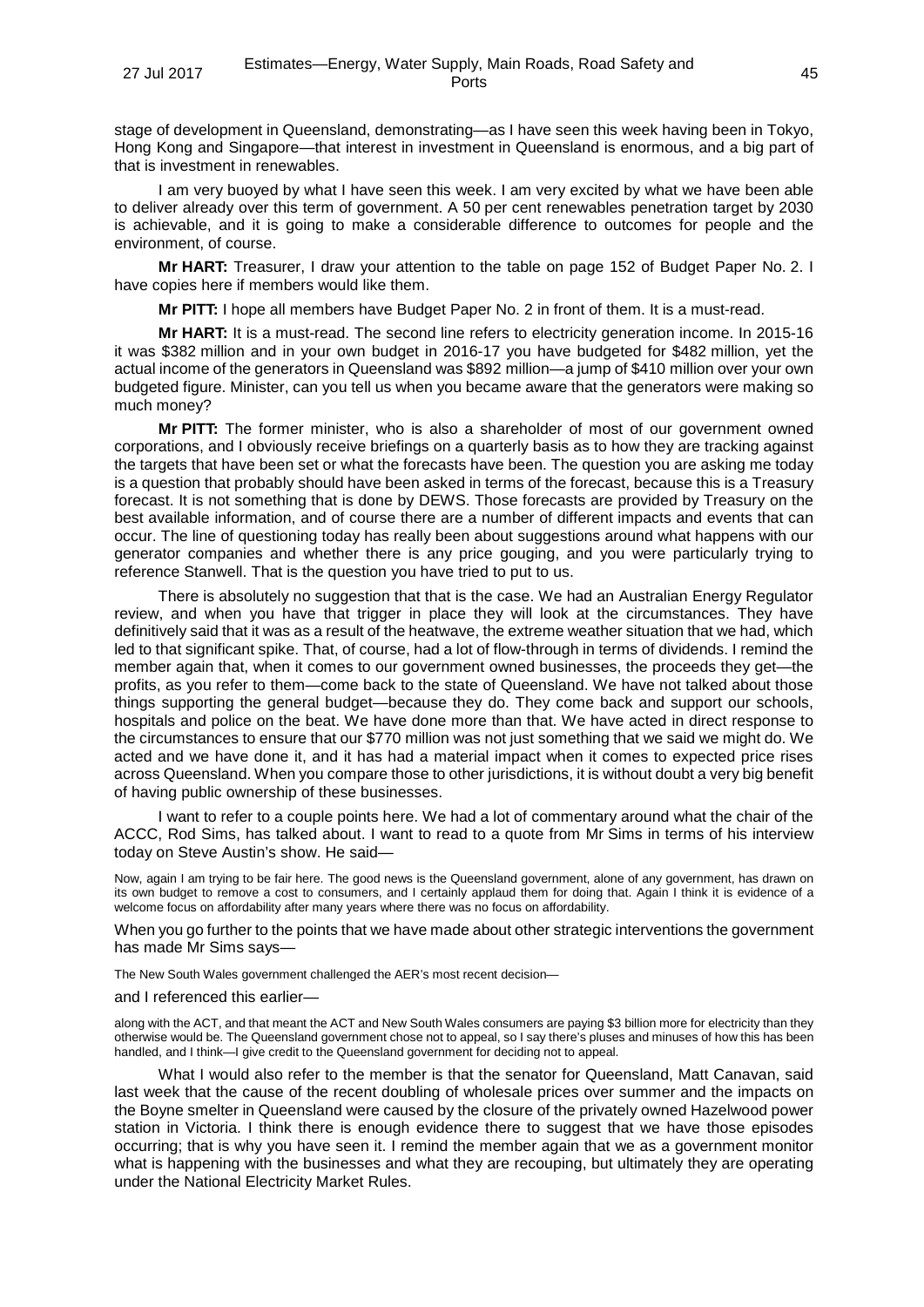**Mr HART:** You just said that you monitor what they are earning, so my question before—which you really did not answer—was: when did you know that the energy generators were recouping twice what you were expecting them to recoup? Was it in the first quarter, the second quarter, the third quarter—

**Mr PITT:** Member, I am a little confused by your line of questioning again. On the one hand you are concerned that they are—

**Mr HART:** It is a straightforward question.

**Mr PITT:** On the one hand you are concerned that they are recouping additional monies. You have also talked about the wholesale electricity price, which we have seen has been significantly impacted by these other events—

**Mr HART:** It goes to gouging, Treasurer. That is what I am trying to get at. When did you know?

**Mr PITT:** The member is making an assertion—

**CHAIR:** Member for Burleigh, you asked a question—

**Mr PITT:**—and I have given the member evidence from multiple sources to suggest that the action we are taking is appropriate; secondly, that the incidents we have seen, including extreme weather events, have impacted—

**Mr HART:** Minister, it is in here. When did you know?

**Mr PITT:** That is a forecast. I am happy to give the member a lesson in what happens with forecasting. You do forecasting based on the best known information—

**Mr HART:** So your forecasting is wrong—

**CHAIR:** These question are more in the portfolio of Treasury.

**Mr PITT:** They certainly are. As I said, the member for Indooroopilly should have asked these questions if he wanted to challenge Treasury forecasts.

**Mr HART:** Chair, I cannot ask the minister who was responsible at the time. I can only ask the minister who is sitting here now.

**Mr PITT:** The former minister would have said that those forecasts are done by Treasury and you should probably refer those questions to Treasury.

**Mr HART:** Let me—

**CHAIR:** Member for Burleigh, I appreciate the Treasurer giving a more fulsome answer than he was required to.

**Mr HART:** Let me ask the minister who is sitting here before me today—

**Mr PITT:** As the acting minister, on behalf of the minister who is not here—

**Mr HART:**—when would he have been made aware that the generators were making twice the profit that they were anticipated to make? That is the simple question.

**Mr PITT:** I provided you with an answer in terms of how—

**Mr HART:** I have not finished my question. Was it in September? Was it in December? Was it in March? When was it?

**CHAIR:** The minister answered that question.

**Mr PITT:** The answer to the question is the timing of when we were aware there may have been some additional revenue coming through. As we said, it spiked as a result of extreme weather and other market forces in what is a national market.

**Mr HART:** My next question—

**Mr PITT:** Member, I will continue to answer your question. I am not sure where you are headed with the timing issue, because of course in this case Stanwell and CS Energy are government owned corporations acting in accordance with the national rules. What we have done is intervene.

**Mr HART:** Fine.

**Mr PITT:** If you are prepared to accept—

**Mr HART:** I accept your answer.

**Mr PITT:** The timing of when we were aware is largely irrelevant, but if that was the case—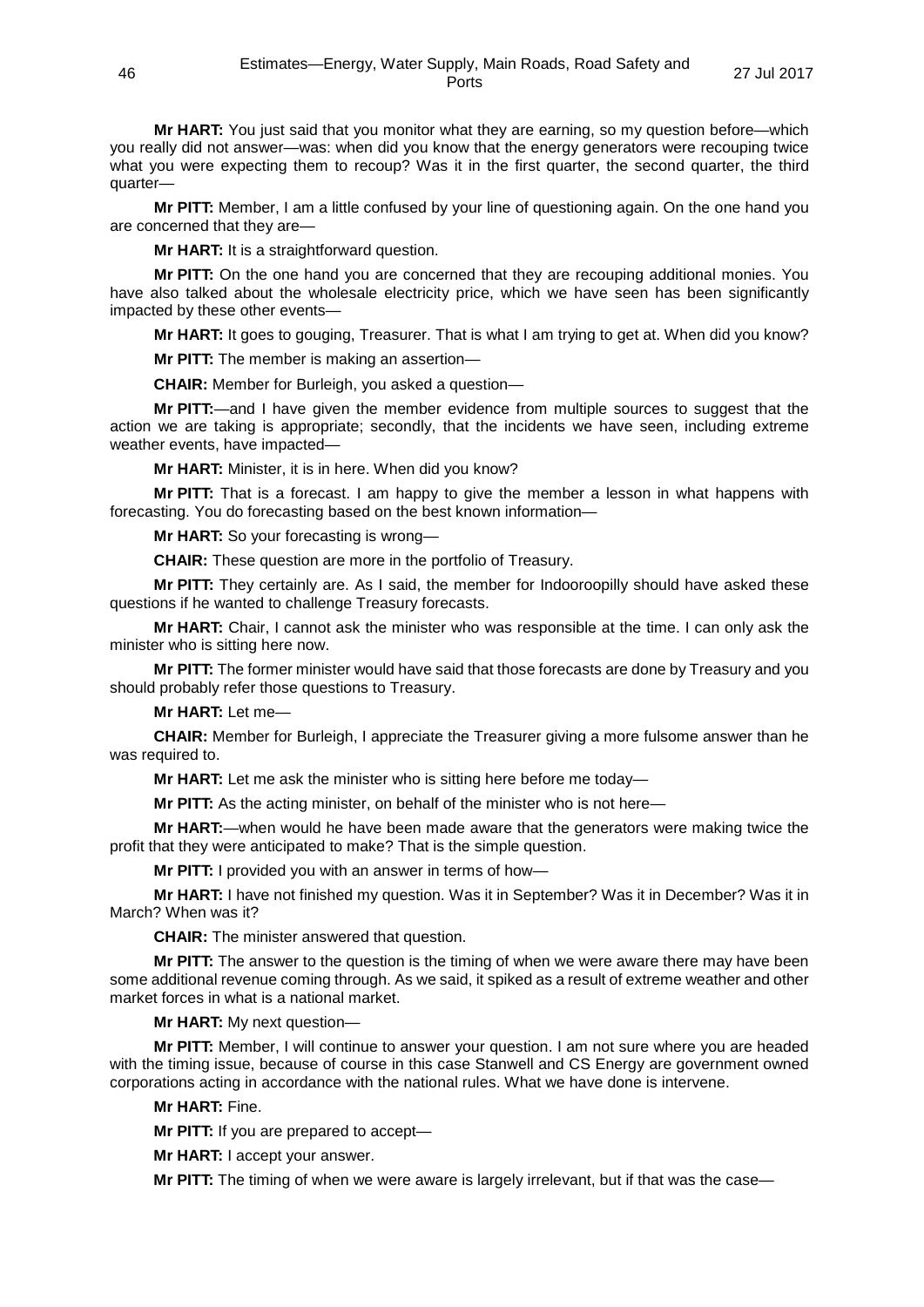**Mr HART:** I accept your answer.

**Mr PITT:** I have not completed my answer, but if you wish to accept it in part—

**Mr HART:** I have some more questions I would like to ask. Minister, you found out at some stage that these generators were making over \$400 million more than you expected. What action did you take? Did it ring any alarm bells for you? Did you think, 'I wonder why these generators are making so much money'?

**CHAIR:** Is your question, 'What action did they take?' or was your question, 'Did it ring any alarm bells?' Could you please ask a question?

**Mr HART:** All of the above. What action did you take?

**Mr PITT:** If you had let me finish my answer to your previous question I was probably going to get to your next question anyway. The answer is that we have acted, and of course that is something that you both support and do not support all at the same time. We have acted in terms of issuing a direction under the Electricity Act. We have done that to show that we as a government still have an ability to make a strategic intervention. Of course, in saying that we keep coming back to the fact that they are operating under the National Electricity Market Rules, which we wish to see a very, very close review of to ensure they reflect the contemporary energy mix in the market today. I cannot be any more clear to the member than that. We have made an intervention. Are you concerned, member, that we are not acting? We have acted.

**Mr HART:** I am concerned that you have made an intervention because were you caught gouging.

**Mr PITT:** We have also taken direct action in terms of providing more than \$770 million. In my capacity as Treasurer I can say that this is a whole-of-government balance sheet exercise. We act as a Queensland government. We do not do everything in silos. Our response has been a \$770 million investment to lower the expected electricity price rise from 7.1 per cent to 3.3 per cent.

**Mr HART:** I accept that.

**Mr PITT:** I think you have to be very clear. If you are accepting that, you must also accept that we have acted—

**Mr HART:** I have some more questions.

**Mr PITT:** We are acting in the best interests of Queenslanders within the current national framework, and that is the critical point. If we do not see some movement there, you should speak to Malcolm Turnbull and make sure that we have some ability to really reflect the changes needed.

**Mr HART:** Minister, in the same table next year's budgeted return is now \$1,070,000,000, the year after it is \$858 million and the year after that it is \$750 million. Are they mistakes in forecasts or are your generators expecting to make just as much money in the next four years?

**Mr PITT:** Again, some of the assumptions made include Queensland's increasing role in supplying electricity into New South Wales. Again, moneys that are earned by the businesses have a role which is not only about Queensland customers but of course exporting electricity into other markets. As you can see and as Senator Matt Canavan talked about, the closure of Hazelwood has had a significant impact and it is going to continue to be the case for some time that New South Wales will be providing support into Victoria and we will be providing support into New South Wales and the businesses will continue to operate along those lines. Of course you also have to take into account that, when talking about the line item in the budget you referred to, it is not just about the generators; it is across all of the electricity businesses. When you start looking at what is there in terms of merger savings for-

**Mr HART:** It is generation.

**Mr PITT:** What we are talking about here is the merger savings from Energy Queensland bringing together Ergon and Energex. Those merger savings continue to come through and flow as we promised at the election.

**Mr HART:** This is 'Energy generation', Minister. That is the line. Anyway—

**CHAIR:** You said 'the line', did you not; you did not say that was a lie?

**Mr HART:** That is the line in the—

**CHAIR:** The line; that is right.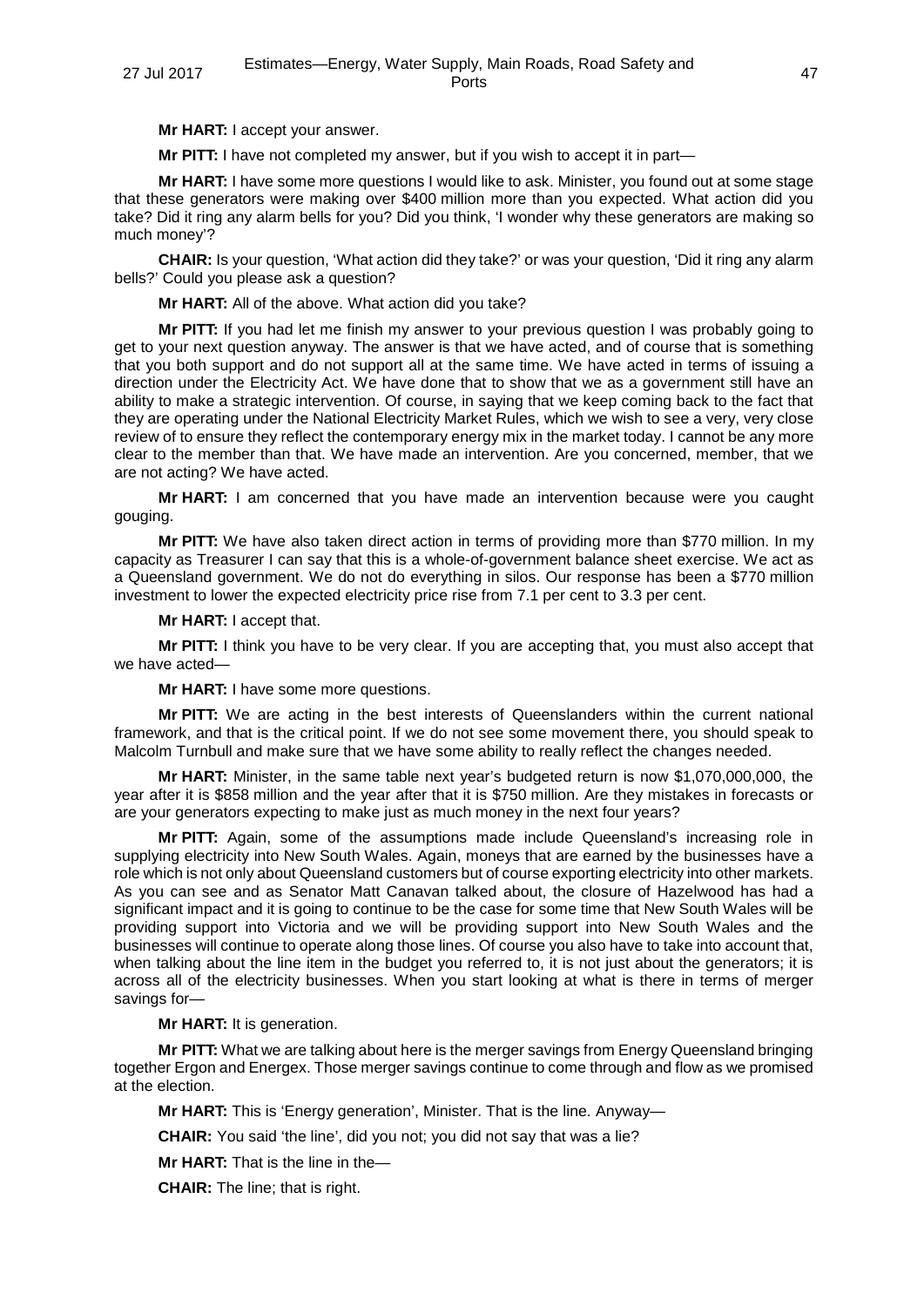**Mr PITT:** I am going to ask the director-general to provide some additional comments because there is a lot more to the question than I could provide the response on. As we have said, these are Treasury forecasts based on the best available information and best understanding of demand, but there are some other things at play and I will ask the director-general to provide you with some additional information.

**Prof. Simshauser:** Thanks, Treasurer. The 2017-18 Budget Paper No. 2 on page 152 is referring to—

**Mr MOLHOEK:** Can I just suggest that this information be tabled or we—

**Mr PITT:** No, that is not—

**CHAIR:** No. You did ask a question.

**Mr PITT:** I have asked my director-general to provide additional information to the response.

**Prof. Simshauser:** I will be quick too. Earnings before interest and tax reported do not just include the income from generation sent out; they also include income from coal and sales, which are material. There are some large mark to market adjustments with hedge accounting and also the unwinding of onerous contracts. There is a large number of moving parts that add to that; it is not just about income from energy sales.

**CHAIR:** I call the member for Southport.

**Mr MOLHOEK:** I want to ask some questions of Mr Martin Moore, the CEO of CS Energy, and also of Richard Van Breda from Stanwell. Mr Moore, my question is with respect to the SDS at page 3. It talks about the department's implementation of the government's response to the Renewable Energy Expert Panel. What assessment or what research or what concerns has your organisation raised with the government about the effect of their 50 per cent renewable target?

**CHAIR:** You are presuming that they have?

**Mr MOLHOEK:** The government's policy is this 50 per cent renewable target, so my question

is—

**CHAIR:** You are presuming that they have raised it.

**Mr MOLHOEK:** Have you raised concerns or have you done any assessment about the impact of the government's renewable energy target on your business's capacity to continue to provide these sorts of returns to government?

**Mr Moore:** Thanks very much for the question. We have not raised any concerns with the government about that modelling. In fact, the modelling that we undertake around market pricing is really based around the five-year forecast period of the forward estimates, so we do not provide long-range estimates of that other than for asset revaluations.

**Mr MOLHOEK:** Has there been any assessment done within your organisation on future financial capacity and profitability based on the assumption that 50 per cent of energy is going to come from renewable means into the future?

**Mr Moore:** No, not specifically. That is one input into the market modelling and we do look at forward prices.

**Mr MOLHOEK:** Thank you. Mr Van Breda, I have basically the same question. Has there been any assessment done within your organisation about the impact of the 50 per cent renewable target on your business's capacity to provide future returns or sustainable returns as we have seen in document 2 of the budget statement?

**Mr Van Breda:** Thank you for the question. We do do shorter term modelling within the financial periods—so the financial forecast period—but we also do broader strategic modelling to see the impact of a changing energy mix and potentially how we will be dispatching our plant. Our results look at a range of scenarios and, as the member would appreciate, modelling is only as good as the assumptions and it is probably wrong as soon as it is done. Having said that, we have looked at the modelling that was undertaken as part of the REEP review and our scenarios are broadly consistent in that our portfolio will continue to operate to support a larger renewables portfolio going forward.

**Mr MOLHOEK:** Is that recognition likely to have a significant impact on future viability or the proportion of returns that your organisation can provide to government?

**Mr Van Breda:** We continue to see our plant operating and at this point, based on the modelling that we have done, which is fairly high level, there is no indication that we are going to be bringing that plant off any sooner. Also it is very dependent on how the energy market transitions and the different energy services that are going to be required by synchronous generation such as ours.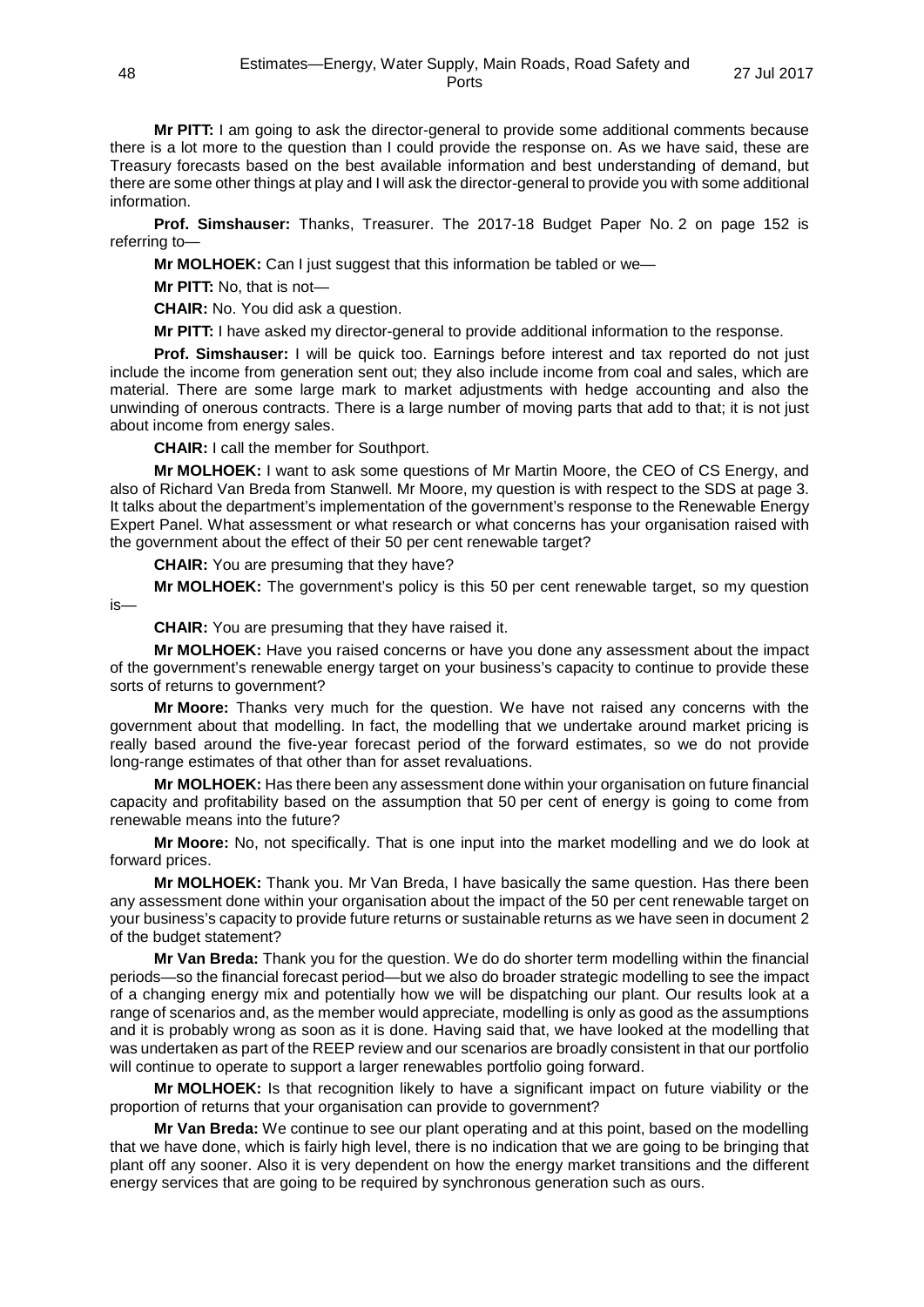**Mr MOLHOEK:** If other states become more dependent on Queensland for bulk load supply out of our coal power stations, there is actually market opportunity for Queensland.

**Mr Van Breda:** Correct. We will be pushing electricity south into New South Wales more and more.

**Mr MOLHOEK:** Mr Van Breda, do you consider that the push to move to more renewable forms, which fundamentally involves-

**CHAIR:** Are you asking for an opinion?

**Mr MOLHOEK:** Yes. I probably cannot do that, can I?

**CHAIR:** No, you cannot.

**Mr MOLHOEK:** I will direct my question to the acting minister or the Treasurer, I should say.

**Mr PITT:** I was consulting the director-general. I did not hear the question.

**Mr MOLHOEK:** I was just about to ask a question.

**Mr PITT:** Sorry. I thought you said you were referring it to us.

**Mr MOLHOEK:** In terms of the policy formulation around the Powering Queensland Plan and the Solar Bonus Scheme and the solar future commitments, because they are big components of the budget this year and going forward, I wonder if you could tell me a little bit about what sort of assessment has been done by the department in looking at the whole picture. What is the value to Queensland, apart from some of the environmental benefits that are implied? What are the financial assessments that have been done around the import of overseas manufactured solar panels, wind turbines et cetera versus actually scaling up and using more of Queensland coal? Has there been assessment around—

**CHAIR:** Get to your question.

**Mr MOLHOEK:** Sorry, Mr Chair, but the acting minister did say that there would be more jobs from renewables and quoted figures. I guess I just want to understand the full picture in terms of the analysis. What is the real benefit of this huge shift to Queensland, what is the financial impact and how does it impact on future mining royalties and cash flows?

**Mr PITT:** In trying to respond to that, I could take that on notice to a point except for the fact that there is a clear jobs outcome from the renewables investment we have already seen. Over the longer term if we see that investment increasing, as we have talked about, and the expert panel's suggestion that investment is going to increase by \$6.7 billion under the target, that is looking at up to 6,700 additional jobs a year between 2020 and 2030. That in itself is not just an environmental outcome; that is an economic outcome and a jobs outcome and we think there is a lot of robustness behind the assumptions that have been made. I cannot provide detailed commentary about the assumptions themselves because I was not overseeing that work at the time. Needless to say, this is not simply and I do not want to downplay the environmental outcomes; they are a very important outcome—about the environment. This is about transitioning to a renewables future. We are very well placed as a state, given our traditional sectors. I think it is important to think that whilst we are not supporting an additional coal-fired power station being built the fleet that we have will continue to play a very important role going forward. There will be a place for our fleet of coal-fired power stations, a number of which are supercritical. They are very efficient in terms of environmental standards. Also, our domestic gas reservation policy when it comes to those tenements is critical. If we are able to use that as our transitional energy source, it becomes a lot easier to move to the renewables target. There has been a lot of thought put into this. If the member is seeking advice on whether modelling has been done to incorporate whether it is overseas made solar panels, I cannot give you that detail at this point. I would ask the director-general if he has any additional comments to make.

#### **Mr MOLHOEK:** Just on that—

**CHAIR:** Hang on. Member for Southport, the director-general will answer. You had a four-minute preamble to that question. We are running short of time, but I would like the director-general to be able to answer.

**Prof. Simshauser:** What I can say about the modelling is that it was undertaken by the Centre of Policy Studies using a computable general equilibrium model. Under those conditions, it is generally the case that the flow of trade and goods and services is picked up, but we can certainly drill down and get some more detail on whether that was captured or not and take that on notice if that was considered helpful.

**CHAIR:** So your question has been taken on notice.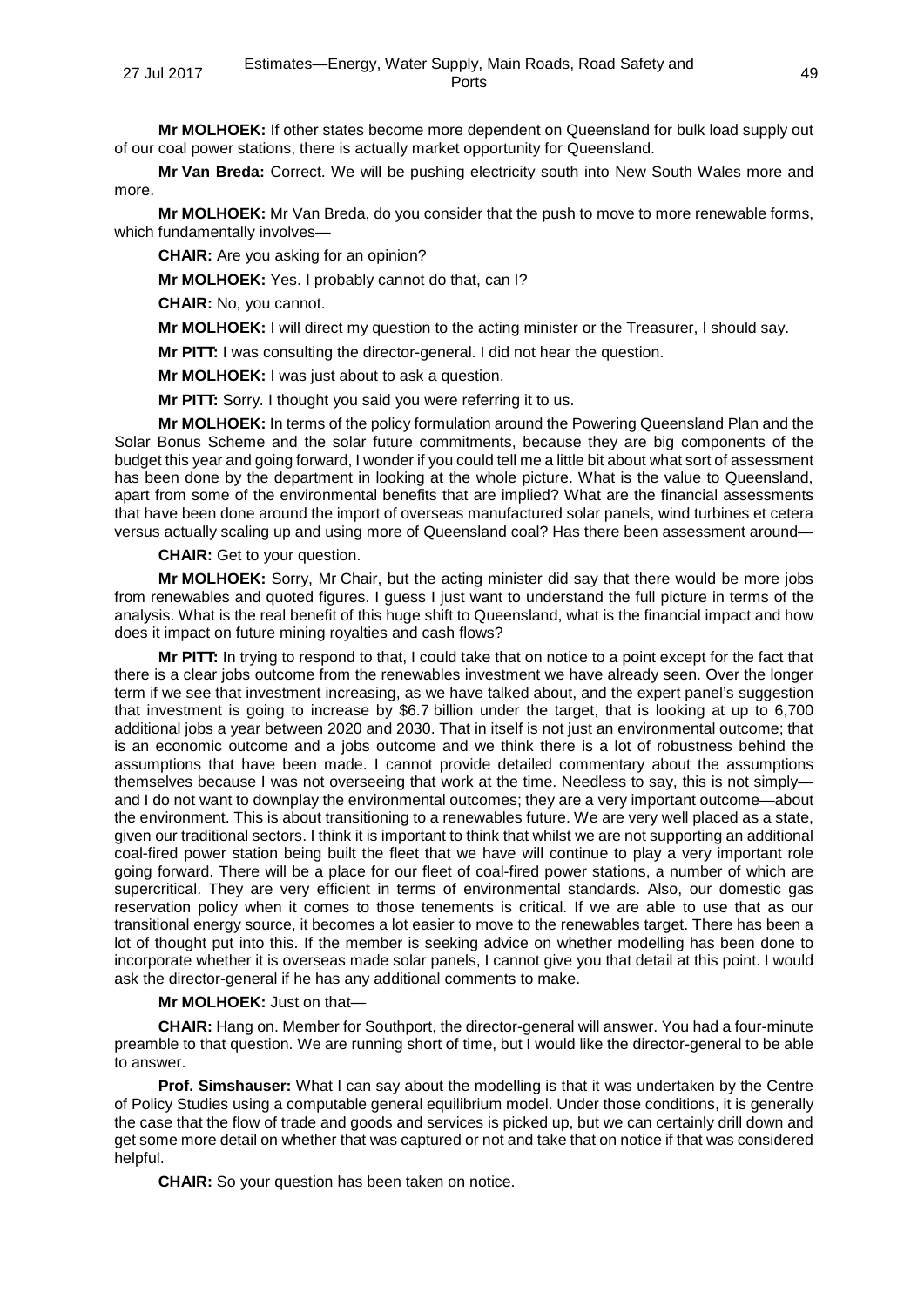**Mr PITT:** Chair, the member for Bundamba asked a question earlier as it related to disconnection fees. Rather than coming back at a later stage, we have that information available if the member wishes to hear it now.

**CHAIR:** Yes; please.

**Prof. Simshauser:** The disconnection fees are zero, so there is no charge at all for disconnections. There is a reconnection fee. If it is done during normal business hours it is \$50.15 and if it is out of hours it is \$120.90. Probably the other thing just worth noting is that the disconnection rates this year by comparison to 2014-15—disconnection rates are always higher than we would like them to be—are down 27 per cent on the 2014-15 year results. They have been trending down following the stabilisation of prices.

**CHAIR:** Thank you. We will quickly go to the member for Lytton. I am mindful of the time.

**Ms PEASE:** Treasurer, I refer to page 3 of the Service Delivery Statements and the commitment to safeguard the interests of vulnerable consumers. Would you be able to please update the committee on the solar trial across the four sites in Queensland that aims to deliver electricity savings to some of the state's most vulnerable?

**Mr PITT:** This relates to those public housing tenants who are in detached government owned houses and looking at taking on the benefits of rooftop solar power. We have talked extensively today about why solar is such a critical piece of the renewables targets that we are trying to achieve, but the trial is being undertaken in Woodridge, Lockhart River, Rockhampton and Cairns. The expectation is that it will deliver up to six megawatts of new solar PV on around 4,000 new solared rooftops across Queensland. This is a trial which has great potential to be rolled out further, but obviously we need to go through the process of having a look at exactly what the outcomes are. Half a million properties in Queensland are rentals which have had limited residential solar uptake until now. As the state's largest landlord, this trial does present a great opportunity to develop a workable model which could also have some flow-on effects to the private rental sector as well.

It could also of course improve outcomes to see cheaper electricity when growing our state's renewable energy sector, and we can talk about some examples. In Woodridge up to 2,000 eligible public housing tenants managed through Logan City's Woodridge Housing Service Centre will be able to enter a solar power purchase agreement which allows them to receive cheaper power from solar. Under this agreement, the eligible tenants will purchase solar power from a solar PV system installed at the premises as well as power from the grid. The Department of Housing and Public Works is working with the Department of Energy and Water Supply to engage an energy consultant to assist with market sounding in South-East Queensland to find a partner for the Logan-Woodridge trial. I can say that QCOSS has been contracted by DEWS to assist with tenant engagement in promoting the trial in the local community.

I think it is a really good question. It is a way that we can further expand support to vulnerable people facing electricity prices that in some instances they just simply will not be able to afford. This is a really important outcome for those people. As I said, I am pretty excited about the potential flow-on effects to the private rental market. If we are able to get this right, that would be an excellent outcome. I also want to say that one of the things that has come through our market-led proposals framework has been an exciting opportunity around putting more solar on to the roofs of schools. Again, we have a lot of available real estate and the government, as a big landlord as a provider of government buildings, has that opportunity as well. Just before I finish here, I seek leave to table documents that do have a source on them related to questions I answered earlier. I took it as read that DEWS's analysis was source enough, but it now clearly has those labels on there for the benefit of some of the members who had concerns earlier. I seek leave to table those.

**CHAIR:** Is leave granted? Leave is granted. Thank you. We will accept those as tabled.

**Mr PITT:** Thanks, Chair.

**CHAIR:** The time allocated for the consideration of the estimates of expenditure for the portfolios of Energy, Biofuels and Water Supply has expired. I just want to go through these questions on notice and make sure that they are as understood. The member for Southport had a question: what financial analysis has been done by the department and Treasury on the impact of a 50 per cent renewable target on coal royalties, future dividends to government from GOCs, CS Energy and Stanwell Corporation?

**Mr PITT:** Yes.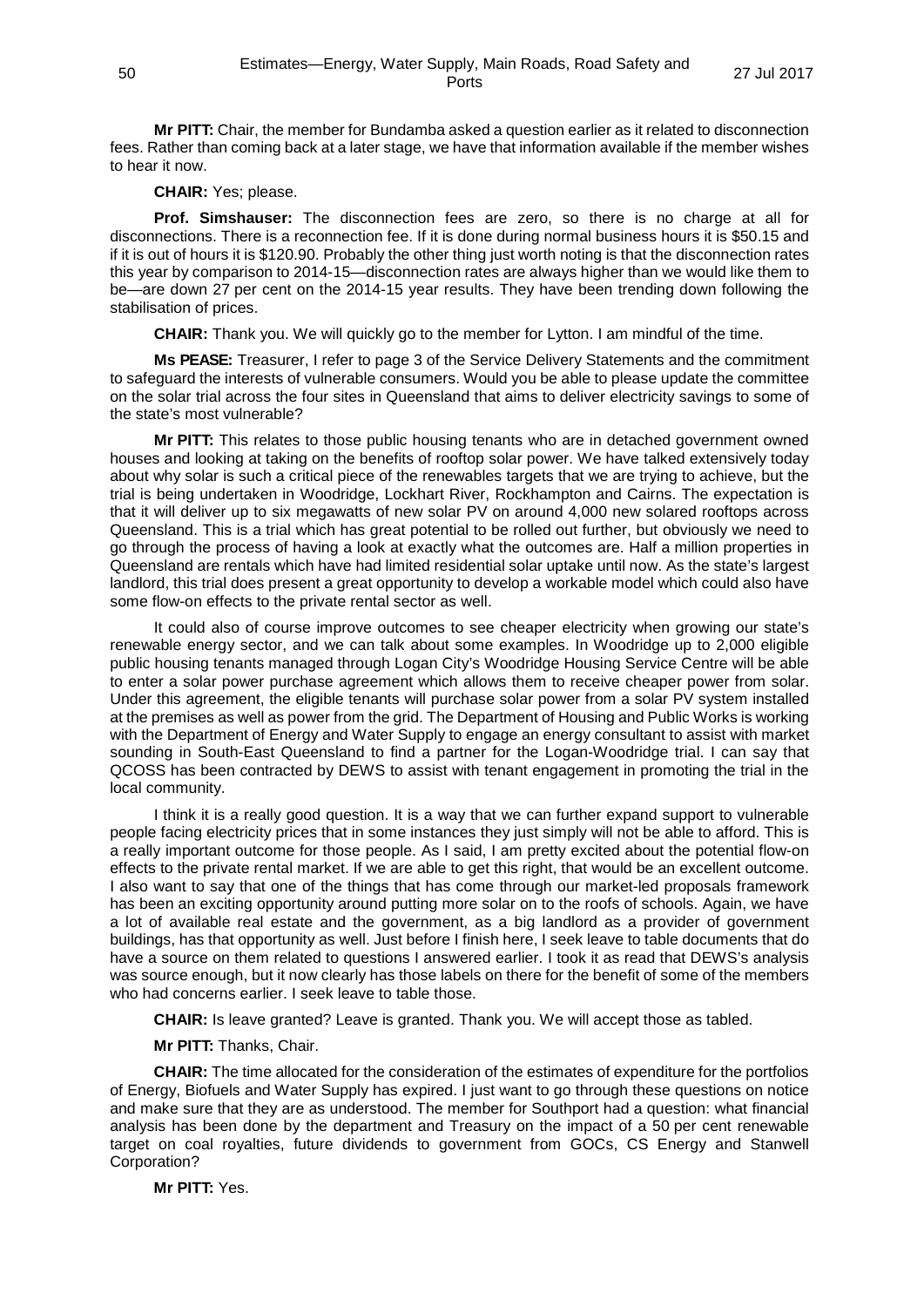**CHAIR:** From the member for Bundamba: has the government done any independent assessment on the impact of energy costs to downstream industrial customers as a direct result of the potential closure of the New Acland Coal Mine? Will the government consider this?

**Mr PITT:** Yes. Mr Chair, there is just one thing that I did want to add, if you could just indulge me for just a moment. Thanks to the committee today, but I wanted to mention that, sadly—he did not get a guernsey today in terms of answering any questions—Ken Sedgwick is going to be finishing today after a very long and dedicated Public Service career spanning 38 years. Nearly 40 years is an extraordinary contribution and I just wanted to acknowledge that here today.

**CHAIR:** Thank you, Mr Sedgwick. The questions taken on notice must be provided to the committee secretariat by 5 pm tomorrow, Friday, 28 July. The transcript of this session of the hearing will be available on the Hansard page of the parliament's website within two hours. Thank you, Treasurer and departmental officers, for your attendance. The committee will now adjourn for a break. This hearing will assume at 2.15 pm for the examination of the estimates for the portfolio of the Minister for Housing and Public Works and Minister for Sport. Thank you.

#### **Proceedings suspended from 1.33 pm to 2.15 pm**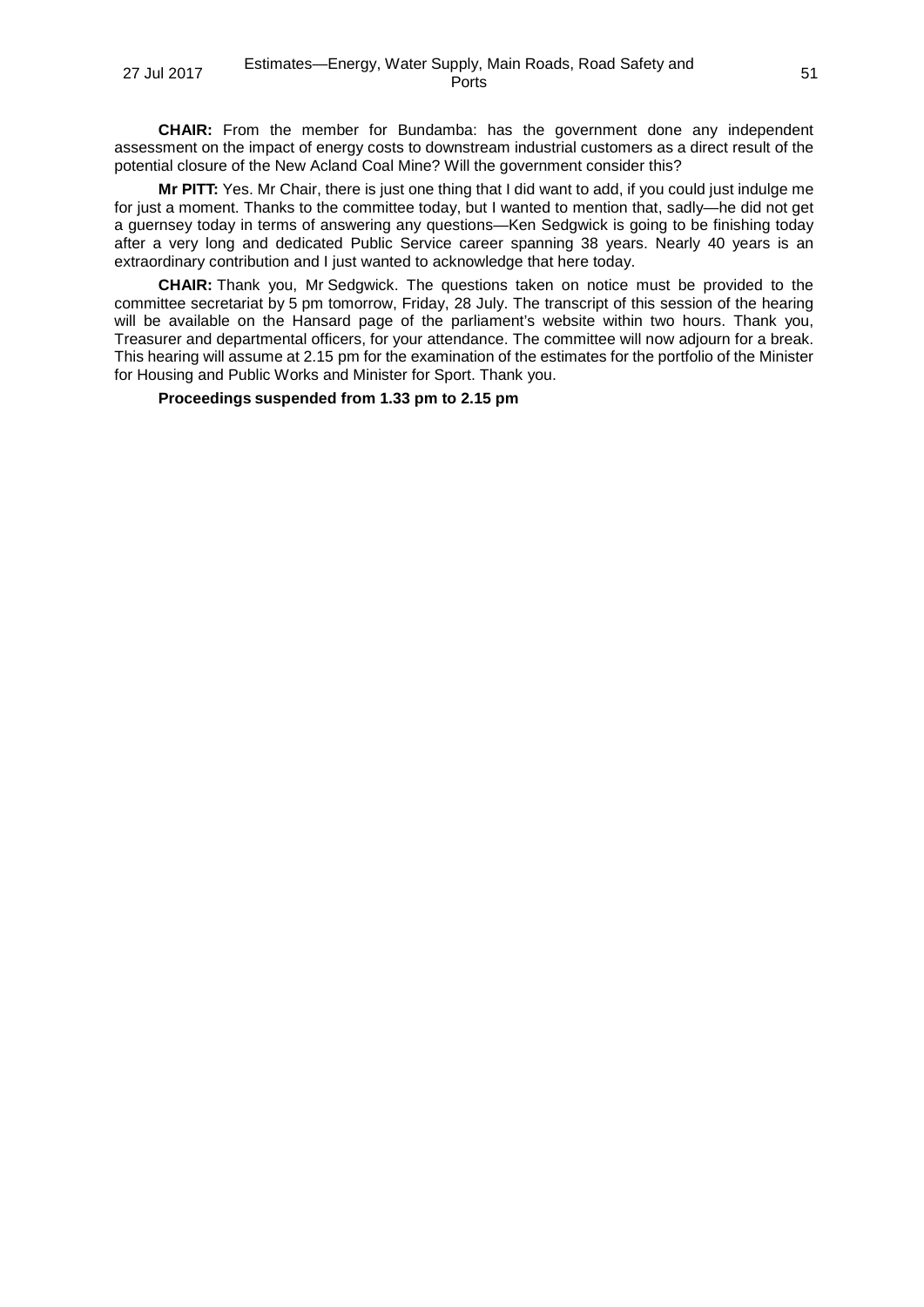# **ESTIMATES—PUBLIC WORKS AND UTILITIES COMMITTEE—HOUSING AND PUBLIC WORKS AND SPORT**

### **In Attendance**

Hon. MC De Brenni, Minister for Housing and Public Works and Minister for Sport

Ms M Hallam, Senior Policy Advisor

Mr K Kumar, Senior Policy Advisor, Sport and Recreation Activities

#### **Department of Housing and Public Works**

Ms L Carroll, Director-General

Ms C Castley, Deputy Director-General, Housing and Homelessness Services

Ms R Turbit, Assistant Director-General, Corporate Services

#### **Queensland Building and Construction Commission**

Mr B Bassett, Commissioner

#### **Department of National Parks, Sport and Racing**

Mrs T O'Shea, Director-General

Mr A Broughton, Acting Deputy Directory-General, Sport and Recreation Services

#### **Stadiums Queensland**

Mr T Harris, Chief Executive Officer

**[CHAIR:](http://www.parliament.qld.gov.au/docs/find.aspx?id=0Mba20170727_141614)** The committee will now examine the proposed expenditure in the Appropriation Bill 2017 for the portfolio areas of the Minister for Housing and Public Works and Minister for Sport. The committee will examine the minister's portfolio until 6 pm. During this time we will suspend proceedings for a break from 4.30 pm to 5 pm. The visiting members with us are Mrs Jo-Ann Miller MP, the member for Bundamba; Mr Stephen Bennett MP, the member for Burnett; and Mr Shane Knuth MP, the member for Dalrymple.

\_\_\_\_\_\_\_\_\_\_\_\_\_\_\_

I remind those present today that the committee's proceedings are proceedings of the Queensland parliament and are subject to the standing rules and orders of the parliament. It is important that questions and answers remain relevant and succinct. The same rules for questions that apply in parliament also apply to this hearing. In this regard I refer to standing orders 112 and 115. Questions should be brief and relate to one issue and should not contain lengthy or subjective preambles, argument or opinion. I intend to guide proceedings today so that relevant issues can be explored fully without imposing artificial time limits and to ensure that there is adequate opportunity to address questions from government and non-government members of the committee.

On behalf of the committee I welcome the minister, the director-general, departmental officers and members of the public to the hearing. For the benefit of Hansard, I ask departmental officers to identify themselves the first time they answer a question referred to them by the minister or director-general. I now declare the proposed expenditure for the portfolio area of Housing and Public Works open for examination. The question before the committee is—

That the proposed expenditure be agreed to.

Minister, if you wish, you may make on opening statement of no longer than of five minutes.

**Mr de BRENNI:** Thank you. Good afternoon, committee members and visitors one and all. The 2017-18 budget is a budget that is firmly delivering for the people of Queensland. It is a budget that firmly cements Queensland as a state that leads in inclusive growth, in tackling inequality and in supporting the most vulnerable among us.

As the Minister for Housing and Public Works, I am very proud that we are delivering \$2.1 billion in forward activity through the measures contained in this budget. It is activity that supports our front-line workers, that backs in local jobs and that, importantly, will help build a fairer state. It is an ambitious program of works. Earlier this year I was talking to some people from interstate about the capacity that we have to deliver these works in Queensland. We are unique in being a state that continues the tradition of having a strong housing and public works department. Despite the intentions of those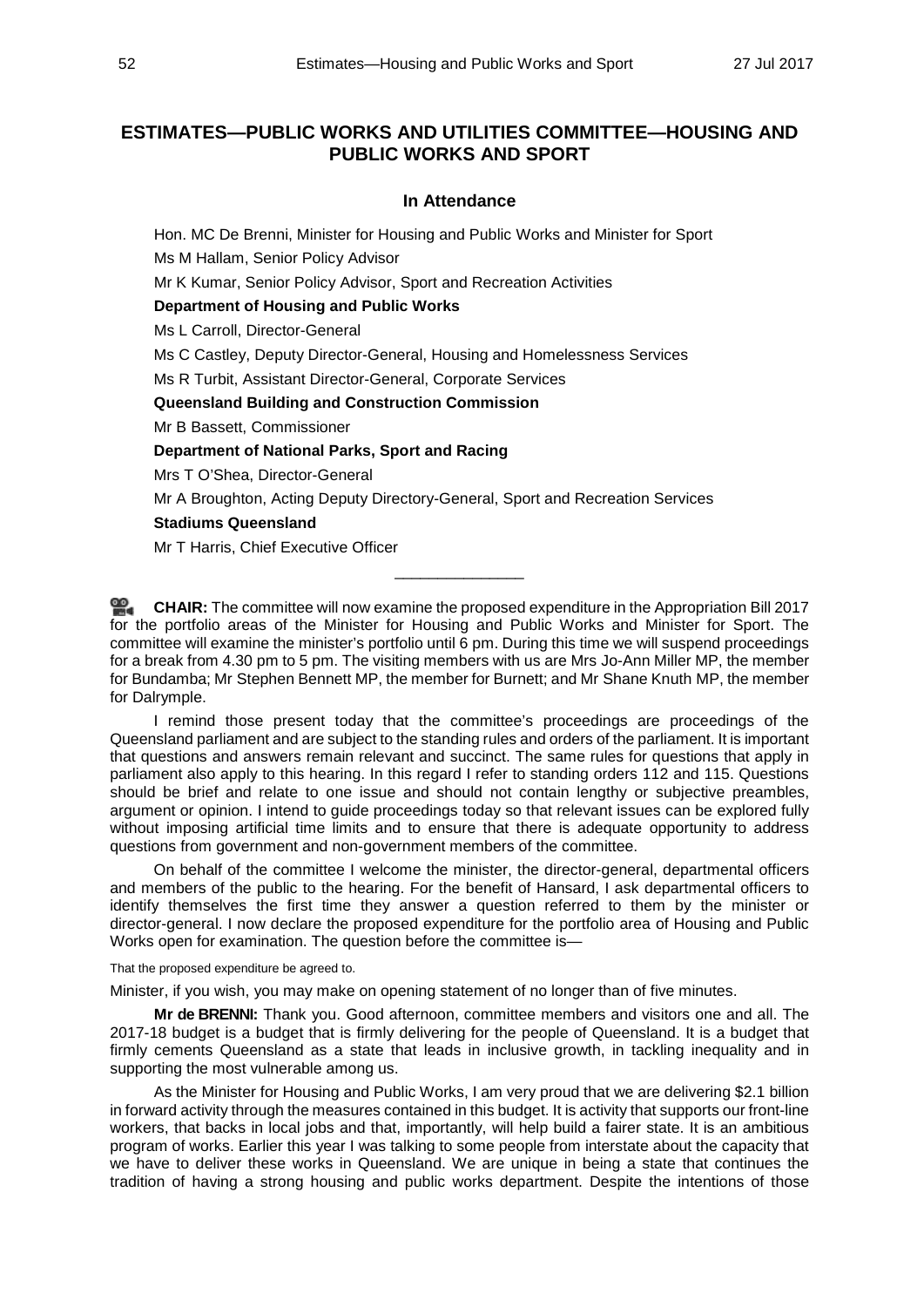opposite when they were in government, we have maintained capacity to deliver for the people of Queensland. We believe that Queensland is richer for it. States such as New South Wales and Victoria, smashed with privatisation and job cuts in the 1980s and 1990s, do not have anywhere near the capacity or corporate knowledge that we have in Queensland. I think that absolutely shows. Had the previous LNP government succeeded in its full privatisation and job cuts plan, it would have been an enormous shame.

It is HPW's ability to deliver that will allow us to transform lives through our \$1.8 billion Housing Strategy, including our \$1.6 billion Housing Construction Jobs Program. Our plan will see over 5½ thousand new homes built over the next 10 years. It is the most significant revitalisation of public housing in the past decade and is a clear demonstration of our commitment to deliver housing as an essential service for the most vulnerable.

Through this investment we will also be supporting 450 full-time construction jobs a year. Of course, the number of contractors inducted on to each of those sites will be far larger than that. That is important, because this construction jobs project creates a pipeline of building work across Queensland. To deliver this ambitious program, we have changed the way we are engaging with the market through a new, streamlined expression of interest process. This process gives builders, developers and community housing providers the opportunity to partner on projects to leverage better housing outcomes. They do this off our investment to produce more innovative housing.

Over the past 12 months, we have expanded our focus on homelessness as well to include programs that provide for more than just housing outcomes through our Dignity First Fund. Dignity First has been an enormous success. We have seen innovative programs funded right across Queensland from helping young people learn to drive, to new shower and laundry vans, haircuts, dignity packs and food services. Dignity First has supported some of our most vulnerable through some pretty tough times. Most importantly of all, Dignity First provides our homeless friends with important support, with conversation and with connection, which is key to helping people move out of homelessness into both secure accommodation and a secure life.

Today I am also pleased to announce that we are opening tenders for four new mobile support services to be based in Cairns, Moreton Bay, the Gold Coast and the Sunshine Coast. These services will focus on young people doing it tough who are at risk of homelessness or who are already homeless.

On the building industry front, we are also progressing important reforms to ensure ongoing confidence in the building and construction sector. We are taking the strongest action in the country to deal with nonconforming building products. We are leading the national push for universal design and accessible housing. Later this year we will introduce our comprehensive package of reforms that will help make sure that subcontractors are paid on time, in full, every time.

There is no doubt that the past year has been a testing time for those Queenslanders affected by Cyclone Debbie. I would like to highlight the important role that officers of my department have played in the disaster recovery processes, in assessing and repairing essential facilities like schools, hospitals and public housing. We also assisted hundreds with emergency housing. Good government rolls up its sleeves and gets the work done. That is exactly what Housing and Public Works has done over the past year. I would like to take this opportunity to thank all of the departmental staff throughout the state who have done so much in the past 12 months to achieve those goals and who will continue to do so in the months to come. Thank you, Chair.

**CHAIR:** Thank you, Minister. We will now go to the member for Burnett to start questioning.

**Mr BENNETT:** Thank you, Mr Chair. Good afternoon everyone. Minister, I refer to page 3 of the SDS. This is about nonconforming building products, to which you alluded in your introductory remarks. I refer to the PA Hospital and the 13,000 square metres of dangerous cladding that was identified.

**CHAIR:** Just to make you aware, there is a bill before the House on nonconforming building products.

**Mr BENNETT:** Yes, thank you, Chair. Minister, for the committee's benefit, can you confirm that the department identified the PA Hospital as containing this aluminium cladding? If so, how?

**Mr de BRENNI:** I thank the member for Burnett for the question. The process of identification of cladding on the PA Hospital has been embarked upon by an audit task force that we established specifically to look into this issue. The identification of the type of cladding was determined after the audit task force sent the product for testing in the university laboratory here in Queensland. It has been sent away for further testing interstate to assess the performance of the product in the building facade setting.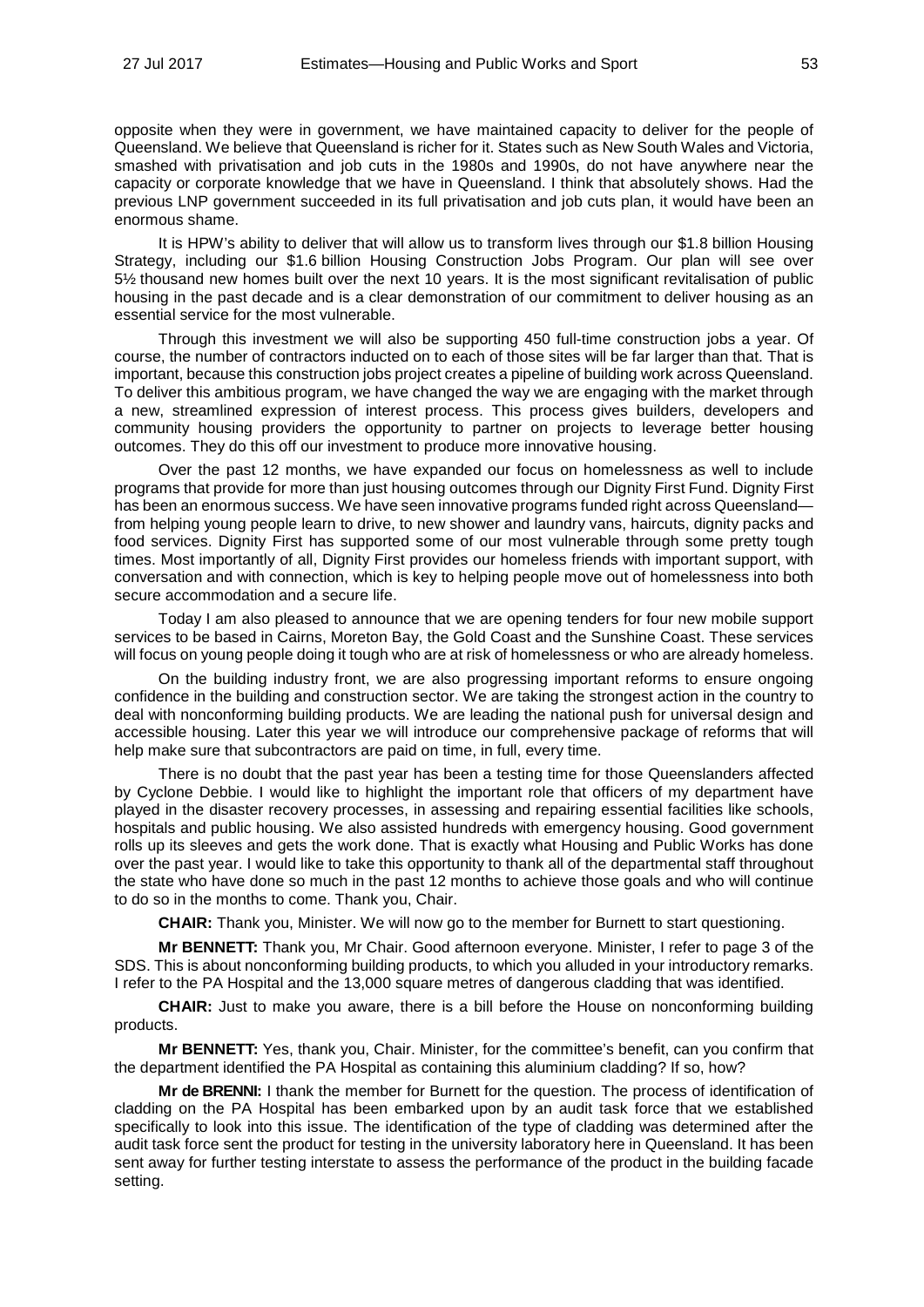As we explained to the media just last week when the initial test results came back, in terms of how the government will respond to the facade testing, that decision will be guided by expert fire engineers and building experts and we will take their advice. Our first priority, though, as it has been since day one in respect of this situation at the PA Hospital, is making sure that the staff, patients and visitors to that hospital understand that they are safe and that the hospital continues to be fully operational. In fact, the building is fortunate in that it was constructed with a strong system, within the structure itself, for the prevention and spread of fire. We want to reiterate to patients, staff and visitors that the hospital is operational and safe.

In the interim, Queensland Fire and Emergency Services has made it very clear that it has stepped up its response level in respect of this building. That is happening in accordance with the arrangements that have been established under the audit task force. I expect the work of the audit task force to continue for some time as we work through any instances of suspicious building materials that are brought to our attention.

Committee members and visitors would be aware that just a couple of weeks ago we convened a summit of participants in the building product supply chain. That summit was designed to increase awareness across the building and construction sector of the possibility of nonconforming building products and provide advice and guidance to the regulatory authorities on the task force, including the Queensland Building and Construction Commission, the Department of Housing and Public Works, and Queensland Fire and Emergency Services.

**Mr BENNETT:** Thank you. Are you able to tell the committee of any other buildings that may have been identified through the audit process?

**Mr de BRENNI:** The assurance that I can give to members of the public is the same assurance that I gave to the media last week. We are fully investigating any buildings that are brought to the attention of the audit task force. Currently, 44 buildings have been identified for assessment. Twenty-three of those are government owned buildings and 21 of them are privately owned. Can I be very clear—and this is important, committee members—that the PA Hospital is the only building that the audit task force has identified to have flammable cladding as a component in its building structure.

**Mr BENNETT:** Just 23 government owned buildings have been potentially identified and 21 privately owned? Can I clarify that?

**Mr de BRENNI:** The numbers that I have provided to you are in relation to the focus of the audit task force. We asked the audit task force to focus its attention on buildings constructed at a time in Queensland's building history when very little was known about the building cladding issue.

Clearly, in Australia since 2014, with the Lacrosse fire in Victoria, and more recently the events that we have seen in Dubai and the horrific and tragic event that we saw in London, the awareness of the whole community has been increased in respect of these products. Between 1994 and 2004 we saw the emergence of cladding as a product in buildings in Queensland. I have to say that its adoption was certainly nowhere near as widespread as it was in some of the other states, particularly Victoria and New South Wales. We have tasked the audit task force to focus its attention between 1994 and 2004. In addition, should any building, be it government or private, be brought to the attention of the audit task force it will fully investigate it.

Because of the value of the building and construction sector in Queensland—and as committee members would know, it is a \$44 billion a year industry that employs over 200,000 Queenslanders—it is important that we continue to be able to assure and reassure Queenslanders that their buildings continue to be the safest in the world.

We have a unique system here in Queensland where the building and construction sector these days works closely with the Queensland Fire and Emergency Service. It is something that does not occur in other states. As the chair mentioned before, Queensland will continue to provide leadership to other states, territories and, for that matter, to the Commonwealth in terms of making sure that our building system continues to be the most robust with the legislative reforms we have introduced into the House.

**Mr BENNETT:** One more question on this, and I only need a brief answer: is it fair to say that there may be other healthcare facilities on that audit out of that 44?

**Mr de BRENNI:** We are investigating all of the health facilities in Queensland to ensure that they are safe, but it is important to assure all of the community that in no other case—no other case—has there been identified flammable cladding on any of those buildings. As I indicated to the community in a press conference last week, we have an important system of clearing buildings off that list. That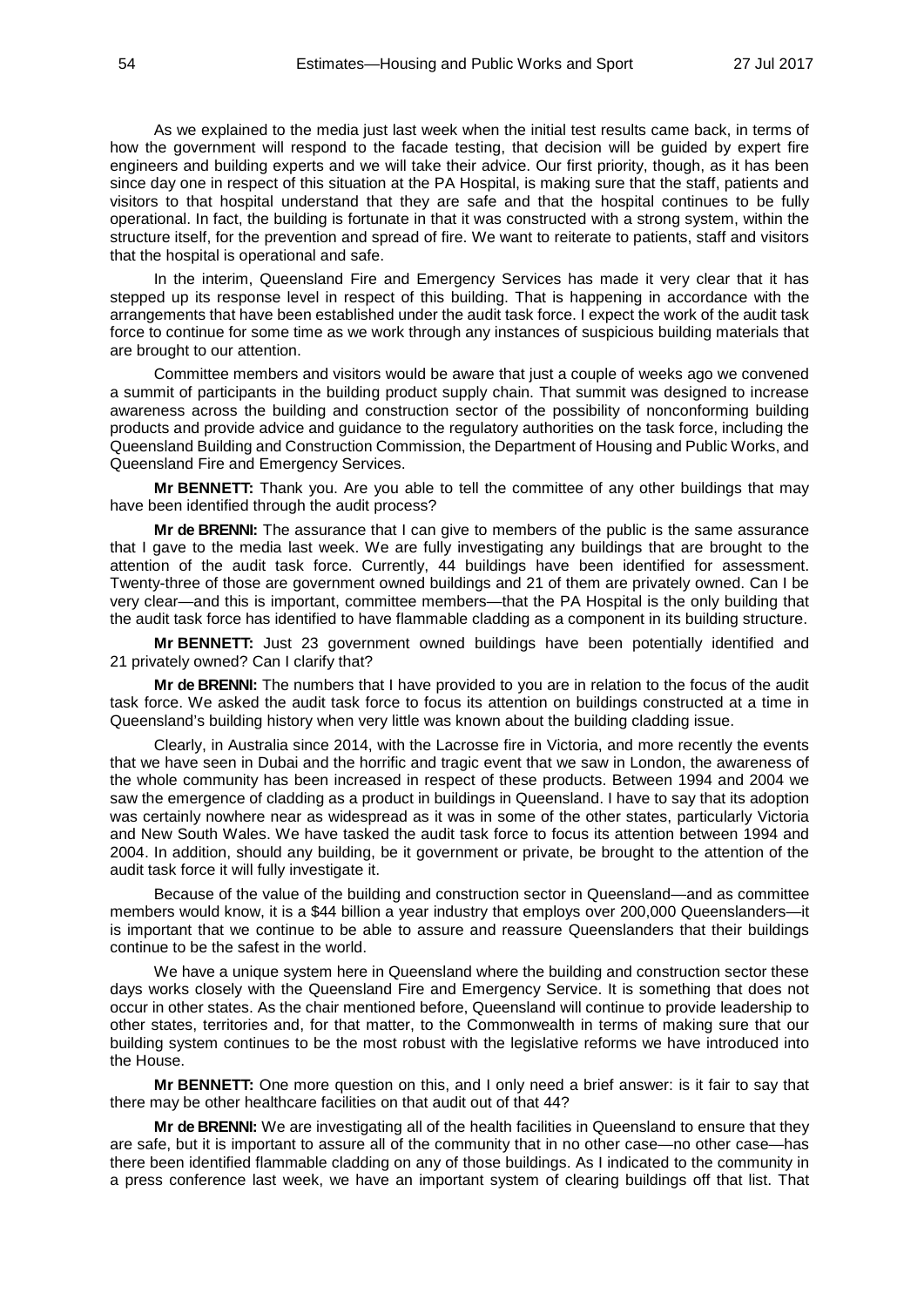includes the Queensland Building and Construction Commission building engineers clearing that building and, in respect to government buildings, things like hospitals, the Queensland Fire and Emergency Service also clearing off those buildings. I expect in coming days to commence the process of clearing buildings off that list, but there is no risk to safety at any of these premises that have been identified.

**Mr BENNETT:** Thank you, Minister. In reference to security of payments—the budget reference could be page 54 of budget paper 4—I notice that additional funding of \$1.7 million was included in 2016-17 to promote awareness of the government's reform agenda to improve security of payments. Could the minister advise whether this money is already spent and, if so, is this additional money included in that financial year and how much in total is to be spent on promoting awareness?

**Mr de BRENNI:** I thank the member for the question and your interest in the issue of security of payments. I know that the member for Burnett has had a long history working in the building and construction sector. Anybody who picked up the *Courier-Mail* this morning will have seen another story in the newspaper about subcontractors losing millions of dollars. Committee members would be aware that we conducted extensive consultation around the development of Queensland government policy in relation to a suite of measures designed to ensure that if you do the work in a building construction setting here in Queensland that you get paid on time in full every time.

The question alludes to the extent of funds expended on that exercise. Can I say that exercise provided me an opportunity to meet with industry stakeholders in their thousands across the state, from Cairns to Coolangatta and out into regional Queensland, to hear from them exactly what it would mean for their business, for their family, if they could count on being paid. It was important that we ensured that in an industry to the value of \$44 billion a year, that employs literally hundreds of thousands of Queenslanders, that individuals in that industry had an opportunity to come forward to explain their perspectives and to help us form a policy that will deliver on its intent. We will soon, as I mentioned in my opening address, bring those reforms to parliament. I want to take this opportunity to thank the trades men and women, the subcontractors, the builders, the architects, the engineers and the building product suppliers who came and joined us at the sessions across the state. In respect of the amount expended on awareness of the reform process, there was \$1.45 million expended on the promotion of the consultation arrangements to date.

**Mr BENNETT:** Continuing with security of payments, if I could, page 54 of budget paper No. 4, can the minister provide to the committee a copy of the QBCC submission that was tabled on 31 March 2016 to the initial discussion paper on security of payments? You still have it open on your website. We have not seen the submission. I am wondering if you are willing to give the committee a copy of that report.

**Mr de BRENNI:** I do not have a copy of that report with me.

**Mr BENNETT:** Are you willing to provide it on notice? There may be security around it. There may be some confidentiality. I am asking will you consider producing a copy of the report that was tabled on 31 March 2016 in relation to security of payments? My question is what advice was taken in formulating the policy that you are intending to bring to the House, was it unbiased and did you also take information from your own department?

**Mr de BRENNI:** I will have to come back to the committee on that to see if I have a copy of that report available.

**CHAIR:** If you can get that before the end of this session. If not, it will be a question on notice.

**Mr BENNETT:** I refer to page 8 of the SDS, delivering on addressing security of payment for subcontractors. We have referenced the tragic failures of contractors. I reference Batir Constructions, who undertook a number of projects for the Department of Housing and Public Works—ambulance stations, fire stations—and, as we all know, tragically went insolvent last year. There were a number of projects completed that had cash retentions which were being held for the duration of the defects liability period, and we understand how that works. Several subbies have submitted subcontractor charges to the department to recover their cash retentions on particular projects. HPW have advised that it intends to retain these 'on account'—their words—and to set them off against additional costs for completing additional projects. My question is: if the department is proposing to sponsor new legislation to establish project bank accounts to ensure money cannot be diverted from one project to another, how can it justify doing exactly the same thing to these subbies?

**Mr de BRENNI:** I will not go into the particular issues relating to particular building contracts or particular legal issues. The loss of funds to subcontractors is exactly the issue that we are trying to resolve here. I thank the member for Burnett for pointing that out. The circumstances that arise in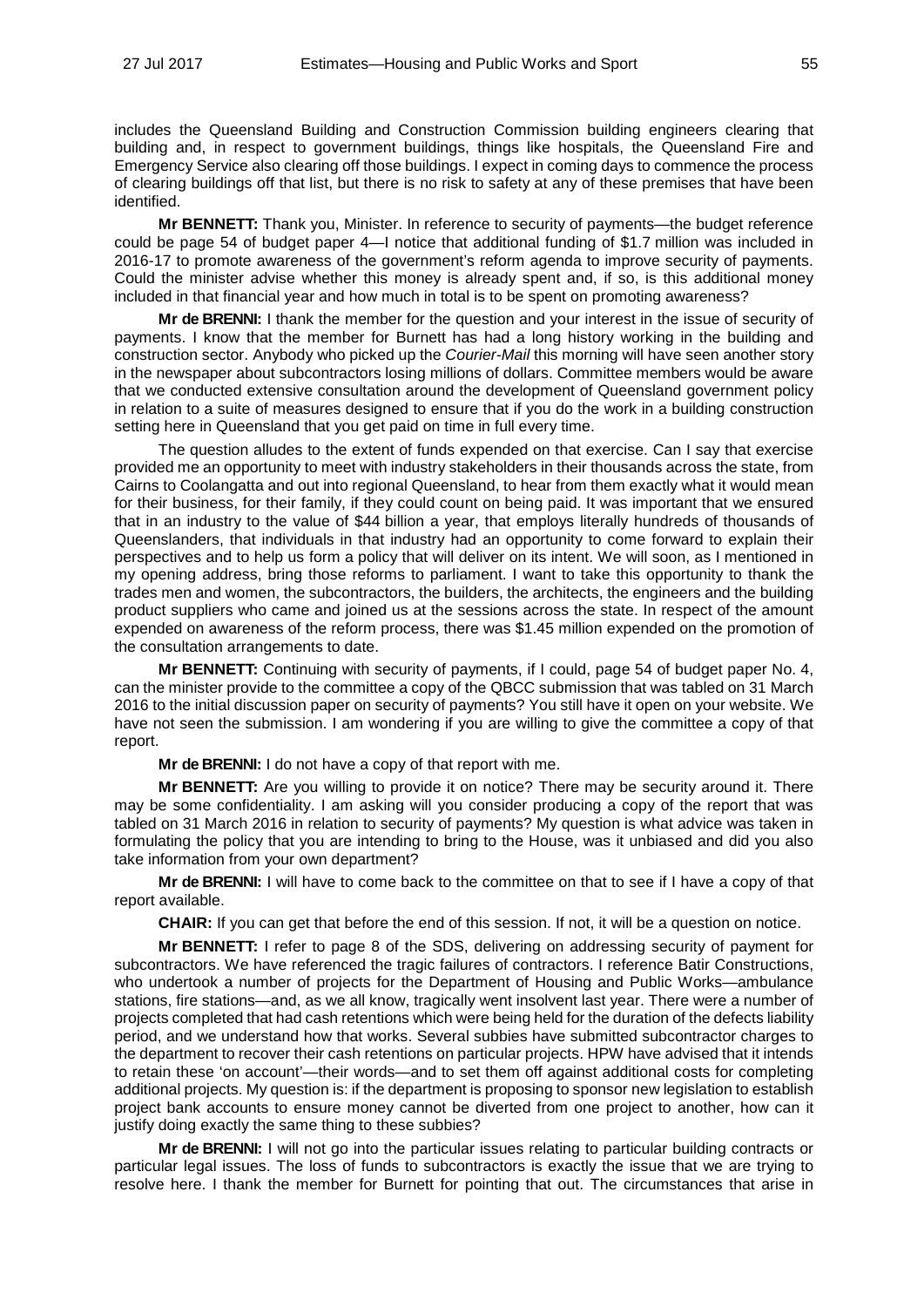relation to companies like that one that go bust owing money to subcontractors, in my assessment arise directly in many cases from your government's decision to ignore the recommendation of a previous parliamentary inquiry into security of payments in the building and construction sector when the Newman-Nicholls government made the decision to water down the minimum financial requirements.

**Mr BENNETT:** I wish we did not have to go there. A point of order, Mr Chair—

**Mr de BRENNI:** Of course you wish we did not have to go there. I would not be proud of it if I was you either, mate.

**CHAIR:** We are not here to argue.

**Mr BENNETT:** In particular if you could look at this one, the Batir collapse, you have a subbie who is trying to get money back out of a retention trust with your department who is being fobbed off. Could you take that on notice and get back to us?

**Mr de BRENNI:** I am not going to entertain the deliberation of particular matters that are subject to legal approaches through an estimates hearing or any sort of parliamentary process. I know that my department has been working closely with all of the stakeholders in that particular matter. It should never have happened that a building company was able to go broke without red flags being raised with the regulator and that has happened purely as a result of decisions taken by the then Newman-Nicholls government.

**Mr BENNETT:** We might debate that on the floor of the House when it is due. Moving on, if you are not prepared to help that subbie—

**CHAIR:** There is a bit of an inference there.

**Mr BENNETT:** I will withdraw, if that is what you want me to do.

**CHAIR:** Yes.

**Mr BENNETT:** I refer to page 35 of the SDS in relation to the Home Warranty Insurance Scheme and estimates pre hearing question No. 1 and your response. QBCC now has the policy of home warranty insurance being paid within 10 days of signing a contract. I refer to the changed QBCC policy now requiring builders to make sure that that insurance is signed. I am advised that QBCC is now receiving 200 requests a month to refund insurance premiums typically because consumers cannot get finance for projects. My question is do you believe this is good use of your QBCC resources and, if not, what actions could you take to make sure that we address this situation?

**Mr de BRENNI:** I first of all thank the member for Burnett for the question. Clearly the Queensland Home Warranty Insurance Scheme is an important safeguard for homeowners in Queensland. It is a scheme that we have been working to improve, as you would be aware in relation to your particular question that the scheme was expanded with additional cover around things like pool construction as an extension of the building work, but in terms of your question about response times and signing off of particular documents, they are clearly operational issues. If you would like an answer in relation to how the QBCC manages the paper flow, I am happy to invite the commissioner to shed some light on that.

**Mr BENNETT:** I would welcome that if that is appropriate and if the minister is happy to do that. We invite Mr Bassett to the table. Did you understand my question? Do you want me to repeat it?

**Mr Bassett:** If you could, that would be very much appreciated. Thank you.

**Mr BENNETT:** We understand there are some changed policies that have led to the 10 day requirement for signing the warranty insurance from the signing of a contract. There are 200 requests now a month for refund of those insurance premiums as a result of consumers not getting finance for their projects regardless. My question was about effective use of resources for your staff and, of course, if there was any redress we could take to fix the situation.

**Mr Bassett:** I thank the member for the question. In October 2016 the QBCC introduced a new online facility to deal with the expanded cover under the Home Warranty Insurance Scheme. That facility, whilst providing some benefits, has not given us all the efficiencies that we specifically aimed to get. We continue to work with our staff and the provider of that facility to look for those efficiencies. In respect of the specific question regarding the 200 refunds per month, if the chair is okay I would like to take that on notice.

**Mr BENNETT:** Thank you, Chair?

**CHAIR:** Is the minister prepared to take that on notice?

**Mr de BRENNI:** I think the commissioner has offered to do that.

**Mr BENNETT:** Thank you, Mr Bassett.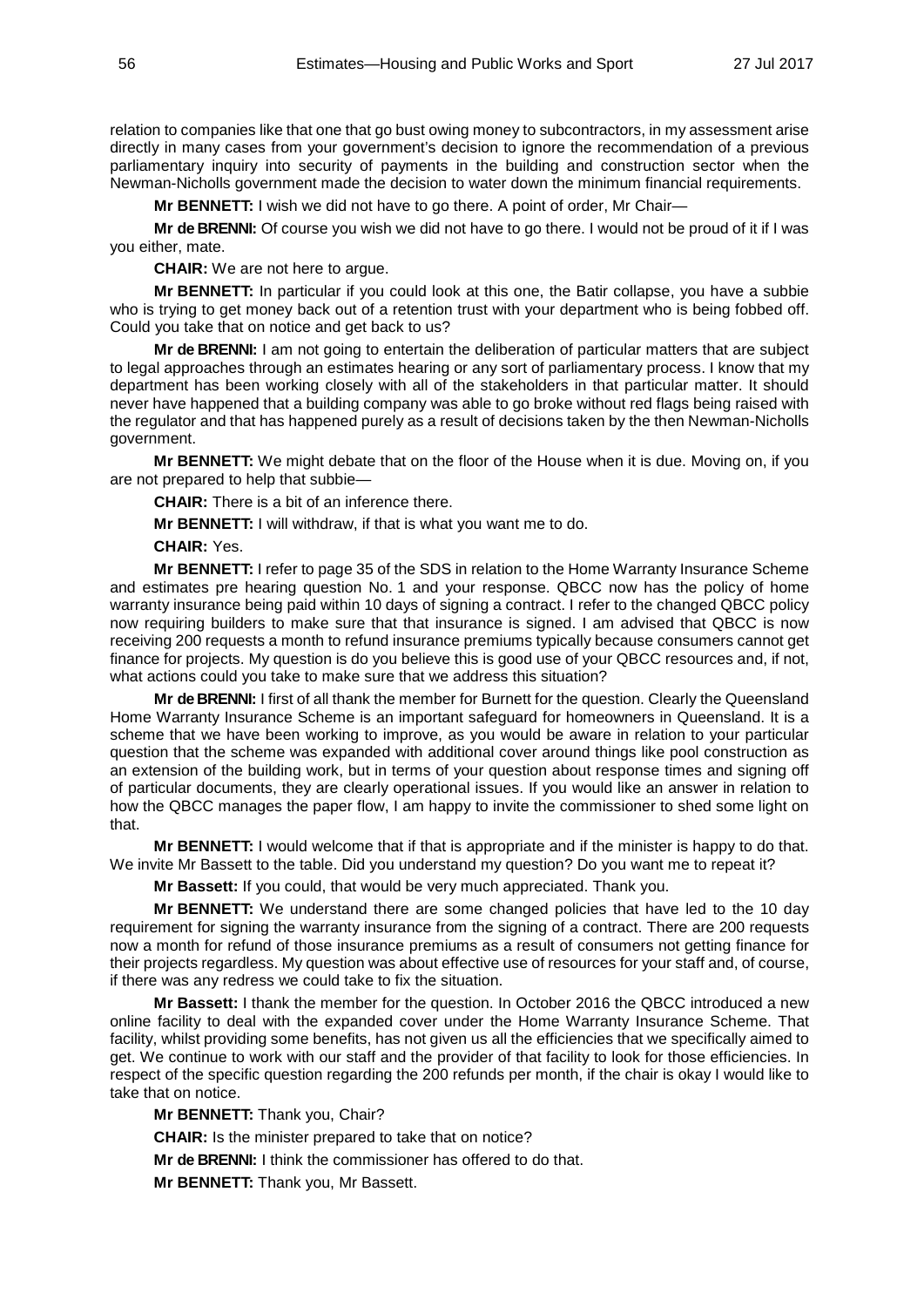**Mr MOLHOEK:** While the commissioner is at the table, on the Home Warranty Insurance Scheme, Commissioner, I note in the SDS on page 37 one of the targets is to assess those claims within 35 business days. The target is to actually assess 90 per cent of them within 35 days, but the actual for the year past is only 30 per cent. Can you provide some explanation as to why we are not achieving that target given the minister has just said how important it is to honour people's claims?

**Mr de BRENNI:** I might just make some introductory remarks to that and then allow the QBCC Commissioner to add some flavour to that. What the member for Southport is referring to is the percentage of insurance claims. There is a note in the SDS which does articulate the change in the measure to 35 days. Anybody involved in the construction of a building, whether you are the owner of a building or you are the builder, will be aware that the resolution of disputes in relation to rectification can often be quite complex. Often times the home owner will make contact with the QBCC. We will then send an inspector out to assess the insurance claim. We will have to rely sometimes on an aligning of the planets to ensure that somebody is home or that a contractor can gain access to the place.

Before I let the commissioner provide some further detail to that, I will say that the 90 per cent measure has never been met, as I am advised. It has floated at around that 30-something level for a time. As you will note, we intend to improve it somewhat in the year ahead. I want to make this point very clear to the committee: importantly, it is my intention to hold the performance of the QBCC to account. That is why the measure remains in there, with only a minor increase to its performance for 2017-18. It could have been my prerogative to remove that measure altogether, but, in the interests of transparency and the continued improvement of what is a reasonably fledgling regulator, I have decided to leave that measure in there.

We have included two extra new measures that you will note at the bottom of that same page. They are all about the remarks that I made when I first became Minister for Housing and Public Works. That is, at that time I did not feel that the performance of the regulator met the community's expectations. The measure that you have identified about the percentage of claims resolved within the articulated time frame is potentially one of those. I have decided to leave that measure there. I will follow closely the progress of the commission and its staff on improving that measure. I will hand to the commissioner to shed some light on—

**Mr MOLHOEK:** I am happy to move on. I am satisfied with the answer.

**Mr de BRENNI:** I think it is worth hearing from the commissioner as to why, in his view, it takes more than 35 days.

**CHAIR:** We will get a brief comment from the commissioner.

**Mr Bassett:** Apart from what the minister has already articulated, another key reason the QBCC does not often meet that service delivery standard is because of the complexity in some of the claims through the Home Warranty Insurance Scheme. Particularly in multiunit dwellings up to three storeys, that can often result in many hundreds of defects being in one claim, which often causes a delay in some instances.

**CHAIR:** Minister, can you please outline what the response has been to the Palaszczuk government's new \$1.8 billion Housing Strategy?

**Mr de BRENNI:** I am very pleased to report to the committee that the strategy has been very well received indeed. I think the Housing Strategy will make a real difference to the lives of many tens of thousands of Queenslanders. It is part of a real demonstration of our genuine commitment to the delivery of housing as an essential service in this state. It is an indication of what Labor governments do. We understand the importance of public and social housing. Fundamentally, we understand that secure housing, often that provided by government, makes the difference in a person's life to actually get ahead. As I said, the strategy has been warmly received across the housing sector and, importantly, by residents themselves.

One of my driving principles with the rollout of our capital program under the Housing Strategy is that you should be able to walk down the street in any suburb and not be able to tell that the social or public housing, if there is any, is different from any other house in that street. Governments in the past and we all think they did it with the best of intentions—built large concentrations of public housing in the one place, in the one neighbourhood. Many committee members will be familiar with that from their own communities. However, the result is that, many decades later, we have some areas of entrenched social disadvantage. In my own neighbourhood, when you drive down any of many streets in Logan you can tell straightaway, purely by the design of the homes, which properties are public housing and which properties are private.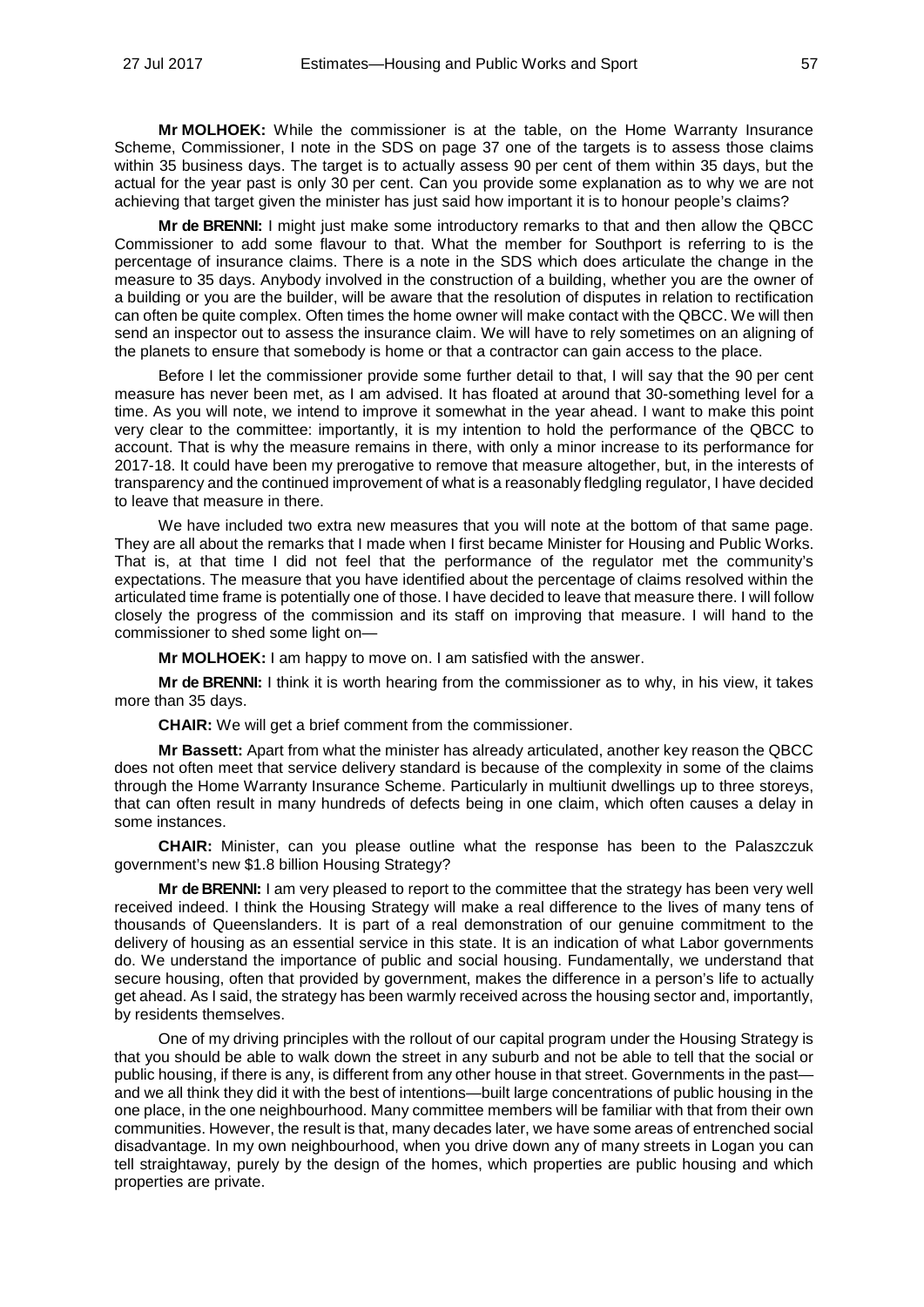Our Housing Strategy is looking for a mix of design and it is also looking for a mix of use and tenure. In saying that, an important driver in our new program is making sure that we are embracing modern design. Our new expression of interest process, through the Housing Partnerships Office, has asked those proponents who want to work on delivering this housing for us to have that modern design as a real focus of what they are bringing forward. Appropriate housing for people and appropriate housing for the neighbourhood are two very important factors.

Chair, your question was about the reaction to the strategy. I have to say that, unfortunately, we have seen some pretty disgraceful behaviour from members of the opposition—

**Mr MOLHOEK:** Point of order. The minister is not here to cast aspersions on the opposition. He is here to answer questions about the budget.

**CHAIR:** I do not believe there is a point of order, member for Southport. I asked for the reaction and he is giving us the reaction. Minister, please do not be argumentative, though.

**Mr de BRENNI:** It has been brought to my attention that the LNP has been running a centrally coordinated direct-mail scare campaign about our Housing Strategy construction program. I have seen a letter from an LNP candidate in Greenslopes. It is this one here. It is authorised in ECQ format by an official of the LNP headquarters. The headline is in caps and bold, with a bit of italics, and it says 'Labor expanding public housing units in our area'. The part that reads 'in our area' is underlined for impact. Chair, I seek leave to table a copy of the letter.

**CHAIR:** Could we have a copy, to see if the non-government members will accept it.

**Mr de BRENNI:** The letter is not in isolation. It looks like it is part of a coordinated campaign. I say that because the member for Toowoomba South appeared on the news on Friday night, protesting a new seniors unit block in Toowoomba. I think it disgraceful to stand out the front of a seniors unit block and protest by saying, 'We can't have that in that neighbourhood.'

**CHAIR:** I am sorry, Minister, but leave is not granted for the document to be tabled.

**Mr WHITING:** The LNP members are not going to table an LNP document?

**CHAIR:** Minister, we will not be able to table it.

**Mr MOLHOEK:** Essentially, it is not relevant to the budget.

**CHAIR:** Can we allow the minister to continue.

**Mr de BRENNI:** I do not need to table it, Mr Chair. Member for Southport, it is directly related to the budget. It says, 'We have revealed a plan for even more public housing unit blocks in our area'.

**Mr MOLHOEK:** Point of order. The minister is actually reading from the document and implying that they are my words.

**CHAIR:** No, I do not believe that was the case.

**Mr MOLHOEK:** He said 'the member for Southport said'. That is not what I said. I would be interested to hear what the minister has to say about his Housing Strategy.

**CHAIR:** Let us let the minister continue. My question was about the reaction to the Housing Strategy and I believe this is relevant.

**Mr de BRENNI:** We have seen a pretty miserable record from those opposite compared to our Housing Strategy. There have been lots of crocodile tears here in parliament about public housing.

**CHAIR:** I asked the minister not to be argumentative.

**Mr MOLHOEK:** You spent less in the last three years than we did—

**CHAIR:** Please stop your interjections. You will have an opportunity to ask questions.

**Mr de BRENNI:** I think the previous government's approach is in stark contrast. Chair, you asked about the reaction to our strategy. The reaction to our strategy is in stark contrast to the community's and public's reaction to the previous government's strategy. We have proposed an extraordinarily significant investment that puts housing for vulnerable Queenslanders back on track. We will provide for seniors and people with a disability. You will not see members of the Labor government protesting out the front of construction projects that are designed for seniors in our community. You will not see Labor members focus protesting on building sites where we are building homes for women and children escaping domestic and family violence, the elderly or single mums. You will not see NIMBY scare campaigns being run by our members to run down what is a generational shift in the level of concentrated investment.

I think the reaction to the Housing Strategy has been warmly welcomed. I think those opposite ought to be ashamed because many of them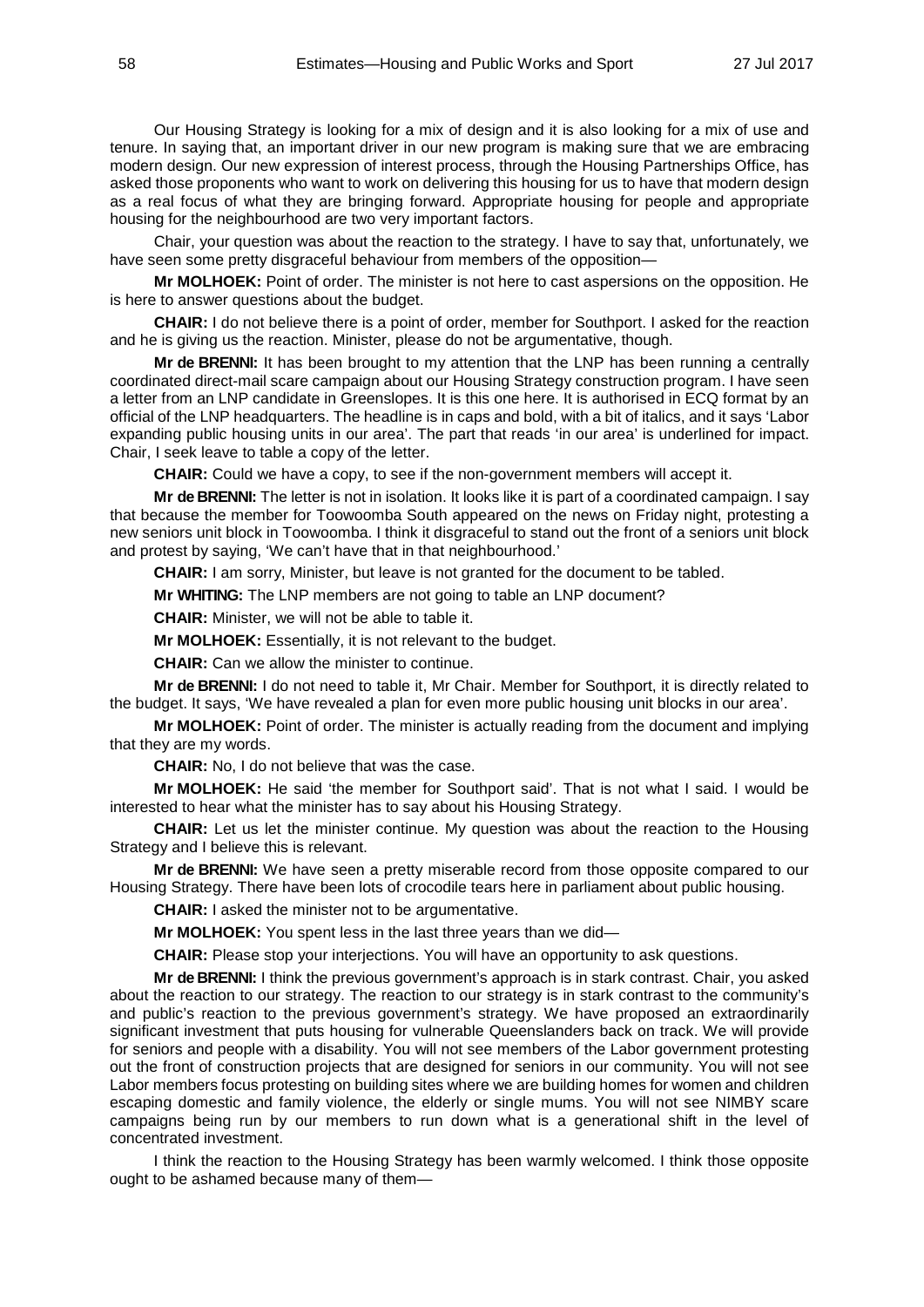**CHAIR:** Thank you, Minister. We now move to the member for Lytton for questions.

**Ms PEASE:** I refer to page 3 of the Housing and Public Works SDS, and I ask: how will the Housing Construction Jobs Program be delivered and what are the expected outcomes of the program?

**Mr de BRENNI:** Member for Lytton, I welcome your continued interest in supporting people who are very vulnerable in the community and your recognition of this important work. Your question is about the expected outcomes of the program. I will start with the level of investment in the program. There will be a \$1.6 billion investment into the Housing Construction Jobs Program over the next 10 years. In the first five years we want to kickstart the program with the delivery of 2,972 new social homes and 1,034 new affordable homes. The fantastic news for trades men and women and builders alike is that 600 jobs per year will be created off a program to support those most vulnerable through the Housing and Construction Jobs Program—that is, 600 jobs per year in the first five years. That is good news for the residential construction sector. I have been hearing from builders and subbies across the state that they are very excited about getting involved in that.

In order to deliver that significant capital works program, we have established the Housing Partnerships Office. The Department of Housing and Public Works is working with Economic Development Queensland. Their role is to engage with stakeholders to identify, leverage and deliver development opportunities, particularly on underutilised state land. It is the same model that some of you will be familiar with through our Better Neighbourhoods Logan program, which was also well received by industry. It really ushers in a new way of working that focuses us on listening to the market and identifying opportunities for what will be very quick transactions and a flexible approach to delivering homes and getting them to market. We designed it that way after listening to feedback from industry, with the intent that projects should be shovel-ready. Construction is going to commence on a range of projects before the end of the year.

I can report to the committee that one of the key benefits of this new and flexible approach through the strategic partnership with Economic Development Queensland is that EDQ has brought expertise and experience as a planning and property development unit which has allowed us, as a department, to engage with stakeholders, other agencies and local governments in particular. I thank the local governments for their continued cooperation and support of this program. It has also brought developers and builders into the fold. It is allowing us to identify some really good high-quality developments and projects. Their advice also ensures that it aligns with the Advancing Our Cities and Regions Strategy—it is important to have that in alignment—the emerging South East Queensland Regional Plan and the State Infrastructure Plan.

As I mentioned earlier, the expression of interest process has been streamlined. That has been designed to reduce tendering costs. Every dollar that we can take out of tendering costs and have go into new housing we will. It will result in faster delivery times. That has obviously been welcomed by the building and construction sector. I think it is a smart way of going about our procurement.

We have offered a range of opportunities to the sector. We have offered opportunities to the sector, including state owned sites for redevelopment and immediate construction. We have said, 'Here is a block of dirt. We want to build a building here.' There are private sector proponents with projects with development approvals already in place. Those proponents have come to us and said, 'I have something that, if I partner with you, we can build and then get people housed in very quickly.' There are also new precinct based options.

We got this going the week following the budget. We rolled out sessions right across the state. I attended these sessions with developers and community housing providers. They were very well attended. I thank the builders and developers across the state for attending those sessions.

I am extremely pleased about the speed at which this process is moving. I asked for it to be fast and efficient. We are going to see the expression of interest process close on Monday, 31 July. I know that sitting behind me are some of the departmental officials who are responsible for delivering this. I thank them for their efforts.

The Housing Partnerships Office will then assess both the market opportunities and the registrations of interest. Specialist advisers will provide support for that evaluation process. We will be looking at making sure we get the best value for money for Queensland taxpayers and meet the visions and objectives of program too.

I will advise members of the committee about the investment that they will be seeing in their own backyards as a result of this process. I think there is probably interest in that, if you will indulge me, Mr Chair.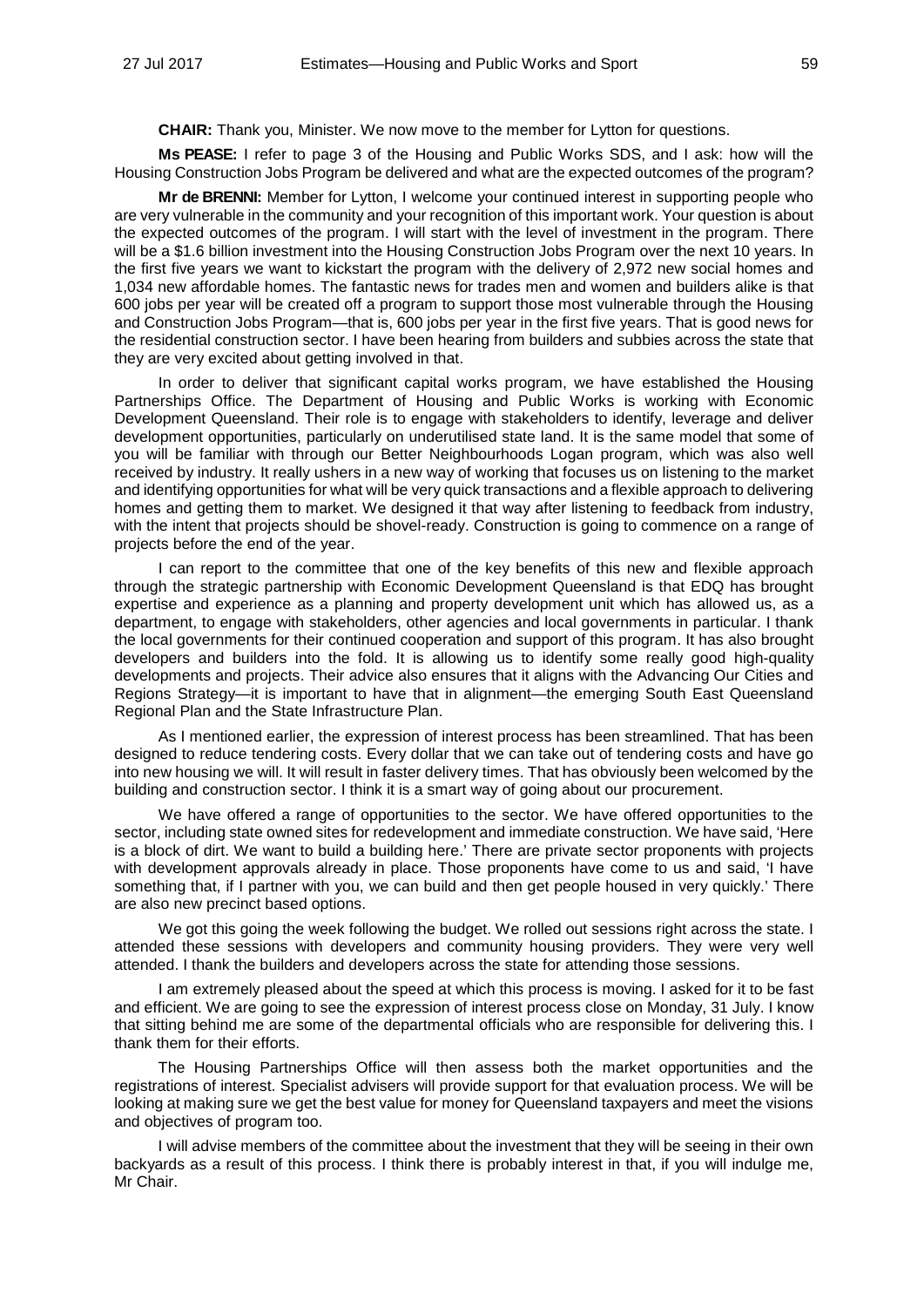## **CHAIR:** Yes.

**Mr de BRENNI:** I am sure the member for Redlands will be pleased to hear that in the neighbourhood that he and I call home—the member for Redlands and I are electorate neighbours there will be \$150 million invested. That will see 85 jobs per annum created and supported. There will be 492 new homes built. That is good news for people in our community, member for Redlands.

I think the member for Southport will be thrilled to hear that across the Gold Coast region there will be \$110 million invested and 392 new homes built. I know that will be welcomed in the member's neighbourhood.

**Mr MOLHOEK:** Did you say 110 or 390 for Southport?

**Mr de BRENNI:** There will be \$110 million invested and it will deliver 392 dwellings.

Member for Burnett, there is good news for your region as well. I have had a crack or two at the member for Burnett in parliament and called him 'two homes Bennett' before and given him a bit of a dig. The good news for the member for Burnett and the people of the Wide Bay-Burnett area in particular is that we will invest \$25 million in the area. That will deliver 56 new homes. That is a little bit better than two. That will support 14 new full-time jobs.

We will continue to work statewide as we deliver that new social and affordable housing across the state. I think our record against the previous government's record will hold up any day of the week.

**Mr COSTIGAN:** What do I get—a big fat zero?

**CHAIR:** We could probably get your figures, member for Whitsunday.

**Mr de BRENNI:** I did not outline the figures for some of the others either, Mr Chair. I can get you those details.

**CHAIR:** We missed out too, member for Whitsunday.

**Mrs MILLER:** I ask these questions in relation to your role as the Minister for Public Works. Is the minister aware that at Tieri, which is coalmining town in Central Queensland, a number of coalminers who have been locked out by Glencore have assisted the local school with cleaning up and doing odd jobs? This is a community service by the CFMEU. Glencore has gone to the school and advised it that the company will 'cut off funding to the school due to CFMEU assistance'. As Minister for Public Works, how can you protect these community minded coalminers, the principal, teachers and staff of the school from such intimidating behaviour by Glencore when their community service is actually saving the government money?

**Mr de BRENNI:** I start by commending those coalminers in Tieri. I have not visited Tieri myself. I know that the level of community engagement that is shown by members of the CFMEU—and other unions for that matter—in those small communities makes the difference between a town that lives and dies.

I was out in Winton on the weekend for the Queensland Rugby League's country week. It is evident to me that union members in those towns not only do a great job in terms of representing their colleagues at work but also are community leaders who get out and make sure those towns keep functioning. They should be commended.

In my role as Minister for Public Works, I am responsible for procurement. I have been working closely with the department and its regional Building and Asset Services—the new QBuild agency—to ensure that wherever possible we can make sure that in those local communities maintenance work or building work is done by local people.

In respect of the support that is provided by members of the CFMEU in that town to the school, again I commend and congratulate them. The behaviour of the mining company in bullying them and bullying people in that community is nothing short of reprehensible. I do not think that any Queenslander thinks it is acceptable in Tieri or anywhere else in this state. If there are actions that I can take that demonstrate my support for those coalminers and that community, I will certainly be taking them.

**Mrs MILLER:** I have a question in relation to Collingwood Park in my electorate. I am wondering about the land that the housing department owns in Collingwood Park. Would you consider using that land for light-weight housing for seniors in my area?

**Mr de BRENNI:** I understand that over the last several years there have been some challenges with building and construction around Collingwood Park. The member would know that I am somewhat familiar with that area. A lot of the students that attended my wife's school when she was teaching out there were from Collingwood Park and they would talk about cracks appearing in their backyards et cetera.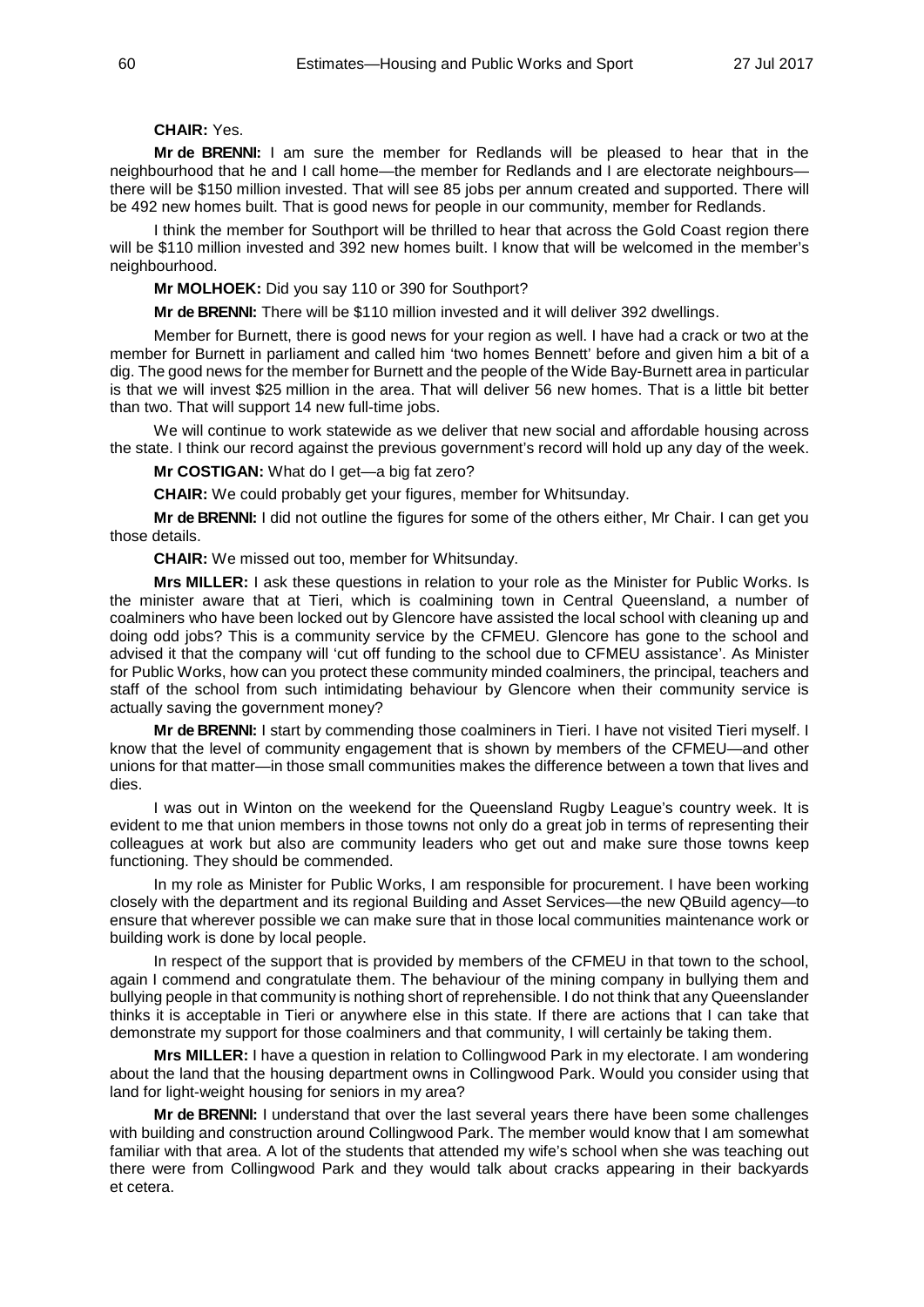That community and lots of communities with reactive soils provide interesting opportunities for us to, as you say, trial different housing typologies. I know it is not in Collingwood Park, I grant you that, but in some remote communities in Far North Queensland the usual structures that you build really struggle in those conditions—and I suspect for some of the same reasons that are faced in Collingwood Park.

I am advised that we have 102 vacant parcels of land. We have undertaken some geotechnical investigations of those. I cannot say what the outcomes of those have been and what that advice looks like, but what I can commit to you, member for Bundamba, is to, following today's session, talk to you further about the opportunities that we can create there. There is probably no fiercer advocate for the housing needs of people anywhere in this state than yourself. I am very happy to have discussions with you about that and bring my agency to the table. If we can find ways to maximise the use of that under-utilised state land then I am very willing to do that.

**CHAIR:** We will go to the member for Burnett.

**Mr BENNETT:** I refer to page 3 of the SDS. The Queensland Building Plan included a recommendation to change the licensing requirements so that only licensed roof plumbers can install metal roofing and cladding. Given the significant impact and loss of jobs that we believe this will cause to a number of Queensland minor and major roofing companies and the fact that the introduction of a similar requirement in Victoria has resulted in massive defects—there are eight times more roofing defects there than in Queensland—can you give us your current opinion on this policy position?

**Mr de BRENNI:** I think it is worth providing some context around that particular issue. The approach that I took to consultation around the Queensland Building Plan was threefold. Firstly, it was to make sure that it was genuinely comprehensive. That is why I personally took the time to meet with stakeholders in the building and construction sector across the state. Secondly, the reforms that I introduce have to continue to maintain productivity across the building and construction industry. That is very important. Thirdly, we have to maintain confidence in a number of different ways. If you are a roofer you need to have confidence that you have a job. If you are a builder you need to have confidence that there is going to be work coming. We put those three principles in place. I determined that confidence was key and that we needed to provide certainty to the industry.

I found upon coming to the role of Minister for Housing and Public Works that there had been successive governments that had conducted reviews and then failed to implement the recommendations of those reviews. I think what the building and construction industry wanted was some clarity and some outcomes and for the government to take the appropriate action.

I set to work on assessing the industry's posture in relation to the outcomes of various reviews and reports. There were proposed reforms to plumbing, proposed reforms to roofing, proposed reforms to certifiers. You have heard a lot from me about proposed reforms to security of payments. I mentioned it before. I wanted to ensure that we left no stone unturned if I was going to embark on that scale of process.

You questioned me before about funds expended on that process. We wanted to make sure that if we were going to go out and ask people to give us their views that we covered all of the bases. In doing that, I met with roofing contractors, steel suppliers and builders personally across the state. I heard varying points of view. Most recently, I met with the steel industry.

The government is forming a view. Those matters are before cabinet at the moment. I think that roofers and the steel industry are fairly comfortable with where they think we stand. When I introduce the appropriate reforms into parliament and release the findings of the Queensland building consultation then that will draw a line in sand in terms of where we all stand on that particular issue and across the other nine areas of proposed reform.

**Mr BENNETT:** So it is still to come? We cannot say that those reforms are a given. You gave a fairly long answer. Can we be clear, is it still to come? Are you telling me to wait until you introduce it?

**Mr de BRENNI:** Matters to be considered in the Queensland Building Plan are part of the cabinet process.

**Mr BENNETT:** I will move onto procurement services and reference the SDS at page 11 where it refers to the Queensland Audit Office's strategic report. The report has been around for a year. Can you advise the committee what the progress is in addressing one of the main findings that 16 out of 21 departments do not have a current agency procurement plan which the Queensland procurement policy requires? For the sake of clarity, I have an extract from that if the minister does not have a copy of it?

**CHAIR:** Does the minister have a copy of that?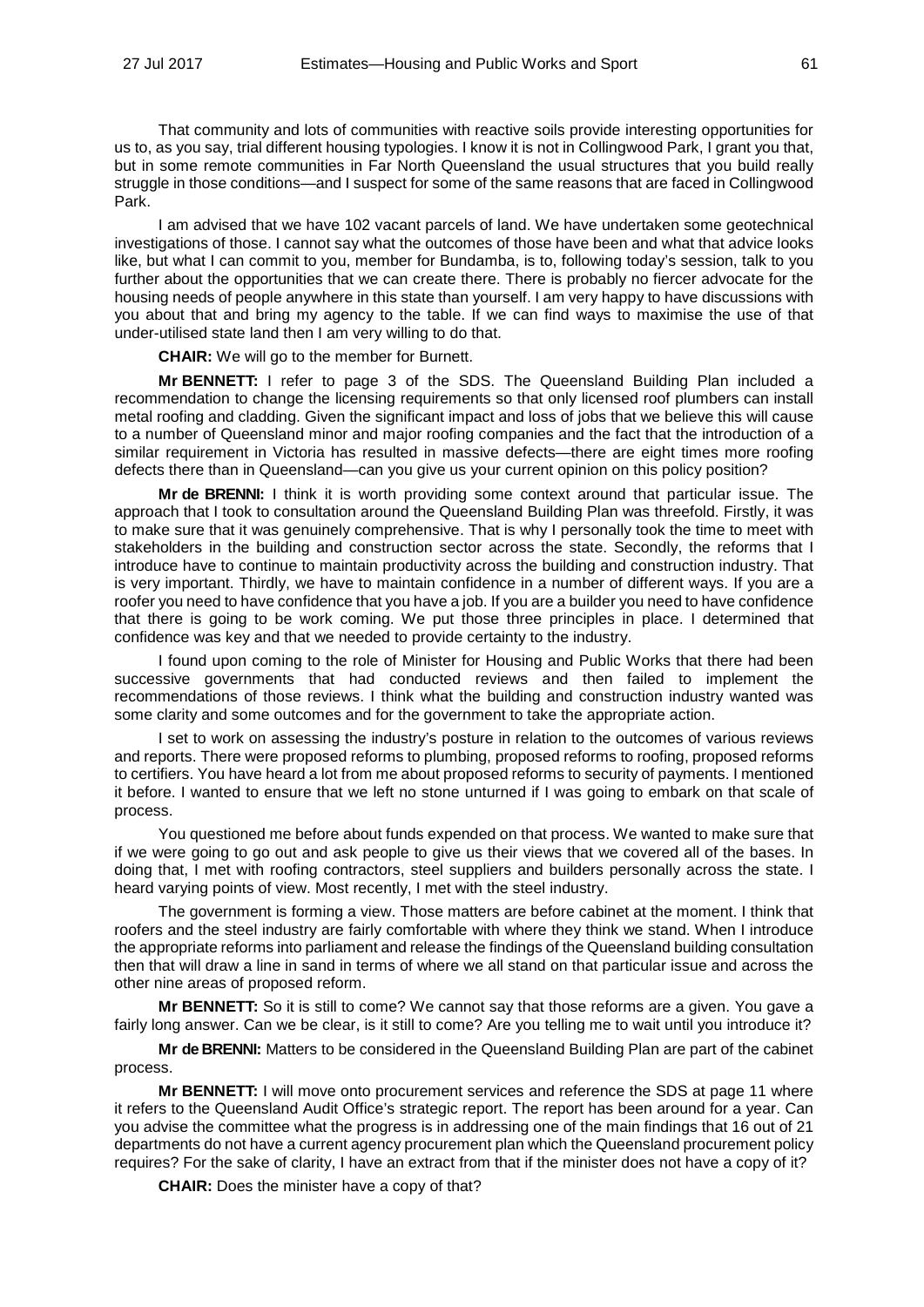**Mr de BRENNI:** I am happy to respond to that. When the Queensland Audit Office says that you have procurement wrong or it is not where it should be, I am not sure you have a leg to stand on. In September 2016, you are right, the Audit Office did release their report into strategic procurement. I read it with interest. That report, among others, says some pretty damning things about procurement. We are currently operating—not for much longer—under the procurement framework that was adopted by the LNP government, by the then treasurer, Tim Nicholls, and the then minister, Tim Mander. That is the procurement framework upon which the Queensland Audit Office conducted their assessment.

It tells us about the Procurement Transformation Division in the department of housing—how it came to be and what it was supposed to achieve. The policy of the previous government that this Audit Office refers to was expected to achieve up to \$1.3 billion in benefits. As you have pointed out and as the Audit Office report details extensively, that policy fails to meet the mark to any level of acceptability, like many others. It is another case of going too hard, too fast. The Audit Office report says that it was expected to deliver a procurement benefit of \$417 million in two financial years; it delivered only \$190 million. Clearly it was overly ambitious. It was poorly thought out. It is another case of overpromising and underdelivering by the government that was led by Tim from Clayfield.

**Mr BENNETT:** My question was: since you have been the minister for over a year, what have you done to address the 16 out of 19 that do not have a current policy? It is nice to keep reflecting backwards, but let us look forward.

**Mr de BRENNI:** It is nice to reflect backwards because it is important to see where you have come from and where you are going.

**Mr BENNETT:** You have been in government for three years, so just answer the question.

**CHAIR:** You asked the question. The minister will answer it.

**Mr de BRENNI:** Thank you, Chair. We are getting there. What have we done? We waited to receive the Queensland Audit Office report to properly assess and receive their guidance. If the Audit Office report is going to tell you what you ought to do, it is important that you read their report before you do it. We also conducted a review into that ourselves. We have been working on the delivery of reforms in procurement that will have significant outcomes for Queensland.

What have we done? We established the Procurement Industry Advisory Group. That consists of 14 peak bodies. Don't spill your water, members opposite, but there is a union representative on the Procurement Industry Advisory Group. We also have a small business champion. That group has met three times. Its role is to assist government in developing effective forward procurement pipelines and our procurement strategy and policy. It has been developing that. Perhaps if there had been some consultation with a representative body like that then the previous government's procurement strategy would not have been such an abject failure.

**Mr MOLHOEK:** I raise a point of order. The minister is still not addressing the direct question.

**CHAIR:** The minister can answer the question however he sees fit. I will ask the minister to keep relevant, though.

**Mr MOLHOEK:** Under the standing orders, the Speaker had ruled that ministers are not meant to be argumentative but rather answer questions.

**CHAIR:** The question was a little argumentative, too. I have asked the minister not to be argumentative. You do not have a point of order. Minister, could you continue to answer the question please or move on?

**Mr MOLHOEK:** We are happy to move on.

**Mr BENNETT:** Following on from the Auditor-General's report and the IDC that you established in 2015, for me it is a wonder, then, that staffing in Procurement Services has been cut from 111 in 2014-15 to just 59. I can give you the reference in the SDS if you want. Minister, that is 111 down to 59 under your watch. These are departmental figures. You cut the staff by half and now you are trying to blame everyone else for the damning Auditor-General's report.

**CHAIR:** Do you have a question?

**Mr BENNETT:** Minister, how do you seriously expect Procurement Services to function properly when you have slashed staff by half?

**Mr de BRENNI:** It is interesting and ironic that the member for Burnett asks about slashing staff. How many staff were slashed out of your office in Bundy? Forty per cent of them.

**Mr BENNETT:** You are the minister. Estimates is for you, mate.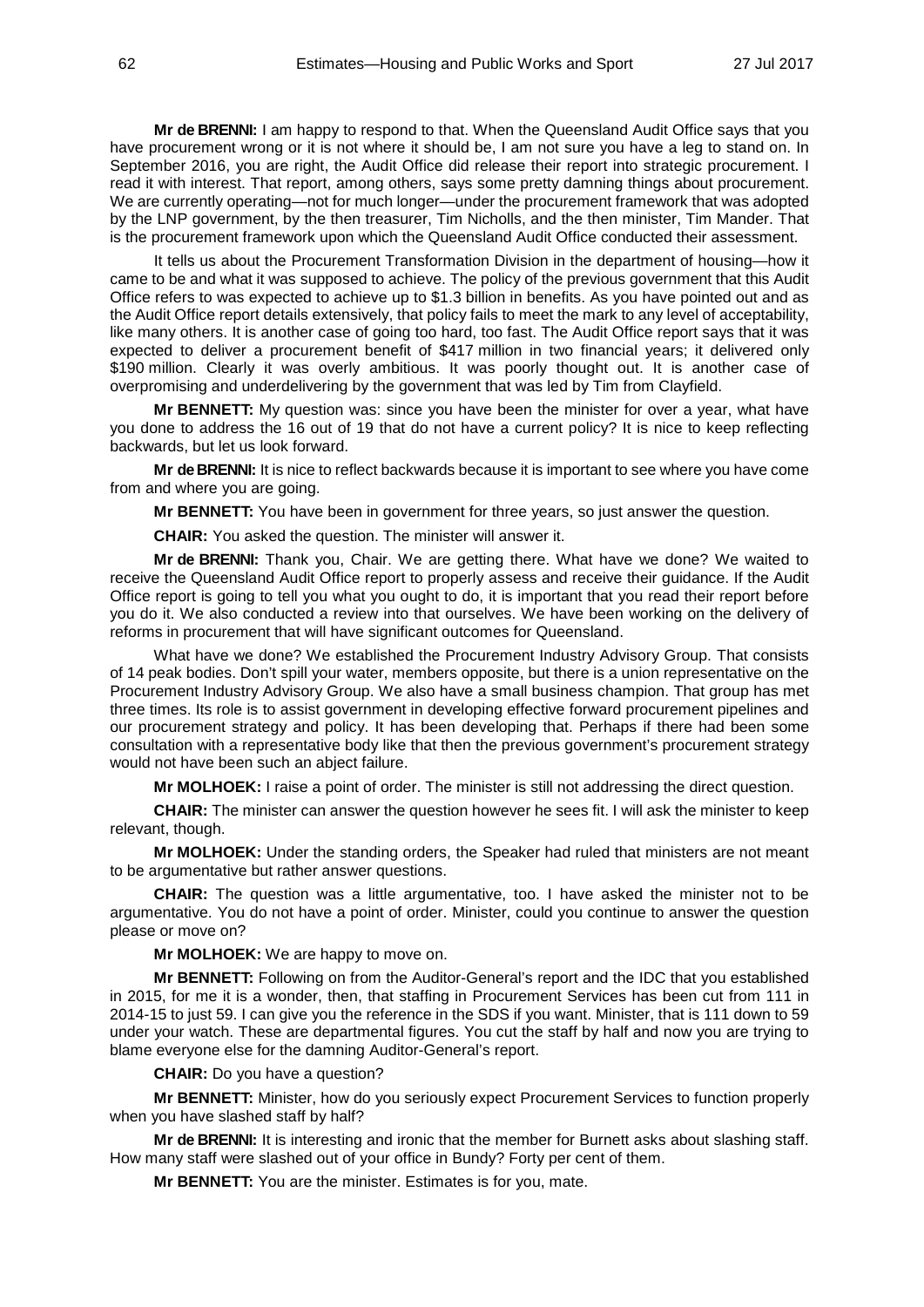**Mr de BRENNI:** I am happy to answer that question. Our approach to procurement that we are developing is agency led. We have custodianship of the procurement strategy and the procurement policy. It has been a decision of government that agencies should be responsible for their own procurement. You will note, though, that the overall level of staffing across the Department of Housing and Public Works has not suffered the tremendous slashing that it did under your government.

**Mr BENNETT:** You have cut them by half.

**CHAIR:** We will now move to the member for Dalrymple.

**Mr KNUTH:** Minister, last year at my request you reinstated the lawn-mowing and garden care vouchers to senior citizens in need in my area as a pilot program, titled Home Assist Secure, after the previous government cut this service. Can the minister please outline how successful the pilot program has been and will the minister be continuing this much needed service?

**Mr de BRENNI:** Thank you, member for Dalrymple. I thank you for bringing that matter to my attention and for your advocacy for seniors across North Queensland. We went to the Atherton Tablelands and visited a service provider with you. I had the opportunity to meet a couple of seniors who were benefiting from that service. I thank you for giving me that opportunity.

As the member for Dalrymple well knows, seniors in Queensland have a lot to offer our community, but we all know that as we get older it can become more and more difficult to attend to household chores, particularly as you become less agile and as your health needs change. Home Assist Secure, just for the benefit of the committee, provides safety related assistance to Queensland householders over the age of 60 and people with a disability. It is all designed critically around helping them to maintain their homes so they can continue to live in the place that they call home.

There are a number of elderly people I have met with who really do want to stay in their homes. It is the place where they have raised their children. They know their neighbours. They have built a garden and those sorts of things. We fund 42 organisations across the state to deliver those services. We inject about \$20 million. Its real value is helping people stay in their homes, as you have pointed out to me, member for Dalrymple.

Following our meeting at Atherton I visited a woman named Robyn Gallen at Waterford, in the Waterford electorate. She has been registered with Home Assist Secure since 2003. She was receiving electrical support, plumbing and other handyman jobs that meant that she could stay living in her home. She just could not do those jobs on her own. It was important for me to see and understand that it is not just Mrs Gallen who is benefiting from that. Her being able to stay in that community in Waterford West has meant that she can keep going to her local church and she can keep going to the Crestmead 40 Plus Club, staying involved in her community and in community activities. So immense was her contribution to her community that just before I met with her she was bestowed an Order of Australia medal. These are the sorts of people we are helping through Home Assist Secure. We believe in supporting people like Mrs Gallen. I know that you do, member for Dalrymple.

I want to turn specifically to the trial that you asked us to undertake in respect of mowing. We know that mowing can be quite a physical job, particularly as you get older. If you think about what are some of the toughest things to do as you get older, probably mowing the lawn is one of them. It sums up the benefit of this service. It is very physical, particularly in hot weather. You are combining elderly Queenslanders trying to do that physical task in hot weather. Reintroducing that service after it was cut under the previous government I think was very important, considering the trial.

Through the trial we have learned two things. First of all, we learned that those lawn-mowing services were well regarded in those communities. They are much utilised services. They were adopted quite well. The figures that I have been given are that 400 seniors access the services through the trial. The other thing we learned was that taking away the lawn-mowing assistance did nothing to cut costs. It actually increased costs for government overall, with people having to move into aged care or to other places.

Member for Dalrymple, I want to confirm and advise the committee that we will continue to provide those services in those communities where we conducted the trial. I want to thank you not just for what you have done in bringing that to my attention but also on behalf of people like Mrs Gallen. I also want to confirm that not only will we continue that program in those trial areas but also we will now, from today, extend the lawn-mowing service across the state. It will allow people like Mrs Gallen and your constituents to continue to live, volunteer and participate in the community that they have built and that they love. We have done that on the basis of your advocacy and on the basis that we respect seniors in our community. We want to support them to live as comfortably as they can for as long as they live. Thank you, member for Dalrymple.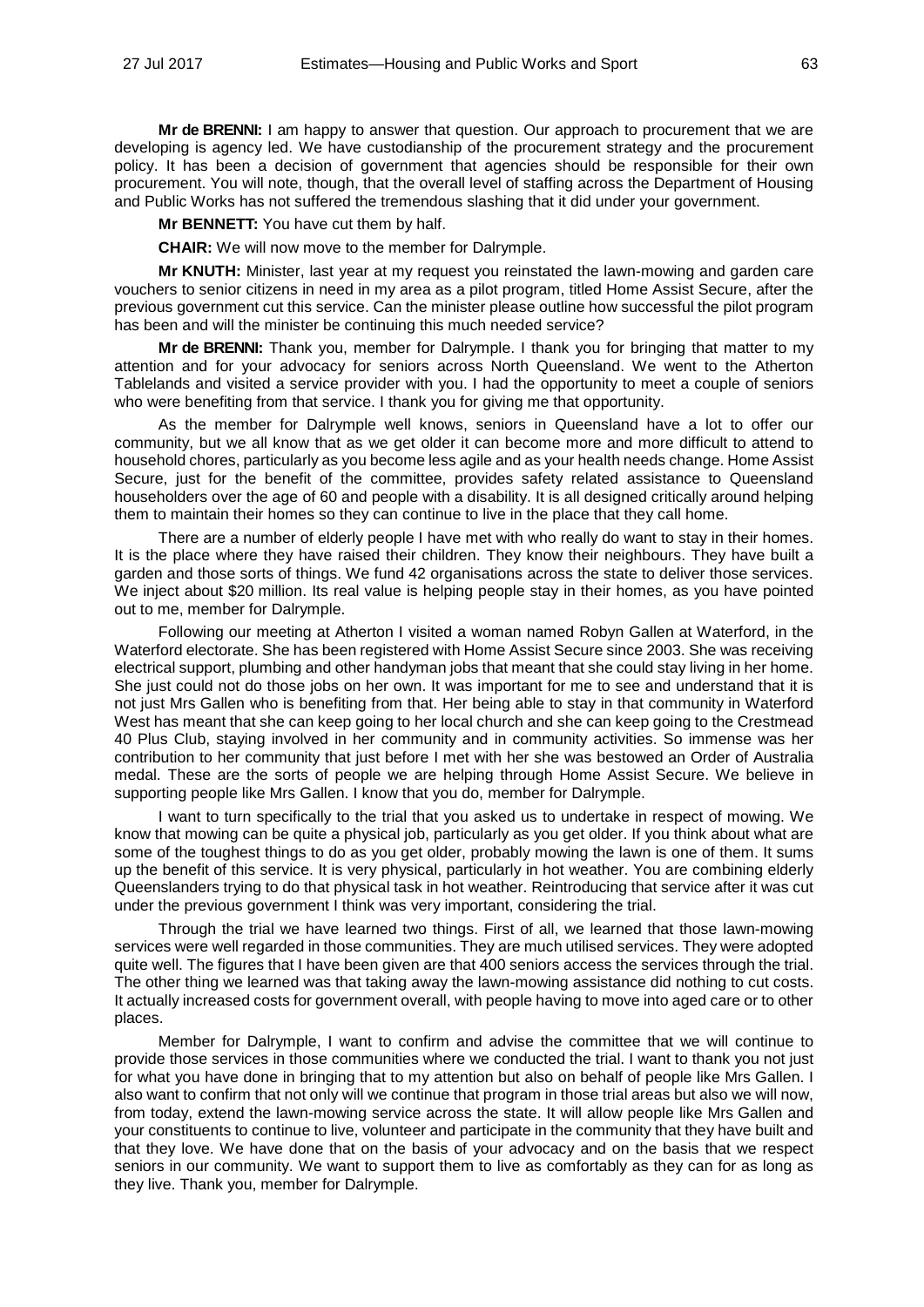**Mr KNUTH:** That is very good. Thanks, Minister. I refer to the service summary on page 35 of the SDS and the significant reforms implemented to the Queensland Home Warranty Scheme by the QBCC. Minister, on 1 July 2017, fees for the Home Warranty Scheme premiums were increased for painting contractors to pass on the charges to homeowners due to a number of factors causing the premiums to increase. Can the minister supply the claims and the cost of these claims that have been made involving painting contractors over the last 10 months which were used to calculate the increase in premiums for the Home Warranty Scheme?

**Mr de BRENNI:** Thank you, member for Dalrymple. Before I answer that question, I said that there were 42 providers of Home Assist Secure. The number is actually 41. I want to correct the record on that.

I do want the Queensland Building and Construction Commissioner to approach the table to take on board that question of numbers in terms of the Home Warranty Scheme and painting contractors. Before he does that, I want to provide a little bit of background to that question and the commissioner can provide those numbers. This was brought to my attention in a question that was tabled in parliament back in May, member for Dalrymple. I want to provide some information to the committee around that.

The public liability and Home Warranty Scheme are two separate insurances that cover two separate matters for licensees. As you know, and as I mentioned before, the Home Warranty Scheme provides the support for homeowners. You have asked about the issues with the level of cover up to \$200,000. I want to reassure you that the insurance premiums that you pay are commensurate with the cost of the job that you do. For example, if a painter was to quote a \$4,000 job, you would only have to pay an insurance amount of \$197. You can find that information by jumping on the QBCC website, and I will give the commissioner the call in a moment, with your indulgence, Chair.

What has become clear to me in respect of the Home Warranty Scheme for painters, in particular, is that there is a lack of clarity around the requirements. We want to make sure when those contractors go to work and they are talking with home owners about jobs that exceed \$3,300—if it is under \$3,300 there is no issue about home warranty—that people are clear. That is why I am announcing today that the QBCC will conduct a direct mail campaign to licensed painters to help clarify some of those questions they have around their various warranty obligations and public liability obligations. That campaign will kick off on 1 August. I will ensure that your office has a copy of the material that is sent out. I might ask the commissioner to provide some further detail.

**Mr Bassett:** Could I ask the member to repeat the specific question that he would like me to provide further detail on?

**Mr KNUTH:** On 1 July 2017 fees for the Home Warranty Scheme premiums were increased for painting contractors to pass on the charges to home owners due to a number of factors causing the premiums to increase. The question is: can the minister supply the claims and the cost of these claims that have been made involving painting contractors over the last 10 months which were used to calculate the increase of the premiums for the Home Warranty Scheme?

**Mr Bassett:** I thank the member for the question. In respect of the premiums that are payable through the home warranty insurance scheme, those premiums are calculated based on actuarial principles. I do not have the specific details as to how those policy amounts are calculated, but they are calculated on actuarial sustainable principles.

**Mr de BRENNI:** Maybe I can clarify: I believe there was a CPI increase.

**Mr Bassett:** That is correct, Minister.

**Mr de BRENNI:** There was an annual indexation. Perhaps, member for Dalrymple, if the premiums went up and a painter approached you and said, 'Why have my premiums gone up? Has there been a spate of payouts?', that is not the case. There was a 3.5 per cent increase across-the-board which is the standard government indexation. Perhaps that explains the increase.

**Mr Bassett:** The 3.5 per cent increase that the minister has pointed out is as a result of the actuarial calculations that were put forward through the home warranty insurance scheme.

**CHAIR:** Are you fine with that, member for Dalrymple?

**Mr KNUTH:** Yes.

**Mr MOLHOEK:** I am hoping the minister could enlighten me, and I am hoping I will not get another sales pitch on the Queensland Housing Strategy—

**Mr de BRENNI:** Don't tempt me.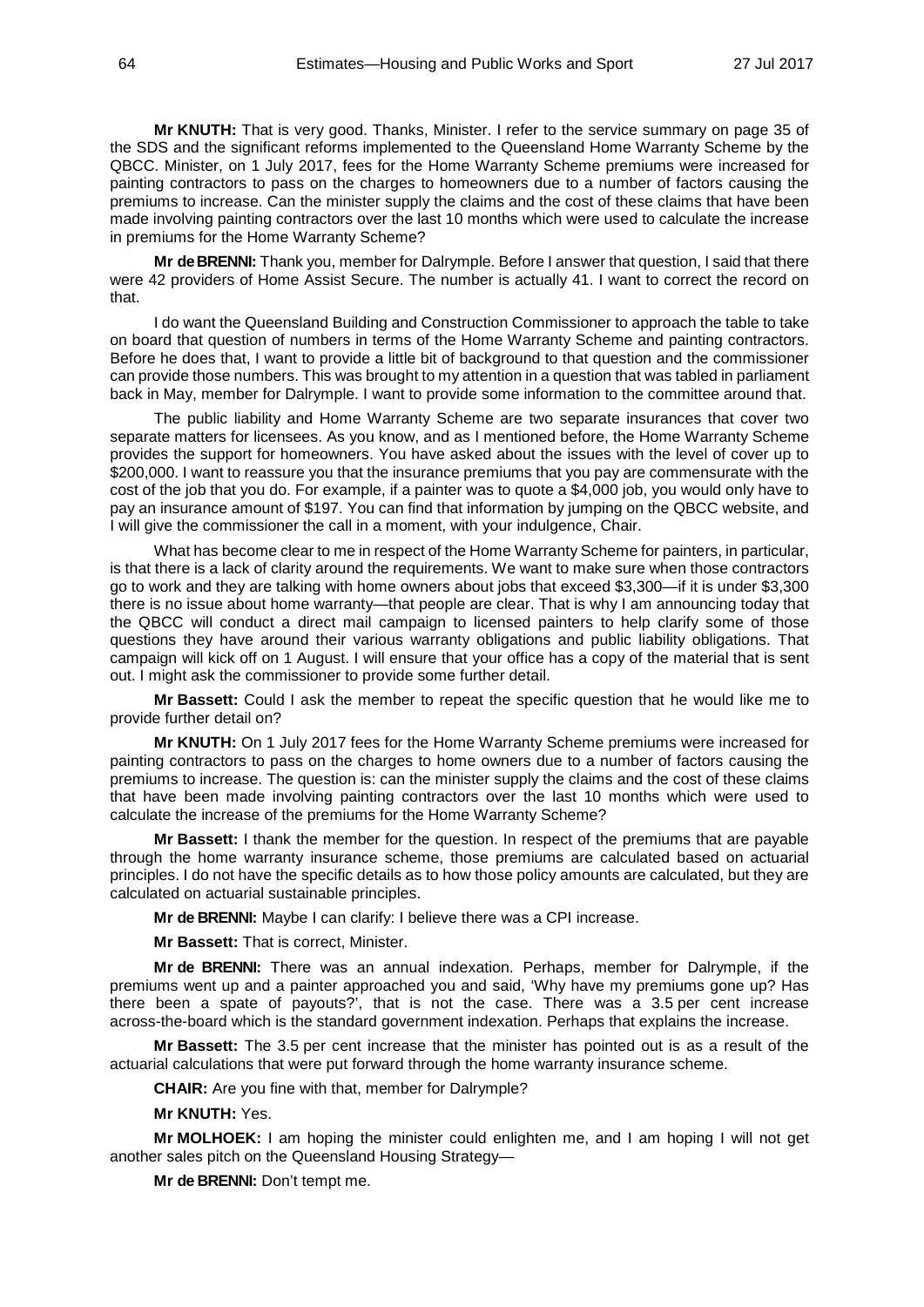**Mr MOLHOEK:** When I look at the Capital Statement for this year and past years, the investment in construction, grants and land acquisitions has typically been around \$450 million to \$500 million a year but the 10-year strategy is for \$1.8 billion, although the document says \$1.6 in one spot and \$1.8 in another. My question simply is: is my maths off? If I multiply half a billion a year by 10, that is five billion. It appears to me on the surface that the Housing Strategy is a significant reduction in spending over the next 10 years, because \$1.8 billion divided by 10 is \$180 million.

**CHAIR:** Is there a question?

**Mr MOLHOEK:** The question simply is: does the Housing Strategy mean that you will be spending \$300 million a year less than has been spent this year and in the previous three or four years?

**Mr de BRENNI:** No, it does not mean that.

**Mr MOLHOEK:** That is how it appears. Can you explain that?

**Mr de BRENNI:** It does not mean that. It is a significant increase in the level of expenditure.

**Mr MOLHOEK:** Can you explain in a little more detail what that \$1.8 billion in the Housing Strategy is?

**Mr de BRENNI:** \$1.6 billion of it is new money—an increase over the current effort.

**Mr MOLHOEK:** If this year's budget is half a billion we would expect that next year's budget will be more like \$680 million?

**Mr de BRENNI:** The forward budget is the forward budget that has been established with additional money. The way that the accounts have been represented in terms of capital in the past will be increased by \$1.6 billion for capital over the period of 10 years to deliver the Housing Construction Jobs Program.

**Mr MOLHOEK:** This is effectively a \$1.8 billion increase over this rolling program; correct?

**Mr de BRENNI:** No, they are the same thing.

**Mr MOLHOEK:** That is \$500 million this year and this is saying \$180 million next year so that is a reduction of \$320 million. I am struggling with the maths.

**CHAIR:** Do you have a question?

**Mr MOLHOEK:** That is the question.

**CHAIR:** I did not hear the question.

**Mr de BRENNI:** The answer is that it is the total versus the new.

**Mr MOLHOEK:** So this is new spending in addition to the ongoing program?

**Mr de BRENNI:** Yes. There is \$1.6 billion in additional spending on the Housing Construction Jobs Program over the next 10 years.

**Mr MOLHOEK:** Director-General, why are there two figures? One is \$1.6 and one is \$1.8.

**Ms Carroll:** The \$1.6 billion is the capital component of the Housing Strategy. The other funds are not specifically set aside for the capital, so that is the difference between those two figures. In terms of the question about what might be in the Capital Statement this year and into future years, it is not a split of the \$1.6 billion equally over the 10 years. I think the program is described in some of the documents as how much might be spent over five years versus over 10 years. As you would be aware, with construction there is a ramp-up phase. We have been out to expression of interest at the moment. In the 2017-18 financial year the additional spending will come towards the end of that financial year. You will see changes as you go forward in that rolling program for the expenditure of the \$1.6 billion.

**Mr MOLHOEK:** What you are saying is that the money foreshadowed is essentially new money on top of the rolling program notwithstanding timing differences?

**Ms Carroll:** On top of the existing budget, and that is what is identified in the budget papers the additional money on top of the existing budget.

**CHAIR:** The minister explained that five minutes ago.

**Mr MOLHOEK:** It was not very clear to me.

**Mr WHITING:** My question is to the minister. Can the minister please update the committee on the implementation of the government's new nation-leading smoke alarm laws in public housing?

**Mr de BRENNI:** I thank the member for the question. There is clearly a significant amount of interest in the community at the moment around fire safety and buildings for obvious reasons. For a long time Queensland has had some of the strongest fire regulations in the country. Members would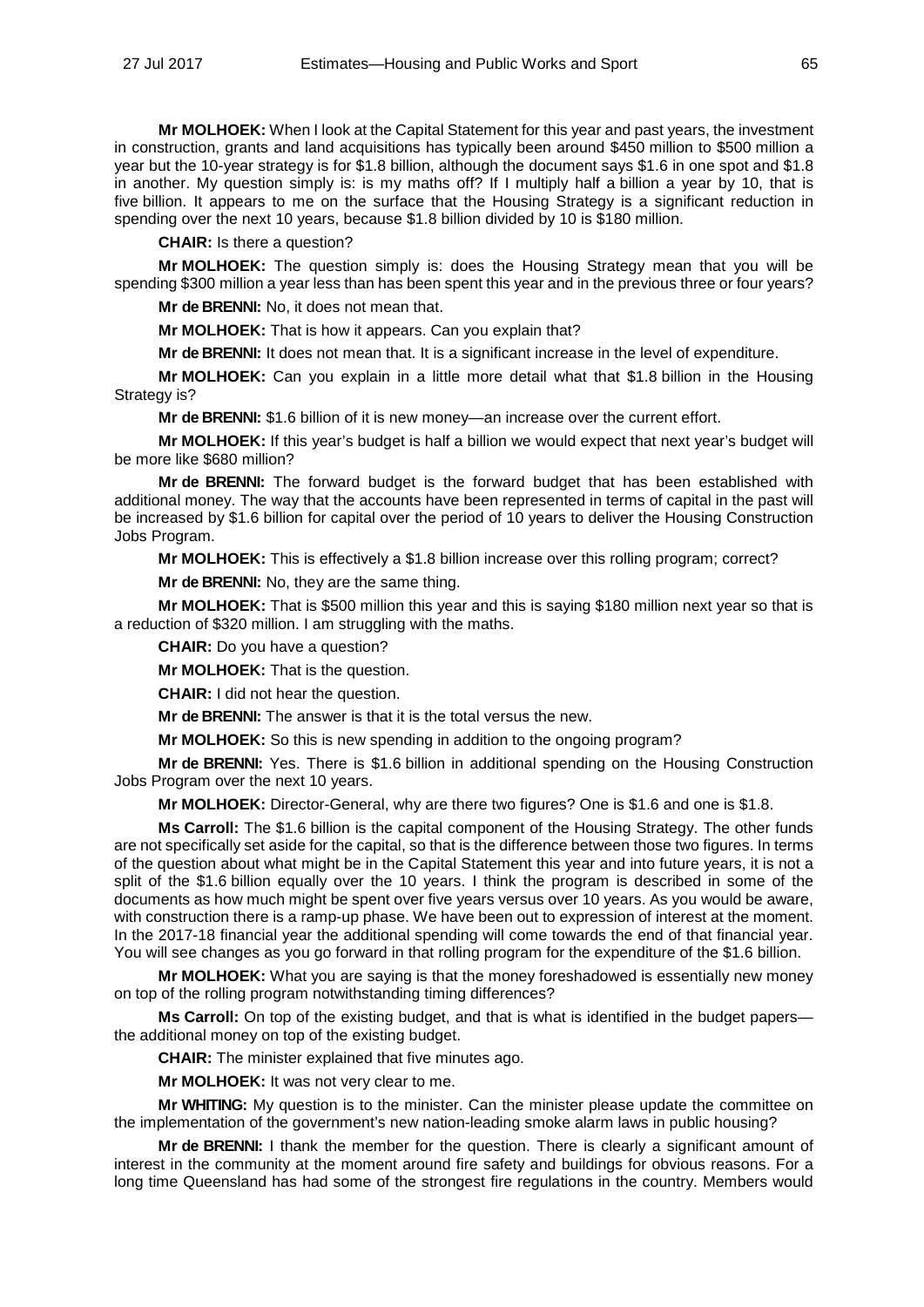have heard me in public commentary over the last few weeks in particular express my view that Queensland Fire and Emergency Services is clearly the best in Australia but arguably one of the most outstanding in the world.

Some will be familiar with the tragedy that occurred in my community of Logan with the Slacks Creek fire in 2011. That implored all of us as policymakers and legislators to make the system that we have in Queensland for the protection of householders even stronger. I have no doubt that the laws we passed earlier this year will prevent further tragedies from occurring.

Our introduction of photoelectric interconnected smoke alarms sets the gold standard in lifesaving technology in respect of house fires. One of the big dangers in house fires is the inhalation of toxic fumes while you are sleeping and by the time you wake up, if you do, it can often be far too late. The interconnection of photoelectric alarms gives Queenslanders who find themselves in that unfortunate situation—let us hope very few of us ever do—the best chance of an early warning and an effective escape from a dangerous fire event.

The Department of Housing and Public Works is the largest landlord in the state, as many of you will know, which is why we have set aside \$73 million for the installation of smoke alarms. They will go into 65,000 properties that we own across the state. That is going to be a huge job. That will see almost 300,000 new smoke alarms being installed across our housing portfolios. As members will recall, our nation-leading laws in this respect will require residential homes to have an interconnected alarm in all of the bedrooms ensuring that, if an alarm goes off in the parents room, it goes off in the kids room as well. When one alarm sounds, they all sound.

While the laws will be phased in over 10 years, I have been very keen to see the Department of Housing and Public Works take the lead and kickstart the market for photoelectric alarms. I thought that was an important part of our strategy. In doing that, I announce today that we are opening the tender for a standing offer arrangement for the supply of those many hundreds of thousands of new photoelectric smoke alarms on all of our properties. This will happen in coming days and it will be followed by a standing offer arrangement on installation for the alarms that will be released shortly after. That will follow detailed consultation with industry stakeholders to make sure we get that installation piece right.

I think these are fantastic opportunities for small local businesses that operate in the electrical space, such as electrical contractors, to get involved in the delivery of this new smoke alarm regime across the state. I encourage all members here today to reach out to those electrical contractors in your neighbourhood and let them know that we will have a significant program rolling out very soon. Chair, you would be very familiar with the important work of electricians in our community. We want to ensure that the rollout of this plays its part and does the heavy lifting in terms of supporting local jobs, particularly in regional communities in particular including places like Far North Queensland and the Whitsundays.

We will be focusing our firms on the delivery of this based within 70 kilometres of the installation. You cannot get much more local than that, particularly when it comes to regional Queensland. That is an important step. The member for Dalrymple has had to step out for a moment, but if a smoke alarm is getting installed in Charters Towers it should mean that an electrical contractor from Charters Towers does that work. If it is in Atherton, it should mean that it is in Atherton. It is likely that Queensland will be the largest purchaser of these new smoke alarms in the country. We will roll out, first of all, in public housing. That is important because we will not only help develop the market for photoelectric smoke alarms which will bring down price and competition over time but also ensure the most vulnerable in our community get the protections that they need first and foremost.

We will be ensuring that in every community in the state there are electricians and electrical contractors with experience in installing the new alarms. We want to make sure that the rollout happens safely and effectively. We estimate that it will lead to the delivery of 220 full-time jobs. That is good news for many regional communities. As I said, the implementation of a statewide SOA will see smoke alarms in select areas getting installed in the next month or two and the full rollout is anticipated to begin in early 2018.

Before I conclude my answer, I want to pay a small tribute to my community of Logan for the way it responded to the Slacks Creek tragedy back in 2011. As committee members would know, 11 members of the same family perished in that terrible fire. One of my best mates who is a firefighter spent many hours pointing a hose at venting gas bottles there. That is a day at work he will never forget. Since then, Logan has absolutely pulled together to support one another, and groups like the Logan House Fire Support Network have provided support for countless families across that region who have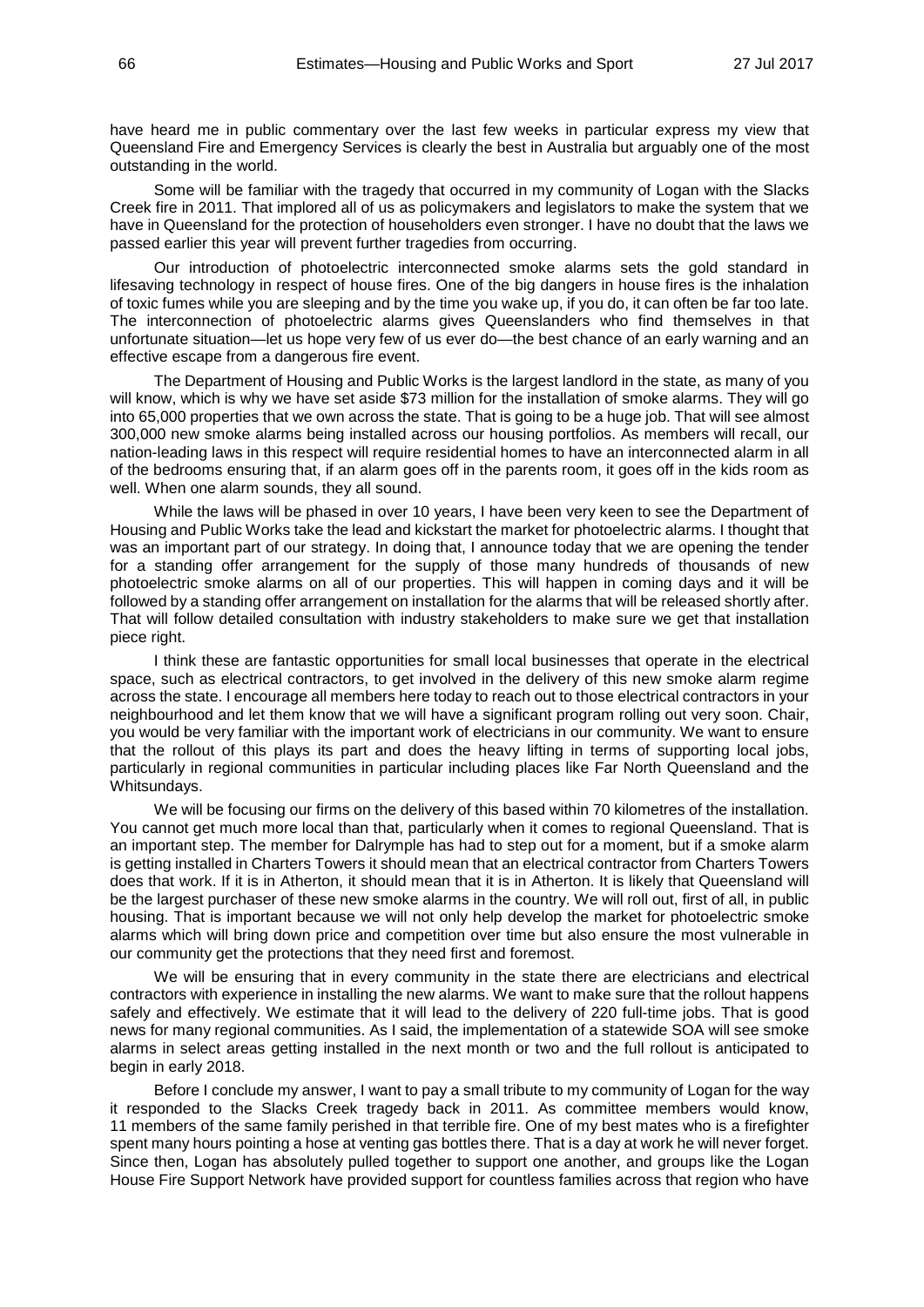experienced the unfortunate circumstance of a house fire. Can I just take the opportunity to acknowledge the leader of that organisation, Louie Naumovski, whose tireless advocacy has been a catalyst for these new laws that will save lives in this state. I also want to again commend the men and women of Queensland Fire and Emergency Services for their dedication, their service and their bravery.

**Mr WHITING:** Minister, with reference to page 8 of the Department of Housing and Public Works SDS, can you outline what work is being done with the Australian government, states and territories, industry and relevant regulators to address the issues relating to nonconforming building products?

**Mr de BRENNI:** I thank the member for Murrumba for that contemporary question about nonconforming building products. I will ensure that I do not stray into the bill that is before the House.

**CHAIR:** Thank you.

**Mr de BRENNI:** The issue of nonconforming building products is one that is being addressed by our audit task force at the moment. There are a number of products that are posing a risk in buildings across the nation, and we have been leading the charge here in Queensland for how we respond to those. I said that in my answer earlier.

I want to preface my answer with this: it would make tackling this issue a lot easier if the federal government did something to stop these sorts of products entering the country at the border. In all of my discussions with the Commonwealth, they have indicated an unwillingness to properly resource or focus border security on these issues whatsoever. The Turnbull government should be ashamed of this. Just across the road on the construction of 1 William Street, we saw asbestos-containing material ending up on a Queensland construction site. One has to ask how that can possibly happen in this day and age. We have seen billions and billions of dollars being spent on trying to prevent refugees getting here, but nothing is spent to stop asbestos related products coming into the country. That should not have happened. It is a banned product, and I can see that committee members one and all are pretty shocked by that.

With lack of any leadership from the Commonwealth on this, Queensland has led the charge. Through the Building Ministers Forum, we have pushed for the development of a national nonconforming product action plan. For the first time in Australia's history, two weeks ago here in Brisbane we brought together representatives of the entire building supply chain when we held the first ever supply chain summit. I want to congratulate the Queensland Building and Construction Commissioner, who is here, who hosted the first national meeting of the national building regulators forum to consider this issue. We have also had the audit task force convening meetings of all audit groups across the country to share intelligence.

We are taking a sophisticated approach to this and one of real leadership. I am very proud of the leadership that has been shown by Queensland and the Queensland Building and Construction Commission. I am very proud of the work that is being done by the Department of Housing and Public Works in addressing those issues. Of course, there is still much to be done. I am going to continue to work with my ministerial colleagues across other states, territories and the Commonwealth to deliver the most robust possible regime that we can to eliminate nonconforming building products from Queensland.

Again, I want to indicate that a lack of national action will not stop us from doing everything that we can as a state to uphold confidence in the building and construction industry, uphold investor confidence and uphold householders' confidence in the safety of their buildings. It is important we do that because of the 200,000 people who are employed in the industry.

**Ms PEASE:** Minister, I refer to page 3 of the SDS and the Queensland Housing Strategy and the first action plan. Can you please inform the committee of the government's commitment to tenant engagement and share some of your experiences of the My Home Awards for gardens?

**Mr de BRENNI:** I thank the member for the question. The government that I am a member of from the Premier through to every member of her caucus team and everybody who works with our government—is 100 per cent committed to tenant engagement. I know that you are, member for Lytton. In fact, the My Home Awards was one of the first items the Premier raised with me when I became Minister for Housing and Public Works, and she is at me for updates on where it is at on a pretty regular basis. I am surprised that the My Home Awards were not listed in my charter letter amongst some of these other important matters.

I was very proud and very pleased to have the opportunity to reintroduce the My Home Awards after they were cut. It was surprising to be so ruthless as to cut something like the My Home Awards. The member asked me to share my experiences. Those of you who have been a part of the My Home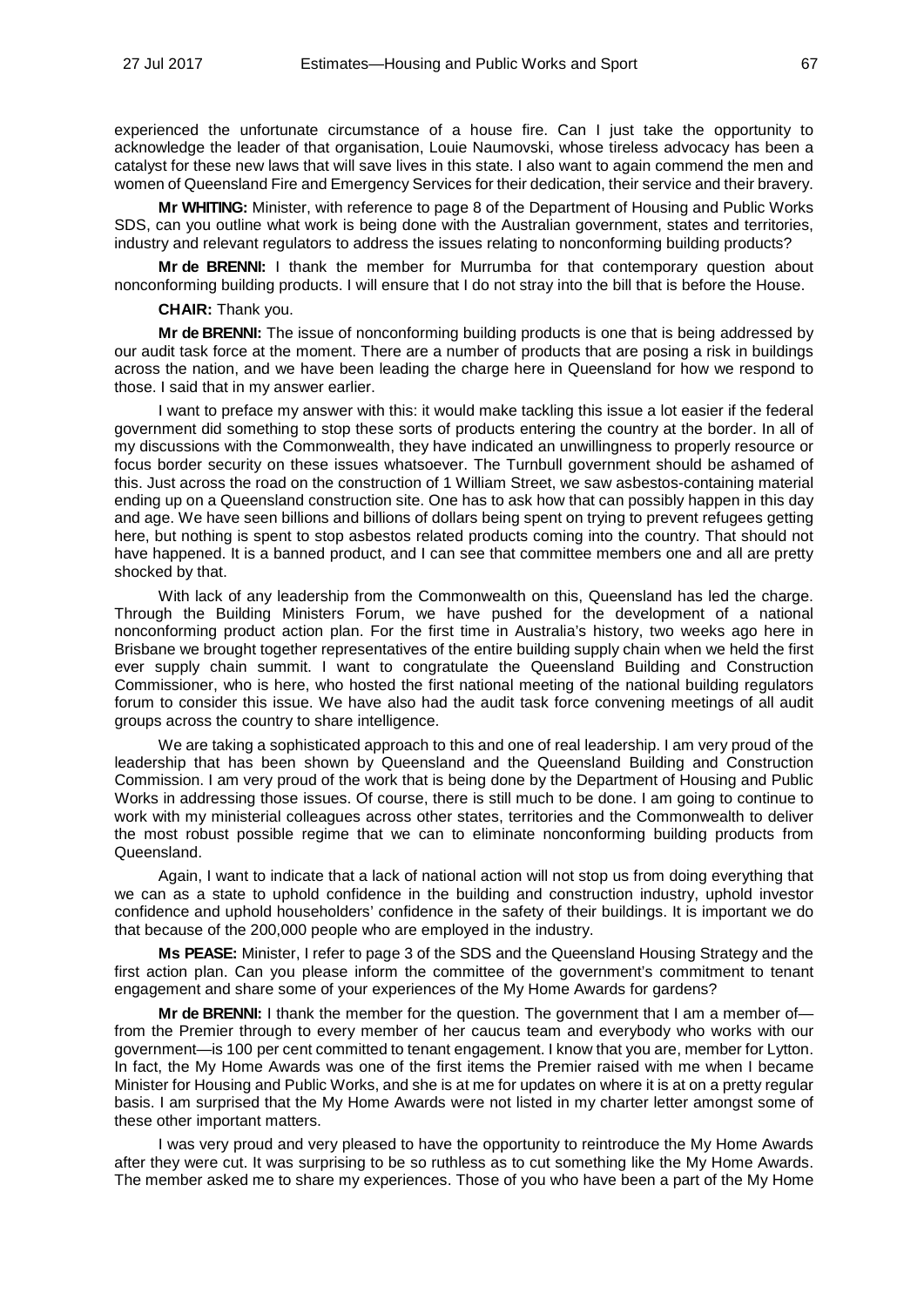Awards would know that they are moments of great joy. It is one of the great things about being the Minister for Housing, because the pride that people take in the homes that are provided to them by this government is truly amazing. I have seen some amazing gardens. We have seen fully fledged backyards. We have seen succulents on patios in unit complexes. The important thing is that they bring those people real joy. They make it their own home and they take care of it. They bring neighbours together in complexes to have a chat. To see the genuine satisfaction of the winners of those is quite rewarding for me as a minister. We have seen eight-year-olds win a My Home Award right through to people in their 80s.

I want to tell a story, if I can, with your indulgence, Chair, about a gentleman and his son whom I met on the Sunshine Coast. He was telling me about his wife who was the stalwart of the garden. They had lived in this home for some time near a canal. Through tears, he was telling me how she had passed away just a couple of days before the awards took place, but he still came along to the Housing Service Centre up at Maroochydore and he brought his son. They were both still in terrible mourning; this was literally days after she had passed away. His son took time off from being a soldier to come, so that his dad could accept the award on behalf of his wife. There are very few words that can go anywhere near describing the feeling of being able to give someone just a very, very simple and not costly award in a moment like that, because it clearly meant so much to them as a family.

Chair, you and I visited a winner in your neck of the woods. We went and saw Lee and Michelle. Lee and Michelle are a couple with huge hearts up in your neck of the woods. They open their home to foster-children, some of whom—

**Mr MOLHOEK:** Point of order, Mr Chair. I do not want to be seen to be mean-spirited, but this has nothing to do with the budget.

**CHAIR:** The My Home Awards are part of the budget. There is no point of order.

**Mr MOLHOEK:** I think that is a longbow, Mr Chair.

**CHAIR:** Please continue, Minister.

**Mr de BRENNI:** I will be brief in my conclusion, then.

**Mr MOLHOEK:** Can the minister tell us how much we spend on the My Home Awards, to make it relevant?

**CHAIR:** Can you please stop. There is absolutely no point of order there. That is outrageous. Please continue, Minister.

**Mr MOLHOEK:** Mr Chair, under section 118 of the standing orders—and the Speaker has stressed this repeatedly—

**CHAIR:** I have told you there is no point of order. Are you dissenting?

**Mr MOLHOEK:** We have given the minister a lot of latitude.

**CHAIR:** Are you dissenting?

**Mr MOLHOEK:** No, I will not dissent, but it would be great if the minister could talk about the budget.

**CHAIR:** We have had a bit of not talking about the budget from your side that I have let you get away with today as well. Please continue, Minister.

**Mr de BRENNI:** It is part of the budget because we did reintroduce it after it was cut. I am very pleased to announce that the 2017 My Home Garden Awards will soon open for entry. Details will be available on the HPW website very soon. I want to inform members of the committee so you can inform your constituents, because I know that the awards are special to a lot of you. Many of you have attended the awards. They did not seem disinteresting or to be lacking relevance when many of you attended the awards and had some photos taken. Everyone is always there for the cake but they do not want to hear about it in this setting. That is fine, but I look forward to seeing you celebrating the awards with us in your region. I thank you for the opportunity to announce that they will be open in coming days.

**CHAIR:** Thank you, Minister. I remember that visit with Chris and Michelle. It was quite special.

**Mrs MILLER:** Minister, I refer to the company Batir, which went into liquidation, and also the subcontractors who have not been paid. I am not an expert in this area by any reasonable assumption, but the subcontractors have told me that they have completed some projects and they have sought back their cash retentions, which are held because there might be defects in the buildings. The contractors have sought to recover their cash retentions, but the way I understand it the department has advised that it intends to retain the money on account against additional costs of completing current projects.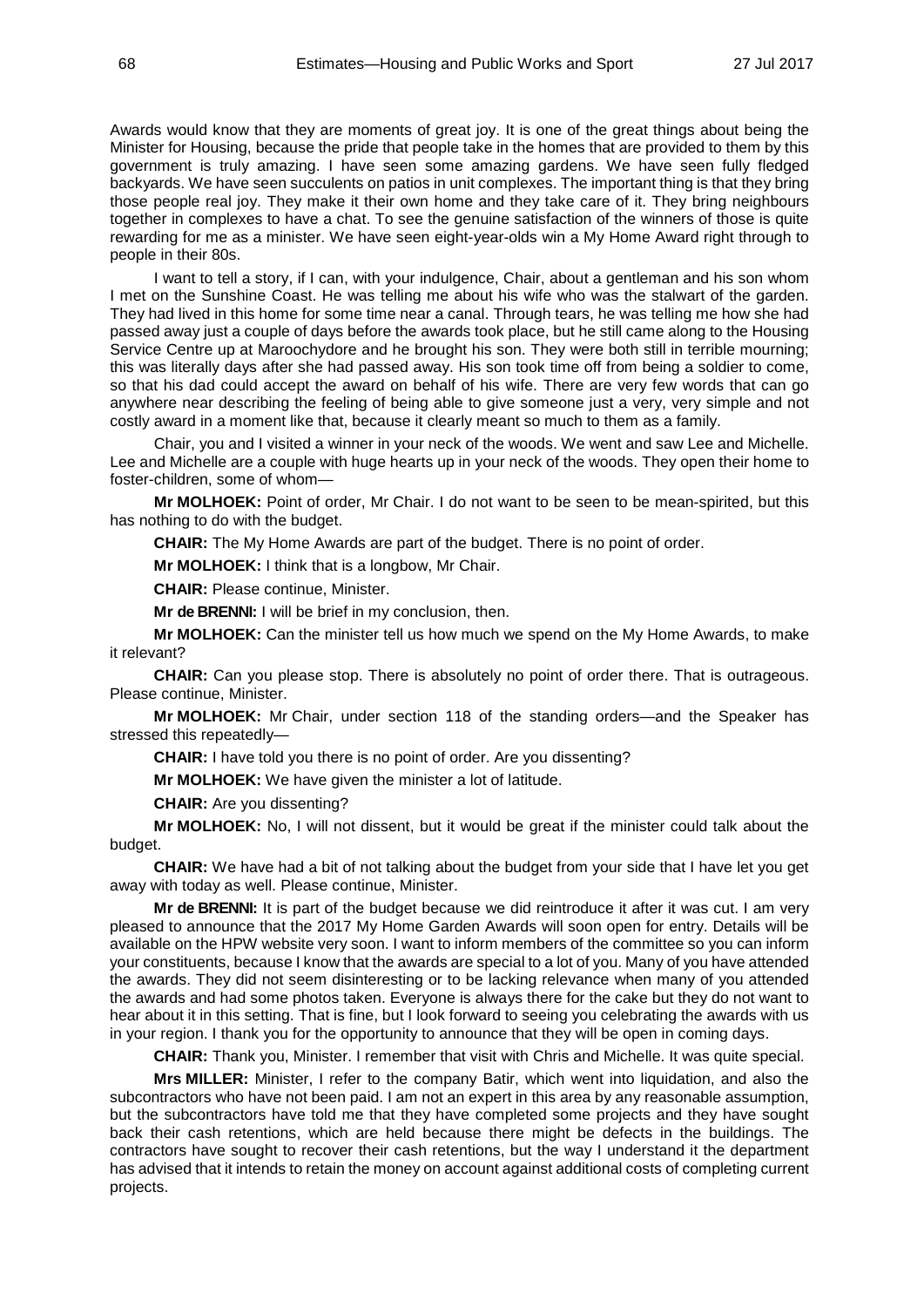My question is: if the department is proposing new legislation to establish project bank accounts to ensure that moneys cannot be redirected from one job to another job, how can the department do exactly the same thing internally by retaining retentions on jobs already done and then moving that money from one job to another job internally? Does that make sense? You can take it on notice if you need to.

**Mr de BRENNI:** No, that is okay. I will not chip anyone for repetition and I understand the question. It is entirely as you describe it. The system of security of payments in the suite of reforms that we intend to bring will apply in the first instance to the Queensland government. From 1 January 2018 we will impose upon the Queensland government the operation of project bank accounts. Whilst I cannot speak in relation to that specific one, we have a significant capital program with literally thousands of projects. If there is retention money that has been—

**Mrs MILLER:** Yes, it is the retention money.

**Mr de BRENNI:** If retention money has been held, retention money is ordinarily held from what is usually deemed to be practical completion date of a project for 12 months to enable the rectification of works by a subcontractor. We recognise that, in many cases across the building and construction industry, retention moneys never actually get paid. A lot of subcontractors put a premium on their tender offers to builders and to the Queensland government because they assume what might sound like an isolated case has actually become industry practice. When I have asked someone who is working as a subbie, 'Do you get your retentions?' I reckon 99 times out of 100 people have said, 'No, you never get to see your retentions.' It is treated as a cash supplement by many builders that they can go and spend on other projects.

Our new reforms will address that situation. If there is a concern with particular subcontractors in relation to a builder that I understand is no longer working for the Queensland government and there is retention money being held by us, it should only be held for the purpose of those rectifications. If the end of the defects liability period has been reached, then I will ensure that we make the appropriate arrangements for retention moneys to be paid out, because we want to ensure that we set the appropriate example. In terms of the specific case, I am happy to come back to the member for Bundamba with some specific advice about that. I know that our department has been working quite closely with those subcontractors to address those issues.

**CHAIR:** Is that on notice or are you going to have a meeting afterwards?

**Mrs MILLER:** I would like to give the minister the name of the contractor concerned and then you can deal with it internally.

**CHAIR:** We will do that offline.

**Mrs MILLER:** We will do that offline.

**Mr de BRENNI:** I am very happy to address that issue. A small contractor might employ two or three other people. These are exactly the small businesses that we want to have confidence can go and employ someone. They want to know that they are going to get paid. It is a basic principle: if you do the work, you should get paid. It has become a feature of the building and construction industry that that is not something you can rely on. That is why we are introducing those reforms; it is in that vein. I am very happy to address that with the subbie that you have mentioned.

**Mr BENNETT:** I thank the member for Bundamba for getting an answer to this same issue that I wish to raise. It is great that that subbie now will have his issue looked into. On another issue, I refer the minister to the collapse of Rowlo, the main contractor supplying garage doors to Hervey Bay State High School. These are small family operators, Glen and Helen Harney of Good Look Doors. They have raised the issue with your office a number of times as has the member for Hervey Bay, Ted Sorenson, to get a direct response. However, we have been advised that that is not the case. I ask that you undertake to further discuss the issues about the Harneys and the subcontractors and the work that is to happen at Hervey Bay State High School. This is all about security of payments. This is within the department. All these subcontractors are asking for is correspondence from your department.

**CHAIR:** Is this to do with the budget?

**Mr BENNETT:** It is in reference to page 3 of the SDS. I thought we established that earlier, Mr Chair. That is my oversight. If you would like to give the committee an undertaking to have a look at that on notice, I think that would be welcome for those subcontractors at Good Look Doors, Hervey Bay.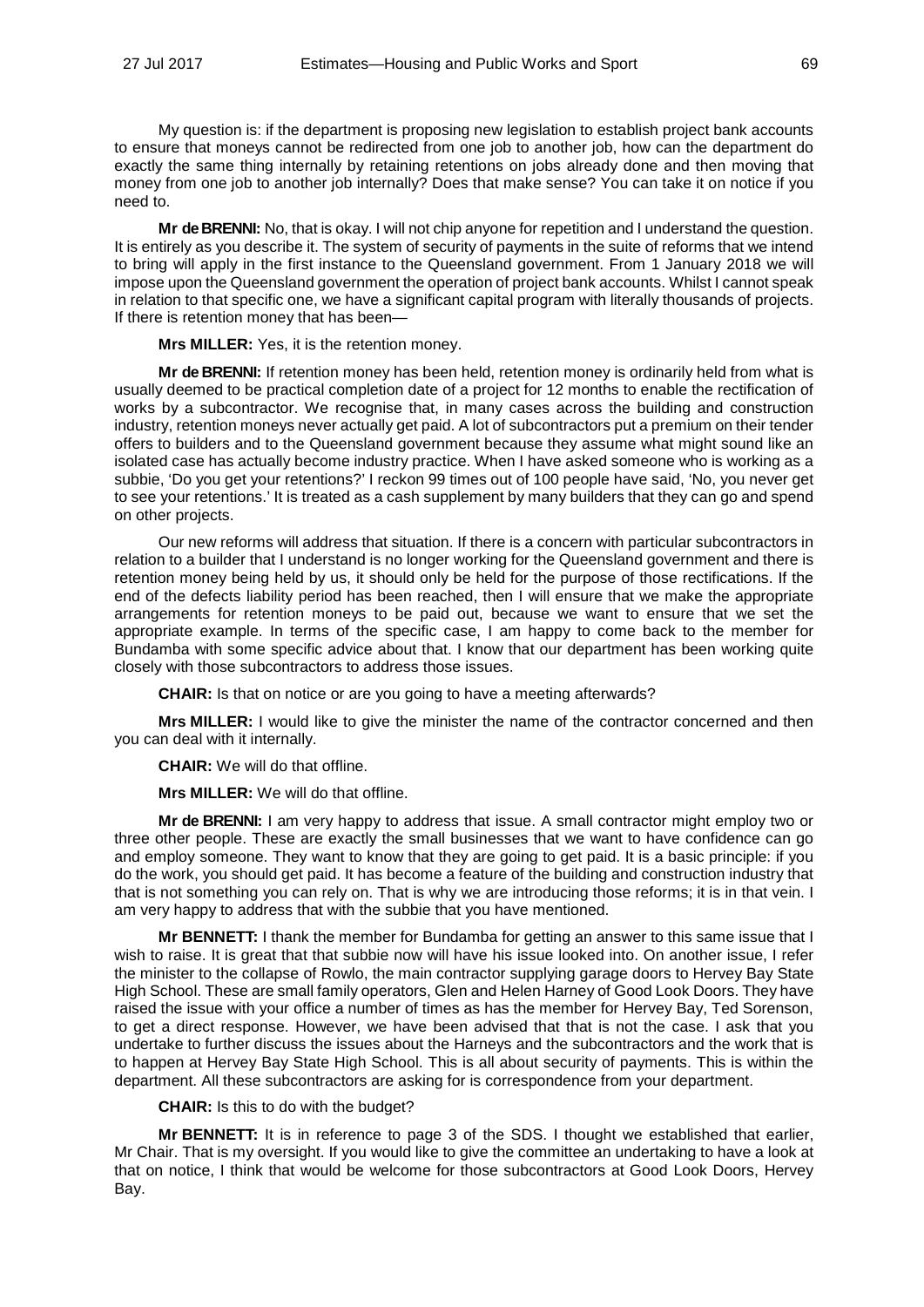**Mr de BRENNI:** I am not sure it is a question. I think you are advocating. I seek to address something through you, Mr Chair. The SDS, related to the budget, talks about us delivering a suite of measures to address issues of security of payment. It does not indicate that there is going to be funds applied to managing a list of advocacy concerns that the member for Burnett wishes to bring to us. Having said that, in all cases where small businesses in Queensland have approached my office, they have been appropriately responded to. If there is a circumstance where one of them feels they have not been, then I will absolutely look into that. However, I am not going to oblige myself to take on notice an advocacy issue. If there is a matter that a constituent of yours has, member for Burnett, that you are concerned about—

**Mr BENNETT:** There are plenty out there.

**Mr de BRENNI:**—then you ought to write to me. There are plenty of subcontractors out there who are concerned about whether or not they are getting paid. Predominantly they are concerned about whether or not they are getting paid because of the cultural issues that have been allowed to creep into this industry.

**Mr BENNETT:** Thank you for taking that on. Is that a commitment to look into that for us? Is that what you said?

**CHAIR:** I believe he said you are right to bring it up with him.

**Mr BENNETT:** You have had this, though, since February. That was the question. They believe they have not had a response from your office. My question was: will you undertake to provide that response?

**Mr de BRENNI:** If there has been correspondence with my office, I will ensure that it is being responded to.

**Mr BENNETT:** Thank you.

**Mr de BRENNI:** However, if you have correspondence, perhaps you could resend it and we could address it that way.

**Mr BENNETT:** Sure. Minister, I return to the procurement area that we touched on earlier. As you know the Palaszczuk government created the interdepartmental committee—IDC—in June 2015, over two years ago, which was an election commitment as we recall. Can the minister provide an update on the progress of the reforms in light of the Auditor-General's report which included the assessment that—

DHPW is not best positioned to coordinate whole-of-government procurement in Queensland ... It does not have the organisational authority or capacity to set policies for procurement processes, or to monitor and enforce them. Nor can it direct or otherwise strongly influence the design of finance and procurement systems used by departments ...

My question is: what would be your response to that Auditor-General's assessment?

**Mr de BRENNI:** I gave a fairly detailed response to the Auditor-General's assessment earlier. I indicated that the Auditor-General's assessment was quite damning of the policy that was introduced by the government led by the member for Clayfield when he was the Treasurer. Obviously, we are responding to the concerns raised by the Auditor-General's report. We are implementing our procurement reforms. In terms of what agency it sits with, that is a matter for the government. Should the government seek to inform the member for Burnett of a decision about that at some stage, I am sure we will do so.

**Mr BENNETT:** Further to that, there were a lot of recommendations in that same report. Minister, considering you have had it for over a year now, you have had the interdepartmental committee for over two years and you have nearly been in government for three years, can you advise the committee specifically regarding the six recommendations on page 7 of that report?

**Mr de BRENNI:** I do not have the report in front of me, so I am not going to be able to do that. I did outline in a previous question the reforms that we are introducing. I am happy to labour the point with the committee if the chair would like me to. If the member for Burnett is seeking something in particular, maybe he could ask a particular question—

**Mr BENNETT:** What have you done to address the Auditor-General's report that has been around now for a significant amount of time?

**Mr de BRENNI:** I will lead you through the points that I made earlier and I will—

**Mr BENNETT:** I do not need you to repeat it because it did not answer the question.

**Mr de BRENNI:** I can talk about the abject failure of your policy and talk about the reforms that we are introducing to the extent that I can.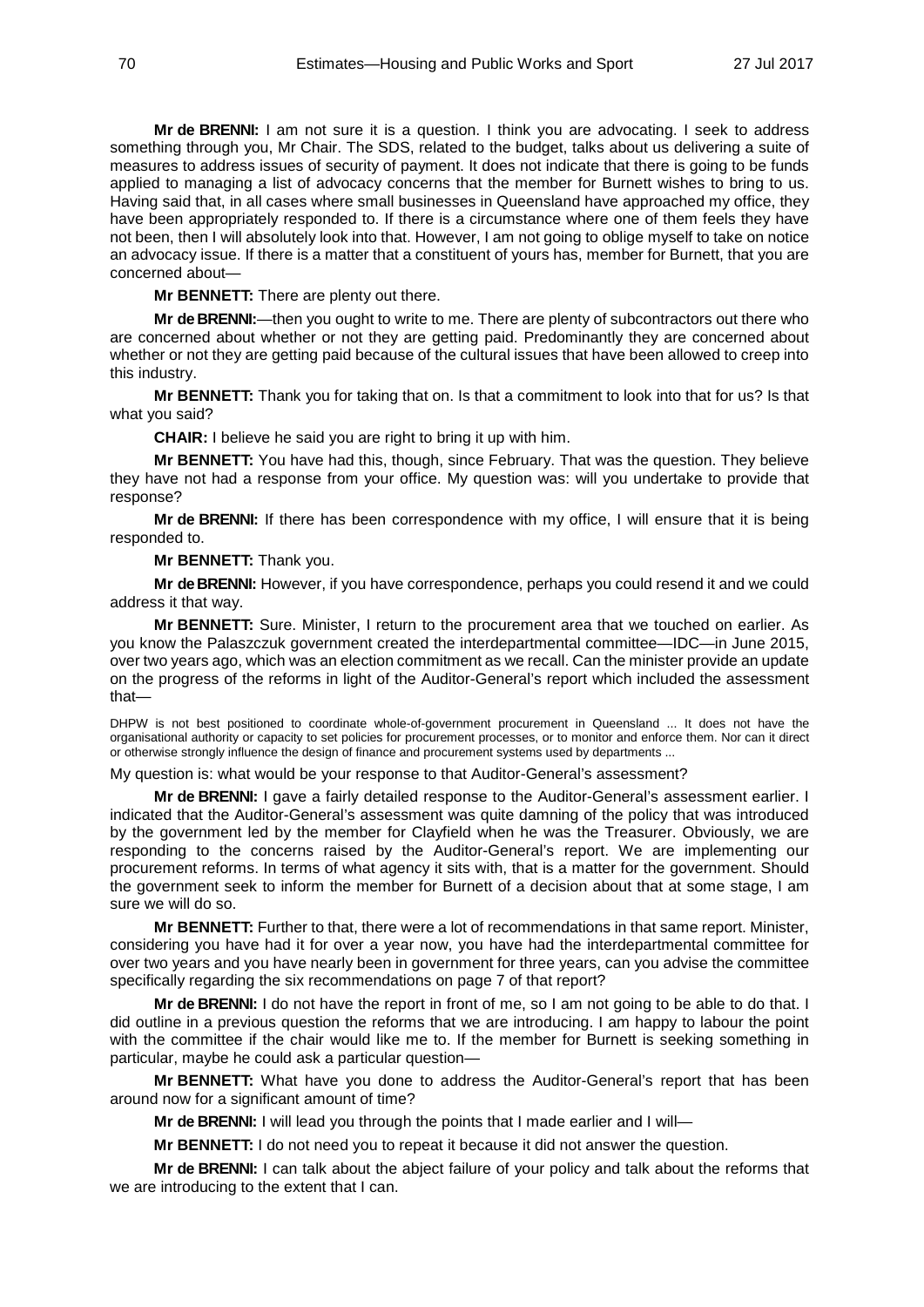**CHAIR:** Member for Burnett, you asked a question earlier which the minister answered in great detail. You asked, 'What are you doing?' He is changing the policy from the policy settings—

**Mr BENNETT:** So there will be no details today? That is fine.

**CHAIR:** No, I will not accept that.

**Mr BENNETT:** Can he provide details of the changes then, Mr Chair?

**CHAIR:** Can you ask the minister that?

**Mr MOLHOEK:** Can you take the question on notice?

**Mr de BRENNI:** We have 20 minutes left. I can absorb that 20 minutes and—

**Mr BENNETT:** You have done well today.

**CHAIR:** Can you make it brief, Minister, because we would like to ask some questions.

**Mr de BRENNI:** The member for Whitsunday might object.

**Mr Costigan** interjected.

**Mr BENNETT:** Can we have some of the changes that have been implemented since the Auditor-General's report through your government?

**CHAIR:** Could you give us—

**Mr de BRENNI:** Do you want all of them or some of them?

**CHAIR:** Some of them.

**Mr BENNETT:** Just give us some, highlights perhaps. Remember there were six recommendations that I referred to—

...

**CHAIR:** Thank you. You have asked the question.

**Mr BENNETT:** I was trying to help.

**Mr de BRENNI:** Maybe I will jump to recommendation 4. It says—

We recommend that the Office of the Chief Advisor Procurement collaborates with government departments to:

4. improve procurement capability in the public sector as part of its current program, and:

• review, and agree with departments, the technical competency framework so that it includes all the skills a procurement professional needs to be effective, like data analytics and benefits realisation

I will give you a progress and achievement update. We have a working draft of a procurement professional accreditation framework that has been developed in consultation with agencies and it has progressed to a proof of concept phase. The national procurement competency standard has been adopted as the standard to address the QAO's concerns around a technical competency framework. A development of procurement capability development strategy has commenced. I am advised that we have conducted over a thousand training sessions with our procurement staff.

Mr Chair, if there is something in particular that the member for Burnett is fishing for, he might help us all and save the member for Whitsunday complaining if he points out what exactly it is he is looking for.

**Mr MOLHOEK:** Go to the next question.

**CHAIR:** We will go to the member for Southport.

**Mr MOLHOEK:** I refer the minister to pages 66, 67 and 68 of the Capital Statement, which is Budget Paper No. 3. I simply ask: could the minister explain why the level of spending in Cairns and Townsville is so high when compared with the Gold Coast and the minister's own electorate in terms of new construction, land, upgrades and capital grants? Cairns, for example, is about \$160 million, Townsville \$45 million, Gold Coast \$8 million and Logan, the minister's own area, \$3.9 million. How were those figures arrived at?

**CHAIR:** We got the preamble and the question.

**Mr de BRENNI:** I thank the member for Southport for the question. Clearly, we have made decisions about the construction of employee housing around what is the need for social housing. I just want to point to why that is so important. I spoke earlier about Queensland's leadership on a national level on a range of matters, but particularly Queensland's leadership in the delivery of housing based on need. Recently the Productivity Commission released its figures and its assessment through the report on government services. I just want to report on some of the effectiveness indicators in that.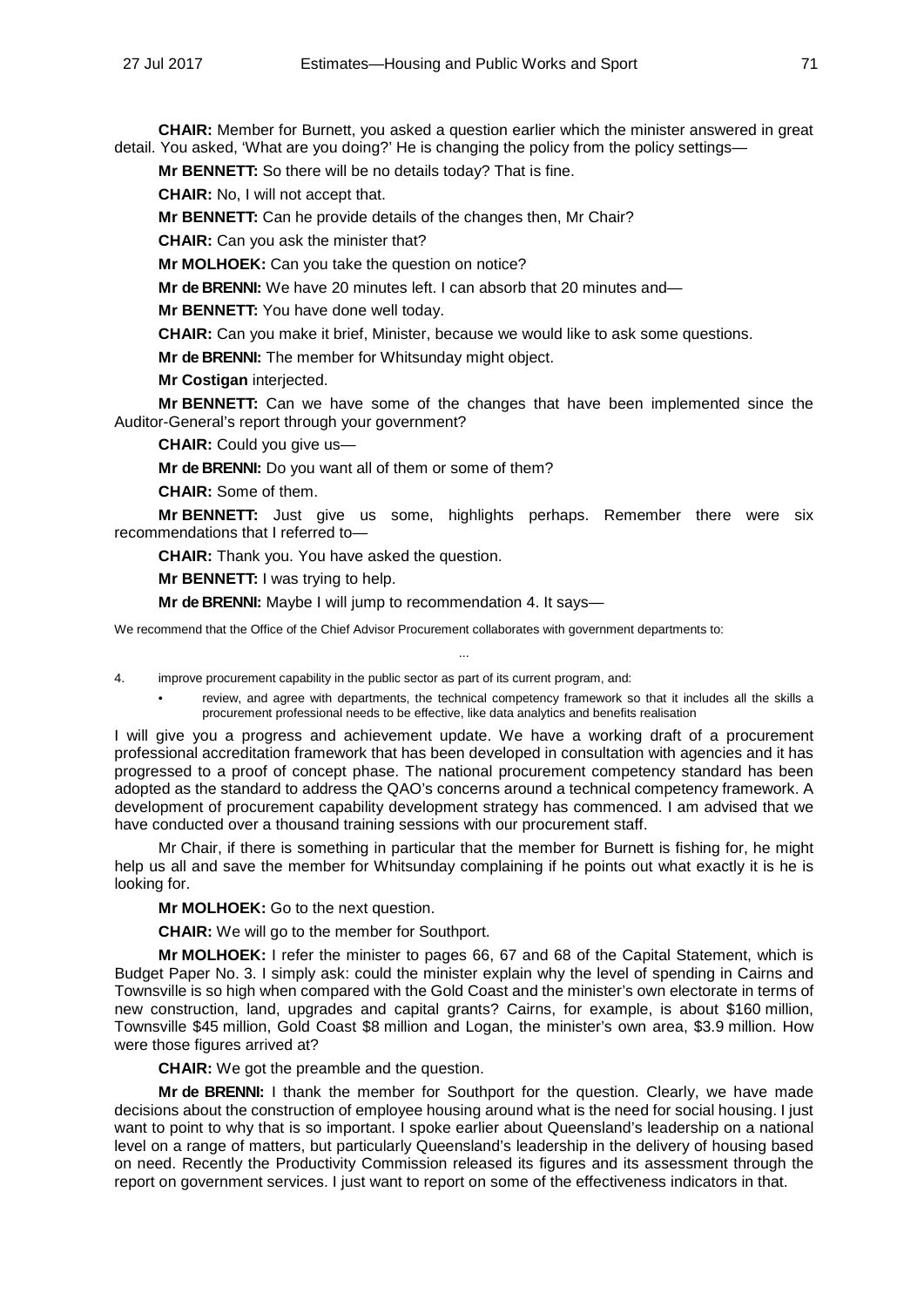Queensland far outstrips any eastern seaboard state in terms of the provision of housing to those most in need. In fact, Queensland delivers 95.9 per cent of our housing allocations to those in greatest need. Victoria is down at 82 per cent and New South Wales is down at 48 per cent. In addition to that, I want to alert the member for Southport and other members of the committee to what is contained in those figures that you have pointed to, and you are looking for why they are outliers compared to some of the other locations. It is a standard question and I will address that.

**Mr MOLHOEK:** It is more of a clarification as to why there is so much money there and so little in the south-east.

**Mr de BRENNI:** Why do they look like outliers? In respect of those figures, this agency also performs two other extraordinarily important tasks beyond the delivery of social housing, or public housing as most people in the state would recognise it as. We deliver remote housing through the National Partnership Agreement on Remote Indigenous Housing through this agency. That program is a very significant one. As you would be aware, the need in remote Aboriginal communities is quite significant and the cost of building in those remote communities can be quite high at times as well. We do a good job, though, in making sure that people employed in that program are local and Aboriginal and Torres Strait Islanders themselves.

In addition to that, we also have an important responsibility in the delivery of government employee housing. That ensures that front-line service workers in regional Queensland, be they nurses, teachers or police, are provided with housing that is commensurate with their dedication of service to the state and the people of Queensland. In respect of pages 66 and onwards in the SDS, those figures incorporate social housing, government employee housing and remote housing.

**Mr MOLHOEK:** I would point out that the figure I was referring to related to general construction and not employee housing.

**Mr BENNETT:** Minister, I refer to page 3 of the SDS. Referring to the Working for Queensland survey and the apparent crisis, can you advise what is going on? Minister, how much responsibility do you take for a six per cent fall in the degree of integrity, leadership and behaviour of management?

**CHAIR:** That is a hypothetical question, asking the minister about a crisis, how much responsibility and that sort of thing, but I will allow the question.

**Mr BENNETT:** I will table that if the minister does not have a copy. I am referring to the 2016 survey, which clearly shows some significant issues in your department. I was offering you a chance to comment.

**Mr de BRENNI:** I do not have a comment to make. We value our staff. I take the opportunity again to congratulate them on the work they do and the dedication they show. We look forward to continuing to support the work they do, often in very difficult circumstances.

**Mr McEACHAN:** Some of them do not share that.

**Mr WHITING:** I can vouch for the hard work of the staff in our area of the department. They are invaluable. This touches on the last two questions. I refer to page 3 of the SDS. Can the minister advise the committee about the capital maintenance and upgrade program to government employee housing and outline how it supports front-line staff?

**Mr de BRENNI:** This gives me an opportunity to reiterate the value that we place on those people who work in regional communities. There are a couple of members here from regional Queensland, and I am sure they recognise that government employee housing in their communities does two very important things: it makes sure that those front-line services continue to be delivered; and, if we do it right, it creates jobs in those communities. We will never shy away from our obligation to support those workers who supply those vital services across the state, no matter what that service is. Whether they are a nurse or a police officer, a teacher or a firefighter—whatever they may be in those communities we will continue to back them and we will continue to support them because we know that they make our state a greater place to live. They make it a safer place to live, a smarter place to live and a more prosperous place to live. We also know that when a government employee comes to that town, through the offer of housing they often bring one or several family members with them, and bringing those people into those communities and keeping them in those communities supports those communities, many of which are doing it pretty tough. The economic impact of government employee housing and our program of investing in it cannot be overstated.

In terms of our commitment to public servants, the numbers speak very much for themselves, member for Murrumba. We will spend \$168.5 million over the next four years. Some \$82.7 million will see the acquisition or construction of 113 new residences in locations where they are needed. That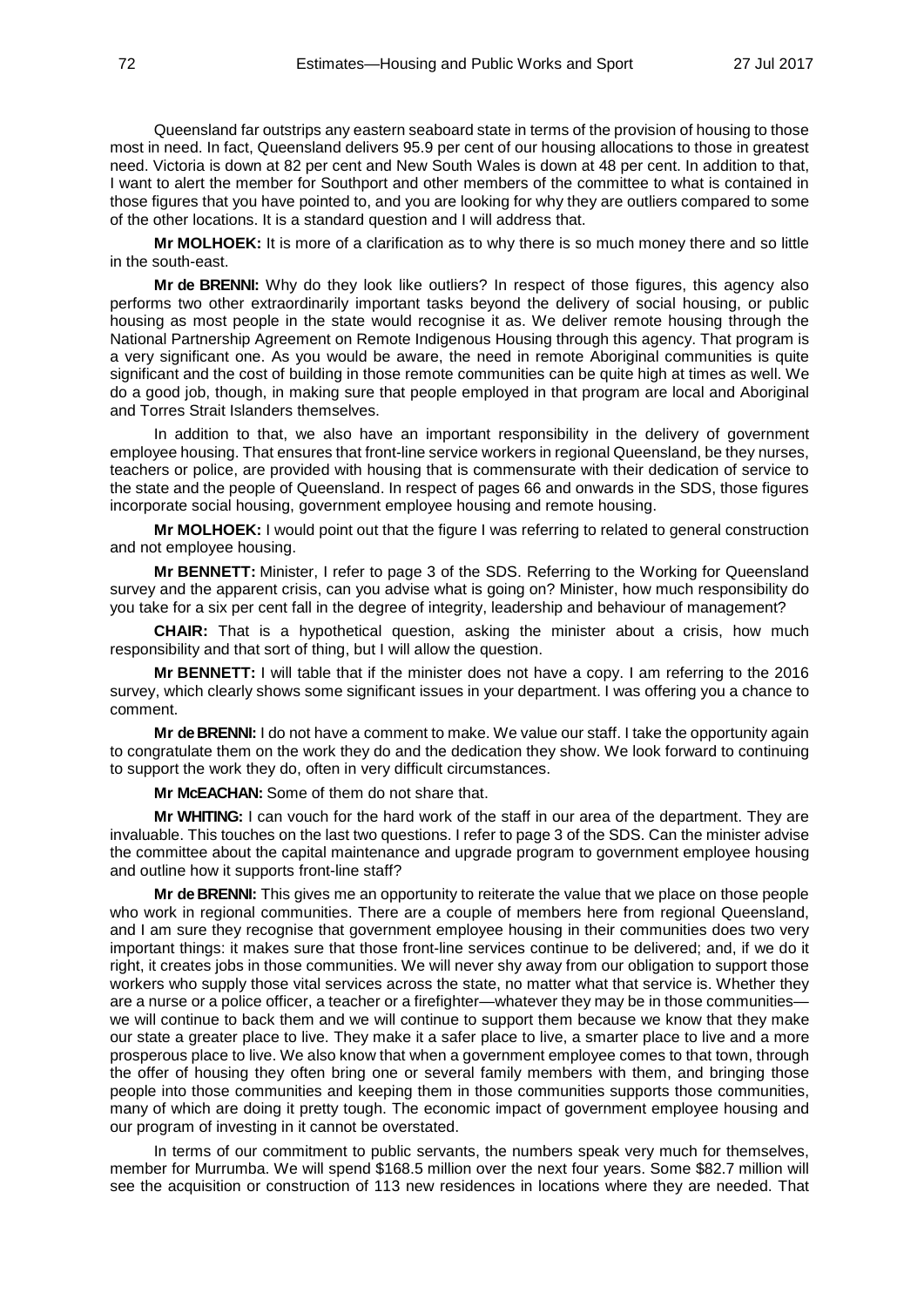housing will be a mix of 1-, 2-, 3-, 4- and even 5-bedroom properties to better align with the accommodation needs of everyone, from a police officer in his first posting to a family of teachers with three or four kids. As I said in response to an earlier question, construction will be undertaken where possible with support from local builders and local subcontracts. We will absolutely give preference to businesses that are local to those regional communities. We will also spend \$40.2 million to address capital upgrades and improvements. Importantly, those works will include things like bathrooms, kitchens, laundries, ceiling fans, additional cupboards, storage, fencing and internal works. That will build on the \$23 million investment in our ongoing maintenance program and ensure that we keep skilled professionals living in those remote communities.

There are probably very few places considered more remote than Aurukun, and we have previously committed \$29 million to government employee housing in that region. I am very pleased that the construction process in Aurukun has gone to a Queensland company called Bryant Queensland. I can advise the committee that they have more than 30 years experience in remote Indigenous communities, particularly in Far North Queensland. In 2010 they established an Indigenous partnership team to ensure that work is undertaken in a culturally appropriate way. This goes to show the level of sophistication that goes along with the dollars in this program.

**Mr COSTIGAN:** Where is this company based?

**Mr de BRENNI:** I understand that the company is based in Queensland.

**Mr COSTIGAN:** You are not sure where?

**Mr de BRENNI:** I do not have their postal address. I am advised they are in Cairns. That project will not only provide housing for government employees; it will also support 150 jobs in the Aurukun community over the next two years. Importantly, member for Whitsunday, it will employ seven apprentices—so that is a good outcome—while construction is underway and it will also build up trade skills levels in that community. I visited that community and saw other local apprentices working on government public housing there, and they will be able to continue to pick up work in that neighbourhood.

We will also construct new homes in Cook, Gregory, Callide, the new electorate of Traeger and Townsville. That will provide housing for Queensland Health, Department of Education and Training, Queensland Ambulance Service, Corrective Services and of course the hardworking staff of our very own Department of Housing and Public Works in remote communities. We are pretty proud of that contribution and that investment under this budget to government employee housing, and I am proud of it because those workers deserve respect and they deserve security, and the Palaszczuk government will continue to give them both.

**Ms PEASE:** I would also like to acknowledge the great work of all departmental staff, particularly down my way. They do an outstanding job looking after the constituents of Lytton. I refer to page 18 of the SDS and the National Partnership on Remote Indigenous Housing. Minister, how is the government engaging with Aboriginal and Torres Strait Islander councils to deliver better housing outcomes?

**Mr de BRENNI:** The National Partnership Agreement on Remote Indigenous Housing is a very important one as well. I would indicate that, in accordance with the Report on Government Services, Queensland is the lead state on the eastern seaboard again in terms of providing housing that is of an acceptable standard. I want to congratulate our staff and construction and maintenance partners for helping Queensland achieve that outstanding result.

I welcome the opportunity to talk about the national partnership agreement on remote housing and our commitment to work with councils towards better social and economic outcomes through this program. The committee heard that I have provided advice on a previous question on notice with regard to explaining our performance against delivery targets. I want to take a few moments and outline some of the key outcomes of that program.

Firstly, our government has successfully achieved all of the NPARIH targets and exceeded all of the Australian government's benchmarks. Property and tenancy management in remote communities continues to improve, with condition inspections completed for 68 per cent of NPARIH properties that are managed by the department. Ninety-eight per cent of our properties are rated as being in fair to good condition, and that is why we have a good outcome in the Report on Government Services.

In 2016-17 our government and Aboriginal and Torres Strait Islander councils commenced building an additional 233 homes in remote communities, 95 of which have been delivered. Local Aboriginal and Torres Strait Islander businesses are also thriving, with 92 per cent of all tendered contracts for delivery being awarded to them. That is an extraordinary outcome and I again want to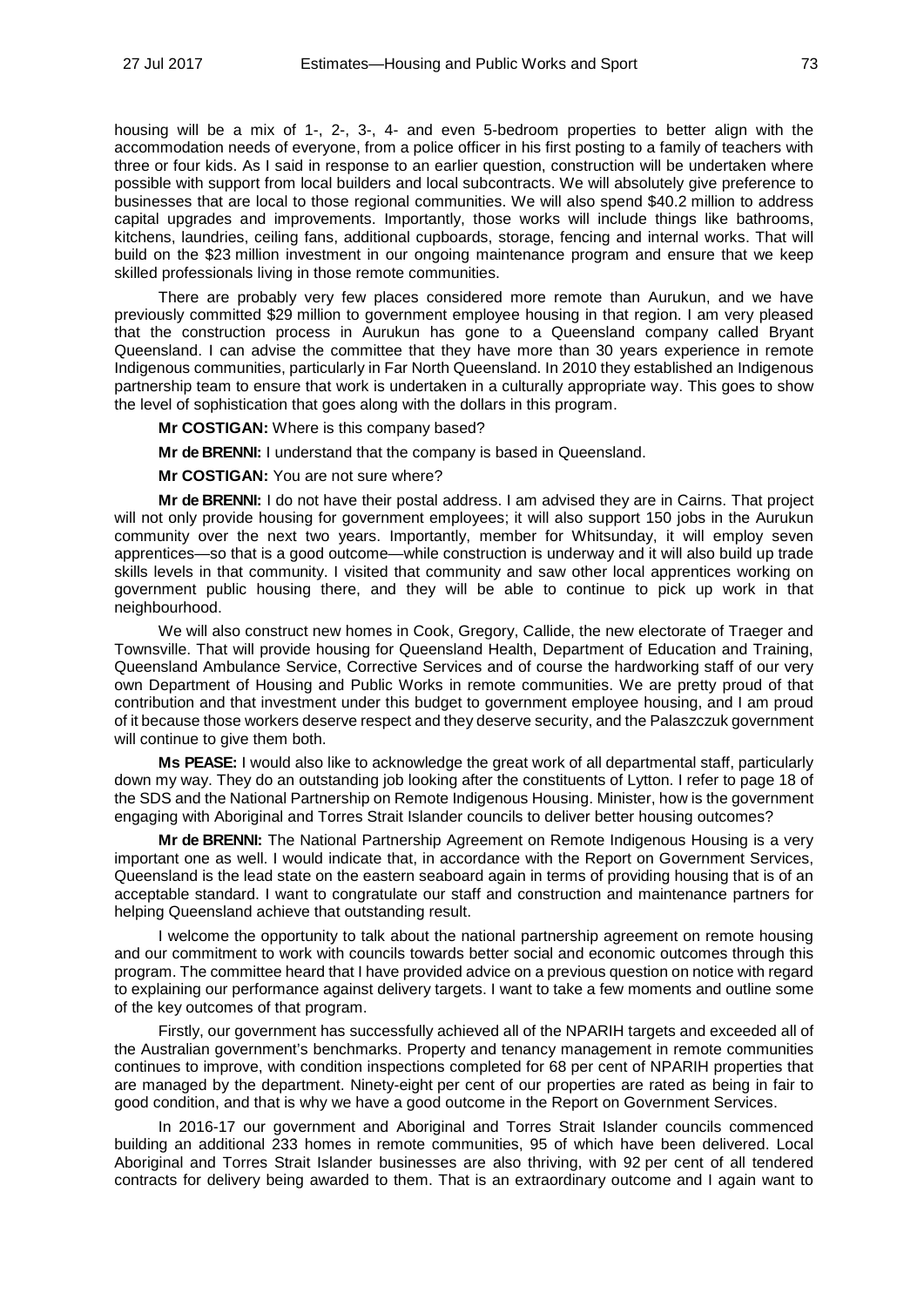congratulate department staff. Eighty-one per cent of all repairs and maintenance that lead to us getting that great outcome under the Report on Government Services have also been completed by Indigenous businesses, which is another stellar outcome.

I know that the mayors of the 16 Aboriginal and Torres Strait Islander councils are very keen to continue their work with us, as they look on this as an opportunity to capitalise on not only economic growth but also the social and community development that comes with having a consistent program of job creation in their neighbourhoods. I met with them in Cairns earlier this year and we talked in some detail about the progress we have been making. They told me that there is nothing more important than continuing this employment program because of its important contribution to health, employment and education opportunities, so those dollars in this year's budget are significant to continuing to help us meet our obligations under the Closing the Gap targets.

We recognise that more housing is needed in remote communities, and the mayors in Cherbourg, Yarrabah and Torres Strait council have been clear with me—and I agree with them—that they should be included as remote communities. They are excluded at the moment, and I want them included in any future partnership agreement with the Commonwealth. The opportunities in those communities would be the same as in any other Aboriginal and Torres Strait Islander community if we were able to establish an ongoing job-creating housing construction program.

The government is committed to Aboriginal and Torres Strait Islander councils that will do something very, very significant. One of the things they raised with me in Cairns was in relation to delays in seeing construction being delivered, so we have cut the time it takes to approve new housing construction in these communities by a whopping 16 weeks.

What I also committed to the mayors at that time was that Queensland will not be silent, particularly when it comes to the issue of future funding for remote housing delivery. In the federal budget, which flows money into this program, we see that there is a funding cliff for remote Indigenous housing as at 30 June 2018. It should not have been difficult to get the federal minister to commit to continuing that program. I think he does understand that Queensland's performance is the best in the country. I think he does understand that Queensland's contribution to the delivery of this housing program is significant, for the reasons I outlined before, around Closing the Gap, but I will continue to advocate for that publicly and I certainly welcome any contributions from members of the committee. I am not sure why they have not been able to commit to that funding to date, but I am very hopeful and I will continue to be vocal until we provide some certainty to those communities to continue that building program post 30 June 2018.

**Ms PEASE:** Minister, I understand that you have two statutory authorities within your portfolio. That appears in the SDS. Would you be able to briefly advise what the gender balance of the RTA and the QBC boards are?

**Mr de BRENNI:** That is an important question, because as a government we need to ensure that we set targets for gender balance and diversity across a range of settings in our community. The RTA board is led by a female chairwoman and six directors, four of whom are female. The Queensland Building and Construction Board has a chair and six directors, four of whom are female. That is well in excess of the 50 per cent target, and I want to thank both the statutory authorities for their work and their contribution here today.

**CHAIR:** There are some questions taken on notice. In the few minutes that we have remaining, can you answer any of them?

**Mr de BRENNI:** I did want to address the questions that have been raised during the course of the hearing. The member for Burnett asked if the 10-business-day rule was a good idea. I am advised that this rule was mandated by legislation that was introduced under your government which had a delayed commencement date, so I thank the member for Burnett for the question and for providing me the opportunity and the impetus to go back and study that legislation. If I bring legislation to this House in the future, I look forward to his support on the repeal of that LNP legislation.

The member for Burnett also raised a question in relation to Good Look Garage Doors. I am advised that my office received an email from the office of the member for Hervey Bay on 22 June 2017 and I understand that another minister may have been contacted about this earlier in the year. My office responded to the gentleman on 12 July 2017. It is usually my practice to send a courtesy note in the first instance to an MP to let you know. Many of you will have received one of these from me to say that I have received your advocacy, and I will come back to you down the track when it has been dealt with.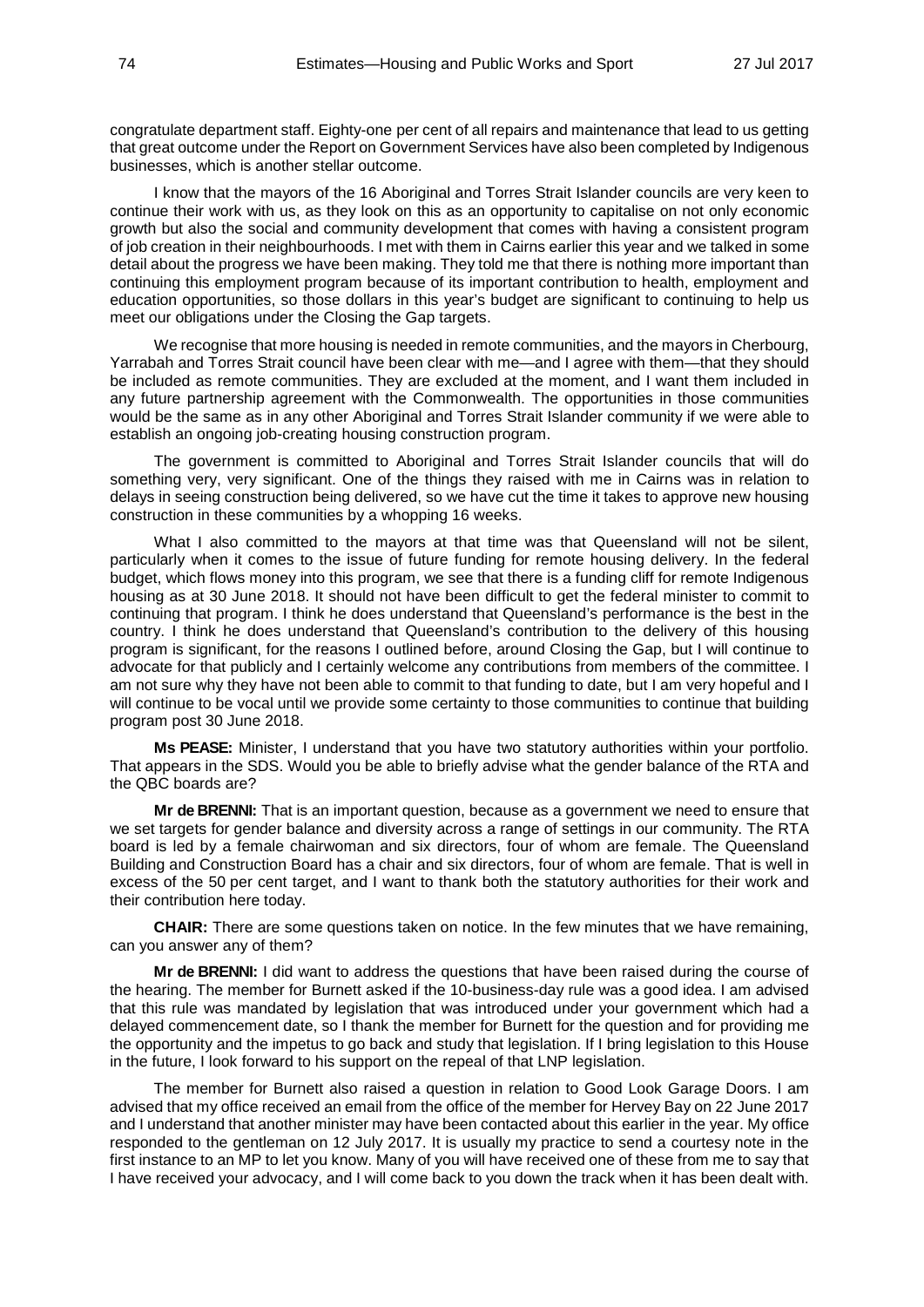This seems not to have happened with the member for Hervey Bay, and I ask you to extend my apologies to Ted on my behalf. I will correct that tomorrow to make sure that he has been informed and he is up to speed with what is happening with his constituent.

The commissioner of the Queensland Building and Construction Commission indicated that he would take a question on notice, and we will do that. That matter is a year old and we will need to review that. Finally, Mr Chair—

**CHAIR:** Sorry, but there are only two questions on notice that we had here. The copy of the QBCC submission—

**Mr de BRENNI:** The question relates to a document that is more than a year old, so I will have to take the question on notice.

**CHAIR:** That is the only one, really, and the other one has been answered, so that is the only question on notice. The time allocated for consideration of the estimates of expenditure of the portfolio of Housing and Public Works has expired. We have resolved that answers to questions taken on notice must be provided to the committee secretariat by 5 pm tomorrow, Friday, 28 July.

**Mr de BRENNI:** That is very kind of you, Mr Chair.

**CHAIR:** The transcript of this session of the hearing will be available on the Hansard page of the parliament's website within two hours. I thank you, Minister and departmental officers, for your attendance.

**Mr de BRENNI:** I also want to thank you, Mr Chair. I want to thank all members of the committee and the visiting members, particularly the member for Bundamba, who stuck it out to the end. I thank the staff of the Department of Housing and Public Works, the Queensland Building and Construction Commission, the Residential Tenancies Authority and all of the chamber staff, who do an excellent job here every single time we turn up.

**CHAIR:** Thank you, Minister. The committee will now adjourn for a break. This hearing will resume at 5 pm with the examination of the estimates of the Sport portfolio.

# **Proceedings suspended from 4.33 pm to 5.00 pm**

≌. **[CHAIR:](http://www.parliament.qld.gov.au/docs/find.aspx?id=0Mba20170727_170050)** The hearing is resumed. Welcome back, Minister and officials. The committee will now examine the proposed expenditure for the Sport portfolio. I welcome the member for Buderim to the committee. The member for Bundamba sent her apologies; she has a function to attend. I also welcome the member for Beaudesert. Minister, I invite you to make a brief five-minute opening statement.

**Mr de BRENNI:** Thank you very much, Chair. I am sure the committee agrees that there is nothing that brings Queenslanders together like sport. Whether you prefer to play it or you prefer to watch it, from elite competitive sports through to leisure activities that support an active, healthy lifestyle, sport is at the heart of communities from the cape to Camooweal to Currumbin and everywhere in-between. In Queensland we have always punched above our weight at the elite level and we provide more than our fair share of Australian Commonwealth and Olympic medallists and our State of Origin team is the stuff of legends.

# **Mr MOLHOEK:** Queenslander!

**Mr de BRENNI:** Hear, hear! As Minister for Sport I am most proud and most honoured to work for the biggest heroes of Queensland sport—the thousands of mums and dads out in communities across the state, the volunteers who keep our grassroots sports clubs and associations operating. That is why this government has made a record \$125.5 million commitment to our Get in the Game initiatives to support sport and recreation at the grassroots level. Since becoming Minister for Sport in February this year I have had the great pleasure of meeting with countless mayors, heads of sport, club presidents, the volunteers, the parents, players and the businesses and enterprises that rely on them and support them across the state, and everywhere I go people say the same thing—to be able to plan for the future and build sports in Queensland, clubs need certainty and clarity around our funding programs and grant application dates for years to come. That is why earlier this week I announced some exciting changes and improvements to the Get in the Game suite of initiatives over the next three years.

Get in the Game 2018-2020 is our biggest commitment to date. We are investing \$125.5 million over three years. This will include increasing Get Playing Places and Spaces grants funding from \$11 million per year to \$13 million per year with maximum grants now at \$150,000. It will involve broadening eligibility requirements for the Get Playing Plus grant program, with eligible projects now starting at \$200,000 rather than at \$300,000. Some \$15 million will be allocated to our new Female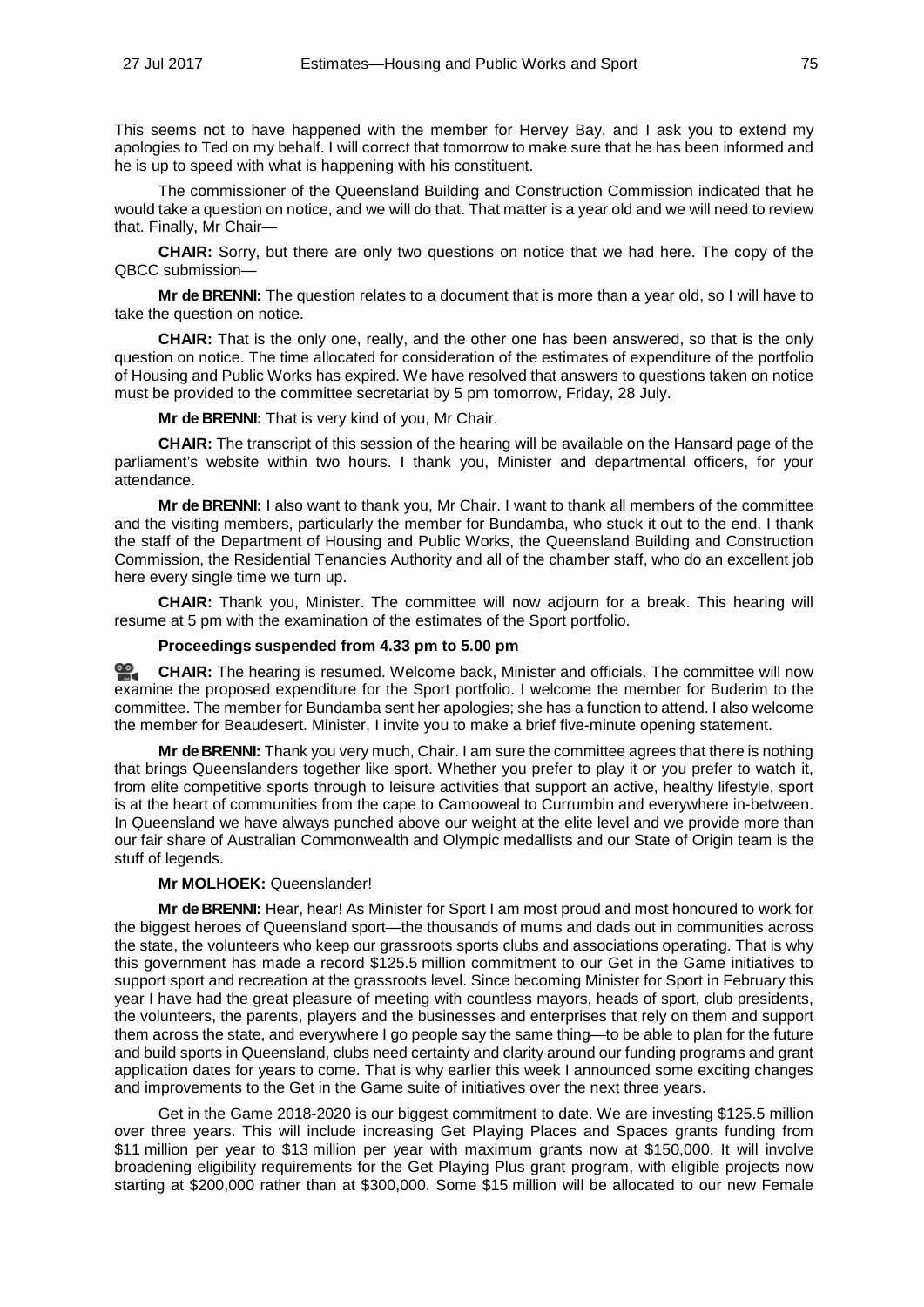Facilities Program to build and upgrade fit-for-purpose female amenities and change room facilities to encourage greater participation in sport and active recreation by women and girls, and I will be announcing further details about that particularly exciting program in the days to come.

We have increased funding for our hugely successful Get Started Vouchers program with \$7 million worth of vouchers per year to help eligible kids get involved in organised sport. The successful Get Started Vouchers program provides assistance of \$150 to eligible children and young people to help them join a sport or an active recreation club. One of the first things I had the opportunity to do as Minister for Sport was to reopen round 9 in February 2017. We reopened the program with an additional half a million dollars so that another 3,000 kids would have the chance to start playing sport in their community. A record number of nearly 31,200 vouchers have been redeemed under this funding round and the program is only set to grow, with now close to 50,000 vouchers available per year.

Grassroots sport and recreation clubs, as we know, took a hit earlier this year when communities across Queensland were ravaged by Tropical Cyclone Debbie and its aftermath and the associated flooding events. To help affected Queensland communities recover from what was an extraordinarily devastating disaster, I announced important funding programs to allow local sporting clubs and organisations to be able to get back on their feet sooner. On 5 April this year we released the Sport and Recreation Disaster Recovery Program. Under that program we have supported 72 clubs at level 1 funding to a total amount of \$742,280 and for round 6 of Get Going Clubs and the Get Playing Places and Spaces programs we have brought forward funding rounds and expedited assessment processes. These measures will assist affected clubs to return to normal operations as soon as possible.

In partnership with the Department of Education and Training we have recently launched the QAS4Schools program which sees our inspirational Queensland Academy of Sport athletes visit primary schools across the state to talk about their training regimes in the lead-up to next year's Commonwealth Games. Our government recognises the importance of sport and recreation and its contribution to healthy lifestyles for all Queenslanders. As the Minister for Sport, I will continue to advocate for grassroots sport and recreation activities, for team sports, for our elite athletes, in particular for female participation, Indigenous participation, and of course health promotion and the illness prevention measures that come with sport and active recreation and healthy lifestyles. I want to thank the committee for the opportunity to make an opening statement and I look forward to discussing many positive initiatives within this portfolio.

**CHAIR:** Thank you, Minister. I go to the member for Beaudesert to open questioning.

**Mr KRAUSE:** Good afternoon, Minister. Welcome to the final countdown. Minister, your love for cricket is well known, so I thought I would start with some cricket related questions and see how many you can play with a straight bat. I refer to page 5 of the SDS in relation to supporting Stadiums Queensland and I seek leave to table an article from 16 March this year from the front page of the *Courier-Mail* in which you state—

We've got the best technological advice, the best ground skills, we've got the best stadium management, we've got the best facilities in the nation, so there's no reason why we can't have the most up-to-date, cutting-edge innovations like the type of drop-in pitches we are seeing ...

Is that your position and do you still support a drop-in wicket for the Gabba?

**Mr de BRENNI:** I thank the member for Beaudesert for that question.

**Mr KRAUSE:** I do seek leave to table those documents.

**Mr de BRENNI:** I am happy for you to table it.

**CHAIR:** It is a public document. Is leave granted? Leave is granted.

**Mr de BRENNI:** It has been in the paper and the conclusion to my remarks that I made on that day was that if that state-of-the-art and highest level of excellence in ground staff had determined that they wanted a drop-in wicket they could have made one of the best ones in the world, so it is important to take those comments in their entirety. Clearly there are great wickets across the world that are both in situ and drop-in and the Gabba wicket is well renowned as one of the greatest wickets on earth. There is no intention from our government to introduce that wicket block there. My remarks were simply made in respect of whether or not if one was introduced it would be any good and I am sure that those skills are transferable if they are applied on a drop-in wicket or not. It was about commending the ground staff there, who were under enormous pressure, if the committee remembers, to deliver an outcome for the AFL women's grand final. I take the opportunity, if it is okay, member for Beaudesert, to congratulate the AFL Women's Lions team on their success in the inaugural competition.

**Mr KRAUSE:** So you do not support a drop-in for the Gabba?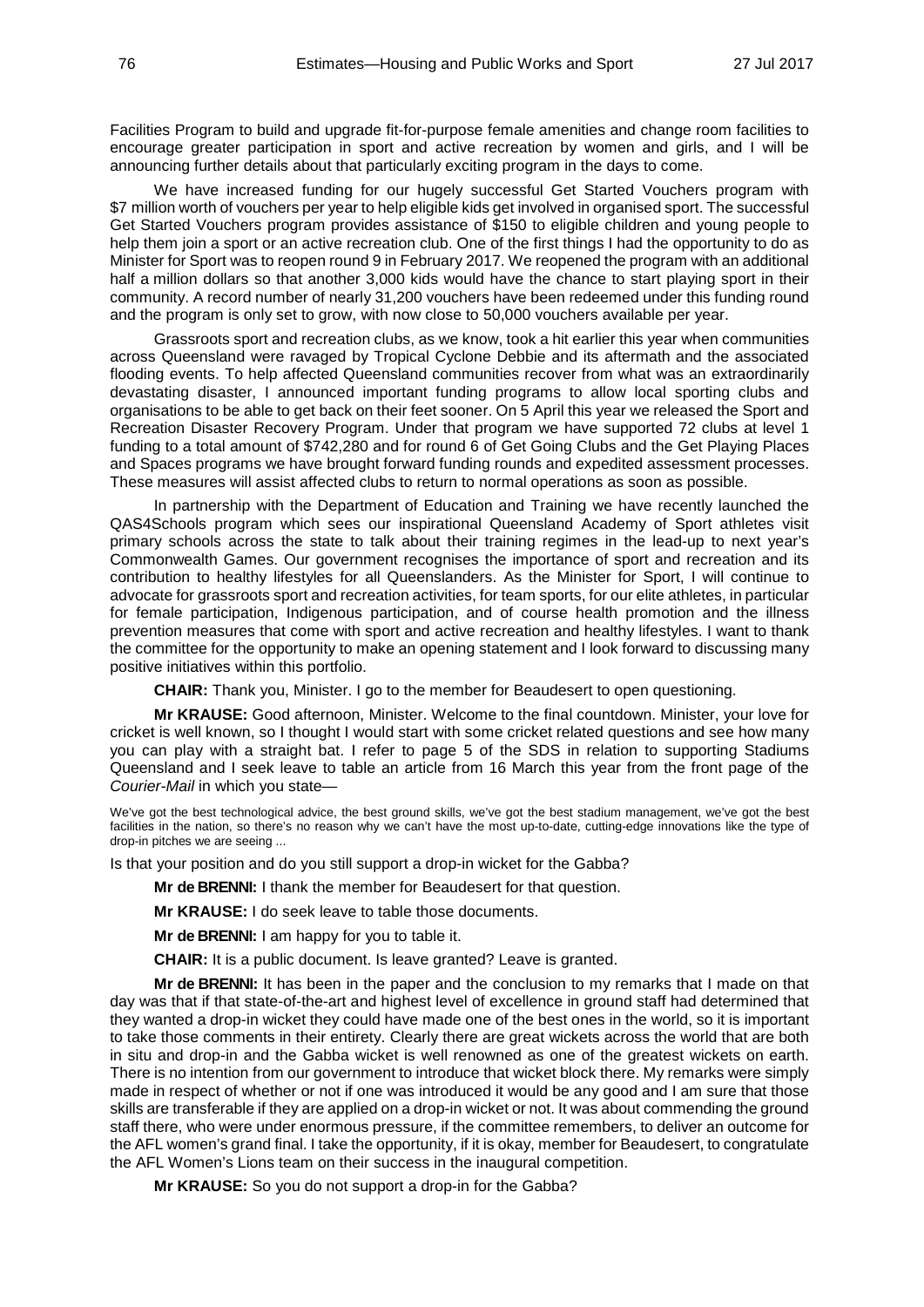**Mr de BRENNI:** I never said that at the time and—

**Mr KRAUSE:** And now?

**Mr de BRENNI:** It is a matter for others to determine what type of wicket is there, but it is clear that the incidents that occurred earlier this year were outside of our control. That has been well ventilated and well explored.

**Mr KRAUSE:** Before you made those comments about the drop-in wicket did you seek advice from the ground curator, Mr Kevin Mitchell Junior, about drop-in wickets?

**Mr de BRENNI:** About whether or not I thought he was any good at his job? No. I think that is well known.

**Mr KRAUSE:** About drop-in wickets and how the Gabba would go with them?

**Mr de BRENNI:** No. I take you back—

**CHAIR:** Member for Beaudesert, it is a simple process: you ask a question and the minister will answer it and then we will go back and forth that way. Minister.

**Mr de BRENNI:** I take you back to my original answer, which was that my view was that that individual that you refer to is well regarded to have a high level of skill and I believe that he could deliver an excellent outcome no matter what he did. I do not think his skill level is in question and my comments did not bring it into question and my comments taken in their entirety referred to my belief that he had an ability to deliver an excellent wicket regardless of where it was or what type it was. To impute that my comments were in relation to—

**Mr KRAUSE:** No, I did not impute anything. I said did you seek his advice.

**CHAIR:** Order! Member for Beaudesert—

**Mr KRAUSE:** He is not going to put words in my mouth, Chair.

**CHAIR:** The minister is answering your question. You will have an opportunity for a supplementary question.

**Mr de BRENNI:** Chair, the member for Beaudesert is asking for words not to be put into his mouth in relation to this issue and—

**CHAIR:** Yes, and I would ask the member for Beaudesert to similarly not try to put words in the minister's mouth.

**Mr de BRENNI:** I will answer the question, Chair, if that is okay. If the member for Beaudesert wants to know whether or not I sought the ground curator's advice before I said that he was an outstanding professional who was well regarded internationally and could do an extraordinary job, my view is that I did not need to seek his advice to make those remarks because they are common and public knowledge.

**Mr KRAUSE:** That was not the question, but in any case we will move to another question. I seek leave to table an article from 17 March titled 'Supergrass' which features comments from Labor Senator Anthony Chisholm in which he is quoted as saying-

Any suggestion we move to a drop-in pitch needs to be knocked on the head straight away ...

I table that article with the leave of the committee.

**CHAIR:** Once again, it is a newspaper clipping, is it?

**Mr KRAUSE:** Sure.

**CHAIR:** Is leave granted? Leave is granted.

**Mr KRAUSE:** Minister, did you receive a call from the senator about this issue?

**Mr de BRENNI:** Mr Chair, I am very happy to answer questions in relation to the budget, but exploring the phone records of myself and other senators is a—

**Mr KRAUSE:** It is a simple question.

**CHAIR:** Yes, and I will ask you to ask another question.

**Mr KRAUSE:** Chair, with respect to the minister—I am not reflecting on you, Chair—you are the minister responsible for Stadiums Queensland and I think this issue, which you have been in the public domain talking about, is quite relevant to the budget because you administer the budget. Did you receive a call from the senator about this?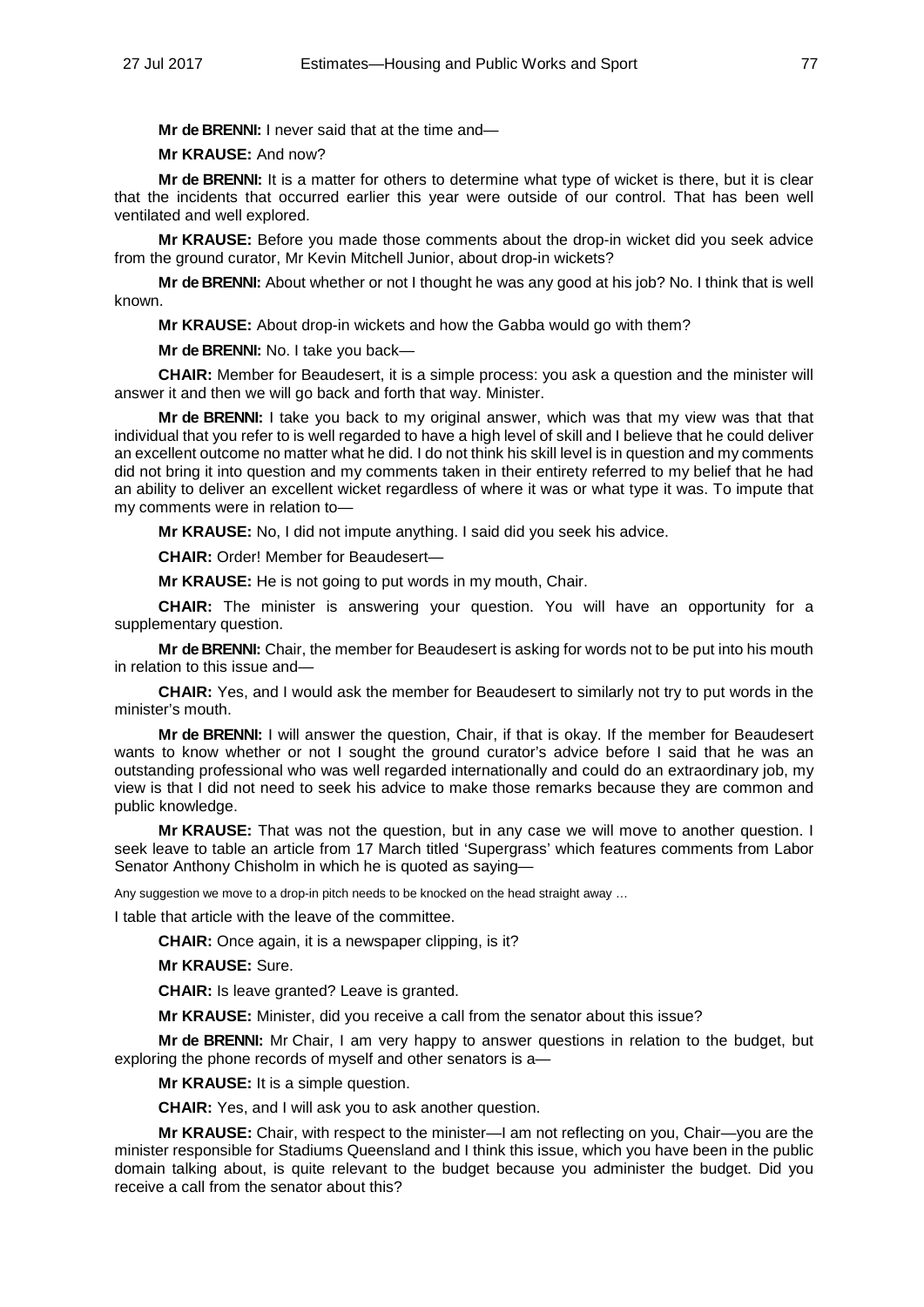**CHAIR:** Long bow and it is nothing to do with the budget. I will rule that question out of order. Can you continue on with something else?

**Mr KRAUSE:** Okay; did you receive feedback from anyone else about the proposal?

**Mr de BRENNI:** There has been no proposal.

**Mr KRAUSE:** There was a proposal in the article which I tabled just before—a suggestion by you that drop-in wickets would be very commendable or a good idea for the Gabba.

**Mr de BRENNI:** No.

**Mr KRAUSE:** Did you receive any feedback about it?

**CHAIR:** You ask one question. I thought we had established that: you ask a question and allow the minister to answer.

**Mr de BRENNI:** The question that was asked of me was whether or not I thought a drop-in wicket could be a solution to the problem there and my indication—and I stand by my indication—was that whatever is determined to be there the ground staff are well regarded as the best in the world and should they choose to make the decision or should a decision like that get made then they could deliver a great outstanding wicket regardless of its type. There was never a proposal—

**CHAIR:** That is the answer I heard.

**Mr de BRENNI:** There is a clear imputation in the member's question and, Chair, I would ask you to guide the member in terms of desisting from that approach.

**Mr KRAUSE:** Minister, in relation to the comments you made, did you receive any feedback from anyone else about that proposal? We saw the feedback from the senator, but did you receive any other feedback about it?

**Mr de BRENNI:** I can just—

**CHAIR:** The question has already been answered several times.

**Mr KRAUSE:** No, it has not.

**CHAIR:** It has. The minister can answer the question in any way he sees fit. He has answered this question. You have asked it three times. You have tabled the document. Do you have anything else to move on with?

**Mr de BRENNI:** Can I shed some light on the question and help out the member for Beaudesert? **CHAIR:** Certainly. As long as that allows us to move on, please do.

**Mr de BRENNI:** I hope so. I have just been handed a transcript. The question that was asked of me was—

Is there a chance of a drop in wicket down the track here or anything like that, like all the other stadiums here around Australia? My answer in the transcript was—

Oh look I think again in terms of a um, drop in wicket here at the Gabba, we'd rely on the advice of people like Kevin and his team …

If that satisfies the member for Beaudesert—

**Mr KRAUSE:** It still has not answered the question about whether you received feedback—

**CHAIR:** Member for Beaudesert, I will ask you to withdraw. That is not right. The minister has answered the question. Can you move on to something else.

**Mr KRAUSE:** Minister, I will refer—and table with the leave of the committee—to an article from the Brisbane Lions website of 15 March 2017 tiled 'Lions committed to Gabba AFL Women's Grand Final'. I seek leave to table that.

**CHAIR:** Is that a newspaper—

**Mr KRAUSE:** It is not a newspaper document; it is a website document.

**CHAIR:** It is a public document. Leave is granted. I will ask you to be mindful of the time. This line of questioning can continue on.

**Mr KRAUSE:** In referring to the article, why did you say that the Gabba was on track to host the AFL Women's final when that was not the case at the time?

**Mr de BRENNI:** You seem to have an extraordinary interest in a matter that is, as the member for Lytton has put quite clearly, done and dusted. The advice that I received at the time was that the intent of the ground staff was that the turf was on track. Unfortunately, the turf could not be repaired following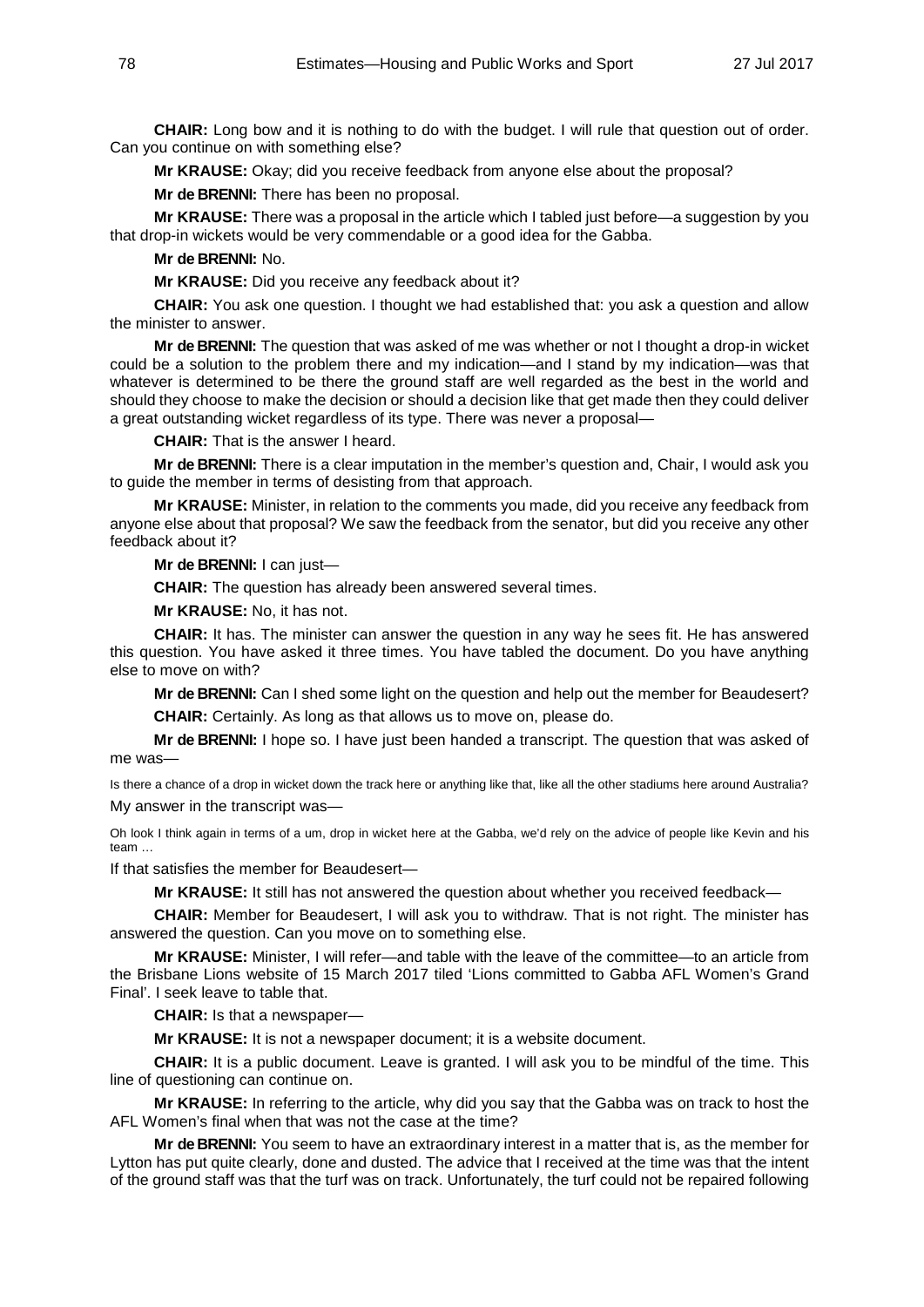the concerts. I know that you are going to ask a question about that soon. I will deal with it up-front. It could not be repaired in time or played on for the women's AFL grand final without compromising player safety. The players, just because they are women, will not be exposed to risk of safety in any circumstances.

The women's AFL grand final was held here in Queensland. It was an extraordinarily successful inaugural year for the AFL. It showed that women's sport, with the right backing and support of the community, can continue to go from strength to strength. I look forward to seeing their success in coming years.

**Ms PEASE:** With reference to page 5 of the SDS and the minister's opening statement, how does the new Get in the Game program compare with previous commitments?

**Mr de BRENNI:** I thank the member for Lytton very much. As a dad, there is nothing that I enjoy more than seeing my kid kick around a football—my young son, Charlie, is four—or exploring the great outdoors with his sister. I want to see more and more Queensland kids have the opportunity to do that. That is why on Monday this week, with sport and recreation industry leaders, I announced a new record commitment from the Palaszczuk government: \$125.5 million to the improved Get in the Game program for 2018-20.

To put that in perspective and provide some contrast, the previous government's Get in the Game program of 2012-14 was \$68 million. We are proud of this commitment because we know how valuable sports and active recreation are in our community, not only in health outcomes but also in bringing people together. We have done much more than increase the funding. We have also developed improvements to the Get in the Game program based on the external evaluations of the program and some evidence based feedback that came in.

As committee members will no doubt be aware from their own electorates, the Get Started vouchers continue to be the department's most popular program. They provide \$150 in start-up costs to kids and young people. In the last financial year we hit a record in that program, issuing more than 50,000 vouchers. That is 50,000 kids who have a hand-up into sport that they never would have got without that. That is an extraordinarily valuable program.

Already in round 10, which is currently open, we have issued around 10,000 vouchers. The program is continuing to grow in popularity, which a good thing. We are supporting that through an increased budget, which is now up to \$7 million per year, which gives another 9,300 kids a chance to get involved in sport.

We also reviewed and improved the referral agent process. Many people in the community are probably not familiar with the referral agent process to ensure that vouchers are reaching those families that require financial assistance. The allocation of vouchers to referral agents under the current round 10 has also proved to be very popular. It has been exhausted. Today I can announce that I have approved an additional 300 vouchers to assist over 80 referral agents on the department's waiting list to assist families who need support with receiving those vouchers.

Referral agents are people such as police officers, youth justice caseworkers or school principals. They all have the ability to refer to the program a young person who would greatly benefit from participation in sport but who requires financial assistance to do so. These are people who do not qualify for a healthcare card. With the Get in the Game 2018-22 announcements, Get Started vouchers are now committed for another five rounds, through to the end of 2020.

Get Going Clubs, with an annual budget of \$3.5 million, will continue for another three rounds, with the focus moving from participation support to better organisational capability. From round 7, funding of up to \$7,500 per organisation will now deliver on outcomes identified through club health checks and other support mechanisms to help build the capabilities of volunteers, particularly in local and regional sport and recreational organisations.

With a yearly budget of \$1 million, the new Get Planning Spaces provides grants of up to \$100,000 to assist in strategic infrastructure planning for organisations and councils. The Get Playing Places and Spaces will continue for another three rounds to support new, upgraded or replacement infrastructure projects to increase or enhance participation. In round 5 the construction period for projects was increased to 18 months to allow additional time for quality projects to be completed. The budget will increase from \$11 million to \$15 million, implemented in round 6 in 2017, and be maintained for the new commitment. Round 6 also saw an increase in the maximum amount of funding to \$150,000 to provide greater support for more local infrastructure development. This will continue for the new commitment.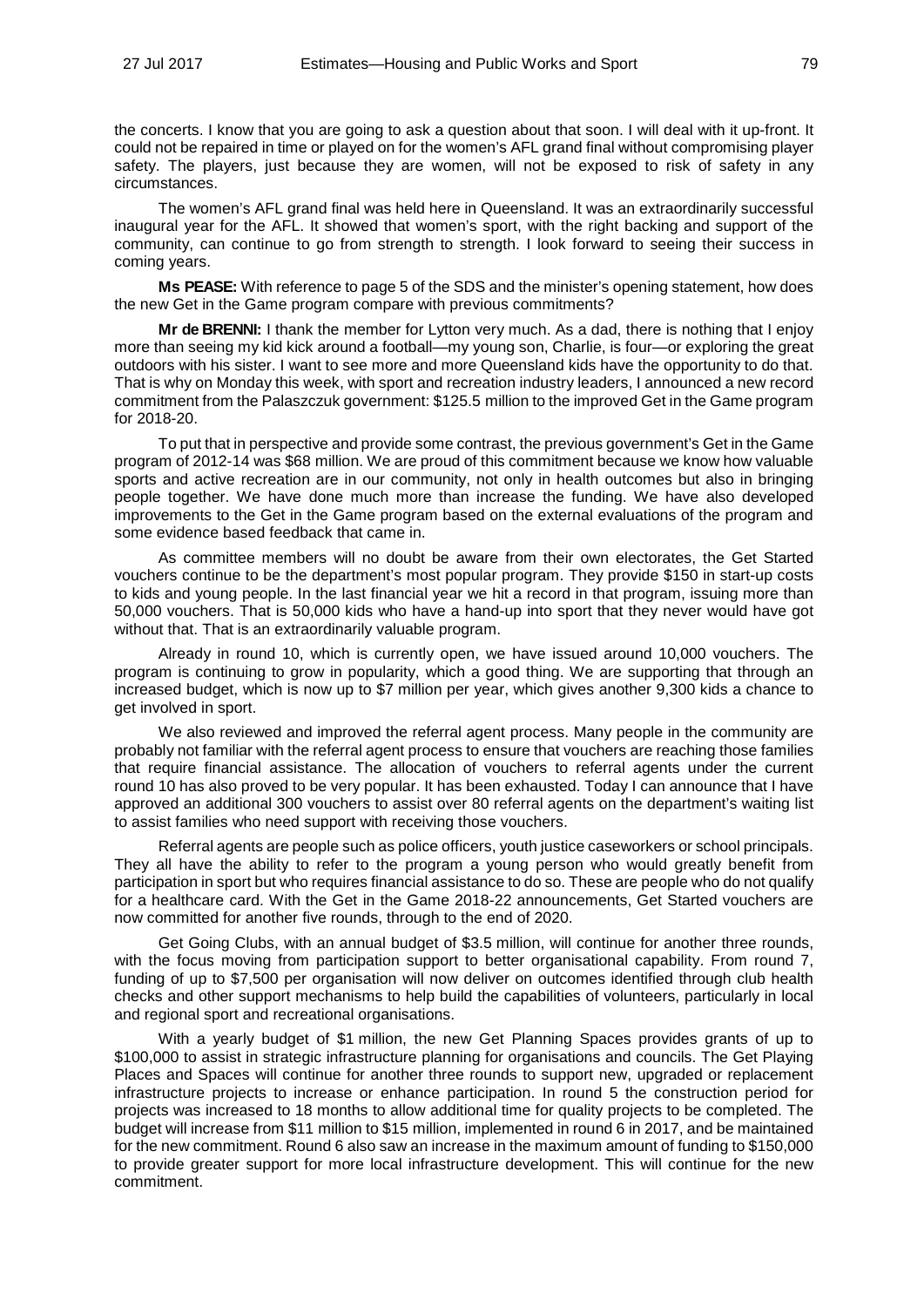Members will also know from working with their own local sporting clubs that the mums and dads of those clubs are the people we rely on to make them operate. All of the heart, blood, sweat and tears that they put in cannot make up for a lack of sporting infrastructure. For that reason, a third round of Get Playing Plus will provide \$37 million in funding to support the development of new facilities or major upgrades to existing sport and recreation facilities.

That is great news for local clubs. We have gone a step further by lowering the minimum amount of the grants to \$200,000 from \$300,000 to reduce the funding gap between programs, with a maximum of \$1.5 million available per project. Get Playing Plus will greatly complement the soon-to-be announced \$15 million in the Female Facilities program, which will provide new and upgraded fit-for-purpose change-room facilities for women and girls to encourage participation and keep them playing sport.

**Mr WHITING:** This question follows on from previous questions about supporting our younger Queenslanders into sport. With reference to page 5 of the SDS and active recreation, can the minister outline how we are supporting children to participate in active recreation?

**Mr de BRENNI:** I thank the honourable member for Murrumba for his question. I think most of us count ourselves pretty lucky to have grown up in Queensland. My parents' decision to move to the outer suburb, as it was then, of Rochedale, which is right near my favourite part of the world, which is Daisy Hill, is one that I am very thankful for. I have some pretty amazing memories as a kid of getting outdoors and spending time in the natural environment. Today, as a parent, it is something that I really relish sharing with my children. I am very proud that we have committed to promoting the role of outdoor play and the work that Nature Play Queensland does to encourage families to spend more time outside.

For those of you who are not aware, the Nature Play Queensland program aims to get kids outdoors and spend time in what is more unstructured play rather than organised sport. We do that because spending time outside helps kids' brain development, helps with their health, helps with their self-confidence and helps with their social skills. It has been a huge success. Since the program began three years ago, 240,000 Passports to an Amazing Childhood have been distributed across the state. I seek leave to table the passports for the members.

**CHAIR:** Leave is granted.

**Mr de BRENNI:** Member for Whitsunday, I am sure that they do not conflict with section 44 of the Constitution, whatever ambitions you may have beyond this stage of your political career. I have had a fantastic time with my own kids with the Nature Play passports at Daisy Hill forest, in Venman Bushland National Park and in my own backyard exploring the outdoors. I am pleased to announce that I have committed a further \$1.87 million over the next three years to the Queensland Outdoor Recreation Foundation to continue to deliver Nature Play activities and new services for them to advocate outdoor play across Queensland.

In conjunction with this, we have also supported a world-first app—I have it on my phone—that helps unlock the power of play for happier and healthier children. It is the Grow with Nature Play app. I invite members to download it. It is a practical play app that is designed to support parents and carers of children aged zero to three. It helps with hints, tips and information about the benefits of playing with nature.

The \$1.87 million commitment over the next three years will see the introduction of new services and activities, including a very exciting opportunity, which is a mass participation mud event. We will also see parent forums, parent webinars, some specialised forest-learning products and the celebration of outdoor play generally. I do not have to tell members how great it is to get outdoors. I am told that the member for Whitsunday has Cedar Creek Falls in Proserpine, which offers a waterfall, swimming and walking trails—

### **Mr Costigan** interjected.

**Mr de BRENNI:** Indeed. The member for Lytton and the member for Redlands would be very familiar with the Oaklands Street Community Garden in Alexandra Hills, which offers a garden gathering for children of all ages. Of course, I have mentioned that my favourite place is Daisy Hill, right in my electorate of Springwood. The best part of Nature Play is the simplicity of its program. It is accessible to everyone. You can pick it up in a matter of hours. As a government we want to see more Queenslanders, particularly our kids, get active and develop a lifelong passion for recreation.

In conclusion, as a parent and as the Minister for Sport, I am keen to see Nature Play continue to thrive in Queensland. This funding will help the initiative grow. I am very keen to see members promote the program by sharing the website on their social media—www.natureplayqld.org.au—or liking and sharing their page on Facebook. I look forward to their support for that.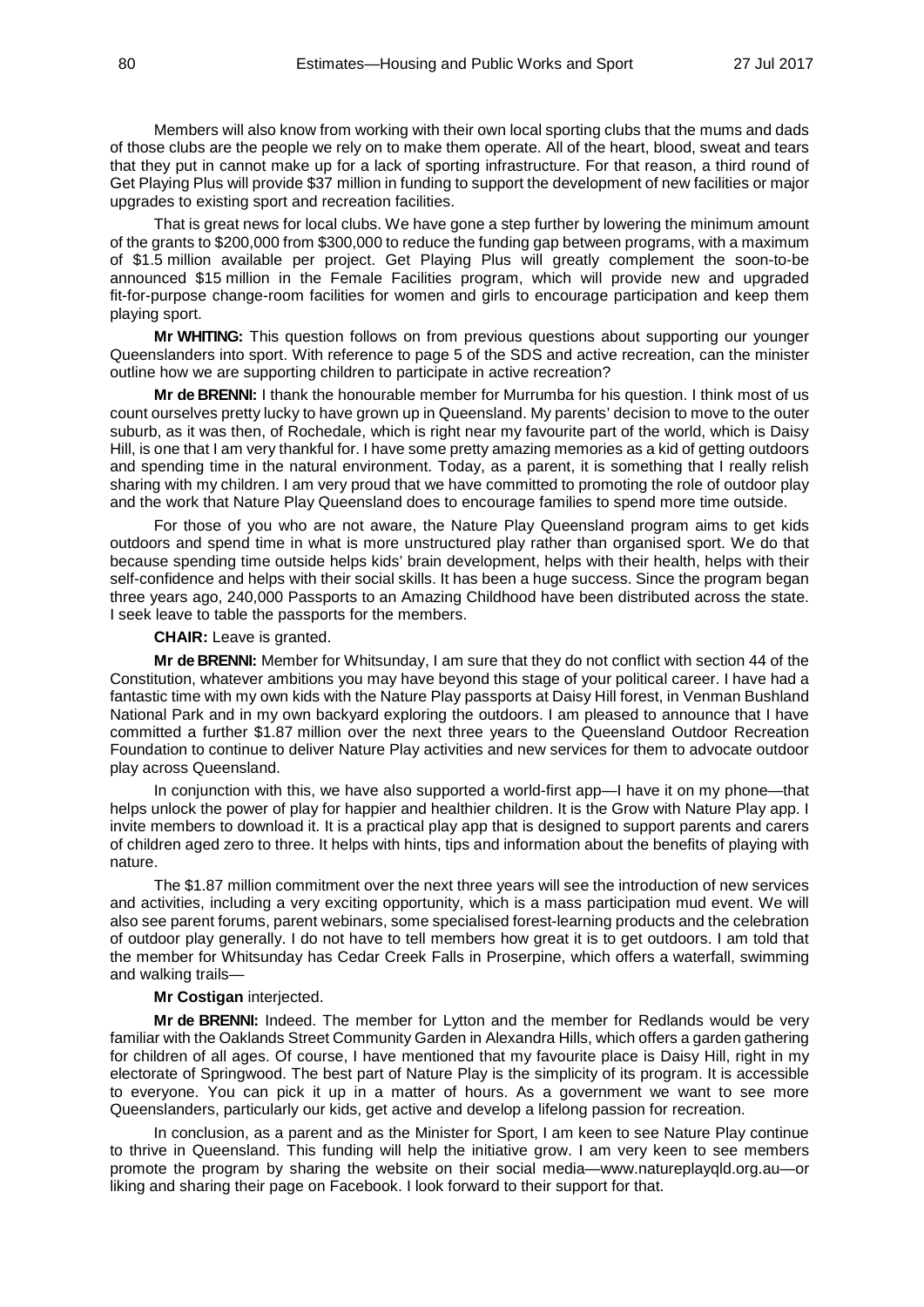**Mr WHITING:** Minister, in your opening statement you talked a bit about the Sport and Recreation Disaster Recovery Program. Can you provide the committee with more details of that program?

**Mr de BRENNI:** Thank you very much, member for Murrumba. We have been expanding our development of these programs to ensure we are able to support sport and recreation clubs, particularly recently as a result of severe Tropical Cyclone Debbie and its aftermath. I am sure many members of the committee, in particular the member for Beaudesert, saw it in their own electorates. Sports clubs are essential to their local communities. Getting them back on their feet, particularly in regional Queensland, is important. We do that because they are places where people come together not just to play sport but also to make friends. Members of the committee who were here in the previous session heard me talk about my experience of that when I was out in Winton on the weekend. People come together in these places and they achieve great things together.

When Cyclone Debbie ripped through Queensland communities it was not just the homes and businesses that we saw on television—quite a lot were affected; our sporting clubs were also hit really hard. Across Queensland there were 29 local government areas declared as disaster areas under the Natural Disaster Relief and Recovery Arrangements following the cyclone and, of course, the associated rainfall and flooding that came all the way down the coast and ended up crossing the border, in fact. Whilst we have heard a lot this week about the federal government short-changing vulnerable Queenslanders as a result of that disaster, as Minister for Sport I am doing my little bit to help out in those communities affected. An important part of the rebuild and recovery process is getting things in those communities back to normal as soon as possible. You try to get the schools operating as soon as possible, but we want to get the sporting clubs operating as soon as possible as well.

Soon after Cyclone Debbie passed I visited the Mackay and District Mountain Bike Club. I went there with the member for Mackay. We walked the mountain bike trail. There was no chance you were going to ride a bike through there. The trails were previously world-class. They were absolutely torn up by heavy rains and covered in debris. These tracks were due to be used in September for the state's cross-country championships. It is a great venue to have that. The state they were in as a result of the cyclone ripping through there was pretty heartbreaking. As a result of that visit we released the Sport and Recreation Disaster Recovery Program to allow sport and recreation organisations to apply for assistance as soon as possible.

Level 1 assistance provided funding of up to \$5,000 to assist eligible sport and recreation organisations with immediate clean-up efforts in disaster declared areas. Over 172 applications have come in and been approved, totalling \$742,280, with further approvals made as applications are received. I will provide just a couple of examples to illustrate that. In the electorate of Beaudesert, the member for Beaudesert would be familiar with the Jimboomba Cricket Association. We provided them \$4,696 to assist with the clean-up efforts. They had flooding. That club was able to be re-established following that flooding. There were another 11 clubs through that area. I think the rivers in your neck of the woods wreaked a fair bit of devastation. Up in Whitsunday, which of course bore the brunt of the powerful winds, I visited the local footy club when the Cowboys came out to have a look. Twenty-five clubs, including the Proserpine Junior Rugby League Football Club, picked up \$5,000 just to get Rugby League up and running again and get the kids back out on the oval, which is important. Down in your electorate, member for Redlands, Carbrook Golf Club received \$5,000 to help clean up the fairways and greens to get golf back at Carbrook. Down in Southport, the croquet club collected \$847 to assist with their clean-up efforts.

**Mr MOLHOEK:** The oldest croquet club in Australia.

**Mr de BRENNI:** There you go: an historical club back on its feet. That is very good to see. Following the activation of category C under NDRRA arrangements, sport and recreation services released level 2 funding. That provides up to \$20,000, the higher amount. That goes a long way in assisting, repairing and restoring damaged infrastructure. To be eligible for level 2 funding you have to first apply under the Queensland Rural Adjustment Authority's Natural Disaster Recovery Grants Scheme.

Beyond clean-up and restoration, it is important that clubs that have been through those tough times get a sense of hope for the future. That is why, in addition to disaster relief arrangements, I brought forward the opening dates for the next round of Get Playing Plus, so that clubs that were affected by Cyclone Debbie could get started sooner on projects that help build new infrastructure in their clubs and give their clubs a brighter future.

**CHAIR:** We will now move to the member for Buderim.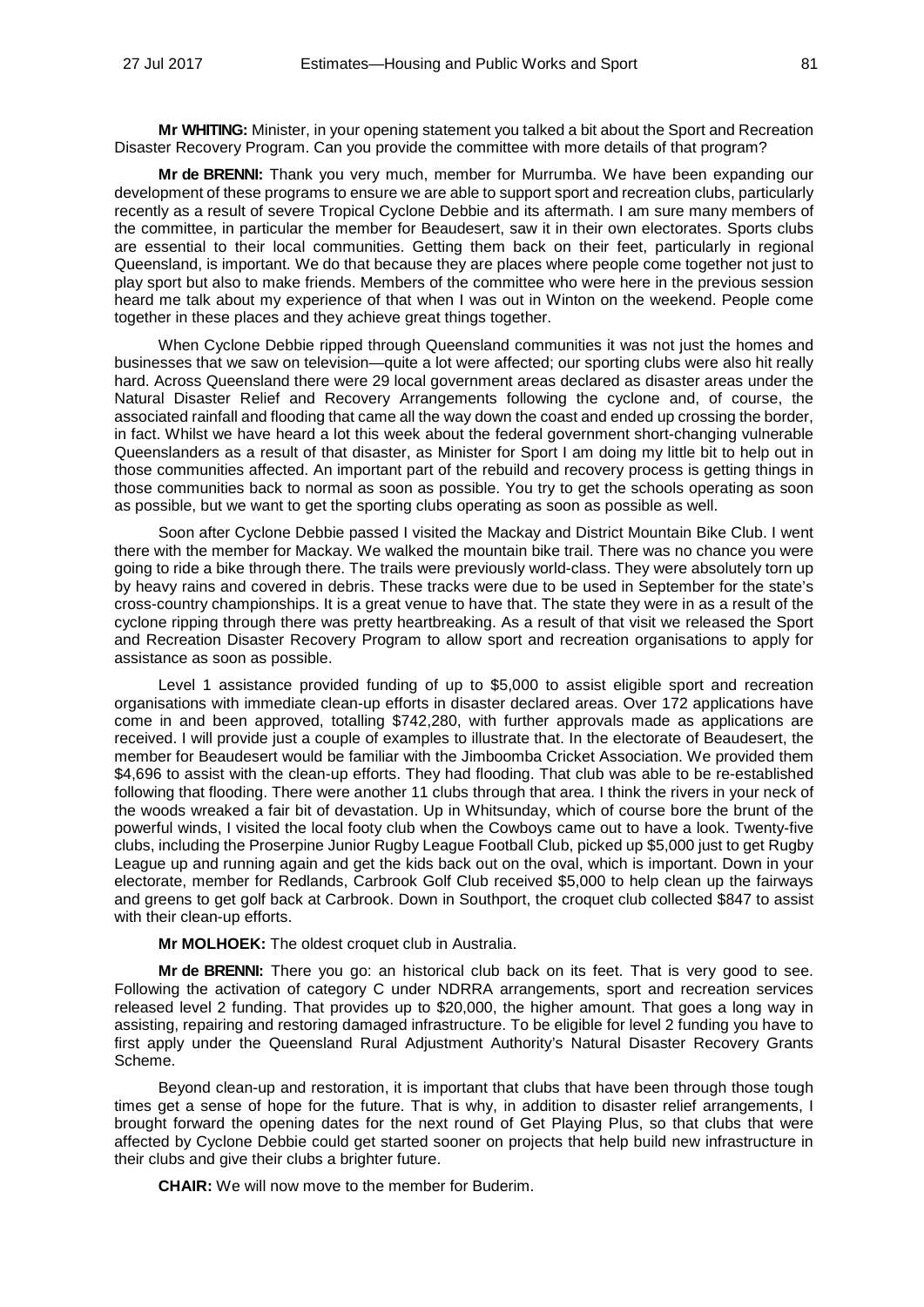**Mr DICKSON:** Minister, I think your department is doing a fantastic job. My question is related to a letter that I got from the Premier yesterday. I wrote to the Premier and you on 7 June relating to the destruction of the Maroochy gymnastics club. The Premier states in that letter that you will be getting in touch with our office shortly. I am just wondering where you are up to with that. This club has been devastated. Many hundreds of kids on the coast have nowhere to go and they have been absolutely shattered. What are you going to write in your letter, Minister?

**Mr de BRENNI:** Thank you very much, member for Buderim, for raising this issue. As a former sports minister yourself, you would be acutely aware of how important it is to get clubs back up on their feet and to return some sense of normalcy to the lives of those individuals. It is opportune that you ask about this in particular. I have in the last 24 hours written to Mr Peter Dwan—I do not know Peter personally; you probably do—the president of the Maroochy Beach Gymnastics Club. I will quote from the letter for the benefit of the hearing. It states—

#### Dear Mr Dwan,

Thank you for your letter of 2 June 2017 regarding advice on the destruction of the gymnasium in Maroochydore and requesting financial assistance to re-establish the Maroochy Beach Gymnastics Association.

I go on to say that I am sad to hear about the loss of the facility and glad that there were no children or patrons on site the day the fire occurred and, from the information provided, it appears that the association has received strong community support after the event—including from you, member for Buderim. I go on to say that, due to the extenuating circumstances around the loss of the facility and the urgent need to re-establish a gymnasium at a temporary location, I have approved a grant of \$66,000—

## **Mr DICKSON:** You beauty! Good on you!

**Mr de BRENNI:** You are welcome—at 100 per cent subsidy level under round 5 of the Get Playing Places and Spaces program which will enable the association to purchase a sprung gymnastics floor that can be utilised at its temporary location then moved to its re-established clubhouse. Member for Buderim, that letter probably has not been received by Peter yet, but I am very happy for you, if you are willing, on my behalf to make a phone call this evening to let him know.

**Mr DICKSON:** I just have to say thank you very much. This will be very gratefully accepted by Maroochy gymnastics. While I am at it, I also have to thank you for funding the Sunshine Coast Marathon. That was a very good initiative on behalf of your department. I cannot thank you enough. Well done!

### **Mr de BRENNI:** Thank you.

**Mr KRAUSE:** I will open up my second innings following on from where we left off in the last dig, which was about the moving of the women's AFL final from the Gabba. What was the cost to the government and the taxpayer of having to relocate that game to Metricon Stadium?

**Mr de BRENNI:** The AFL hired the venue from the Gold Coast Suns, as I understand it, and we provided free transport on the day. It was an extraordinarily important and historical event in not only AFL's history but also the history of women's sport. I personally attended. It was an extraordinary achievement to see a huge crowd come in. Fifteen thousand people attended that event. It was a good game. The Crows just pipped them by a goal in the end. We also supported the grand final with funding of \$25,000 throughout the year to help raise awareness of the benefits of physical activity in women and girls in the community. In terms of the exact cost of hiring the venue for the day, if that is—

**Mr KRAUSE:** The cost to the government of the relocation. Was there a cost or was it borne by the AFL?

**Mr de BRENNI:** I will have to come back to you on that, but I did indicate that the government made free transport available on the day because we wanted to see as many fans get out there and support what was an historic occasion. I am reminded that the AFL does lease the facility off Metricon. As far as I am aware, there were no additional other costs.

**Mr KRAUSE:** I just wanted to pick up on an issue that was spoken about previously, which was the Nature Play program. You have kindly provided the Nature Play Queensland passports for the committee's perusal. If I am not mistaken, you referred to an app that was involved with Nature Play and, correct me if I am wrong, I think you said it was a free app in relation to that.

**Mr de BRENNI:** I do not think I said it was a free app. I think it is \$2-something.

**Mr KRAUSE:** I thank you for that.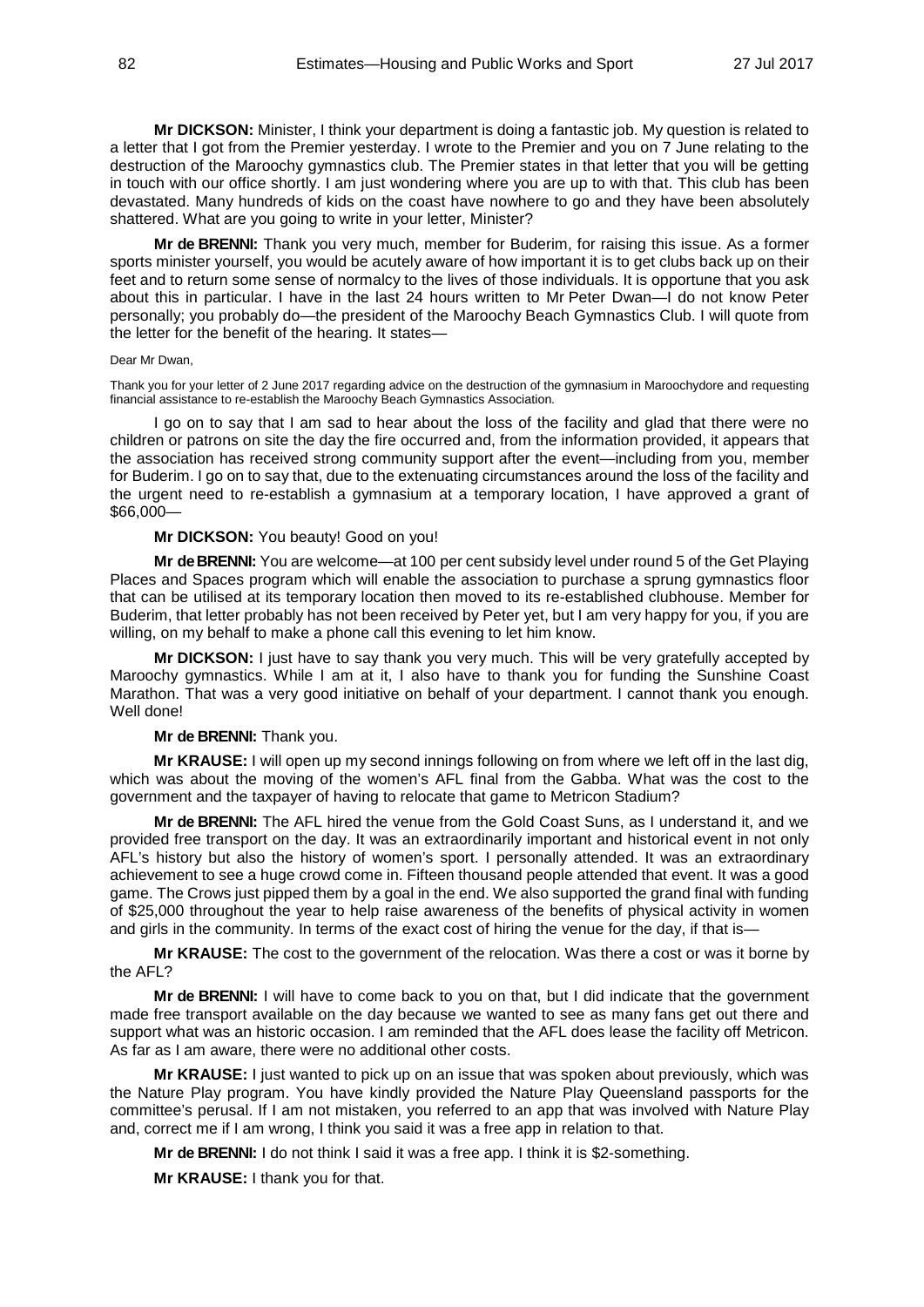**Mr de BRENNI:** I am happy to clarify that.

**Mr KRAUSE:** Thank you for clarifying that, because we had a quick look and it is \$2.99 but I thought I heard you say that it was a free app.

**Mr de BRENNI:** I apologise if I said it was a free app. There is also a website that supports the delivery of the program.

**Mr KRAUSE:** Thank you. I refer to page 5 of the SDS in relation to funding programs to support community sport and active recreation needs, and I ask: in relation to the proposal of the Brisbane Lions to build a \$70 million community hub and new home base at Springfield, are you supportive of these plans?

**Mr de BRENNI:** I think the issue has been well addressed in the media and has certainly been well ventilated in this hearing tonight. It is clear that had there been a specific women's facility available earlier in the year perhaps that would have been the home for the final. Perhaps the Gabba would have been the home for the final. Who knows? What I do know is that Queenslanders, like all Australians, have taken to the AFL Women's concept with great vigour. My own daughter, who is involved in Auskick at the moment, religiously comes and sees me every Thursday night or Friday morning, if I have the luxury of being home, and I pump up her little pink AFL ball so she can go and play because she has been motivated to go out there. Certainly in principle I am very supportive of seeing the delivery of a greater level of women's infrastructure. That is why in a few days time we will unveil the detail of our Female Facilities Fund. In terms of specific conversations between the Queensland government and the AFL about that proposal, they are ongoing conversations.

**Mr KRAUSE:** I understand from those comments that you are broadly supportive of those plans. I do not want to misquote you, but that is what it sounded like. The proposal, as I understand it, seeks \$15 million in funding from the government to contribute to the project. Why have you not funded that as part of this year's budget or, in the alternative, is the \$15 million Female Facilities Fund to be dedicated towards that project?

**Mr de BRENNI:** I will answer both of those two questions. The Female Facilities Fund details will be announced next week, and if government makes a decision about additional funding for any sport it can do so in addition to the budget as it deems appropriate, if it is necessary and deemed to be of benefit to Queenslanders. Discussions are ongoing with the AFL about their facilities. A very large number of codes approach the Queensland government for support for the construction of infrastructure. I think that if we are going to commend anyone for having a particularly active and successful media strategy it would be the AFL. They certainly addressed their desire for government support on this very publicly, to their credit.

**Mr KRAUSE:** I have a further question in relation to community sport and active recreation funding. Minister, are you advocating for a new government policy where community clubs are penalised if they do not comply with United Voice demands around industrial relations matters? Can you explain the impact of this new policy on community grants for non-profit community clubs?

**Mr de BRENNI:** Let me explain that there is no government policy in relation to the matters that you talk about. I do think, however, it is important that community clubs continue to ensure they meet the appropriate wages and conditions of their staff. The suggestion that a way to build a stronger, fairer and more participatory society is to cut the wages of some of the lowest income earners—the men and women who work behind the bar at our clubs and sporting associations—is not supported by this government. This government has made it clear that the retention of penalty rates in clubs across this nation is an important social objective. Beyond that, there is no other policy.

**CHAIR:** Minister, I allowed you to answer the question but it does not really relate to sport. Member for Beaudesert, could you please ask some questions on this portfolio?

**Mr KRAUSE:** It relates to page 5 of the SDS, in relation to funding for community clubs and whether the policy will impact on that allocation.

**CHAIR:** I do not believe so. I think you are drawing a longbow there.

**Mr KRAUSE:** I have a couple of more questions, if I may?

**CHAIR:** Yes, you may.

**Mr KRAUSE:** Chair, when does our block finish, because we finished a little early last time?

**CHAIR:** There is no block. There is no strict time. You may continue to ask questions. You are wasting your time now.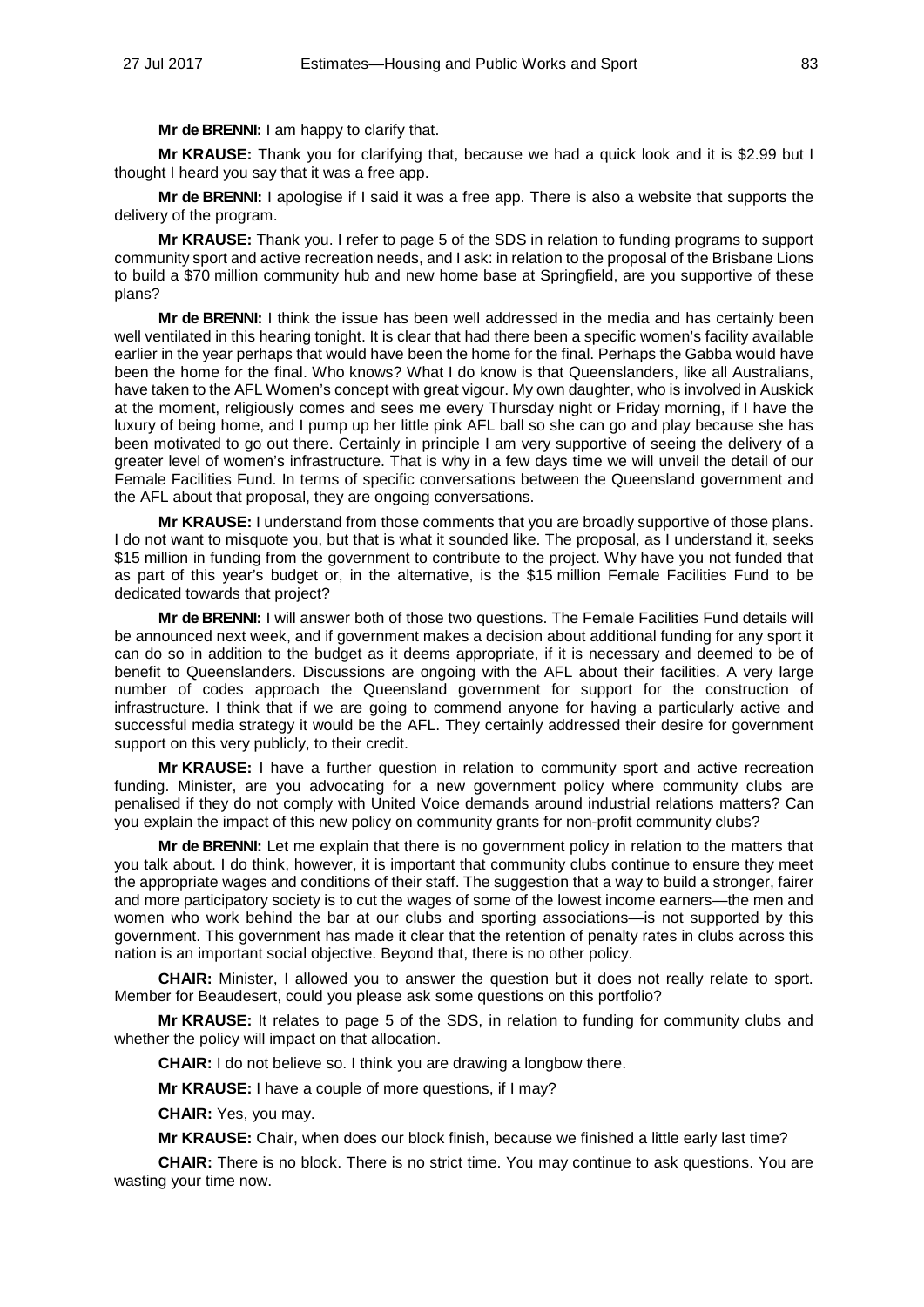**Mr KRAUSE:** I refer to page 5 of the SDS in relation to sport and active recreation and also question on notice No. 1306, asked on 17 August 2016, and question on notice No. 761, asked on 25 May 2017, in relation to the State Netball Centre. The initial answer provided by the previous minister was that the new centre would be opened in August 2018. Your answer, Minister, was that it has been revised to late 2018. Why is there a delay in the time frame for the State Netball Centre?

**Mr de BRENNI:** That is a good question and I am very happy to answer the question in relation to what is a very important project. As you know, netball is the largest female participation sport in Australia. That particular facility, which was referred to in the two questions, is a much needed competition venue. It will be able to host tournaments and facilitate training and it will be built to an international standard. It will also be the headquarters for Netball Queensland, the sport's governing body in the state. Stadiums Queensland has engaged the Department of State Development to deliver the project. Of course, both parties are working closely with stakeholders to ensure we maximise the outcomes of that project.

It is a significant project and significant building projects take time. A number of key stakeholders are being consulted appropriately, including the Brisbane City Council. They have contributed to the project in the interim by agreeing to transfer to Stadiums Queensland a parcel of land adjacent to QSAC at the corner of Kessels and Mains roads. The project will now incorporate an elevated car park to provide around 528 car spaces. That car park will be used by both the Netball Centre and QSAC.

Members will recall that on 8 July 2015 the government committed \$30 million in funding for a purpose-built eight-court indoor netball centre. Later, the Commonwealth government committed a further \$10 million. Part of the Queensland budget for 2017-18 includes an additional \$4 million of funding to provide for significant operational and functional enhancements to the facility. Therein lies the reason for it taking longer to build: it is bigger and better than what was originally envisaged. That has been enabled by the additional \$4 million. The project in its entirety will support 132 full-timeequivalent jobs. Initial site works are well underway and construction proper is scheduled to start any day now. As we said, we are expecting completion in late 2018.

I will be watching this quite closely. It is important to watch projects like this closely to ensure they stay on track and their time frames are met, because, of course, we want to see it operational and up and running for the start of the netball season in February 2019.

**Mr KRAUSE:** Have you visited the centre, Minister?

**Mr de BRENNI:** There is no centre there currently.

**Mr KRAUSE:** Have you visited the site?

**Mr de BRENNI:** Yes.

**Mr McEACHAN:** In relation to page 5 of the SDS, I refer to the allocation of \$15 million over two years to deliver female-friendly change facilities. The Redlands Junior Rugby League Football Club has a very fast growing female component. Their change-rooms look like they were built circa 1960. They are unsuitable for any changing, at the moment. Is there any intention, within that funding envelope, to put money into the Redlands sporting community for female junior participants?

**Mr de BRENNI:** The member for Redlands is right that with women's facilities across the state— I said it before—quite literally, most of them stink. Women and girls are often asked to use the men's facilities. I presume that is the case at your particular club, member for Redlands?

**Mr McEACHAN:** They are unable to use it. They have to change before they come to the grounds, because the boys are already using it.

**Mr de BRENNI:** As the member for Redlands points out, it is an extraordinary circumstance that history has treated women as second-class citizens. This state is doing everything it can to ensure gender equality is achieved. Allowing for effective and equal participation in football, netball, cricket, sailing, mountain biking—whatever it might be—is quite important. The details of the fund will be released in coming days. Member for Redlands, I will ensure that you are properly advised of the details of the fund. I can assure the committee that the fund will be made available to clubs across the state.

**CHAIR:** We will now go to the member for Lytton.

**Ms PEASE:** Minister, with reference to page 2 of the SDS and young people, can you please update the committee on the Young Athletes Travel Subsidy?

**Mr de BRENNI:** I can. We want to ensure that young people can have the opportunity to participate in sport, which is why the voucher program that I went through in some detail earlier was so important. Beyond participation, we also want to support athletes who become very successful. The Young Athletes Travel Subsidy does that.